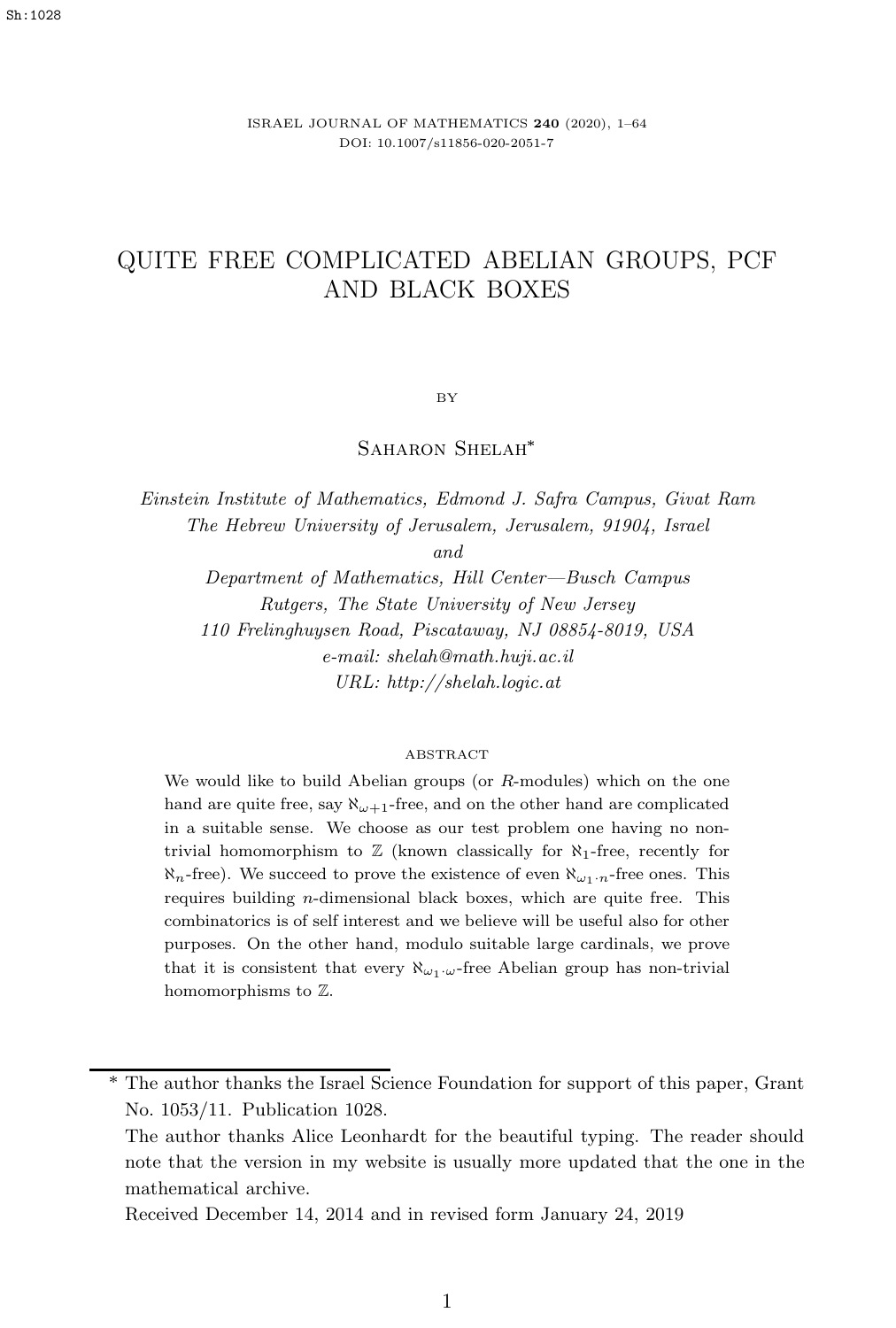# **0. Introduction**

0(A). ABELIAN GROUPS. We would like to determine the supremum of all  $\lambda$ for which we can prove  $TDC_{\lambda}$ , so, dually, the minimal  $\lambda$  such that consistently we have NTDC<sub> $\lambda$ </sub> which means the failure of TDC<sub> $\lambda$ </sub>, the trivial dual conjecture for  $\lambda$ , where:

 $(TDC<sub>\lambda</sub>)$  there is a  $\lambda$ -free Abelian group G such that

$$
Hom(G, \mathbb{Z}) = 0.
$$

This seems the weakest algebraic statement of this kind; it is consistent that the number is  $\infty$ , as if  $\mathbf{V} = \mathbf{L}$  then TDC<sub> $\lambda$ </sub> holds for every  $\lambda$  (see, e.g., [GT12]). On the one hand by Magidor–Shelah [MS94], for

 $\lambda = \min\{\lambda : \lambda \text{ is a fixed point, that is } \lambda = \aleph_{\lambda}\},\$ 

NTDC<sub> $\lambda$ </sub> is consistent, as more is proved there: consistently " $\lambda$ -free  $\Rightarrow$  free". On the other hand, for a long time we have known the following for  $\lambda = \aleph_1$ , and recently by [She07] we know that for  $\lambda = \aleph_n$  there are examples using the *n*-BB (*n*-dimensional black boxes) introduced there (for every *n*). Subsequently, those were used for more complicated algebraic relatives in Göbel– Shelah [GS09], Göbel–Shelah–Strüngman [GSS13] and Göbel–Herden–Shelah [GHS]. In [She13b] we have several close approximations to proving in ZFC the existence for  $\aleph_{\omega}$ , that is TDC<sub> $\aleph_{\omega}$ </sub> using 1-black boxes.

Here we finally fully prove that  $TDC_{\aleph_{\omega}}$  holds and much more;  $\lambda = \aleph_{\omega_1 \cdot \omega}$  is the first cardinal for which  $TDC_{\lambda}$  cannot be proved in ZFC. The existence proof for  $\lambda' < \lambda$  is a major result here, relying on the existence proof of quite free *n*black boxes (in  $\S1$ ) which use results on pcf (see [She13a]). For complementary consistency results we start with the universe forced in [MS94] and then we force with a c.c.c. forcing notion making " $MA + 2^{\aleph_0}$  large" but we have to work to show the desired result.

Of course, we can get better results ( $\mu^+$ -free) when  $\mu \in \mathbb{C}_{\theta}$  (see Definition 0.2) is so-called 1-solvable or  $2^{\mu} = 2^{\lt} \gamma \lt 2^{\gamma}$  and  $\gamma \lt 2^{\mu}$ .

Note a point which complicates our work relative to previous ones: the amount of freeness (i.e., the  $\kappa$  such that we demand  $\kappa$ -free) and the cardinality of the structure are markedly different. In [She13b] this point is manifested when we construct say G of cardinality  $\lambda$  which is  $\mu^+$ -free, where  $\mu \in \mathbb{C}_{\aleph_0}$ or  $\mu \in \mathbb{C}_{\aleph_1}$  and  $\lambda = 2^{\mu}$  or  $\min\{\lambda : 2^{\lambda} > 2^{\mu}\}\.$  The "distance" is even larger in [She07].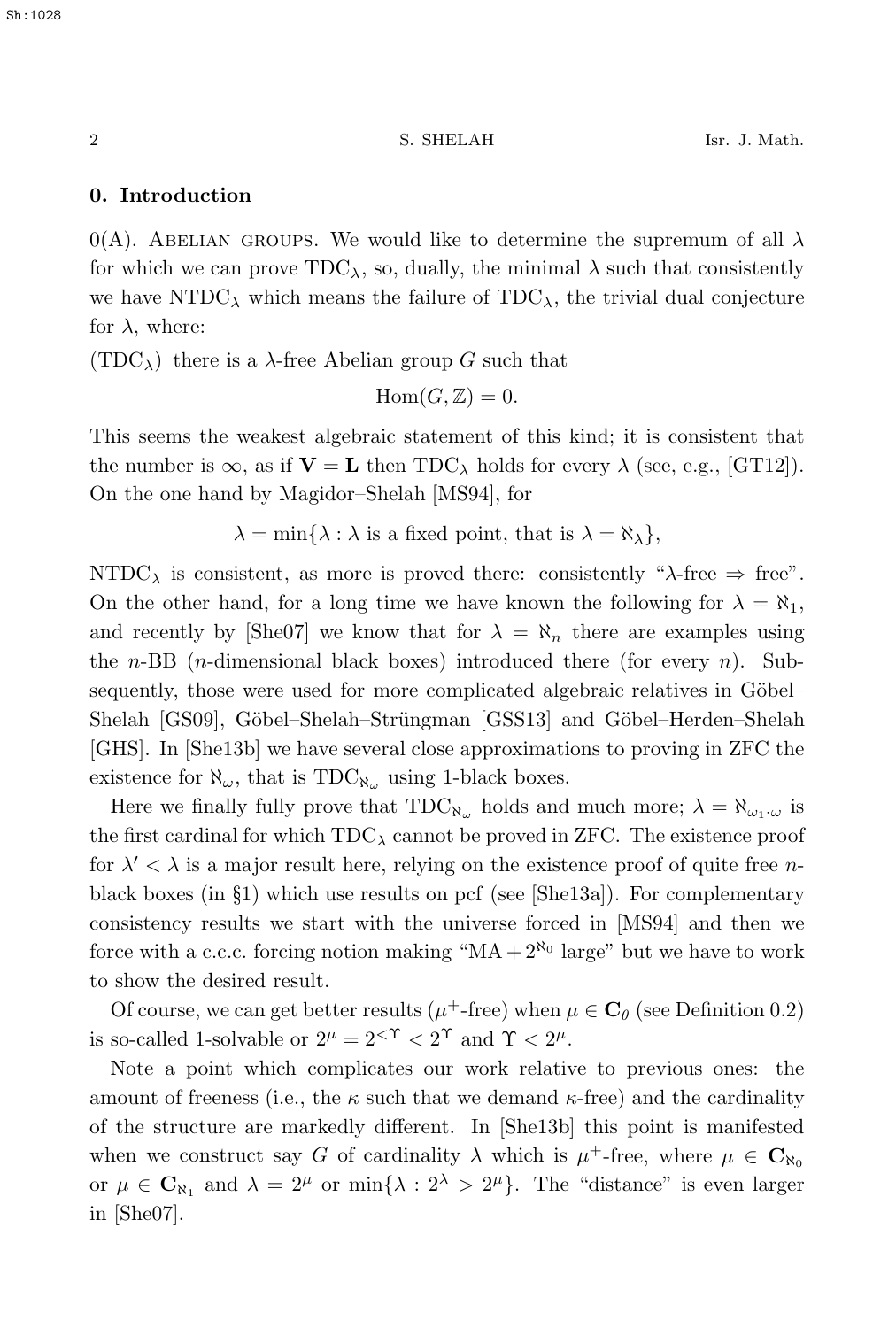#### Vol. 240, 2020 ABELIAN GROUPS, PCF AND BLACK BOXES 3

An interesting point here is that for many non-structure problems we naturally end up with two incomparable proofs. One is when we have a  $\mu^+$ -free  $\mathscr{F} \subseteq {}^{\partial}\mu$  of cardinality  $\lambda$ ,  $\lambda$  as above. In this case the amount of freeness is large. In the other, we use the black box from Theorem 1.25. But we may like to use more sophisticated black boxes, say start with  $\lambda_{\ell}, \mu_{\ell}(\ell \leq \mathbf{k})$ , a black box **x** as in Theorem 1.25 and combine it with [She05]. The quotients  $G/G_{\delta+1}, \delta$  a limit ordinal, are close to being  $\lambda_{\bf k}^+$  -free, replacing free by direct sums of small subgroups.

Recall from [Sheb, §3]: if we are given BB approximating models with universe, e.g.,  $\kappa_2$  by "guesses of cardinality  $\kappa_1$ ", and usually models  $\kappa_2 = \kappa_2^{\kappa_1}$ , then we can construct models of cardinality  $\kappa_2$  quite freely except the "corrections" toward avoiding, e.g., undesirable endomorphisms, i.e., for each approximation of such endomorphisms given by the BB is seen as a "task" how to avoid that in the end there will be an endomorphism extending the one given by the approximation. The "price" is that we make the construction not free, but between the various approximations there is little interaction. This will hopefully help in a planned continuation of [Shed] to use  $\partial > \aleph_0$  and here to try to sort out the complicated cases like  $\text{End}(G) \cong R$ . Maybe we can get a neater proof.

In [She75b], [She74] we suggested that combinatorial proofs from [She78, Ch. VIII], [She90, Ch. VIII], should be useful for proving the existence of many non-isomorphic structures, as well as rigid and indecomposable ones. The most successful case were black boxes applied to Abelian groups and modules first applied in [She84a], [She84b], that is:

- $(A)$  For separable Abelian *p*-groups  $G$ , proving the existence of those of cardinality  $\lambda = \lambda^{\aleph_0}$  with only so called small endomorphisms ([She84a]).
- (B) Let R be a ring whose additive group  $R^+$  is cotorsion-free, i.e.,  $R^+$ is reduced and has no subgroups isomorphic to  $\mathbb{Z}/p\mathbb{Z}$  or to the *p*-adic integers. For  $\lambda = \lambda^{\aleph_0} > |R|$  there is an abelian group G of cardinality  $\lambda$ whose endomorphism ring is isomorphic to  $R$  and as an  $R$ -module it is  $\aleph_1$ -free ([She84b, Th. 0.1, p. 40]).

We can relax the demands on  $R^+$  and may require that G extends a suitable group  $G_0$  such that R is realized on  $End(G)$  modulo a suitable ideal of "small" endomorphisms.

 $(C)$  Let R be a ring whose additive group is the completion of a direct sum of copies of the *p*-adic integers. If  $\lambda^{\aleph_0} \geq |R|$ , then there exists a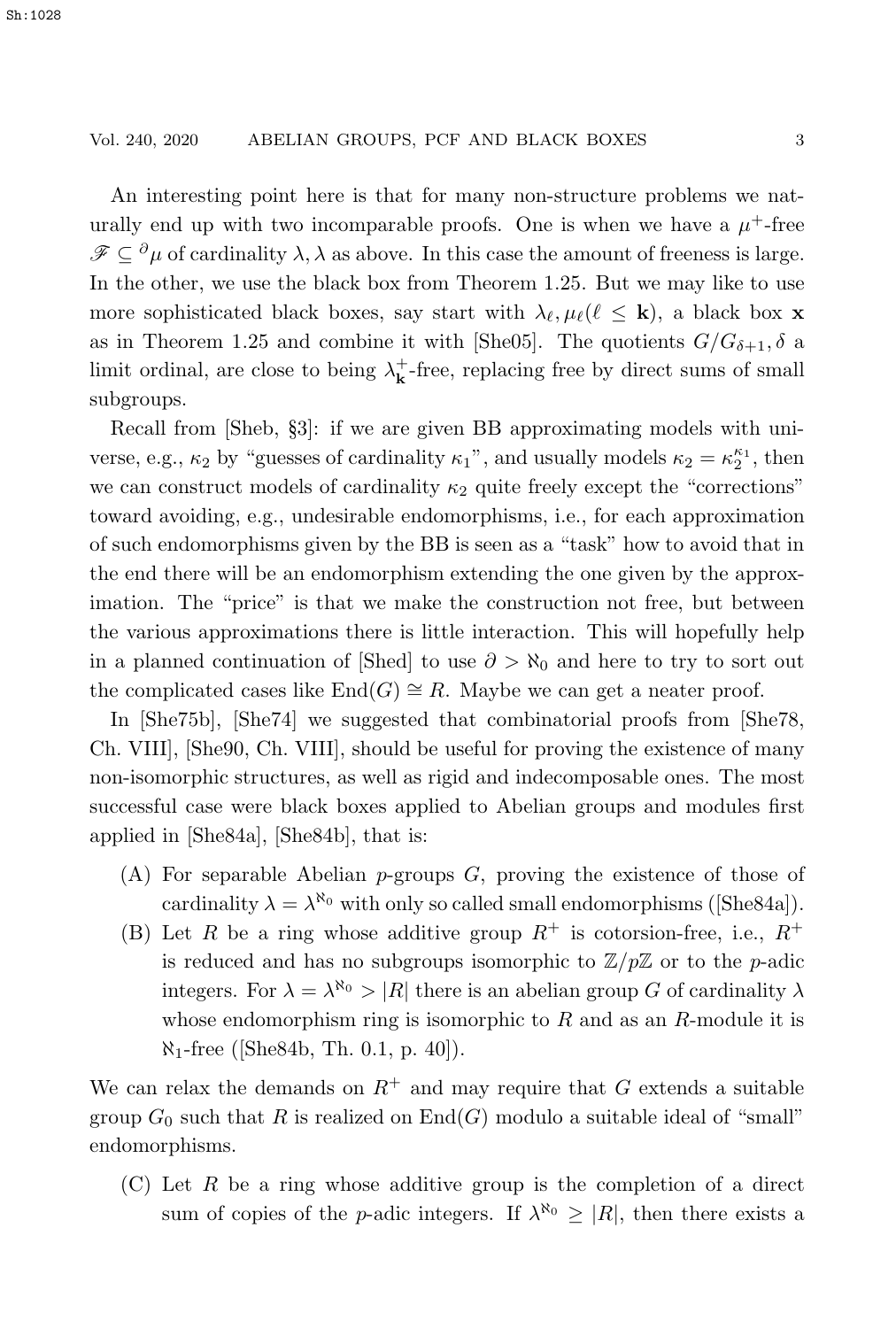separable Abelian  $p$ -group G with so-called basic subgroup of cardinality  $\lambda$  and  $R = \text{End}(G)/\text{End}_s(G)$ . As usual we get  $\text{End}(G) = \text{End}_s(G) \oplus R$ ([She84b, Th. 0.2, p. 41]).

For previous history of those algebraic problems see [EM02], [GT12]. Quite many works using black boxes follow, starting with Corner–Göbel [CG85]; see again [EM02], [GT12]. On black boxes in set theory with weak versions of choice see [She16, §3A], with no choice see [She16, §3B] and for **k**-dimensional hopefully see [She16].

For further applications of those black boxes continuing the present work, mainly representation of a ring  $R$  and the endomorphism ring of a quite free Abelian group, see [Shed].

*Discussion 0.1:* (1) Note that usually, the known constructions were either for a  $\lambda$ -free R-module of cardinality  $\lambda$  using a non-reflecting  $S \subseteq S^{\lambda}_{\aleph_0}$  with diamond or  $\aleph_1$ -free of some cardinality  $\lambda$  (mainly  $\lambda = (\mu^{\aleph_0})^+$  but also in some other cases) many times using a black box (see [Sheb]) or "the elevator" (see [GT12]). In the former we use induction on  $\alpha < \lambda$  and each  $\alpha$  has kind of a "one task".

That is, using black boxes in the nice versions, we have for each  $\delta \in S$  a perfect set of pairwise isomorphic tasks.

To deal with getting an  $\aleph_n$ -free Abelian group G with  $\text{Hom}(G,\mathbb{Z})=0$ , the ndimensional black boxes actually constructed and used in [She07] were products of black boxes from [Sheb]; each black box separately is only  $\aleph_1$ -free but the product of k gives  $\aleph_k$ -freeness. Here things are more complicated.

(2) Here cardinality and freeness differ.

(3) Note that the versions of freeness of BB in [She13b] and here are not the same.

 $0(B)$ . Notation. Recall (on pp see [She94] but the reader can just use 0.3 below)

*Definition 0.2:* Let  $\mathbf{C} = {\mu : \mu \text{ strong limit singular and } pp(\mu) =^+ 2^{\mu}},$ 

$$
\mathbf{C}_{\kappa} = \{\mu \in \mathbf{C} : cf(\mu) = \kappa\}.
$$

 $CLAIM$  0.3:

- (a)  $\mu \in \mathbb{C}$  *if*  $\mu$  *is strong limit singular of uncountable cofinality,*
- (b) if  $\mu = \mathbb{J}_{\delta} > cf(\mu)$  and  $\delta = \omega_1$  or just  $cf(\delta) > \aleph_0$ , then  $\mu \in \mathbf{C}_{cf(\mu)}$  and *for a club (= a closed unbounded subset) of*  $\alpha < \delta$  *we have*  $\mathbb{Z}_{\alpha} \in \mathbb{C}$ *.*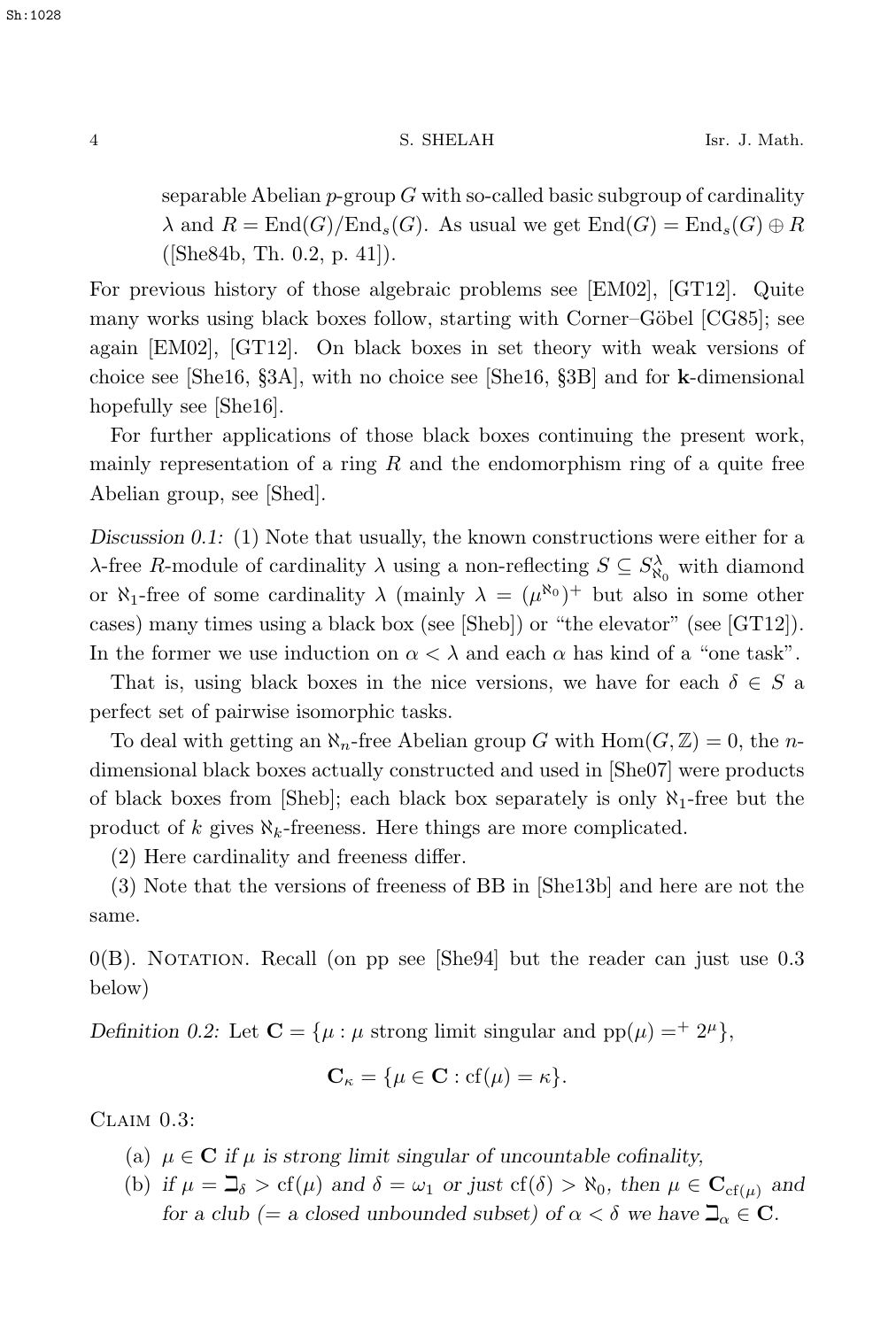#### Vol. 240, 2020 ABELIAN GROUPS, PCF AND BLACK BOXES 5

*Proof.* Clause (a) holds by [She94, Ch. II, §2] and clause (b) by [She94, Ch. IX,  $\S5$ .  $\blacksquare$  0.3

*Explanation 0.4:* (1) A reader, particularly with algebraic background, may wonder how the ideals defined in Definition 0.5 below are used in the algebraic construction. For an ideal J on a set S we may try to find an Abelian group  $G_1$ extending the free Abelian group

$$
G_0 = \bigoplus \{ \mathbb{Z}x_s : s \in S \}
$$

such that the quotient

$$
G_1/\oplus\{\mathbb{Z}_s:s\in S_1\}
$$

is free for every  $S_1 \in J$ . In particular, we would like to have some  $h_0 \in \text{Hom}(G_0, \mathbb{Z})$ which cannot be extended to a homomorphism from  $G_1$  to  $\mathbb{Z}$ . Copies of such tuples  $(S, J, G_1, G_0, h_0)$  are used as "the building block" in the constructions, so finding such examples is crucial; we find some, see in §2; more in [Shed].

(2) Concerning Observation 0.6, note that the product  $J_1 \times J_2$  is not symmetric (even up to isomorphisms) because if, e.g.,  $\partial < \kappa$  are regular, then

 $J_{\partial} \times J_{\kappa} = \{ A \subseteq \partial \times \kappa : \text{ for some } i < \partial, j < \kappa \text{ we have } A \subseteq (i \times \kappa) \cup (j \times \partial) \};$ but  $J_{\kappa} \times J_{\partial}$  has no such representation.

*Definition 0.5:* (1) For a set S of ordinals with no last member let  $J_S^{\text{bd}}$  be the ideal consisting of the bounded subsets of S.

(2) If  $J_{\ell}$  is an ideal on  $S_{\ell}$  for  $\ell = 1, 2$ , then  $J_1 \times J_2$  is the ideal on  $S_1 \times S_2$ consisting of the  $S \subseteq S_1 \times S_2$  such that

$$
\{s_1 \in S_1 : \{s_2 \in S_2 : (s_1, s_2) \in S\} \notin J_2\}
$$

belongs to  $J_1$ .

(3) If  $\delta_1, \delta_2$  are limit ordinals,  $J_\ell$  is an ideal on  $\delta_\ell$  and  $\delta_1 \cdot \delta_2 = \delta_3$ , then  $J_1 * J_2$ is the following ideal on  $\delta_3$ : it consists of

$$
\{\{\delta_1 \cdot i + j : i < \delta_2, j < \delta_1 \text{ and } (j, i) \in A\} : A \in J_1 \times J_2\}.
$$

(4) If  $\delta_1, \delta_2$  are limit ordinals,  $J_\ell$  is an ideal on  $\delta_\ell$  for  $\ell = 1, 2$  and  $\delta_1 \cdot \delta_2 = \delta_3$ , then  $J_2 \odot J_1$  is the following ideal on  $\delta_3$ : it consists of

$$
\{\{\delta_1 \cdot i + j : i < \delta_2, j < \delta_1 \text{ and } (i,j) \in A\} : A \in J_2 \times J_1\}.
$$

OBSERVATION 0.6: *If*  $\partial > \kappa$  *are regular cardinals, then*  $J_{\partial}^{\text{bd}} \times J_{\kappa}^{\text{bd}}$  *is isomorphic to*  $J_{\partial}^{\rm bd} * J_{\kappa}^{\rm bd}$  which includes  $J_{\partial}^{\rm bd} \odot J_{\kappa}^{\rm bd}$ , which is isomorphic to  $J_{\kappa}^{\rm bd} \times J_{\partial}^{\rm bd}$ .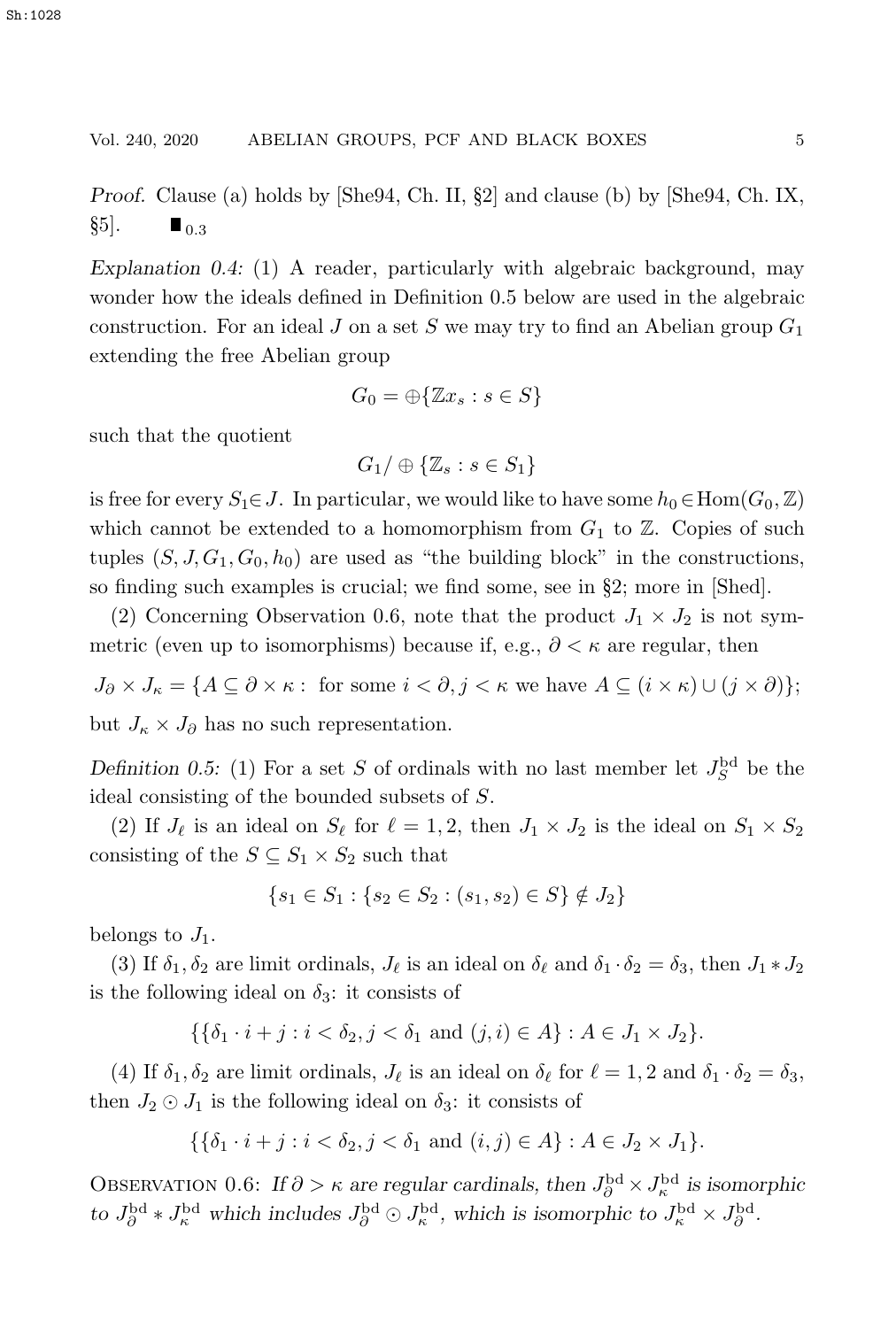*Proof.* Should be clear but we elaborate the first equivalence.

Why is  $J' = J_{\partial}^{\text{bd}} \times J_{\text{R}}^{\text{bd}}$  isomorphic to  $J'' = J_{\partial}^{\text{bd}} * J_{\text{R}}^{\text{bd}}$ ?

Note that  $J'$  is an ideal on  $\partial \times \kappa$  and  $J''$  is an ideal on  $\partial \cdot \kappa$ . We define a function  $\pi : \partial \times \kappa \to \partial \cdot \kappa$  by

(\*)  $\pi((i, j)) = \partial \cdot j + i$ , so  $\pi$  is a one-to-one function from  $\partial \times \kappa$  onto  $\partial \cdot \kappa$ by the rules of ordinal division.

It suffices to prove that for any  $A \subseteq \partial \times \kappa$ ,  $A \in J' \Leftrightarrow \pi''(A) \in J''$ ; so fix  $A \subseteq \partial \times \kappa$  and below we have  $\bullet_i \Leftrightarrow \bullet_{i+1}$ , hence  $\bullet_1 \Leftrightarrow \bullet_4$ , which suffices, when:

 $\bullet_1 \ A \in J',$ •2  $\{s_1 \in \partial : \{s_2 \in \kappa : (s_1, s_2) \in A\} \notin J_{\rho}^{\rm bd}\} \in J_{\rho}^{\rm bd}$ •3  $\{i < \partial : \{j < \kappa : \partial j + i \in \pi''(A)\} \notin J_{\kappa}^{\text{bd}}\} \in J_{\partial}^{\text{bd}}$ ,  $\{J_{\kappa}^{\text{bd}}\}$ • $\pi''(A) \in J''$ .

That is,  $\bullet_1 \leftrightarrow \bullet_2$  by the definition of J' and  $\bullet_2 \leftrightarrow \bullet_3$  by the choice of  $\pi$  and  $\bullet_3 \leftrightarrow \bullet_4$  by the definition of  $J''$ .  $\blacksquare_{0.6}$ 

*Definition 0.7:* (1) We say  $\mathscr{F} \subseteq {}^{S}X$  is  $(\theta, J)$ -free when<sup>1</sup> *J* is an ideal on *S* and for every  $\mathscr{F}' \subseteq \mathscr{F}$  of cardinality  $\lt \theta$  there is a sequence  $\langle w_\eta : \eta \in \mathscr{F}' \rangle$  such that:  $\eta \in \mathscr{F}' \Rightarrow w_{\eta} \in J$  and if  $\eta_1 \neq \eta_2 \in \mathscr{F}'$  and  $s \in S \setminus (w_{\eta_1} \cup w_{\eta_2})$  then  $\eta_1(s) \neq \eta_2(s)$ .

(2) We say  $\mathscr{F} \subseteq {}^{S}X$  is  $[\theta, J]$ -free when *J* is an ideal on *S* and for every  $\mathscr{F}' \subseteq \mathscr{F}$  of cardinality  $\lt \theta$  there is a list  $\langle \eta_\alpha : \alpha \lt \alpha_* \rangle$  of  $\mathscr{F}'$  such that: if  $\alpha < \alpha_*$  then the set  $w_\alpha := \{ s \in S : \eta_\alpha(s) \in \{ \eta_\beta(s) : \beta < \alpha \} \}$  belongs to J.

(3) Let  $\theta$ -free or  $(\theta)$ -free mean  $(\theta, J)$ -free when  $S \subseteq \text{Ord}, J = J_S^{\text{bd}}$ .

(4) We say  $\mu$  is **1-solvable** when  $\mu$  is singular strong limit and there is a  $\mu^+$ -free family  $\mathscr{F} \subseteq {}^{\mathrm{cf}(\mu)}\mu$  of cardinality  $2^{\mu}$ .

(5) We say  $\mu$  is  $(\theta, 1)$ -solvable when above we weaken " $\mu^+$ -free" to " $\theta$ -free".

(6) We say  $\mathscr{F} \subseteq {}^S X$  is **weakly ordinary** when each  $\eta \in \mathscr{F}$  is a one-to-one function. We say  $\mathscr{F} \subseteq \text{for}$  is **ordinary** when each  $\eta \in \mathscr{F}$  is an increasing function.

 $\alpha < \alpha_* \Rightarrow \{s \in S : \eta_\alpha(s) \in \{\eta_\beta(t) : \beta < \alpha, t \in I\}\} \in J.$ 

 $\overline{1}$  E.g., in [She94], this version is used. Sometimes we even demand

But in the main case "J is a  $\theta$ -complete filter on  $\theta$ ", the versions in 0.7(1),(2) are equivalent; see 1.16.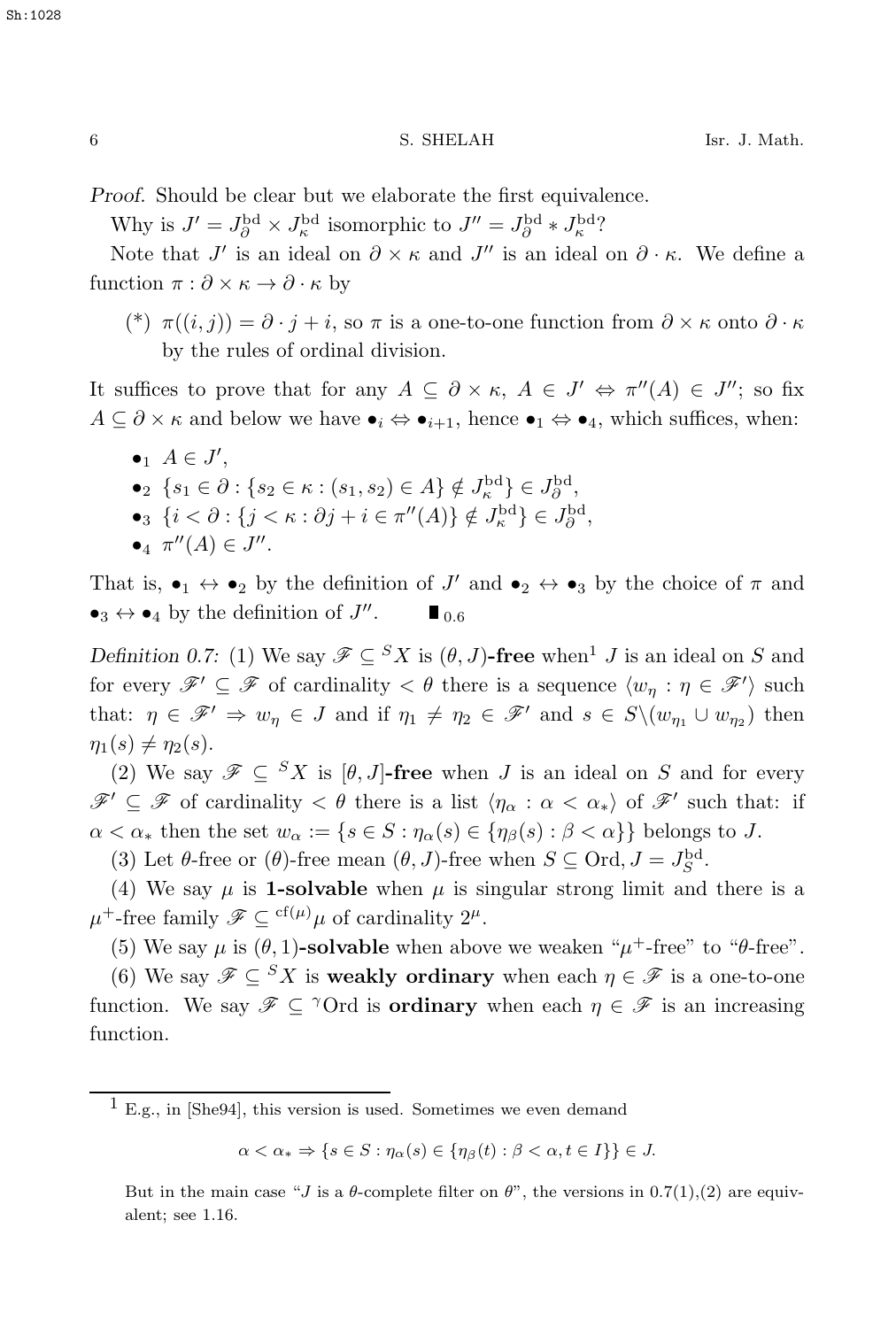CLAIM 0.8: Assume  $\theta > \partial$  and  $\partial$  *is regular, J is an ideal on*  $\partial$  *extending*  $[\partial]^{<\delta}$ *and*  $\mathscr{F} \subseteq {}^{\partial} \text{Ord}$  *and*<sup>2</sup>  $\eta \neq \nu \in \mathscr{F} \Rightarrow |\{i < \partial : \eta(i) \in \text{Rang}(\nu)\}| < \partial$ *.* 

- (1) We have  $\mathscr F$  is  $(\theta, J)$ -free iff  $\mathscr F$  is  $[\theta, J]$ -free.
- (2) If every  $\eta \in \mathscr{F}$  is one-to-one, then we can add in Definition 0.7(2),  $\eta_{\alpha}(s) \notin {\eta_{\beta}(t) : \beta < \alpha, t \in S}$ .

*Remark 0.9:* (1) We may consider only the case  $i \neq j \Rightarrow \eta(i) \neq \nu(j)$  in 0.7(1),  $1.2(6)$ ,  $1.11(1)$ .

(2) Compare with [She94], [She13b].

(3) Because of 0.8 the difference between  $(\theta, J)$ -free and  $[\theta, J]$ -free is not serious. For **k**-c.p. **x** see Definition 1.5; there we use only the latter version so do not write  $[\theta, J]$ .

*Proof.* (1) It is enough to prove for every  $\mathscr{F} \subseteq {}^{\partial}$  Ord of cardinality  $\lt \theta$  that  $\mathscr{F}$ is  $(\theta, J)$ -free iff  $\mathscr F$  is  $[\theta, J]$ -free.

First, if  $\mathscr F$  is  $[\theta, J]$ -free, then there is a sequence  $\langle \eta_\alpha : \alpha < \alpha_* \rangle$  enumerating  $\mathscr F$ as in Definition 0.7(2), i.e.,  $\alpha < \alpha_* \Rightarrow w_\alpha^1 := \{i < \partial : \eta_\alpha(i) \in \{\eta_\beta(i) : \beta < \alpha\}\}\in J$ . Define  $w_{\eta}$  by  $\eta = \eta_{\alpha} \Rightarrow w_{\eta} = w_{\alpha}^{1}$ ; easily  $\langle w_{\eta} : \eta \in \mathscr{F} \rangle$  is as required in Definition  $0.7(1)$ .

Second, if  $\mathscr F$  is  $(\theta, J)$ -free, then there is  $\langle w_\eta : \eta \in \mathscr F \rangle$  which is as required in Definition  $0.7(1)$ .

Let  $\langle \eta_\alpha^1 : \alpha < \alpha_* \rangle$  list  $\mathscr F$  and by induction on *n* for each  $\alpha$  we define  $u_{\alpha,n}$  as follows:

\n- (\*)
$$
^1_{\alpha}
$$
 (a)  $u_{\alpha,0} = \{\alpha\},$
\n- (b)  $u_{\alpha,n+1} = u_{\alpha,n} \cup \{\beta < \alpha_* : \text{for some } i \in \partial \setminus w_\beta \text{ we have}$
\n- $\eta_\beta(i) \in \{\eta_\gamma(i) : \gamma \in u_{\alpha,n}\}\}.$
\n

Now

 $(*)^2_{\alpha}$   $|u_{\alpha,n}| \leq \partial$  and  $u_{\alpha,n} \subseteq \alpha_*$ .

Why? Trivially  $u_{\alpha,n} \subseteq \alpha_*$ . Also  $|u_{\alpha,0}| = 1 \leq \partial$ , and if  $|u_{\alpha,n}| \leq \partial$  then

$$
|u_{\alpha,n+1}| \le |u_{\alpha,n}| + \sum_{i < \partial} \sum_{\gamma \in u_{\alpha,n}} |\{\beta < \alpha_* : \beta \text{ satisfies } i \notin w_\beta \land \eta_\beta(i) = \eta_\gamma(i)\}|
$$
  
=  $|u_{\alpha,n}| + \sum_{i < \partial} \sum_{\gamma \in u_{\alpha,n}} 1$   

$$
\leq \partial + \partial \cdot \partial \cdot 1 = \partial.
$$

<sup>2</sup> We can replace " $\lt \partial$ " by " $\in J'$ " when  $J' \subseteq J$  is a  $\partial$ -complete ideal.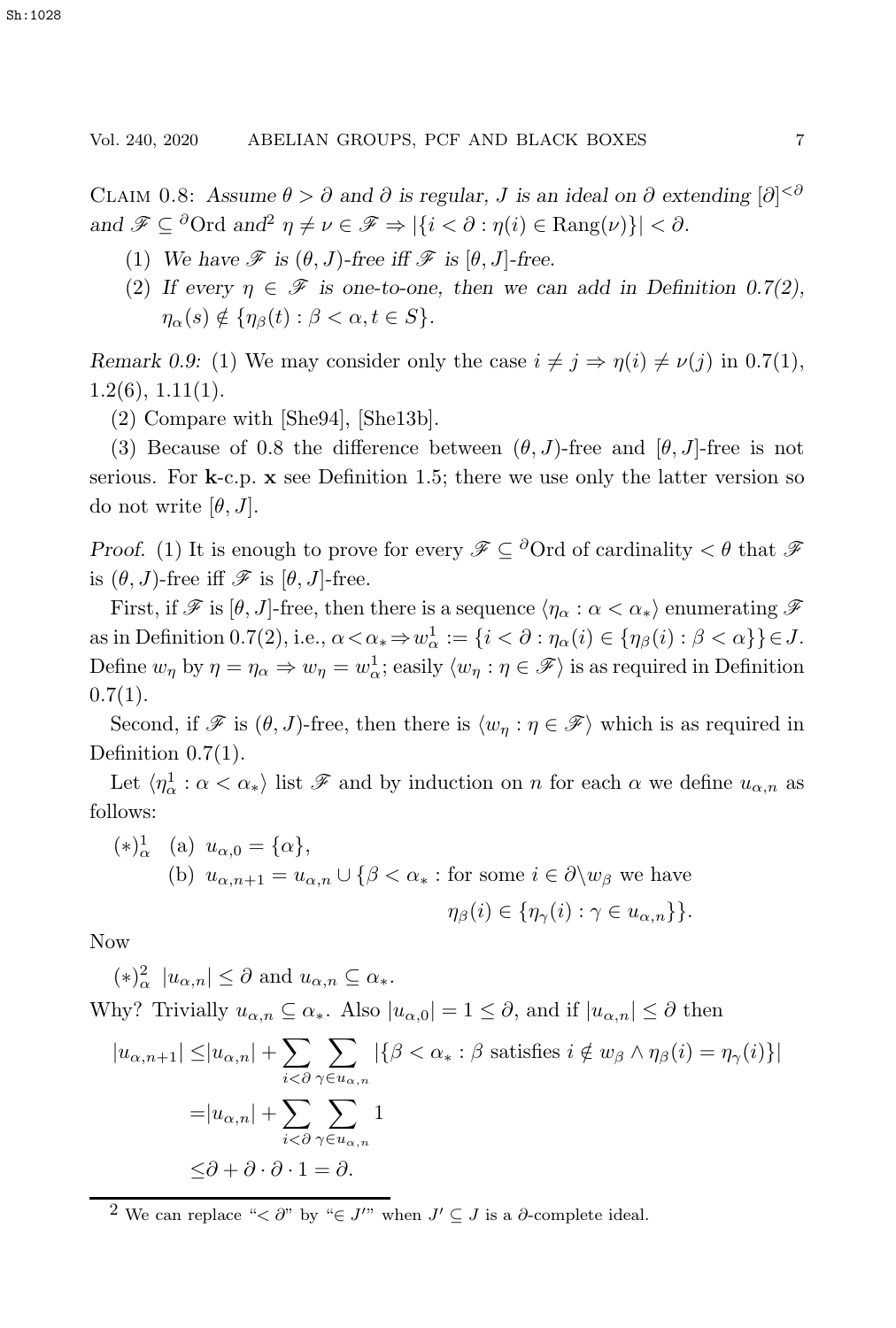We define  $u_{\alpha}$  by induction on  $\alpha < \alpha_*$  as follows:

$$
u_{\alpha} = \bigcup_{n} u_{\alpha,n} \setminus \bigcup_{\beta < \alpha} u_{\beta},
$$

so  $\langle u_\alpha : \alpha < \alpha_* \rangle$  is a partition of  $\alpha_*$  to sets each of cardinality  $\leq \partial$ , so we can let  $\langle \beta_{\partial \alpha + i} : i < i_{\alpha} \leq \partial \rangle$  list  $u_{\alpha}$ . Let

$$
\mathscr{U} = \{ \partial \alpha + i : \alpha < \alpha_*, i < i_\alpha \text{ and } \beta_{\partial \alpha + i} \notin \cup \{ u_\gamma : \gamma < \alpha \} \},
$$

so  $\{\beta_{\gamma} : \gamma \in \mathscr{U}\}\$ lists  $\alpha_*$  with no repetitions and easily  $\langle \eta_{\beta_{\zeta}} : \zeta \in \mathscr{U}\rangle$  is a list as required in Definition 0.7(2). That is, let

$$
\beta = \beta_{\partial \alpha + i} = \beta(\gamma_{\alpha} + i), \quad i < i_{\alpha}.
$$

So  $\{i < \partial : \eta_{\beta}(j) \in \{\eta_{\gamma}(j) : \gamma \in \mathcal{U} \cap \beta\}\}\$ is the union of the following sets:  $w_{\beta}^2 := \{j < \partial : \eta_{\beta}(j) \in \{\eta_{\gamma}(j): \gamma \in \mathcal{U} \cap \beta_{\partial,\alpha}\}\}\$  and  $w_{\beta,\iota}^2 = \{j < \partial : \eta_{\beta}(j) = \eta_{\partial \alpha + \iota}(j)\}\$ for  $\iota < i$ . Now each of those sets belong to J. [Why?  $w_{\beta}^2$  by the choice of the  $u_{\gamma,n}$ 's and the  $u_{\gamma}$ 's;  $w_{\beta,\iota}^2$  as it is included in  $w_{\eta_{\beta(\partial\alpha+i)}}$ . So if J is a  $\partial$ -<br>complete ideal are an alone and if not because of the compution of the claim. complete ideal we are done, and if not, by part of the assumption of the claim,  $\iota < i \Rightarrow |w_{\beta,\iota}^2| < \partial$ , so recalling  $\partial$  is regular,  $\bigcup_{\iota < i} w_{\beta,\iota}^2$  has cardinality  $< \partial$  hence belongs to  $J$ , so as  $J$  is an ideal we are done.

Pedantically

$$
\langle \eta'_{\gamma} : \gamma < \mathrm{otp}(\mathscr{U}) \rangle
$$

is such a list when we define  $\eta'_{\gamma}$  for  $\gamma < \text{otp}(\mathcal{U})$  by  $\eta'_{\text{otp}(\zeta \cap \mathcal{U})} = \eta_{\beta_{\zeta}}$ .<br>(a) Similarly to the "Second" in the group function  $\mathcal{U}^{(1)}$  had

(2) Similarly to the "Second" in the proof that 0.7(1) holds, except that  $(*)^1_\alpha(b)$  is:

(b)' 
$$
u_{\alpha,n+1} = u_{\alpha,n} \cup \{\beta < \alpha_* : \text{for some } i \in \partial \setminus w_{\beta},
$$
  

$$
\eta_{\beta}(i) = \{\eta_{\gamma}(j) : \gamma \in u_{\alpha,n}, j < \partial \}\}.
$$

*Question 0.10:* (1) If  $\mu$  is strong limit  $\aleph_0 = cf(\mu) < \mu$  (but not necessarily  $\mu \in \mathbf{C}$ , can we get the freeness results of [She13a]?

(2) In the cases we have, can we strengthen the  $\chi$ -BB by having  $F : \Lambda_{\mathbf{x}} \to \chi$ and demand  $\eta_m(i) \in F(\bar{\eta} \mid (m, < i))$ ?

(2A) Is this preserved by products?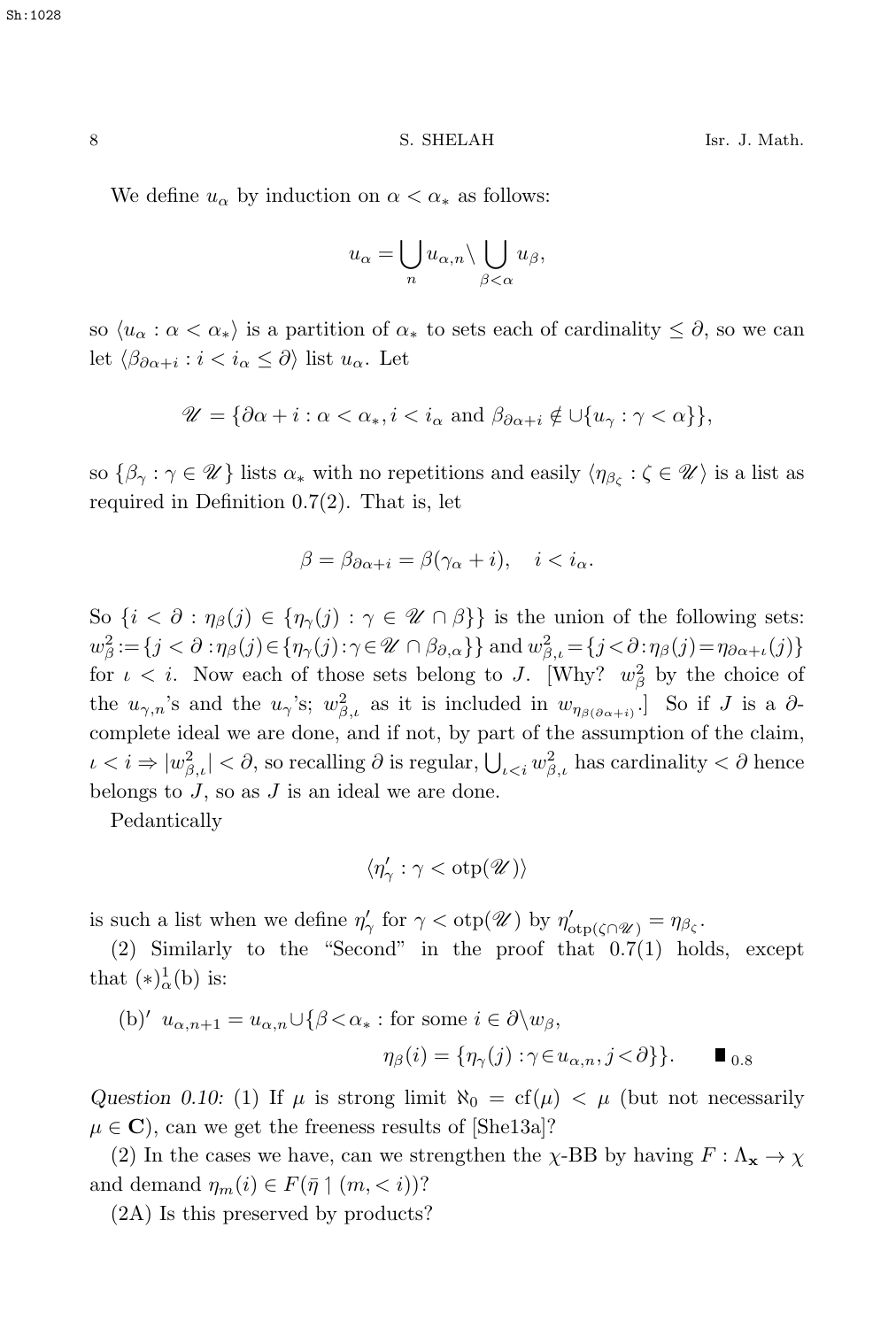## Vol. 240, 2020 ABELIAN GROUPS, PCF AND BLACK BOXES 9

#### **1. Black boxes**

We generalize the **k**-dimensional black box from [She07], where we deal with the special case when  $\ell < \mathbf{k} \Rightarrow \partial_{\ell} = \aleph_0$  because this seems natural for Abelian groups; the black boxes earlier to [She07] were for  $\mathbf{k} = 1$ .

But here, for Abelian groups the most interesting cases are when

$$
\{\partial_{\ell}:\ell<\mathbf{k}\}\subseteq\{\aleph_0,\aleph_1\}.
$$

In the cases we prove existence, the **k**-dimensional black box is the product of black boxes, i.e., those for  $k = 1$ .

The main result is Theorem 1.25 telling us that there are **k**-dimensional black boxes which are quite free.

The central notion here is combinatorial parameters, those objects (**x**) consisting of the relevant finitely many cardinals  $(\langle \partial_{\ell} : \ell \langle \mathbf{k} \rangle)$  and sets  $(\langle S_{\ell} : \ell \langle \mathbf{k} \rangle)$ and a family ( $\Lambda$ ) of sequences  $\langle \eta_\ell : \ell \langle \mathbf{k} \rangle$  with  $\eta_\ell$  a sequence of length  $\partial_\ell$  of members of  $S_{\ell}$ . Such objects are used in the construction of Abelian groups G. The point is that, on the one hand, the relevant (algebraic) freeness of the Abelian group G is deduced from (set theoretic) freeness of **x**, i.e., of Λ, and on the other hand, e.g.,  $Hom(G, \mathbb{Z}) = 0$  is deduced by using the **x** having a black box (which is used in the construction). See more in 1.4.

*Convention 1.1:* (1)  $\overline{\partial}$  will denote a sequence  $\langle \partial_{\ell} : \ell \times \mathbf{k} \rangle$  of regular cardinals or just limit ordinals of length **k** ≥ 1 and then  $\partial(\ell) = \partial_{\ell}$ , but note that  $k = \mathbf{k} - 1$ was used in [She07]; a major case is  $\bar{\partial}$  is constant, i.e.,  $\bigwedge_{\ell} \partial_{\ell} = \partial$  for some  $\partial$ .<br>(2) Let us used used a surplicate via learned was as Definition 1.5 holomo

(2) Let **x**, **y**, **z** denote combinatorial parameters; see Definition 1.5 below.

*Notation 1.2:* (0) Here  $\bar{S} = \langle S_\ell : \ell < \mathbf{k} \rangle$  and  $\bar{\partial} = \langle \partial_\ell = \partial(\ell) : \ell < \mathbf{k} \rangle$ .<br>  $\langle \cdot \rangle$ ,  $\bar{S}^{(\bar{\partial})}$ ,  $\sum_{\alpha} \partial(\ell) \langle \cdot \rangle$ ,  $\bar{S}^{(\bar{\partial}, \alpha)}$ ,  $\sum_{\alpha} \partial(\ell) \langle \cdot \rangle$ ,  $\bar{S}^{(\alpha)}$ ,  $\bar{S}^{(\alpha)}$ ,  $\bar{S}^{(\alpha)}$ ,  $\bar{S}^{(\$ 

(1) Let  $\bar{S}^{[\bar{\partial}]} = \prod_{\ell \leq \mathbf{k}} \frac{\partial(\ell)}{\partial(\ell)}(S_{\ell})$  and  $\bar{S}^{[\bar{\partial},u]} = \prod_{\ell \in u} \frac{\partial(\ell)}{\partial(\ell)} S_{\ell}$  for  $u \subseteq \{0,\ldots,\mathbf{k}-1\}$ , and if each  $S_{\ell}$  is a set of ordinals let  $\bar{S}^{<\bar{\partial}>} = {\bar{\eta} \in \bar{S}^{[\bar{\partial}]}}$ : each  $\eta_{\ell}$  is increasing} and similarly  $\bar{S}^{<\bar{\partial},u>}$ .

(2) If  $\bar{\eta} \in \bar{S}^{[\bar{\partial}]}, m < \mathbf{k}$  and  $i < \partial_m$ , then<sup>3</sup>  $\bar{\eta} \uparrow (m, i) = \bar{\eta} \uparrow_{\mathbf{x}} (m, i)$  is  $\langle \eta'_\ell : \ell < \mathbf{k} \rangle$ where  $\eta'_{\ell}$  is  $\eta_{\ell}$  when  $\ell < \mathbf{k} \wedge \ell \neq m$  and is  $\eta_{\ell}[\{i\}]$  if  $\ell = m$ ; this is close to but not the same as in [She07].<sup>4</sup> Also for  $w \subseteq \partial_m, \bar{\eta} \mid (m, = w)$  is defined

<sup>&</sup>lt;sup>3</sup> It is sometimes natural to replace " $i < ∂<sub>l</sub>$ " by "i a subset of  $∂<sub>l</sub>$  from some family  $\mathscr{P}<sub>l</sub>$  and  $\eta'_{\ell} = \eta_{\ell}$  |i when  $\ell = m^{\nu}$ , say using  $J_{\aleph_1}^{\rm bd} * J_{\aleph_1}^{\rm bd}$  as in [She13b]. In [She07] this version was used.

<sup>&</sup>lt;sup>4</sup> But if we use a tree like  $\Lambda \subseteq \bar{S}^{[\bar{\partial}]}$ , see 1.2(6), the difference is small; what we use there is called here  $\bar{\eta} \mid (m, = i)$ .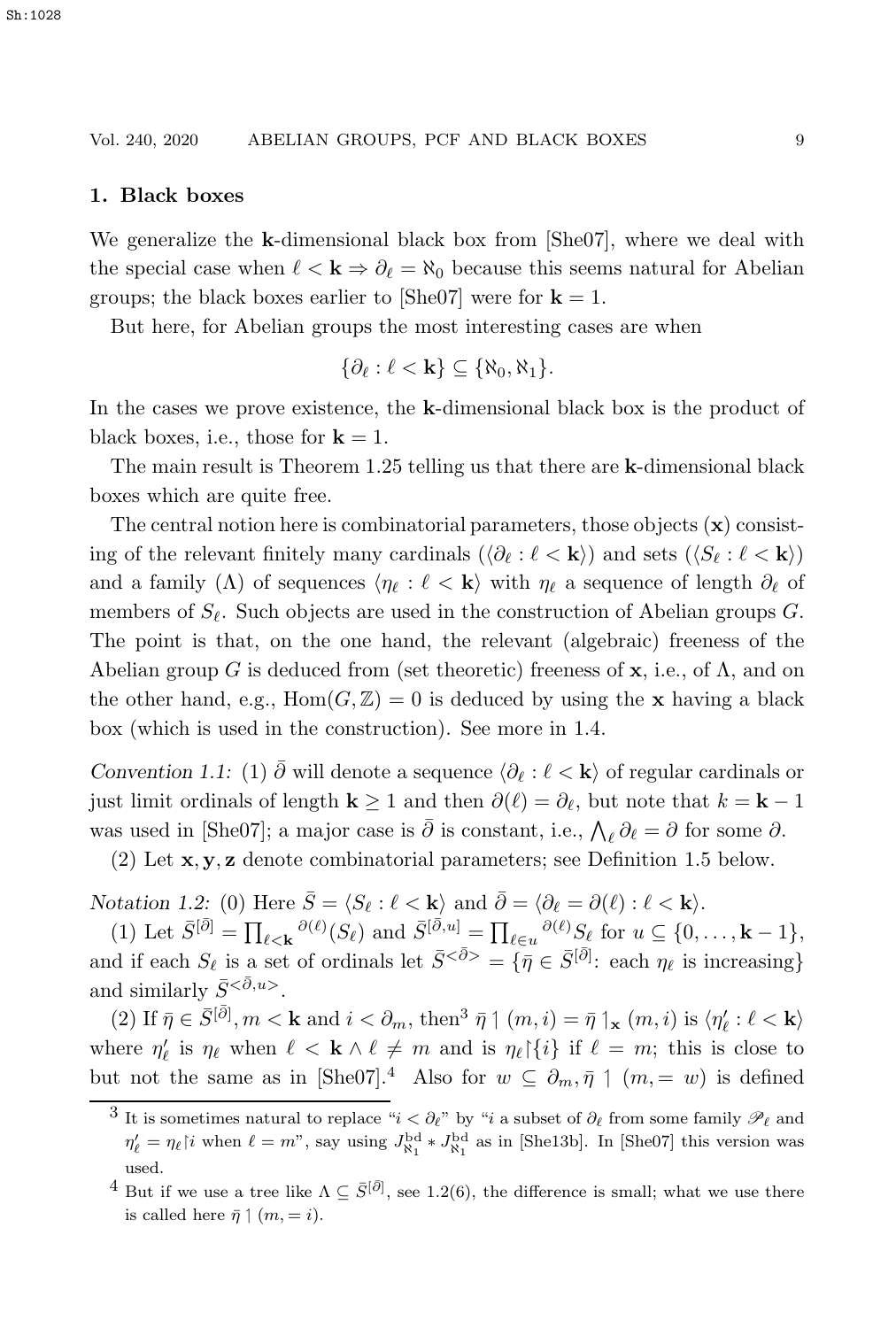as  $\langle \eta'_{\ell} : \ell < \mathbf{k} \rangle$  where  $\eta'_{\ell} = \eta_{\ell}$  if  $\ell < \mathbf{k} \wedge \ell \neq m$  and  $\eta'_{\ell} = \eta_{\ell}$  or if  $\ell = m$ . Let  $\bar{\eta} \uparrow (m) = \langle \eta_{\ell} : \ell \neq m, \ell < \mathbf{k} \rangle$ .

(3) If  $\Lambda \subseteq \overline{S^{[\partial]}}, m < k$  and  $i < \partial_m$ , then  $\Lambda \upharpoonright_{\mathbf{x}} (m, i) = \{\bar{\eta} \upharpoonright (m, i) : \bar{\eta} \in \Lambda\};$ we define similarly  $\Lambda \, |_{\mathbf{x}} (\eta, = w)$ .

(4) If  $\Lambda \subseteq \bar{S}^{[\bar{\partial}]}, m < k$  and  $i \leq \partial_m$ , then  $\Lambda \upharpoonright_{\mathbf{x}} (m, < i) = \cup \{\Lambda \upharpoonright (m, i_1) : i_1 < i\}.$ 

(5)  $\Lambda_{\mathbf{x},\in u} = \bigcup \{\Lambda_{\mathbf{x}} \mid (m,i) : m \in u, i \in \partial_m\}$  for  $u \subseteq \{0,\ldots,\mathbf{k}-1\}.$ We may write "< m" instead of " $\in m$ " when " $u = \{0, \ldots, m-1\}$ " and let  $\Lambda_{\mathbf{x},m} = \Lambda_{\mathbf{x},\in\{m\}}$ .

(6) We say  $\Lambda \subseteq \overline{S}^{[\overline{\partial}]}$  is tree-like when  $\overline{\eta}, \overline{\nu} \in \Lambda, \overline{\eta} \upharpoonright (m, i) = \overline{\nu} \upharpoonright (m, j)$  implies  $\eta_m | i = \nu_m | j$ , so in particular it implies  $i = j$ .

(7) We say  $\Lambda \subseteq \bar{S}^{<\bar{\partial}\rangle}$  is normal when: if  $\bar{\eta}, \bar{\nu} \in \Lambda, m < \mathbf{k}, i, j < \partial_m$  and  $\eta_m(i) = \nu_m(j)$ , then  $i = j$  (hence each  $\nu_m$  is one-to-one; this follows from being tree-like).

We now define in Definition 1.3 the standard **x**, as it is more transparent than the general case (in 1.5), but we will not use it as the ZFC-existence results are not standard; see explanation after Definition 1.3. The main difference is that in the general (i.e., not necessarily standard) version, we have the extra parameter  $J_{\ell}$ , ideal on  $\partial_{\ell}$ .

*Definition 1.3:* (1) We say **x** is a **standard**  $\bar{\partial}$ -**c.p.** (combinatorial  $\bar{\partial}$ -parameter) when

$$
\mathbf{x} = (\mathbf{k}, \bar{\partial}, \bar{S}, \Lambda) = (\mathbf{k}_{\mathbf{x}}, \bar{\partial}_{\mathbf{x}}, \bar{S}_{\mathbf{x}}, \Lambda_{\mathbf{x}})
$$

and it satisfies:

- (a)  $\mathbf{k} \in \{1, 2, \ldots\}$  and let  $k = k_{\mathbf{x}} = \mathbf{k} 1$  (this is to fit the notation in [She07]),
- (b)  $\bar{\partial} = \langle \partial_{\ell} : \ell \langle \mathbf{k} \rangle$  is a sequence of regular cardinals, so  $\partial_{\ell} = \partial_{\mathbf{x},\ell}$ ,
- (c)  $\bar{S} = \langle S_\ell : \ell < \mathbf{k} \rangle, S_\ell$  a set of ordinals, so  $S_\ell = S_{\mathbf{x},\ell}$ ,
- (d)  $\Lambda \subseteq \overline{S}^{[\overline{\partial}]} = \prod_{\ell < \mathbf{k}} \frac{\partial(\ell)}{\partial(\ell)}(S_{\ell}),$  see 1.2(1).

(2) If  $\ell < \mathbf{k} \Rightarrow \partial_{\ell} = \partial$ , we may write  $\partial$  instead of  $\bar{\partial}$  in  $(\mathbf{k}, \bar{\partial}, \bar{S}, \Lambda)$  and may say combinatorial  $(\partial, \mathbf{k})$ -parameter. If  $\ell < \mathbf{k} \Rightarrow \partial_{\ell} = \aleph_0$ , we may omit  $\overline{\partial}$  and write "**x** is a combinatorial **k**-parameter". If  $\ell < \mathbf{k} \Rightarrow S_{\ell} = S$ , we may write S instead of  $\overline{S}$ . Also we may write  $\mathbf{k}(\mathbf{x})$  for  $\mathbf{k}_{\mathbf{x}}$ .

(3) We say **x** (or  $\Lambda$ ) is **ordinary** when (each  $S_{\ell}$  is a set of ordinals and)  $\bar{\eta} \in \Lambda \Rightarrow$  each  $\eta_{\ell}$  is increasing. We say **x** (or  $\Lambda$ ) is **weakly ordinary** when  $\bar{\eta} \in \Lambda \wedge m < \ell g(\bar{\eta}) \Rightarrow \eta_m$  is one-to-one. We say **x** is **disjoint** when  $\langle S_{\mathbf{x},m} : m \times \mathbf{k} \rangle$ 

Sh:1028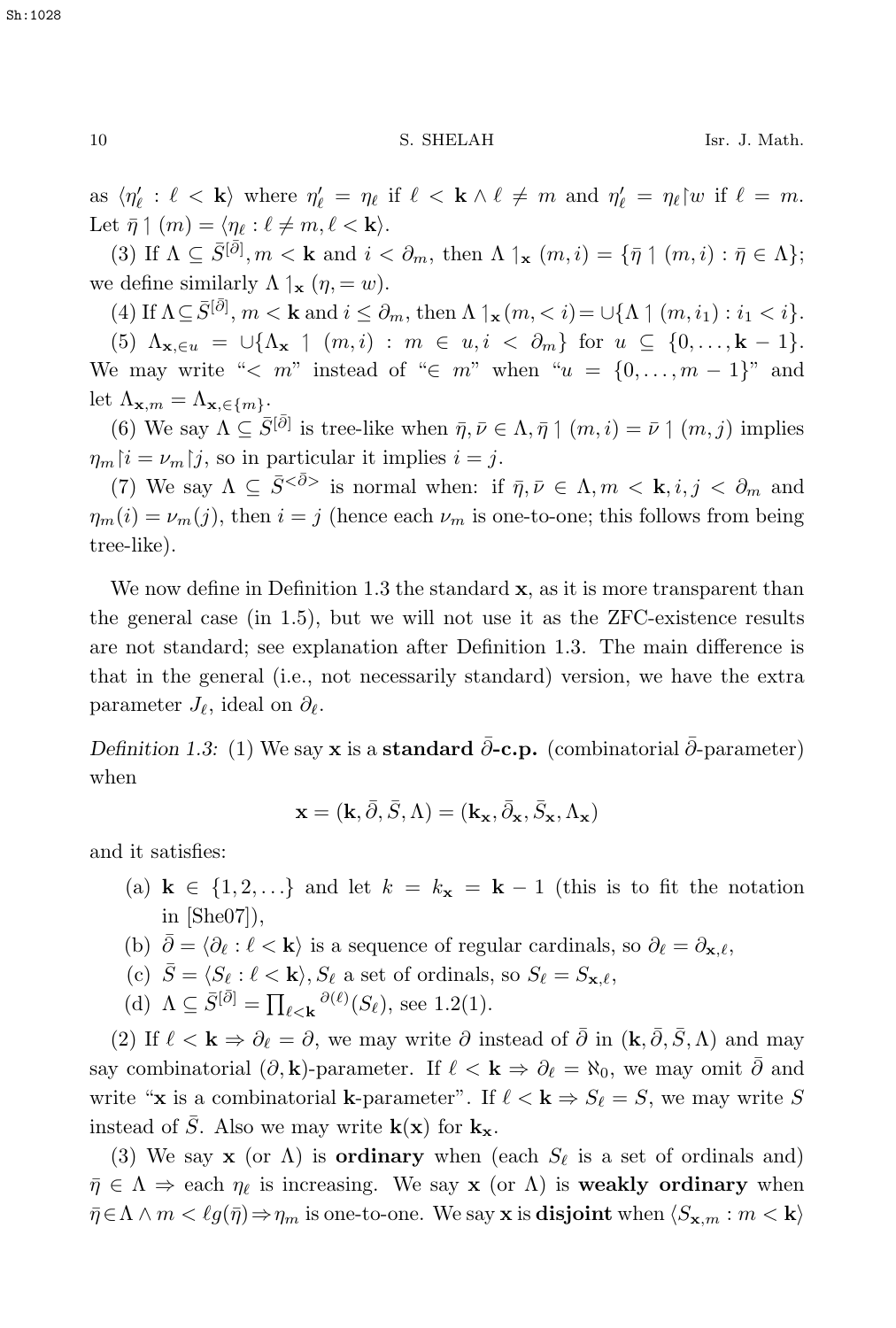#### Vol. 240, 2020 ABELIAN GROUPS, PCF AND BLACK BOXES 11

is a sequence of pairwise disjoint sets. We say **x** is **ordinarily full** when it is ordinary and

$$
\Lambda_{\mathbf{x}} = \{ \langle \eta_{\ell} : \ell < \mathbf{k} \rangle : \eta_{\ell} \in {}^{\partial(\ell)}(S_{\ell}) \text{ is increasing for } \ell < \mathbf{k} \}.
$$

Similarly for **weakly ordinary**.

(4) We say **y** is a permutation of **x** when for some permutation  $\pi$  of  $\{0,\ldots,\mathbf{k}-1\}$  we have  $m < k \Rightarrow \partial_{\mathbf{x},m} = \partial_{\mathbf{y},\pi(m)}$  and  $m < k \Rightarrow S_{\mathbf{x},m} = S_{\mathbf{y},\pi(m)}$ and

$$
\Lambda_{\mathbf{y}} = \{ \langle \eta_{\pi(m)} : m < \mathbf{k} \rangle : \langle \eta_m : m < \mathbf{k} \rangle \in \Lambda_{\mathbf{x}} \}.
$$

(5) We say  $\bar{\pi}$  is an isomorphism from **x** onto **y** when:

(a)  $\mathbf{k_v} = \mathbf{k_x}$  call it **k**,

(b)  $\bar{\pi} = \langle \pi_m : m \leq \mathbf{k} \rangle$ ,

(c)  $\pi_{\mathbf{k}}$  is a permutation of  $\{0,\ldots,\mathbf{k}-1\}$ ,

(d)  $\partial_{\mathbf{x},m} = \partial_{\mathbf{y},\pi_{\mathbf{k}}(m)}$  for  $m < \mathbf{k}$ ,

(e)  $\pi_m$  is a one-to-one function from  $S_{\mathbf{x},m}$  onto  $S_{\mathbf{y},\pi_{\mathbf{k}}(m)}$  for  $m < \mathbf{k}$ ,

(f)  $\langle \nu_m : m \langle \mathbf{k} \rangle \in \Lambda_\mathbf{y}$  iff for some  $\langle \eta_m : m \langle \mathbf{k} \rangle \in \Lambda_\mathbf{x}$  we have  $\nu_{\pi_k(m)} = \langle \pi_m(\eta_m(i)) : i < \partial_{\mathbf{x},m} \rangle.$ 

*Discussion 1.4:* It may be helpful to the reader to indicate how such **x** helps to construct, e.g., Abelian groups; for simplicity each  $\partial_{\ell}$  is  $\aleph_0$  (this suffices for constructing an  $\aleph_{\omega \cdot n}$ -free G, which already is new).

First, let  $\langle x_{\overline{\eta}} : \overline{\eta} \in \Lambda_{\mathbf{x}} \setminus (m, i)$  for some m and  $i \rangle$  freely generate an Abelian group  $G_0$  and for such  $\bar{\eta} \in \Lambda_{\mathbf{x}}$  we add elements like

$$
y_{\bar{\eta},n} = \Sigma \left\{ \left( \frac{i!}{n!} \right) (x_{\bar{\eta} | (m,i)} + a_{\bar{\eta},m} x_{\nu_{\bar{\eta}}} ): m < \mathbf{k_x}, i \text{ finite } \geq n \right\}
$$

for some  $\nu_{\bar{\eta}} \in \Lambda_{\mathbf{x}_1,\leq \mathbf{k}}$ ,  $n < \omega$  and  $a_{\bar{\eta},m} \in \mathbb{Z}$  getting  $G_1 \supseteq G_0$ . Now, on the one hand, we like  $G_1$  to be  $\theta$ -free and, on the other hand, we like it, e.g., to have no non-zero homomorphism into  $\mathbb Z$ . For the second task, we need a BB (black box) property, that is, for each possible  $\nu_{\bar{\eta}}$  to have, for each  $\bar{\eta} \in \Lambda$ , a homomorphism  $h_{\bar{\eta}}$  from  $\Sigma \{ \mathbb{Z} x_{\bar{\eta}}_{|(m,i)} : m < \mathbf{k}, i \text{ finite} \} \oplus \mathbb{Z} x_{\nu_{\bar{\eta}}}$  into  $\mathbb{Z}$  such that  $\{h_{\bar{n}} : \bar{\eta} \in \Lambda\}$  is dense (or see Definition 1.7(1), called  $\bar{\alpha}_{\bar{n}}$  there) and choose the  $a_{\bar{\eta},n}$ 's to "defeat  $h_{\bar{\eta}}$ ", i.e., to ensure no  $h \in \text{Hom}(G_1,\mathbb{Z})$  extends  $h_{\bar{\eta}}$ .

Concerning the first task, we like to ensure **x** is  $\theta$ -free, meaning that for any  $\Lambda \subseteq \Lambda_{\mathbf{x}}$  of cardinality  $\langle \theta \rangle$  we can list its members as  $\langle \bar{\eta}_{\alpha} : \alpha \langle \alpha_{*} \rangle$  such that for every  $\alpha$  for some  $m, i$  we have  $j \geq i \Rightarrow \bar{\eta}_{\alpha} \mid (m, j) \notin \{\bar{\eta}_{\beta} \mid (m, j) : \beta < \alpha\};$ see Definition 1.7(3).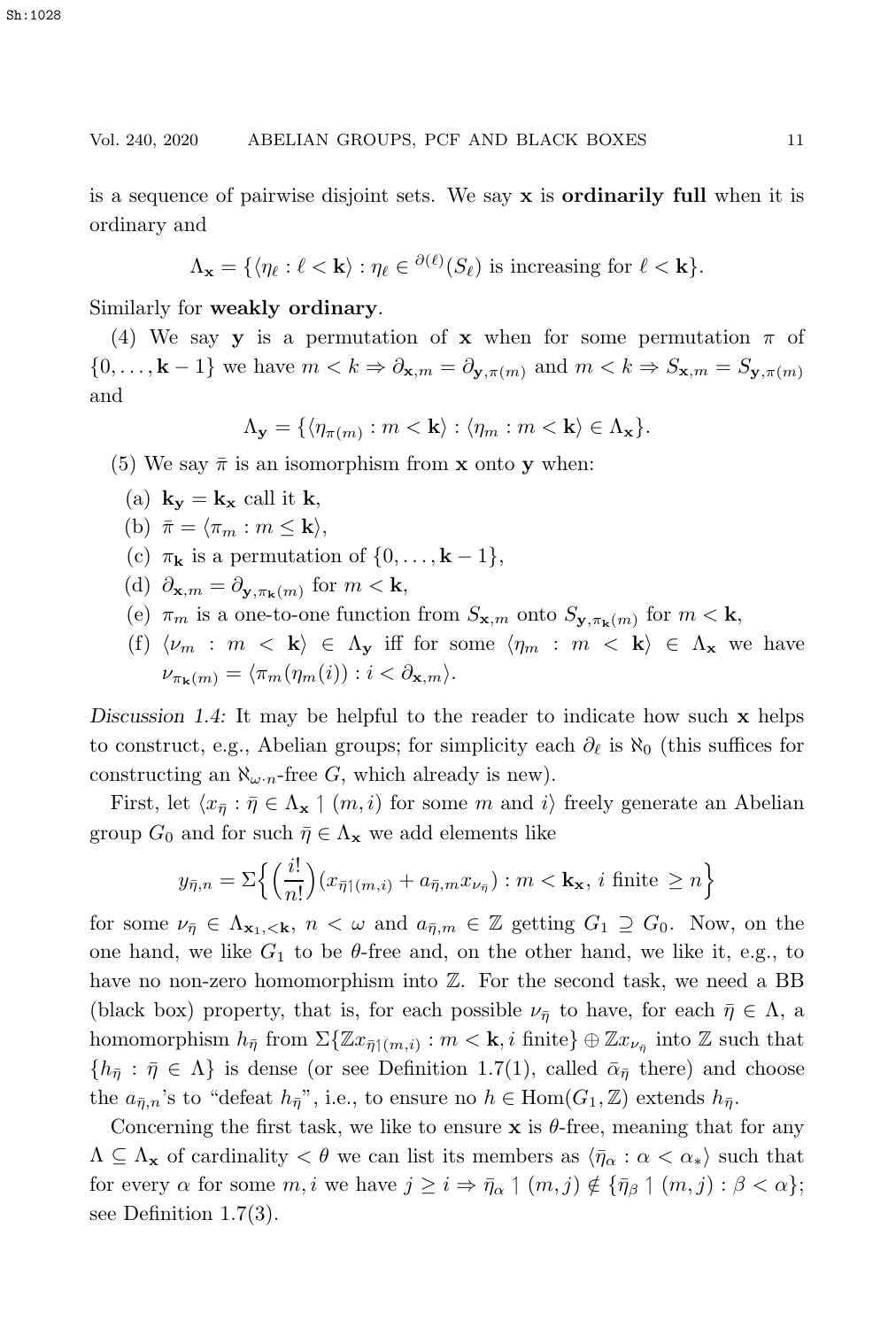In the existence proofs the novel main point is getting enough freeness relying on the pcf theory, i.e., in §1 we prove the existence of suitable c.p. **x**.

*Definition 1.5:* (1) We say **x** is a  $\bar{\partial}$ -**c.p.** (combinatorial  $\bar{\partial}$ -parameter) when

$$
\mathbf{x}=(\mathbf{k},\bar{\partial},\bar{S},\Lambda,\bar{J})=(\mathbf{k}_{\mathbf{x}},\bar{\partial}_{\mathbf{x}},\bar{S}_{\mathbf{x}},\Lambda_{\mathbf{x}},\bar{J}_{\mathbf{x}})
$$

and they satisfy (in the standard case  $J_m = \{w \subseteq \partial_\ell : w \text{ is bounded}\}\$ :

- (a)  $\bar{\partial} = \langle \partial_m : m < \mathbf{k} \rangle$ , a sequence of limit ordinals,
- (b)  $\bar{J} = \langle J_m : m < \mathbf{k} \rangle$ ,
- (c)  $J_m$  is an ideal on  $\partial_m$ ,

.

(d)  $\bar{S} = \langle S_m : m \langle \mathbf{k} \rangle, S_m$  a set of ordinals unless stated otherwise,

$$
(e) \ \Lambda \subseteq \overline{S}^{[\overline{\partial}]}
$$

 $(2)$  We adopt the conventions and definitions in  $1.3(2)$ – $(5)$ .

*Convention 1.6:* (1) If **x** is clear from the context, we may write **k** for  $\mathbf{k}(\mathbf{x})$ , k for  $k(\mathbf{x})$  and  $S, \Lambda, \bar{J}$  instead of  $\mathbf{k}_{\mathbf{x}}, k_{\mathbf{x}}, \bar{S}_{\mathbf{x}}, \Lambda_{\mathbf{x}}, \bar{J}_{\mathbf{x}}$  respectively.

(2) If not said otherwise **x** is weakly ordinary; see 1.3(3).

*Definition 1.7:* Assume **x** is a  $\bar{\partial}$ -c.p.

(1) We say **x** has  $(\bar{\chi}, k, 1)$ -**Black Box** or  $\bar{\chi}$ -pre-black box when some  $\bar{\alpha}$  is a  $(\bar{x}, k, 1)$ -black box for **x** or  $(\mathbf{x}, \bar{x})$ -pre-black box, which means:

- (a)  $\bar{\chi} = \langle \chi_m : m < \mathbf{k_x} \rangle$  is a sequence of cardinals,
- (b)  $\bar{\alpha} = \langle \bar{\alpha}_{\bar{\eta}} : \bar{\eta} \in \Lambda_{\mathbf{x}} \rangle$ ,
- (c)  $\bar{\alpha}_{\bar{n}} = \langle \alpha_{\bar{n},m,i} : m < \mathbf{k_x}, i < \partial_m \rangle$  and  $\alpha_{\bar{n},m,i} < \chi_m$ ,
- (d) if  $h_m: \Lambda_{\mathbf{x},m} \to \chi_m$  for  $m < \mathbf{k}_{\mathbf{x}}$  recalling 1.2(5), then for some  $\bar{\eta} \in \Lambda_{\mathbf{x}}$ we have:  $m < \mathbf{k}_{\mathbf{x}} \wedge i < \partial_m \Rightarrow h_m(\bar{\eta} \mid \langle m, i \rangle) = \alpha_{\bar{\eta},m,i}$ .
- (2) For  $\Lambda \subseteq \Lambda_{\mathbf{x}}$  we define  $\mathbf{x} \upharpoonright \Lambda$  naturally as  $(\mathbf{k}_{\mathbf{x}}, \bar{\partial}_{\mathbf{x}}, \bar{S}_{\mathbf{x}}, \Lambda, \bar{J})$ .
- (3) We may write  $\bar{\alpha}$  as **b**, a function with domain

$$
\{(\bar{\eta}, m, i) : \bar{\eta} \in \Lambda_{\mathbf{x}}, m < \mathbf{k}, i < \partial_m\}
$$

such that

$$
\mathbf{b}_{\bar{\eta}}(m,i) = \mathbf{b}(\bar{\eta},m,i) = \alpha_{\bar{\eta},m,i}.
$$

We may replace  $\bar{\chi}$  by  $\chi$  if  $\bar{\chi} = \langle \chi : \ell \langle \mathbf{k}_x \rangle$  or by  $\bar{C} = \langle C_\ell : \ell \langle \mathbf{k} \rangle$  when  $|C_{\ell}| = \chi_{\ell}$ , and we demand Rang $(h_{\ell}) \subseteq C_{\ell}$ . We may replace **x** by  $\Lambda = \Lambda_{\mathbf{x}}$  (so say  $\bar{\alpha}$  is a  $(\Lambda, \bar{\chi})$ -pre-black box).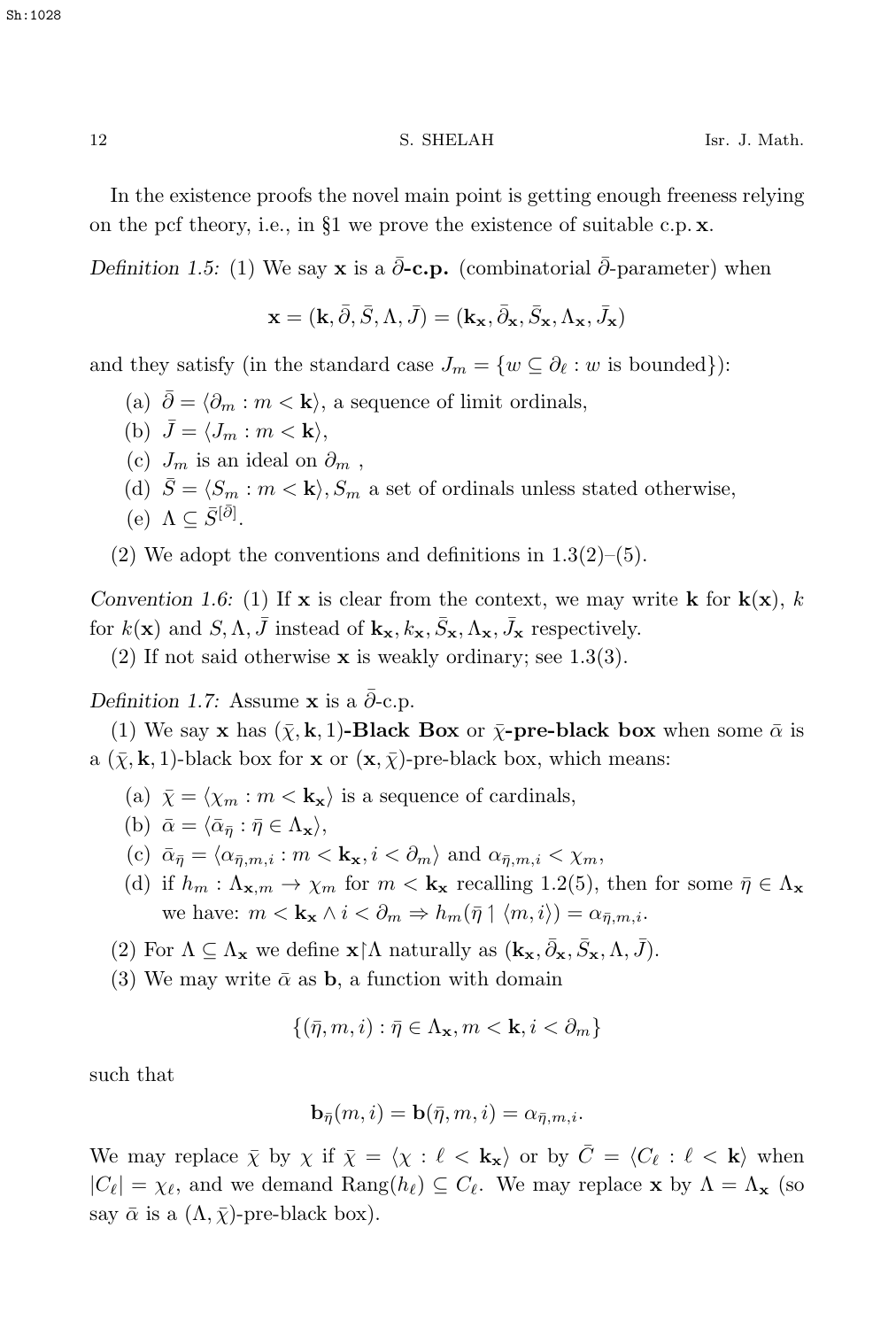(4) Omitting the "pre" in part (1) means that there is a partition

$$
\bar{\Lambda} = \langle \Lambda_{\alpha} : \alpha < |\Lambda_{\mathbf{x}}| \rangle
$$

of  $\Lambda_{\mathbf{x}}$  such that each  $\mathbf{x} \restriction \Lambda_{\alpha}$  has a  $\bar{\chi}$ -pre-black box and some  $\langle \bar{\nu}_{\alpha} : \alpha \langle \Lambda_{\mathbf{x}} \rangle$ witnesses it, which means that:

(a)  $\{\bar{\nu}_{\alpha} : \alpha < |\Lambda_{\mathbf{x}}|\} = \Lambda_{\mathbf{x}},$ 

(b) letting  $\mu$  be maximal such that  $(\forall \ell < \mathbf{k}) 2^{<\mu} \leq \chi_{\ell}$  we have

 $\alpha < \beta < \alpha + \mu \Rightarrow \bar{\nu}_\alpha = \bar{\nu}_\beta,$ 

(c) if  $\alpha \leq \beta < |\Lambda_{\mathbf{x}}|, (\alpha, \beta) \neq (0, 0)$  and  $\bar{\eta} \in \Lambda_{\beta}$  then  $\nu_{\alpha, \mathbf{k}-1} < \eta_{\mathbf{k}-1}$  mod  $J_{\mathbf{x}, \mathbf{k}-1}$ .

(5) We may write BB instead of black box.

(6) We say **x** essentially has a  $\bar{\chi}$ -black box when some  $(\bar{\Lambda}, n)$  witnesses it, which means:<sup>5</sup>

- (a)  $\bar{\Lambda} = \langle \Lambda_{\alpha} : \alpha \langle \Lambda_{\mathbf{x}} \rangle$  is a sequence of pairwise disjoint subsets of  $\Lambda_{\mathbf{x}}$ ,
- (b)  $\mathbf{x} \restriction \Lambda_\alpha$  has a  $\bar{\chi}$ -pre-black box,
- (c)  $\mathbf{n} = \langle \bar{\nu}_{\alpha} : \alpha < |\Lambda_{\mathbf{x}}| \rangle$ ,
- (d) if  $\bar{\nu} \in \Lambda_{\mathbf{x}}$  then  $\bar{\nu} \in {\bar{\nu}_{\alpha} : \alpha < |\Lambda_{\mathbf{x}}|}$ ,
- (e) if  $\mu = \sup \{ \mu : 2^{\mu} < \min \{ |S_{\mathbf{x},\ell}| : \ell < \mathbf{k}_{\mathbf{x}} \}, \text{ then } \alpha < \beta < \alpha + \mu \Rightarrow \bar{\nu}_{\alpha} = \bar{\nu}_{\beta} \}$ and  $\alpha \leq \beta < \lambda \wedge \bar{\eta} \in \Lambda_{\mathbf{x}_{\alpha}} \Rightarrow \nu_{\alpha,\mathbf{k}-1} <_{J_{\mathbf{x},\ell}} \eta_{\mathbf{k}-1}$  (we can use a variant of this), but this suffices presently.

We shall use freely

Observation 1.8: *If* (A) *then* (B)*:*

- (A) **x** *is a*  $\partial$ -c.p. *and*  $(\Lambda, \mathbf{n})$  *witness* **x** *essentially have a*  $\bar{\chi}$ -black box,
- (B) *there is*  $\mathbf{y} = \mathbf{x} \restriction \Lambda$  *for some*  $\Lambda \subseteq \Lambda_{\mathbf{x}}$  *which has a*  $\bar{\chi}$ -black box.

*Proof.* We choose  $\Omega_n \subseteq \Lambda_{\mathbf{x}}$  by induction on n by:

(\*) (a) if  $n = 0$  then  $\Omega_0 = \Lambda_0 \cup {\bar{\nu}_0}$ (b) if  $n = m + 1$  then  $\Omega_n = \bigcup \{ \Lambda_\alpha : \alpha < \lambda = |\Lambda_\mathbf{x}| \text{ and } \overline{\nu}_\alpha \in \Omega_m \} \cup \Omega_m$ .

Now  $\mathbf{x} \mid \bigcup_n \Omega_n$  is as required.  $\blacksquare_{1.8}$ 

OBSERVATION 1.9: (1) In Definition 1.7(4) we may use  $\Lambda_{\mathbf{x}}$  as the index set *of*  $\bar{\Lambda}$  *instead of*  $|\Lambda_{\mathbf{x}}|$ *.* 

(2) If **x** is a  $\bar{\partial}$ -c.p.,  $\bar{\chi} = \langle \chi_{\ell} : \ell \langle \mathbf{k_x} \rangle \rangle$  and  $|\Lambda_{\mathbf{x}}| = \max{\chi_{\ell} : \ell \langle \mathbf{k_x} \rangle}$ , then **x** *has a*  $\bar{\chi}$ -*black box iff* **x** *has a*  $\bar{\chi}$ -*pre-black box.* 

 $5$  See the proof of  $2.10(2)$ .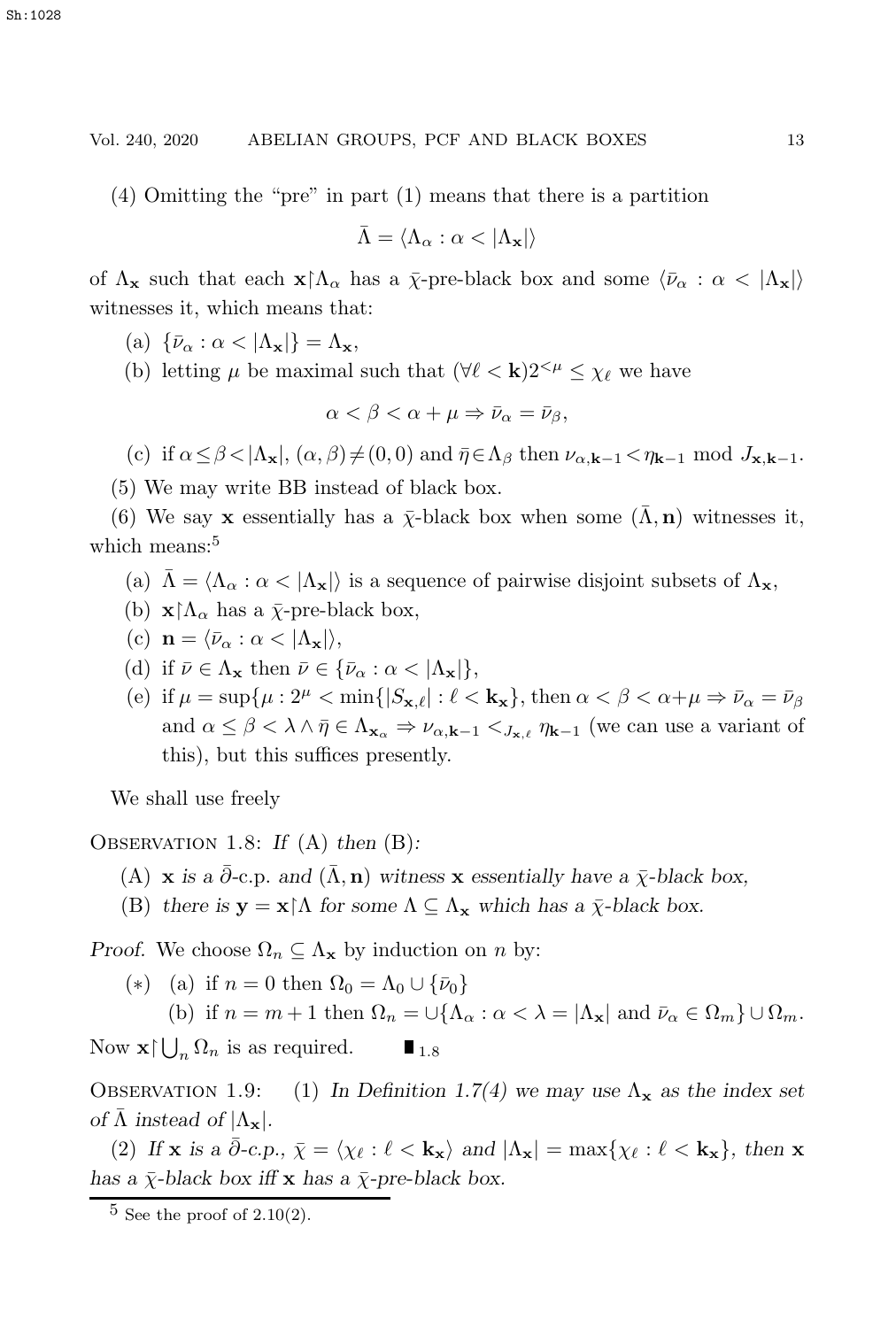Sh:1028

14 S. SHELAH Isr. J. Math.

*Remark 1.10:* Concerning the variants below our aim is to have "**x** is  $(\theta)$ -free", but to get it we use the other versions.

*Definition 1.11:* (1) For  $\Lambda_* \subseteq \overline{S}^{[\overline{\partial}]}$ , we say "**x** is  $(\theta, u)$ -free over  $\Lambda_*$ " when **x** is weakly ordinary,<sup>6</sup>  $u \subseteq \{0, \ldots, k_{x} - 1\}$  and for every  $\Lambda \subseteq \Lambda_{x} \backslash \Lambda_{*}$  of cardinality  $< \theta$  there is a list  $\langle \bar{\eta}_{\alpha} : \alpha < \alpha_{*} \rangle$  of  $\Lambda$  such that: for every  $\alpha$  for some  $m \in u$  and  $w \in J_{\mathbf{x},m}$  we have<sup>7</sup>

$$
\bar{\nu} \in \{\bar{\eta}_{\beta} : \beta < \alpha\} \cup \Lambda_* \wedge \bar{\nu} \upharpoonright (m) = \bar{\eta}_{\alpha} \upharpoonright (m) \wedge j < \partial_{\mathbf{x},m} \wedge i \in \partial_{\mathbf{x},m} \setminus w
$$

$$
\Rightarrow \nu_m(j) \neq \eta_{\alpha,m}(i).
$$

(2) If  $\theta > |\Lambda_{\mathbf{x}}|$  we may (in part (1)) write  $(\infty, u)$ -free or u-free; we may omit "over  $\Lambda_*$ " when  $\Lambda_* = \emptyset$ .

(3) If  $u = \{0, ..., k-1\}$  we may omit it.

(4) Suppose we are given cardinals  $\theta_1 \leq \theta_2$ , combinatorial  $\bar{\partial}$ -parameter **x**,  $\Lambda_*$ (usually  $\subseteq \Lambda_{\mathbf{x}}$ ) and  $u \subseteq \{0, \ldots, \mathbf{k}_{\mathbf{x}} - 1\}$  and k.

We say **x** is  $(\theta_2, \theta_1, u, k)$ -free over  $\Lambda_*$  when:

- (a)  $\theta_2 > \theta_1 > 1$ ,
- (b)  $1 \leq k \leq \mathbf{k_x}$ , if  $k = 1$  we may omit it,
- (c)  $u \subseteq \{0, ..., \mathbf{k_x} 1\}$  has ≥ k members
- (d) for every  $\Lambda \subseteq \Lambda_{\mathbf{x}} \backslash \Lambda_{*}$  of cardinality  $\langle \theta_2 \rangle$  there is a witness  $(\bar{\Lambda}, g, \bar{h})$ which means:
	- (α)  $\bar{\Lambda} = \langle \Lambda_{\gamma} : \gamma < \gamma(*) \rangle$  is a partition of  $\Lambda$  to sets each of cardinality  $< \theta_1$ , so  $\gamma(*)$  is an ordinal  $< \theta_2$ .
	- $(\beta)$   $g: \gamma(*) \to [u]^k$ ; when  $k = 1$  we usually use  $g': \gamma(*) \to u$  where  $g(\gamma) = \{g'(\gamma)\}\$ for  $\gamma < \gamma(*)$  or even use  $g'' : \Lambda \to [u]^1$  where  $g''(\bar{\eta}) = g'(\gamma)$  when  $\bar{\eta} \in \Lambda_{\gamma}$ . Occasionally (when the meaning of  $\bar{\eta}_{\beta}$  is clear) we may write  $g(\bar{\eta}_{\beta})$  or  $g'(\bar{\eta}_{\beta})$  instead of  $g(\beta)$  and  $g'(\beta)$ (so we consider  $\Lambda_{\mathbf{x}}$  as the domain of g, g' instead of  $\gamma(*)$ ).
	- $(\gamma)$   $\bar{\eta}, \bar{\nu} \in \Lambda_{\gamma} \wedge m \in (\mathbf{k}_{\mathbf{x}}\backslash g(\gamma)) \Rightarrow \eta_m = \nu_m.$
	- $(\delta)$   $\bar{h} = \langle h_m : m \in u \rangle$ .
	- $(\varepsilon)$   $h_m : \Lambda \to J_m$ ; really just  $h_m\{\bar{\eta}\in\Lambda: \text{ if } \gamma<\gamma(*) \text{ and } \bar{\eta}\in\Lambda_\gamma \text{ then } m\in g(\gamma)\}\$ matters. Here again, we may write  $h_m(\beta)$  instead of  $h_m(\bar{\eta}_\beta)$

<sup>&</sup>lt;sup>6</sup> so if  $k_x$  is 1, then "**x** is  $(\theta, \{0\})$ -free" has a closer meaning to " $\{\eta : \langle \eta \rangle \in \Lambda_x\}$  is  $[\theta, J_{\mathbf{x},0}]$ free" than to  $(\theta, J_{\mathbf{x},0})$ -free; see Definition 0.8.

<sup>&</sup>lt;sup>7</sup> If  $\Lambda_{\mathbf{x}}$  is normal, we can restrict ourselves to  $i = j$  and this is the usual case.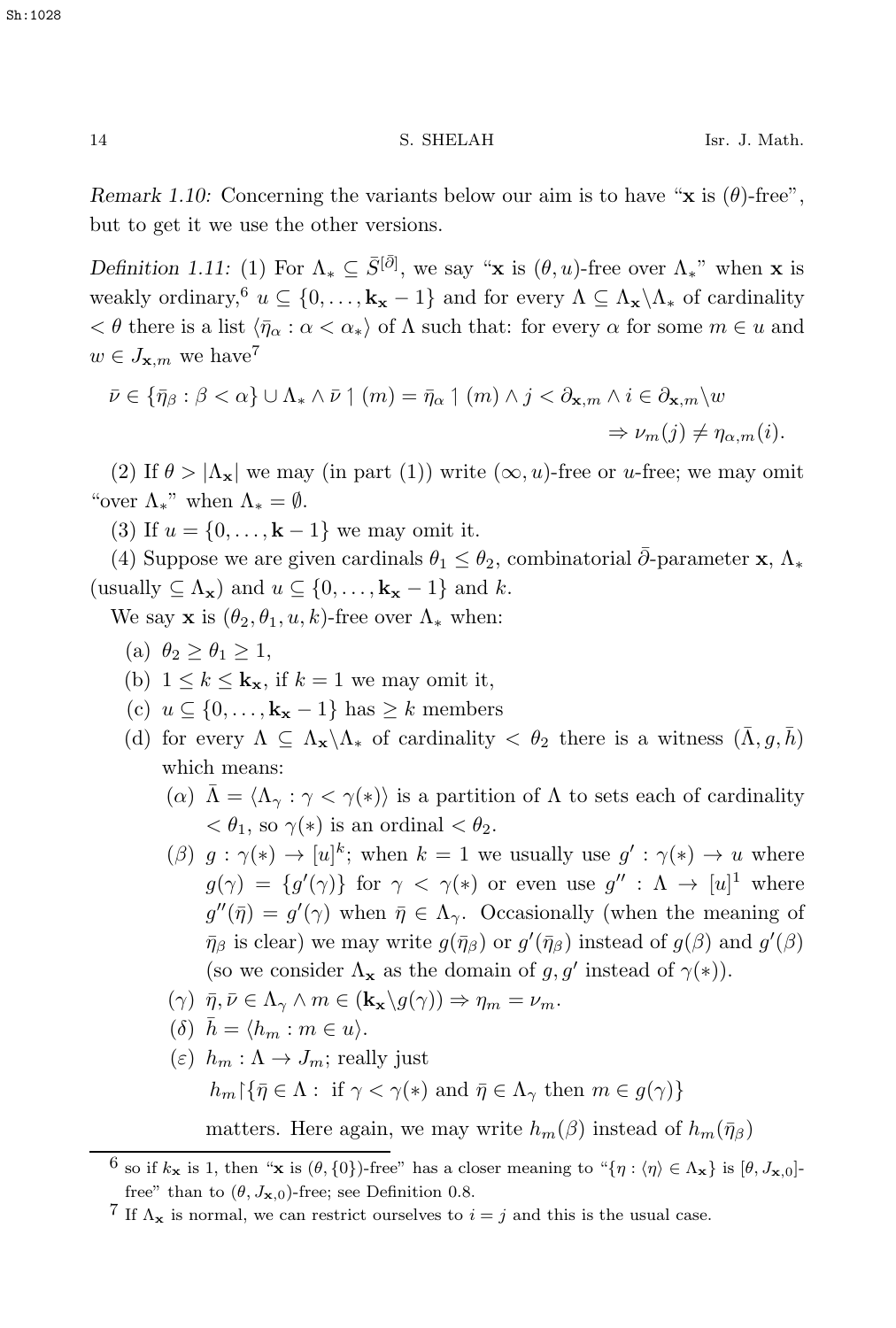(ζ) if  $\bar{\eta} \in \Lambda_{\beta}$  and  $m \in g(\beta)$  and  $\bar{\nu} \in \cup \{\Lambda_{\alpha} : \alpha < \beta\} \cup \Lambda_{*}$  and  $\bar{\nu} \uparrow (m, = \emptyset) = \bar{\eta} \uparrow (m, = \emptyset), \text{ then } i \in \partial_m \backslash h_m(\bar{\eta}) \Rightarrow \eta_m(i) \neq \nu_m(i).$ 

(5) In (4), if  $\theta_2 > |\Lambda_{\mathbf{x}}|$  we may write  $(\infty, \theta_1, u, k)$ -free; we may omit  $\Lambda_*$ if  $\Lambda_* = \emptyset$  and if  $k = 1$  we may omit k.

(6) We say **x** is  $(\theta, u)$ -free over  $\Lambda_*$  respecting  $\overline{\Lambda}$  (so we may write **k** instead of  $u = \{ \ell : \ell < \mathbf{k} \}$  and  $\theta$ -free instead of  $(\theta, \{ \ell : \ell < \mathbf{k} \})$  when  $\bar{\Lambda} = \langle \Lambda_{\bar{\nu}} : \bar{\nu} \in \Lambda_{\mathbf{x}} \rangle, \Lambda_{\bar{\nu}} \subseteq \Lambda_{\mathbf{x}},$  and for every  $\Lambda \subseteq \Lambda_{\mathbf{x}} \backslash \Lambda_{*}$  of cardinality  $\langle \theta \rangle$  there is a list  $\langle \bar{\eta}_{\alpha} : \alpha < \alpha_* \rangle$  of  $\Lambda$  such that:

- •<sub>1</sub> if  $\bar{\eta}_{\alpha} \in \Lambda_{\bar{\nu}}$  so  $\bar{\nu} \in \Lambda_{\mathbf{x}}$ , then  $\bar{\nu} \in {\bar{\eta}_{\beta} : \beta < \alpha} \cup \Lambda_{\ast}$ ,
- •<sub>2</sub> for every  $\alpha < \alpha_*$ , for some  $m \in u$  and  $w \in J_{\mathbf{x},m}$ , we have

 $\bar{\nu} \in {\{\bar{\eta}_{\beta} : \beta < \alpha\}} \cup \Lambda_* \cap \bar{\nu} \mid (m) = \bar{\eta}_{\alpha} \mid m \wedge j \in \partial_{\mathbf{x},m} \setminus w \wedge i < \partial_{\mathbf{x},m} \Rightarrow \nu_m(i) \neq \eta_m(j).$ 

(7) For  $\mathbf{x}, \theta_1, \theta_2, \Lambda_*, u$  as in Definition 1.11(4) and a sequence  $\bar{\Lambda}^* = \langle \Lambda^*_\rho : \bar{\rho} \in \Lambda_{\mathbf{x}} \rangle$ of subsets of  $\Lambda_{\mathbf{x}}$ , we say **x** is  $(\theta_2, \theta_1, u, k)$ -free over  $\Lambda_*$  respecting  $\bar{\Lambda}^*$ , when clauses  $(a)$ –(d) of Definition 1.11(4) hold and we add to clause (d)

(η) if  $\bar{\eta} \in \Lambda_{\alpha}$  and  $\bar{\eta} \in \Lambda_{\bar{\rho}}^*$  then  $\bar{\rho} \in \cup \{\Lambda_{\beta} : \beta < \alpha\} \cup \Lambda_*$ .

CLAIM 1.12: *Assume* **x** *is a*  $\bar{\partial}$ -*c.p.* and  $u \subseteq \{0, ..., \mathbf{k_x} - 1\}$  *is not empty.* 

- (1) **x** *is*  $(\theta_2, 2, u, 1)$ *-free over*  $\Lambda_*$  *iff* **x** *is*  $(\theta_2, u)$ *-free over*  $\Lambda_*, \theta_2 \geq 2$ *.*
- (2) If  $\partial > \max{\partial_{\ell} : \ell < \mathbf{k_x}}$ , **x** is  $(\theta, \partial, u)$ -free over  $\Lambda_*$  and for each  $\ell \in u$ , **x** *is*  $(\partial, 2, {\ell})$ *-free, then* **x** *is*  $(\theta, 2, u)$ *-free over*  $\Lambda_*$  *(equivalently*  $(\theta, u)$  *free over*  $\Lambda_*$ ).

*Proof.* Should be clear but we elaborate.

(1) It is enough to deal with the case  $|\Lambda_{\mathbf{x}} \backslash \Lambda_{*}| < \theta_2$ . First, assume  $\theta_2 \geq 2$ and **x** is  $(\theta_2, u)$ -free over  $\Lambda_*$ , let  $\langle \bar{\eta}_\alpha : \alpha < \alpha_* \rangle$  listing  $\Lambda_{\mathbf{x}} \setminus \Lambda_*$  be as in Definition 1.11(1). Let  $\Lambda_{\alpha} = {\bar{\eta}_{\alpha}}$  for  $\alpha < \alpha_*$  and define  $g' : \alpha_* \to u$  by  $g'(\alpha) =$  the minimal  $m \in u$  such that for some  $w \in J_m$  the condition in Definition 1.11(1) holds. By the assumption that **x** is  $(\theta_2, u)$ -free over  $\Lambda_*, g'$  is well defined. Let  $g: \alpha_* \to [u]^1$  be  $g(\alpha) = \{g'(\alpha)\}\.$  Also we define  $h_m: \alpha_* \to J_m$  for  $m \in u$  such that: if  $\alpha < \alpha_*$  and  $m = g'(\alpha)$  then  $h_m(\alpha)$  is any  $w \in J_m$  such that the condition in Definition  $1.11(1)$  holds. Now clearly in Definition  $1.11(4)$ , clause (a) holds (letting  $\theta_1 = 2$  as  $\theta_2 \geq 2 = \theta_1$ ), clause (b) holds as  $k = 1 \in [1, \mathbf{k_x}]$  and clause (c) is obvious. We shall check clauses  $(d)(\alpha)$ – $(\zeta)$  hence finishing proving the "if" implication.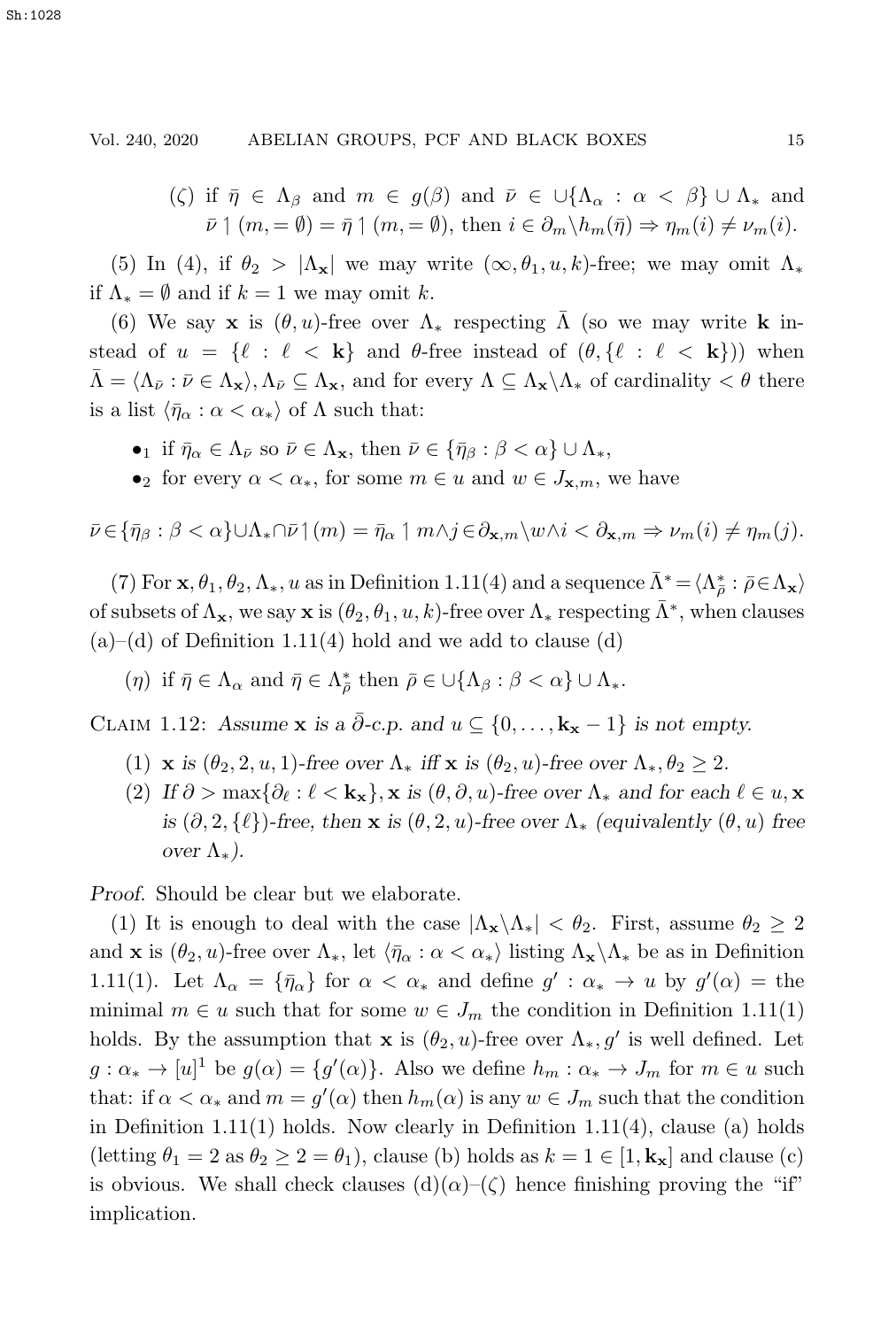Let  $\gamma(*) = \alpha_*$  and  $\overline{\Lambda} = \langle \Lambda_\alpha : \alpha < \alpha_* \rangle$ . This definition takes care of  $(d)(\alpha)$ and the above definition of g, g' ensures (d)( $\beta$ ). Clause (d)( $\gamma$ ) is immediate since each  $\Lambda_{\alpha}$  is a singleton. Clauses (d)( $\delta$ ), (d)( $\varepsilon$ ) follow from the definition of the  $h_m$ 's. Finally, clause (d)( $\zeta$ ) follows from Definition 1.11(1).

Second, assume **x** is  $(\theta_2, 2, u, 1)$ -free and let  $(\bar{\Lambda}, g, \bar{h})$  witness this so  $\theta_1 = 2$ ; note that  $\theta_2 \geq 2$ , since  $\theta_1 = 2$  and  $\theta_2 \geq \theta_1$  by Definition 1.11(4)(a). So  $\bar{\Lambda} = \langle \Lambda_{\alpha} : \alpha < \alpha_* \rangle$  and  $\bar{h} = \langle h_m : m \in u \rangle$  and  $g : \alpha_* \to [u]^1$ , so for some function  $g' : \alpha_* \to u$  we have  $\alpha < \alpha_* \Rightarrow g(\alpha) = \{g'(\alpha)\}\.$  As  $|\Lambda_{\alpha}| < \theta_2 = 2$  we have  $|\Lambda_{\alpha}| \leq 1$ ; without loss of generality  $\Lambda_{\alpha} \Lambda_{\alpha} \neq \emptyset$ , hence there is a unique  $\bar{\eta}_{\alpha} \in \Lambda_{\mathbf{x}} \backslash \Lambda_{*}$  such that  $\Lambda_{\alpha} = {\bar{\eta}_{\alpha}}$ . So  $\langle \bar{\eta}_{\alpha} : \alpha < \alpha_{*} \rangle$  lists  $\Lambda_{\mathbf{x}} \backslash \Lambda_{*}$ , and it suffices to check that for every  $\alpha < \alpha_*$  the condition in Definition 1.11(1) holds. We choose  $m = g'(\alpha)$  so  $m \in u$  and we choose  $w = h_m(\alpha)$  so  $w \in J_m$  indeed, and the condition there holds for m, w by clause  $(d)(\zeta)$  of Definition 1.11(4) as  $\Lambda_{\alpha} = {\bar{\eta}_{\alpha}}, \beta < \alpha \Rightarrow \Lambda_{\beta} = {\bar{\eta}_{\beta}}.$ 

(2) As **x** is  $(\theta, \partial, u)$ -free over  $\Lambda_*$  there is a triple  $(\bar{\Lambda}^*, g^*, \bar{h}^*)$  witnessing it, as in Definition 1.11(4), and let  $\bar{\Lambda}^* = \langle \Lambda^*_{\alpha} : \alpha < \alpha_* \rangle$  and  $\bar{h}^* = \langle h^*_{m} : m \in u \rangle$ . For each  $\ell \in u$  and  $\alpha < \alpha_*$  we know that **x** is  $(\partial, 2, {\ell})$ -free and  $\Lambda^*_{\alpha}$  is a subset of  $\Lambda_{\mathbf{x}}\setminus\Lambda_{*}$  of cardinality  $\langle \partial$ , hence there is a triple  $(\bar{\Lambda}_{\alpha}, g_{\alpha}, \bar{h}_{\alpha})$  witnessing it. Let  $\bar{\Lambda}_{\alpha} = \langle \Lambda_{\alpha,\beta} : \beta \langle \beta_{\alpha} \rangle$  and so  $|\Lambda_{\alpha,\beta}| \langle 2 \rangle$  and without loss of generality  $\Lambda_{\alpha,\beta} \neq \emptyset$ , so let  $\Lambda_{\alpha,\beta} = {\overline{\eta}_{\alpha,\beta}}$  and (as  $k = 1$ , see end of 1.11(5))  $g_{\alpha}(\beta) = \{g'_{\alpha}(\beta)\}\,$ , where  $g'_{\alpha} : \beta_{\alpha} \to u$  and let  $\bar{h}_{\alpha} = \langle h_{\alpha,m} : m \in u \rangle$ .

Let  $\gamma_{\alpha} = \Sigma {\beta_{\alpha_1} : \alpha_1 < \alpha}$  for  $\alpha < \alpha_*$ , so clearly  $\langle \gamma_{\alpha} : \alpha \leq \alpha_* \rangle$  is increasing continuous and  $\gamma_0 = 0$  and let  $\gamma_* = \gamma_{\alpha_*}$ ; we define  $\bar{\eta}_{\gamma}$  for  $\gamma < \gamma_*$  by: if  $\gamma = \gamma_{\alpha} + \beta$ ,  $\beta < \beta_{\alpha}$ , then we let  $\bar{\eta}_{\gamma} = \bar{\eta}_{\alpha,\beta}$ . Also let  $g' : \gamma_* \to [u]^1$  be defined by  $g'[\gamma_\alpha, \gamma_{\alpha+1})$  is constantly  $\{g^*(\alpha)\}\$ , let  $\bar{\Lambda} = \langle \Lambda_\gamma : \gamma < \gamma_* \rangle$  where  $\Lambda_{\gamma} = {\bar{\eta}_{\gamma}}$ , and let  $\bar{h} = \langle h_m : m \in u \rangle, h_m : \gamma_* \to J_m$  be  $h_m(\gamma_{\alpha} + \beta) = h_{\alpha,m}(\beta)$ if  $\alpha < \alpha_*, \beta < \beta_\alpha$ . So it is enough to check that  $(\bar{\Lambda}, g', \bar{h})$  witnesses  $\Lambda_{\mathbf{x}}$  is  $(\theta, 2, u)$ -free over  $\Lambda_*$ , e.g., why clause  $(\zeta)$  of Definition 1.11(d) holds.

Let  $\bar{\eta} \in \Lambda_{\gamma}, m \in g'(\gamma)$  and  $\bar{\nu} \in \bigcup_{\{\Lambda_{\alpha} : \alpha < \gamma\}} \cup \Lambda_{*}$ . So  $\bar{\eta} = \bar{\eta}_{\gamma}$  and one of the following cases occurs, letting  $\gamma = \gamma_{\alpha} + \beta, \beta < \beta_{\alpha}$ .

CASE 1:  $\bar{\nu} \in \bigcup \{\Lambda_{\alpha'}^* : \alpha' < \alpha\} \cup \Lambda_*$ .

Use " $(\bar{\Lambda}^*, g^*, \bar{h}^*)$  witness  $\Lambda_{\mathbf{x}}$  is  $(\theta, \partial, u)$ -free over  $\Lambda_*$ ".

CASE 2: 
$$
\bar{\nu} \in \Lambda_{\alpha}^*
$$
.  
Use " $(\bar{\Lambda}_{\alpha}, g_{\alpha}, \bar{h}_{\alpha})$  witness  $\Lambda_{\alpha}$  is  $(\partial, 2, \{\ell\})$ -free" for  $\ell = g^*(\alpha)$ .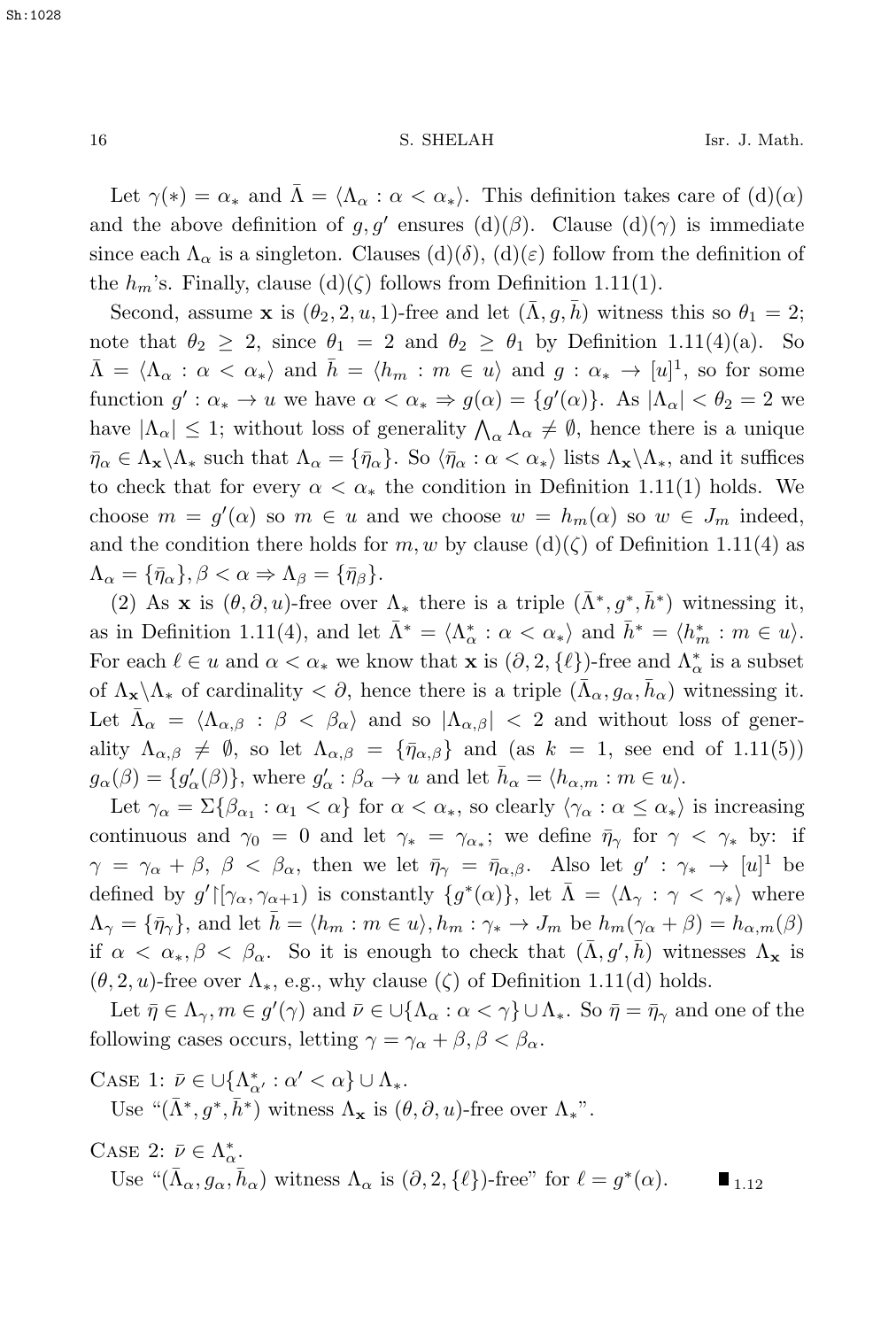*Definition 1.13:* We say  $(\mathbf{x}, \bar{\Lambda})$  witness  $BB^3_{\mathbf{k}}(\lambda, \Theta, \bar{\chi}, \bar{\partial})$  when:

- (a) **x** is a  $\bar{\partial}$ -c.p. with  $|\Lambda_{\mathbf{x}}| = \lambda$  and  $\mathbf{k} = \mathbf{k}_{\mathbf{x}}$ , i.e.,  $= \ell q(\bar{\partial})$ ,
- (b)  $\bar{\Lambda} = \langle \Lambda_{\bar{\nu}} : \bar{\nu} \in \Lambda_{\mathbf{x}} \rangle$  is a sequence of pairwise disjoint subsets of  $\Lambda_{\mathbf{x}},^8$
- (c)  $\mathbf{x} \restriction \Lambda_{\bar{\nu}}$  has  $\bar{\chi}$ -pre-black box for every  $\bar{\nu} \in \Lambda_{\mathbf{x}}$
- (d) Θ is a collection of cardinals and pairs of cardinals,
- (e) if  $\theta \in \Theta$ , then **x** is  $(\theta, \mathbf{k})$ -free respecting  $\overline{\Lambda}$ , see 1.11(6), which means that in the list  $\langle \bar{\eta}_{\alpha} : \alpha < \alpha_* \rangle$  in Definition 1.11(1), we have

 $(\alpha > 0) \wedge \bar{\eta}_{\alpha} \in \Lambda_{\bar{\nu}} \Rightarrow \bar{\nu} \in {\bar{\eta}}_B : \beta < \alpha$ ,

(f) if  $(\theta_2, \theta_1) \in \Theta$  then **x** is  $(\theta_2, \theta_1, \mathbf{k}, 1)$ -free respecting  $\overline{\Lambda}$ , see 1.11(7).

*Remark 1.14:* Note that in Definition 1.13 necessarily we have

$$
\Sigma\{\chi_{\ell}:\ell<\mathbf{k}\}\leq |\Lambda_{\mathbf{x}}|.
$$

Clearly

CLAIM 1.15: Assume  $\mu$  is strong limit  $\gt$  cf( $\mu$ ) =  $\partial$ ,  $\mathscr{F} \subseteq {}^{\partial} \mu$  has cardinality  $\lambda = 2^{\mu}$  and  $\mathscr{F}$  is  $\theta$ -free (i.e.,  $(\theta, J_{\partial}^{\text{bd}})$ -free); moreover,  $[\theta, J_{\partial}^{\text{bd}}]$ -free and weakly *ordinary, see 0.7(1),(2),(6).*

*Then there is a*  $\langle \partial \rangle$ -*c.p.* **x** *with*  $\Lambda_{\mathbf{x}} = \mathcal{F}$  *which is*  $\theta$ -free and has the  $\lambda$ -BB  $(i.e., (\langle \lambda \rangle, 1, 1)$ -BB).

*Proof.* The point is that the set of functions from  $\partial^> \mu$  to  $\lambda$  has cardinality  $\lambda = |\mathscr{F}|$ , see more in [She13b, 2.2=Ld.6].  $\blacksquare$ <sub>1.15</sub>

Claim 1.16: (1) *Assume* **x** *is a* **k***-c.p.,*

$$
\theta_2 \ge \theta_1 = \text{cf}(\theta_1) > \max\{\partial_{\mathbf{x},\ell} : \ell < \mathbf{k}_{\mathbf{x}}\}
$$

*and*

$$
u \subseteq \{0, \ldots, \mathbf{k_x} - 1\}, |u| = k \ge 1.
$$

*The following conditions*  $(A), (B), (C)$  *on*  $\mathbf{x}, \theta_2, \theta_1, u, k$  *are equivalent:* 

(A) **x** *is*  $(\theta_2, \theta_1, u, k)$ *-free over*  $\Lambda_*$ *,* 

- (B) as in Definition 1.11(4) omitting clause  $(d)(\gamma)$ , in this case we call  $(\bar{\Lambda}, g, \bar{h})$ *an almost witness,*
- (C) for every  $\Lambda \subseteq \Lambda_{\mathbf{x}} \backslash \Lambda_{\ast}$  of cardinality  $\langle \theta_2 \rangle$  there is a weak witness  $(g, h)$ *which means: clauses*  $(\delta)$ ,  $(\varepsilon)$  *of 1.11(4)(d) and*

<sup>&</sup>lt;sup>8</sup> In [She07] we use  $\Lambda_{\mathbf{x},< k}$  as index set which, if  $k = 1$ , may have smaller cardinality; so far not a significant difference.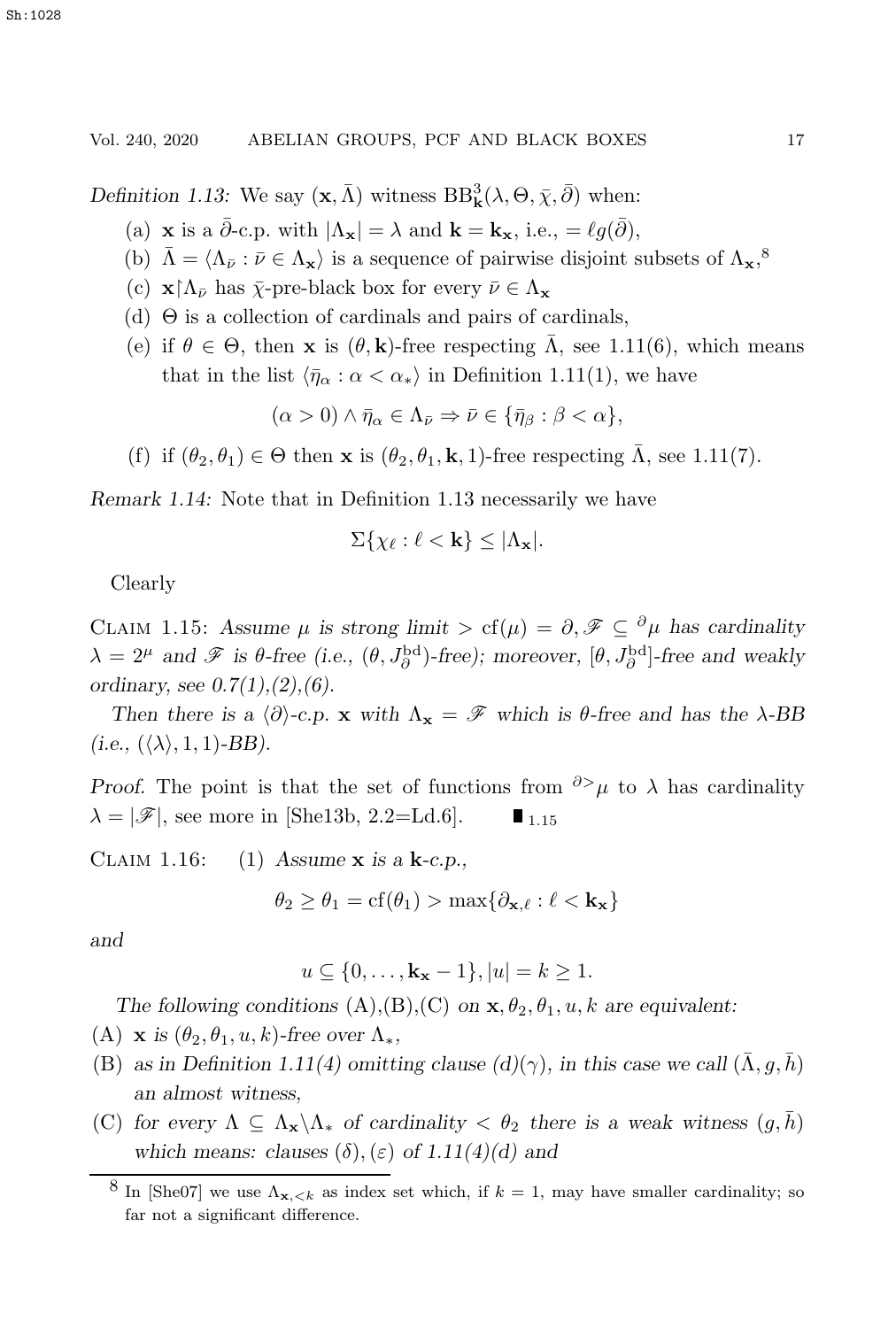- $(\beta)'$   $g : \Lambda \to [u]^k$ ,  $(\zeta)'$  *if*  $\bar{\eta}_1 \in \Lambda$  *and*  $m \in u$  *then for all but*  $\langle \theta_1 \rangle$  *of the sequences*  $\bar{\eta}_2 \in \Lambda$ *we have*
	- *if*  $\bar{\eta}_1 \neq \bar{\eta}_2$ ,  $\bar{\eta}_1 \uparrow (m, = \emptyset) = \bar{\eta}_2 \uparrow (m, = \emptyset)$  and  $m \in g(\bar{\eta}_1) \cap g(\bar{\eta}_2)$ and  $i \in \partial_m \setminus (h_m(\bar{\eta}_1) \cup h_m(\bar{\eta}_2))$ , then

 $\eta_{1,m}(i) \neq \eta_{2,m}(i),$ 

$$
(\eta)' \text{ if } \bar{\eta}_1 \in \Lambda \text{ and } \bar{\eta}_2 \in \Lambda_*, \text{ then } \bullet \text{ of } (\zeta)' \text{ holds demanding only } m \in g(\bar{\eta}_1).
$$

- (2) *If in addition* **x** *is normal (see 1.2(7)) we can add:*
	- (D) like (C) but we replace  $\bullet$  inside ( $\zeta$ )' (and similarly in  $(\eta)'$ ) by
		- *if*  $\bar{\eta}_1 \neq \bar{\eta}_2 \in \Lambda$ ,  $\bar{\eta}_1 \uparrow (m, = \emptyset) = \bar{\eta}_2 \upharpoonright (m, \emptyset)$  and  $m \in g(\bar{\eta}_1) \cap g(\bar{\eta}_2)$ and  $i, j \in \partial_m \setminus (h_m(\bar{\eta}_1) \cup h_m(\bar{\eta}_2))$ , then

 $\eta_{1,m}(i) \neq \eta_{2,m}(i).$ 

(3) If in addition  $\Lambda_* \subseteq \Lambda_{\mathbf{x}}$  and each  $J_{\mathbf{x},\ell}$  is  $\sigma$ -complete, then

 ${\Lambda : \Lambda \subseteq \Lambda_{\mathbf{x}} \backslash \Lambda_* \text{ is } (\theta_2, \theta_1, u, k) \text{-free over } \Lambda_* }$ 

*is a*  $\sigma$ *-complete ideal on*  $\Lambda_{\mathbf{x}} \setminus \Lambda_{*}$ *.* 

*Proof.* (1)  $(A) \Rightarrow (B)$ :

Obvious by the formulation of (B).

 $(B) \Rightarrow (C)$ :

Let  $\Lambda \subseteq \Lambda_{\mathbf{x}} \backslash \Lambda_{*}$  have cardinality  $\langle \theta_2; \text{ by clause (B) we can choose } (\bar{\Lambda}, g, \bar{h}),$ an almost witness (for  $\Lambda$ ). As  $|u| = k$ , necessarily g is constantly u, so let  $g' : \gamma(*) \to [u]^k$  be constantly u, hence it is enough to prove that  $(g', \bar{h})$  is a weak witness; clearly clause  $(\beta)'$  of  $(C)$  holds. So by the phrasing of  $(B)$ and (C) it is enough to prove clauses  $(\zeta)'$ ,  $(\eta)'$  of (C). But clause  $(\eta)'$  follows from clause ( $\zeta$ ) of (B), i.e., (d)( $\zeta$ ) of Definition 1.11(4). Now for clause ( $\zeta$ )', let  $\bar{\Lambda} = \langle \Lambda_{\gamma} : \gamma < \gamma(*) \rangle$  and assume  $\bar{\eta}_{\iota} \in \Lambda_{\beta_{\iota}}$  for  $\iota = 1, 2$  and  $\beta_1 \neq \beta_2 < \gamma(*)$ and  $m \in u$  and it suffices to prove  $\bullet$  of  $(\zeta)'$ . Clearly  $m \in g'(\beta_1) \cap g'(\beta_2)$ . So assuming

$$
\bar{\eta}_1 \upharpoonleft (m, = \emptyset) = \bar{\eta}_2 \upharpoonleft (m, = \emptyset)
$$

and  $i \in \partial_m \setminus (h_m(\bar{\eta}_1) \cup h_m(\bar{\eta}_2))$  we should prove that  $\eta_{1,m}(i) \neq \eta_{2,n}(i)$ . By the symmetry without loss of generality  $\beta_1 < \beta_2$  and we apply clause ( $\zeta$ ) of (B) with  $\bar{\eta}_1, \bar{\eta}_2, \beta_1, \beta_2, m$  here standing for  $\bar{\nu}, \bar{\eta}, \beta, m$  there and get  $\eta_{1,m}(i) \neq \eta_{2,m}(i)$ as promised.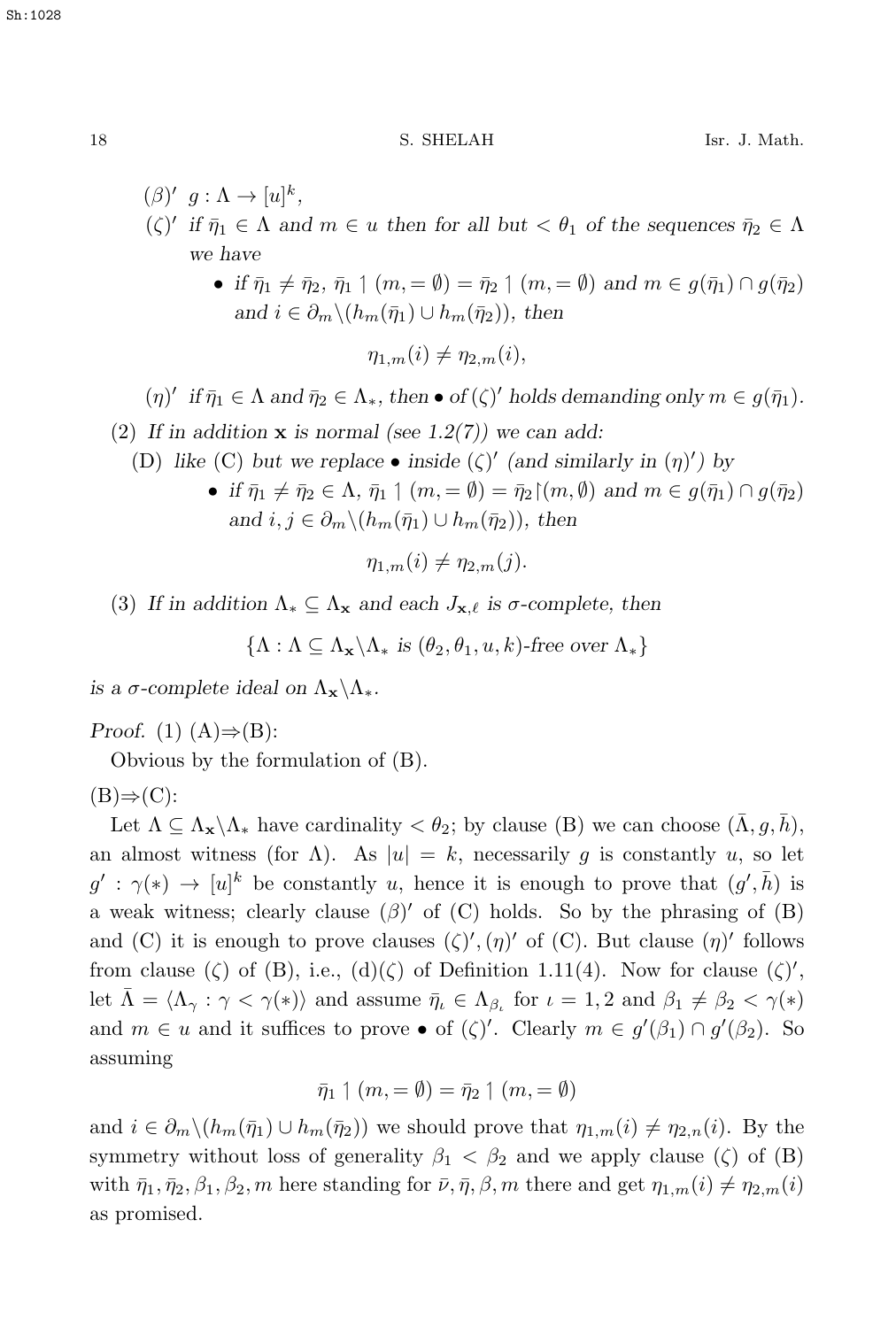$(C) \Rightarrow (A)$ :

So assume that  $\Lambda \subseteq \Lambda_{\mathbf{x}} \backslash \Lambda_{*}$  has cardinality  $\langle \theta_2 \rangle$  and let  $(q, \bar{h})$  be a weak witness for it (actually we have no further use of  $|\Lambda| < \theta_2$ ); again necessarily g is constantly u. So for  $m \in u, i < \partial_m$  and every  $\bar{\eta} \in \Lambda$  let

$$
\Omega^1_{i,m,\bar{\eta}} = \{ \bar{\nu} \in \Lambda : \bar{\nu} \upharpoonright (m, = \emptyset) = \bar{\eta} \upharpoonright (m, = \emptyset)
$$
  
and  $i \in \partial_m \backslash h_m(\bar{\nu})$  and  $\bar{\nu}_m(i) = \bar{\eta}_m(i) \}.$ 

By the choice of  $(g, \bar{h})$  and the definition of  $\Omega^1_{i,m,\bar{\eta}}$  we have:

•1 if  $\bar{\nu}, \bar{\rho} \in \Omega^1_{i,m,\bar{\eta}},$  then  $\bar{\nu} \upharpoonright (m, = \emptyset) = \bar{\rho} \upharpoonright (m, = \emptyset)$  and  $\bar{\eta}_m(i) = \bar{\nu}_m(i)$  and  $i \in \partial_m \backslash (h_m(\bar{\nu}) \cup h_m(\bar{\rho})),$ 

hence applying clause  $(\zeta)'$  of  $(C)$  to any  $\bar{\eta}_1 \in \Omega_{i,m,\bar{\eta}}$  we have

•<sup>2</sup>  $\Omega^1_{i,m,\bar{\eta}}$  has  $\lt \theta_1$  members.

Let

$$
\Omega^1_{\bar{\eta}} = \cup \{ \Omega^1_{i,m,\bar{\eta}} : m \in u, i < \partial_m \} \cup \{ \bar{\eta} \},
$$

so recalling the claim assumption  $\theta_1 = \text{cf}(\theta_1) > \sum_m \partial_m$  clearly

•<sub>3</sub> if  $\bar{\eta} \in \Lambda$  then  $\Omega_{\bar{\eta}}^1$  has cardinality  $\langle \theta_1 \rangle$ .

By transitivity of equality

 $\bullet_4$  if  $\bar{\nu} \in \Omega_{\bar{\eta}}^1$  then  $m < \mathbf{k} \wedge m \notin u \Rightarrow \bar{\nu}_m = \bar{\eta}_m$ .

For  $\bar{\eta} \in \Lambda$  let  $\Omega_{\bar{\eta}}^2$  be the minimal subset  $\Omega$  of  $\Lambda$  such that  $\bar{\eta} \in \Omega$  and

$$
\bar{\nu}\in\Omega\Rightarrow\Omega_{\bar{\nu}}^{1}\subseteq\Omega,
$$

so recalling  $\theta_1$  is regular necessarily  $|\Omega_{\overline{\eta}}^2| < \theta_1$ .

Let  $\langle \bar{\eta}^*_\gamma : \gamma < \gamma(*) \rangle$  list  $\Lambda$ . We now choose  $\Lambda^1_\gamma$  for  $\gamma < \gamma(*)$  by

$$
\Lambda^1_\gamma = \cup \{\Omega^2_{\bar{\eta}^*_\beta}:\beta\leq \gamma\}
$$

so  $\{\bar{\eta}_\gamma^*\}\subseteq \Lambda_\gamma^1 \subseteq \Lambda$ , so clearly  $\cup \{\Lambda_\gamma^1 : \gamma < \gamma(*)\} = \Lambda$ .

Lastly, let  $\Lambda^2_{\gamma} = \Lambda^1_{\gamma} \cup \{\Lambda^1_{\beta} : \beta < \gamma\}$ , so obviously  $\bar{\Lambda}^2 = \langle \Lambda^2_{\gamma} : \gamma < \gamma(*) \rangle$  is a partition of  $\Lambda$ . Let  $g_* : \gamma(*) \to [u]^k$  be constantly u and  $\overline{h} = \langle h_m : m \in u \rangle$ , and we shall show that the triple  $(\bar{\Lambda}^2, g_*, \bar{h})$  is as required in 1.11(4)(d).

Now clauses  $(\alpha)$ – $(\varepsilon)$  hold by our choices noting that by  $\bullet_4$  we have: if  $\bar{\eta}, \bar{\nu} \in \Lambda^2_{\gamma}$ and  $m < \mathbf{k}, m \notin u$  then  $\bar{\eta}_m = \bar{\nu}_m$ . As for clause ( $\zeta$ ) let  $\bar{\eta} \in \Lambda_\beta, m \in g(\beta), \alpha < \beta$ and  $\overline{\nu} \in \Lambda^2_{\alpha}$ ,  $\overline{\nu} \upharpoonright (m, = \emptyset) = \overline{\eta} \upharpoonright (m, = \emptyset)$  and  $i \in \partial_m \setminus h_m(\overline{\eta})$  and we should prove that  $\bar{\nu}_m(i) \neq \bar{\eta}_m(i)$ . But otherwise  $\bar{\eta} \in \Omega_{\bar{\nu}}^1 \subseteq \Omega_{\bar{\eta}_{\alpha}}^2 \subseteq \cup \{\Lambda_{\alpha_1}^2 : \alpha_1 \leq \alpha\},\$ contradiction.

(2) Similarly.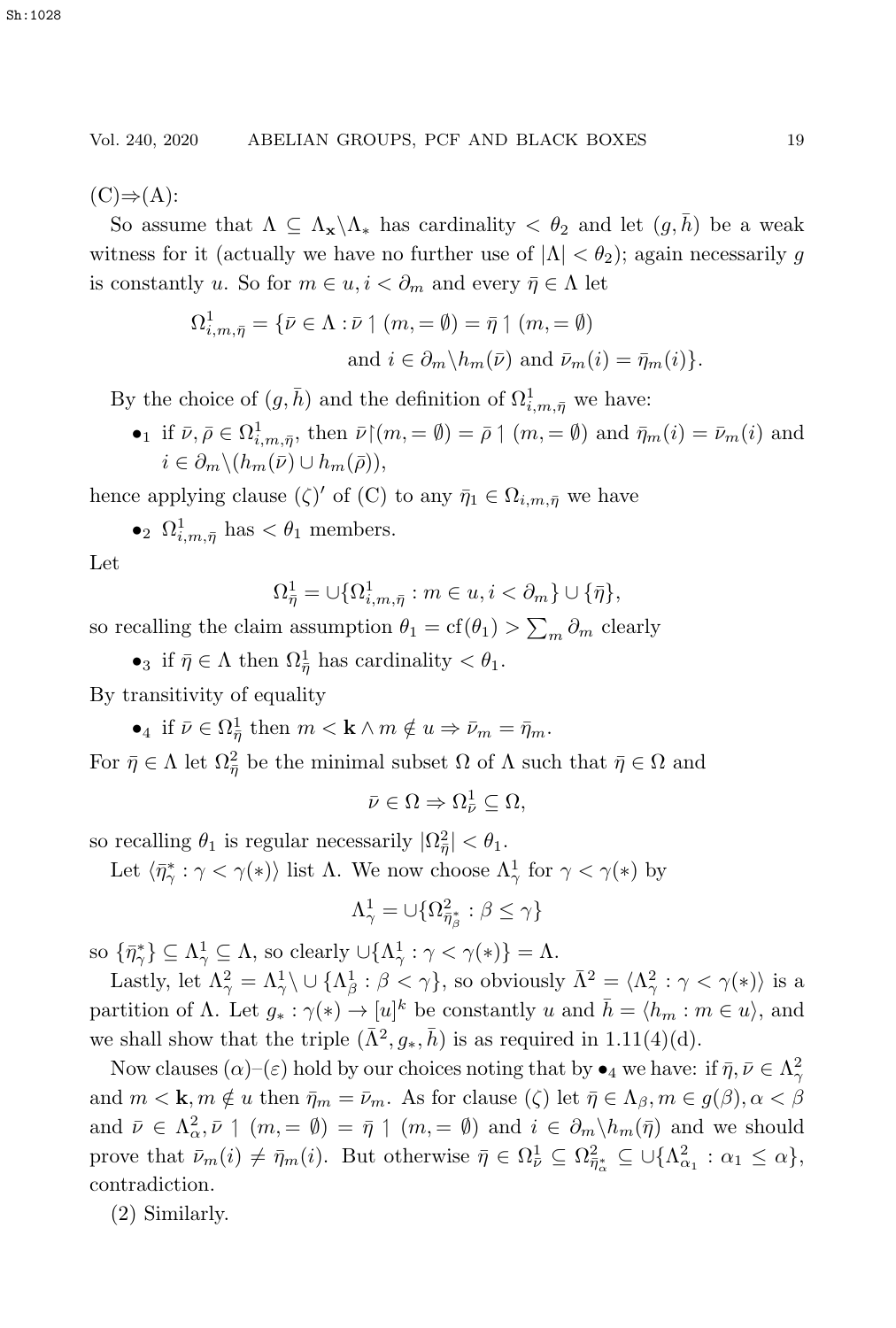(3) By part (1), as we can use as definition clause  $(C)$  of (1), assume that  $\Lambda = \bigcup_{i < i(*)} \Lambda_i \subseteq \Lambda_{\mathbf{x}} \setminus \Lambda_*$  and  $i(*) < \sigma$  and  $h_{i,m} : \Lambda \to J_m$  and  $(g_i, \bar{h}_i)$  weakly witnesses  $\Lambda_i$ . As  $|u| = k$  necessarily  $g_0 := \bigcup_i g_i$  is the constant function from  $\Lambda$ into  $\{u\}$  and let  $h_m : \Lambda \to \mathscr{P}(\partial_m)$  be

$$
h_m(\bar{\eta}) = \cup \{ h_{i,m}(\bar{\eta}) : i < i(*) \text{ and } \bar{\eta} \in \Lambda_i \}.
$$

Now  $h_m$  is into  $J_m$  as  $J_m$  is a  $\sigma$ -complete ideal and  $i(*) < \sigma$ . Lastly, clearly  $(g_0, \langle h_m : m \in u \rangle)$  is a weak witness for  $\Lambda$  so we are done.  $(q_0, \langle h_m : m \in u \rangle)$  is a weak witness for  $\Lambda$  so we are done.

*Remark 1.17:* Why the demand  $|u| = k$  in the claim?

Our problem is: in (A) we promise that the function q gives (for a fixed one  $\gamma$ ) for all  $\bar{\eta} \in \Lambda_{\gamma}$  the same u whereas in clause (C) this is not the case, in fact, not well defined. It is natural then to divide  $\Lambda_{\gamma}$  to  $\leq 2^{k}$  cases according to the value of q, but then it is not clear that clause  $(\zeta)$  of  $(A)$  holds. To avoid this we assume  $|u| = k$ . Maybe 1.16(3) helps but this is not crucial.

*Definition 1.18:* If  $\ell g(\bar{\partial}_t) = \mathbf{k}_t$  and  $\mathbf{x}_t$  is a combinatorial  $\bar{\partial}_t$ -parameter for  $\iota = 1, 2, 3$  then we say  $\mathbf{x}_1 \times \mathbf{x}_2 = \mathbf{x}_3$  when:

- (a)  $\bar{\partial}_3 = \bar{\partial}_1 \hat{\partial}_2$  hence  $\mathbf{k}_3 = \mathbf{k}_1 + \mathbf{k}_2$ ,
- (b)  $\bar{J}_{\mathbf{x}_3} = \bar{J}_{\mathbf{x}_1} \hat{J}_{\mathbf{x}_2}$ ,
- (c)  $\bar{S}_{\mathbf{x}_3}$  is  $\bar{S}_{\mathbf{x}_1} \hat{S}_{\mathbf{x}_2}$ , that is
	- $S_{\mathbf{x}_1,\ell}$  if  $\ell < \mathbf{k}_1$ ,
	- $\bullet$   $S_{\mathbf{x}_2, \ell-\mathbf{k}_1}$  if  $\ell \geq \mathbf{k}_1$ ,
- (d)  $\Lambda_{\mathbf{x}_3}$  is the set of  $\bar{\eta} \in \prod_{\ell < \mathbf{k}_3} \partial_3(\ell) (S_{\mathbf{x}_3,\ell})$  such that for some  $\bar{\nu} \in \Lambda_{\mathbf{x}_1}$  and  $\bar{\rho} \in \Lambda_{\mathbf{x}_2}$  we have:
	- if  $\ell < \mathbf{k}_1$ , then  $\eta_{\ell} = \nu_{\ell}$ ,
	- if  $\ell > \mathbf{k}_1$ , then  $\eta_{\ell} = \rho_{\ell \mathbf{k}_1}$ .

*Explanation 1.19:* What is the role of the next claim? We shall prove for  $(\partial, J) = (\aleph_0, J_{\omega}^{\text{bd}})$  and  $(\aleph_1, J_{\aleph_1}^{\text{bd}} \times J_{\aleph_0}^{\text{bd}})$ , that for many strong limit singular  $\mu$ , there is a 1 – c.p. **x** such that  $(\partial_{\mathbf{x},0}, J_{\mathbf{x},0}) = (\partial, J)$  and **x** has  $2^{\mu}$ -BB and **x** is quite free. But we do not know how to get one which is even just  $\aleph_{\omega+1}$ -free. But such freeness is needed in §2! However, using long enough finite products we can get enough freeness. More fully, first by 1.20, the product gives a combinational parameter of the expected length (the sum) and weak ordinariness, ordinariness and normality are preserved.

Second, by 1.21 the products have the appropriate (pre-)black box if each product has one.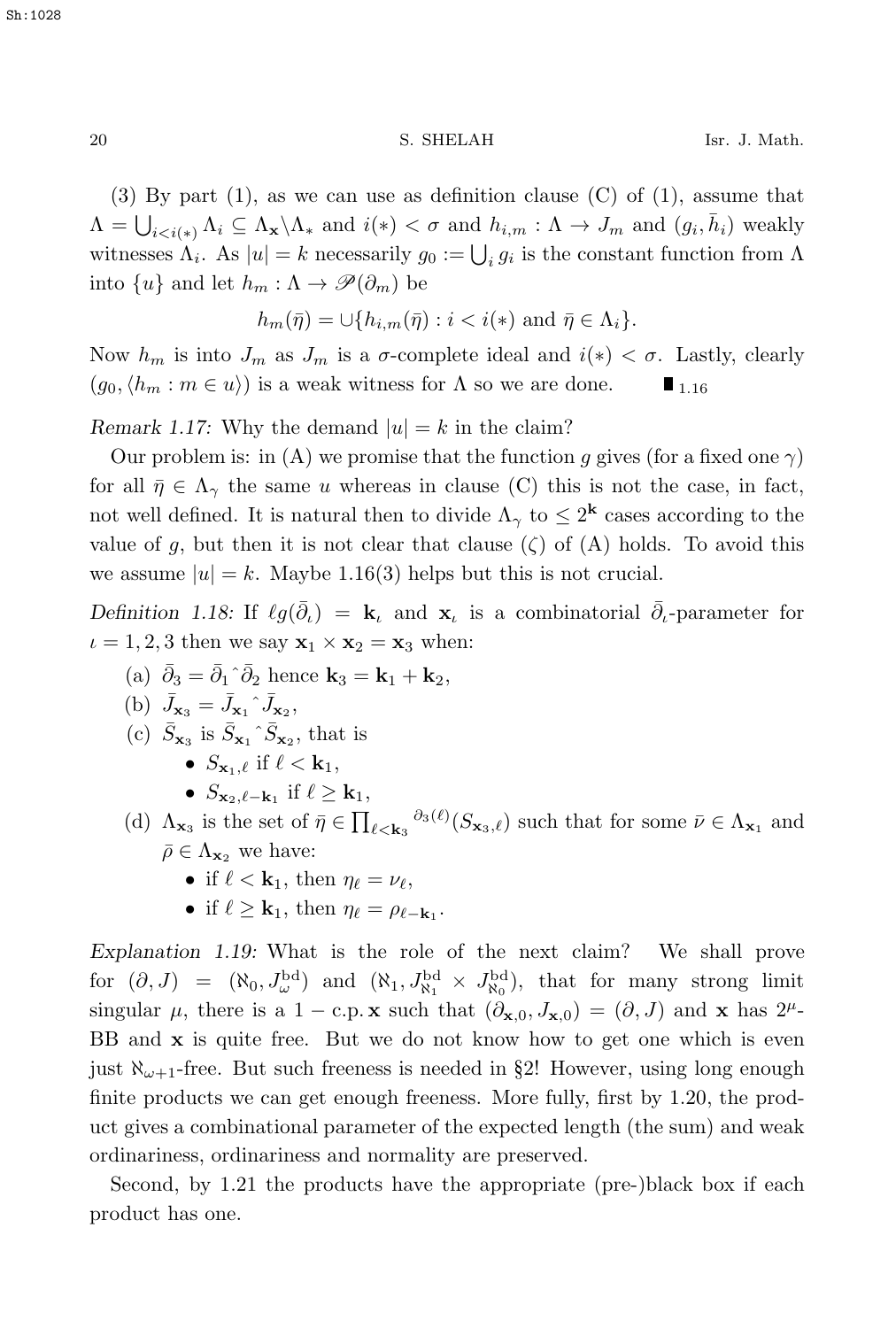Third, in 1.21–1.24 we get that if each  $\mathbf{x}_{\ell}$  satisfies enough cases of  $(\theta_2, \theta_1, u)$ freeness conditions then their product satisfies more.

Fourth, in Theorem 1.25 we prove the existence of  $\mathbf{x}_{\ell}$  ( $\ell < \mathbf{k}$ ) as required relying on [She13a].

Lastly, in Conclusion 1.27 we get the desired conclusion used in §2.

CLAIM 1.20: (1) *If*  $\mathbf{x}_\iota$  *is a combinatorial*  $\bar{\partial}_\iota$ -parameter for  $\iota = 1, 2$ *, then there is one and only one combinatorial parameter*  $\mathbf{x}_3$  *such that*  $\mathbf{x}_1 \times \mathbf{x}_2 = \mathbf{x}_3$ *.* 

- (2) *The product in Definition 1.18 is associative.*
- (3) If  $\mathbf{x}_1 \times \mathbf{x}_2 = \mathbf{x}_3$ , then  $\mathbf{x}_2 \times \mathbf{x}_1$  is a permutation of  $\mathbf{x}_3$ ; see Definition 1.3(4).
- (4) If in Definition 1.18,  $\mathbf{x}_1, \mathbf{x}_2$  are (weakly) ordinary and/or normal, *see 1.3(3), 1.2(7), then so is* **x**<sub>3</sub>*.*

*Proof.* Straightforward.  $\blacksquare$ <sub>1.20</sub>

CLAIM 1.21: (1)  $\mathbf{x}_3$  has  $\bar{\chi}_3$ -pre-black box when:

- (a)  $\mathbf{x}_\iota$  *is a combinatorial*  $\bar{\partial}_\iota$ -parameter for  $\iota = 1, 2, 3$ ,
- (b)  $\mathbf{x}_1 \times \mathbf{x}_2 = \mathbf{x}_3$
- (c)  $\mathbf{x}_\iota$  has  $\bar{\chi}_\iota$ -pre-black box for  $\iota = 1, 2,$
- (d)  $\bar{\chi}_3 = \bar{\chi}_1 \hat{\chi}_2$ ,

(e) if  $\ell < \ell g(\bar{\partial}_2)$  then  $\chi_{2,\ell} = (\chi_{2,\ell})^{|\Lambda_{\mathbf{x}_1}|}$ .

(2) Moreover,  $\mathbf{x}_3$  has a  $\bar{\chi}_3$ -black box when in addition  $(c)^+$  **x**<sub>2</sub> *has a*  $\bar{\chi}_2$ *-black box and*  $\chi_{2,n} = (\chi_{2,n})^{|A_{\mathbf{x}_1}|}$ .

*Proof.* (1) For each  $m < \mathbf{k}_{\mathbf{x}_2}$  let  $\bar{F}^m = \langle F^m_\alpha : \alpha < \chi_{2,m} \rangle$  list

 ${F : F \text{ a function from } \Lambda_{\mathbf{x}_1} \text{ into } \chi_{2,m}}.$ 

By clause (e) of the assumption, such sequence exists. Let  $\bar{\alpha}^1$  be a  $\bar{\chi}_1$ -pre-black box for **x**<sub>1</sub> and let  $\bar{\alpha}^2$  be a  $\bar{\chi}_2$ -pre-black box for **x**<sub>2</sub>; they exist by clause (c) of the assumption.

Lastly, we define  $\bar{\alpha} = \langle \bar{\alpha}_{\bar{\eta}} : \bar{\eta} \in \Lambda_{\mathbf{x}_3} \rangle$  where

$$
\bar{\alpha}_{\bar{\eta}} = \langle \alpha_{\bar{\eta},m,i} : m < \mathbf{k}_{\mathbf{x}_3}, i < \partial_m \rangle
$$

as follows: for  $\bar{\eta} \in \Lambda_{\mathbf{x}_3}, m < \mathbf{k}_{\mathbf{x}_3}$  and  $i < \partial_{\mathbf{x}_3,m}$  we let:

- if  $m < \mathbf{k}_{\mathbf{x}_1}$  then  $\alpha_{\bar{\eta},m,i} = \alpha_{\bar{\eta}|\mathbf{k}(\mathbf{x}_1),m,i}^1$
- if  $m = \mathbf{k}_{\mathbf{x}_1} + \ell$  and  $\ell < \mathbf{k}_{\mathbf{x}_2}$  then  $\alpha_{\bar{\eta},m,i} = F_{\alpha_{\bar{\nu},\ell,i}}^m(\bar{\eta}|\mathbf{k}_{\mathbf{x}_1})$ , where  $\bar{\nu} = \bar{\eta} \left[ [\mathbf{k}_{\mathbf{x}_1}, \mathbf{k}_{\mathbf{x}_3}), \text{ i.e., } \bar{\nu} = \langle \eta_{\mathbf{k}(\mathbf{x}_1) + n} : n < \mathbf{k}_{\mathbf{x}_2} \rangle.$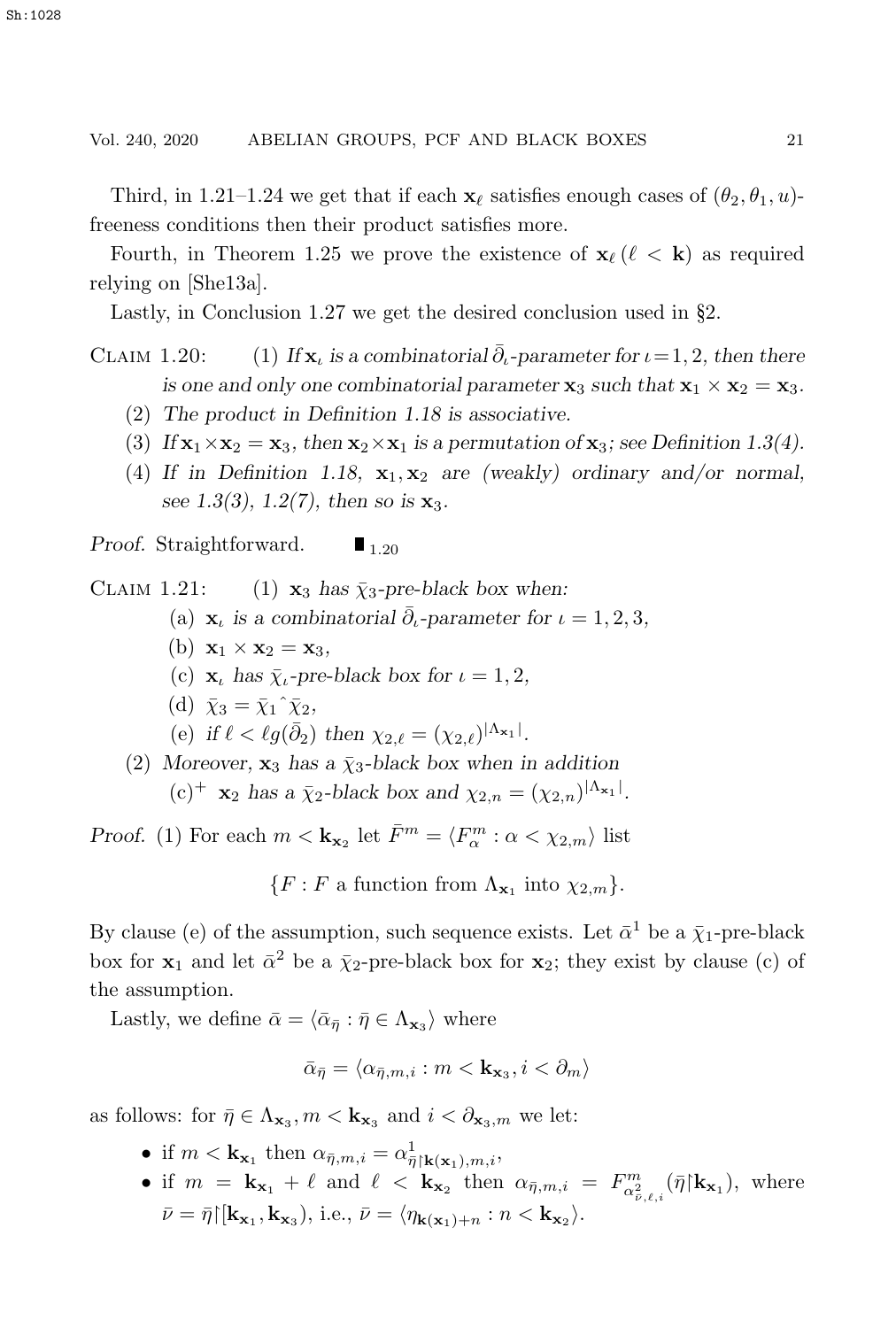Clearly  $\bar{\alpha}$  is of the right form, but is it really a  $\bar{\chi}_3$ -pre-black box? So assume  $h_m: \Lambda_{\mathbf{x}_3,m} \to \chi_{3,m}$  for  $m < \mathbf{k}_{\mathbf{x}_3}$  and we should find  $\bar{\eta} \in \Lambda_{\mathbf{x}_3}$  as in Definition 1.7(1). Now first we define  $h_m^2 : \Lambda_{\mathbf{x}_2,m} \to \chi_{2,m}$  for  $m < \mathbf{k}_{\mathbf{x}_2}$  as follows:  $h_m^2(\bar{\nu})$  is the unique  $\alpha < \chi_{2,m}$  such that:

$$
\bar{\rho} \in \Lambda_{\mathbf{x}_1} \Rightarrow h_{\mathbf{k}(\mathbf{x}_1) + m}(\bar{\rho} \hat{\rho}) = F_{\alpha}^m(\bar{\rho}),
$$

possible by the choice of  $\bar{F}^m$  above. As  $\bar{\alpha}^2$  is a  $\bar{\chi}_2$ -pre-black box, clearly there is  $\bar{\nu} \in \Lambda_{\mathbf{x}_2}$  such that

$$
m < \mathbf{k}_{\mathbf{x}_2} \land i < \partial_{\mathbf{x}_2,m} \Rightarrow h_m^2(\bar{\nu} \mid (m,i)) = \alpha_{\bar{\nu},m,i}^2.
$$

Fix a sequence  $\bar{\nu} \in \Lambda_{\mathbf{x}_2}$  as in the former paragraph. Now for  $m < \mathbf{k}_{\mathbf{x}_1}$ we define  $h_m^1 : \Lambda_{\mathbf{x}_1,m} \to \chi_{1,m}$  by  $h_m^1(\bar{\rho}) = h_m(\bar{\rho} \cap \bar{\rho})$  for  $\bar{\rho} \in \Lambda_{\mathbf{x}_1,m}$ , it is well defined by our assumptions on  $h_m$ , it has domain  $\Lambda_{\mathbf{x}_1,m}$  and, as  $\bar{\nu} \in \Lambda_{\mathbf{x}_2}$ , clearly  $\bar{\rho} \tilde{\nu} \in \Lambda_{\mathbf{x}_3,m}$  by the definition of  $\mathbf{x}_3$ . As  $\bar{\alpha}^1$  is a  $\bar{\chi}_1$ -pre-black box for  $\mathbf{x}_1$ there is  $\bar{\rho} \in \Lambda_{\mathbf{x}_1}$  such that  $m < \mathbf{k}_{\mathbf{x}_1} \wedge i < \partial_{\mathbf{x}_1,m} \Rightarrow h_m^1(\bar{\rho}) = \alpha_{\bar{\rho},m,i}^1$ . We shall show that

$$
\bar{\eta}:=\bar{\rho} \hat{\phantom{\eta}} \bar{\nu}
$$

is as required.

First,  $\bar{\eta} \in \Lambda_{\mathbf{x}_3}$  because  $\mathbf{x}_3 = \mathbf{x}_1 \times \mathbf{x}_2, \bar{\rho} \in \Lambda_{\mathbf{x}_1}$  and  $\bar{\nu} \in \Lambda_{\mathbf{x}_2}$ . Second, if  $m < \mathbf{k}_{\mathbf{x}_1} \wedge i < \partial_{\mathbf{x}_3,m} = \partial_{\mathbf{x}_1,m}$  then

- (\*) (a)  $h_m(\bar{\eta} \mid (m, i)) = h_m^1(\bar{\rho} \mid (m, i))$  by the choices of  $\bar{\eta}$  and  $h_m^1$ ,
	- (b)  $h_m^1(\bar{\rho} \upharpoonright (m,i)) = \alpha_{\bar{\rho},m,i}^1$  by the choice of  $\bar{\rho},$
	- (c)  $\alpha^1_{\bar{\rho},m,i} = \alpha_{\bar{\eta},m,i}$  by the choice of  $\alpha_{\bar{\eta},m,i}$ , so together
	- (d)  $h_m(\bar{\eta} \mid (m, i)) = \alpha_{\bar{\eta}, m, i}$ .

Third, if  $m \in [\mathbf{k_{x_1}, k_{x_3}}] \wedge i \langle \partial_{\mathbf{x}_3,n}, \text{ then } m = \mathbf{k_{x_1}} + \ell, \ell \langle \mathbf{k_{x_2}} \text{ for some } \ell \rangle$ and use the choices of  $\alpha_{\bar{n},m,i}$  and of  $\bar{\nu}$ .

(2) We have to deal with the black box case. So recalling Definition 1.7(4) we are assuming:

(\*) (a)  $\bar{\Lambda}^2 = \langle \Lambda^2_{\gamma} : \gamma < |\Lambda_{\mathbf{x}_2}| \rangle$  is a partition of  $\Lambda_{\mathbf{x}_2}$ ,

(b) if  $\gamma < |\Lambda_{\mathbf{x}_2}|$ , then  $\mathbf{x}_2 \upharpoonright \Lambda_\gamma^2$  has a  $\bar{\chi}_2$ -pre-black box.

Now repeating the proof above, note:

(c)  $\langle \bar{\nu}_{\alpha} : \alpha \langle \Lambda_{\mathbf{x}_2} \rangle$  list  $\Lambda_{\mathbf{x}}$  as required in Definition 1.7(4).

We can choose  $\bar{\alpha}^2$  such that not only is it a  $\bar{\chi}_2$ -pre-black box, but also

$$
\bar{\alpha}^2{\upharpoonright}\Lambda^2_{\gamma}=\langle\bar{\alpha}_{\bar{\nu}}^2:\bar{\nu}\in\Lambda^2_{\gamma}\rangle
$$

is a  $\bar{\chi}_2$ -pre-black box for each  $\gamma < |\Lambda_{\mathbf{x}_2}|$ .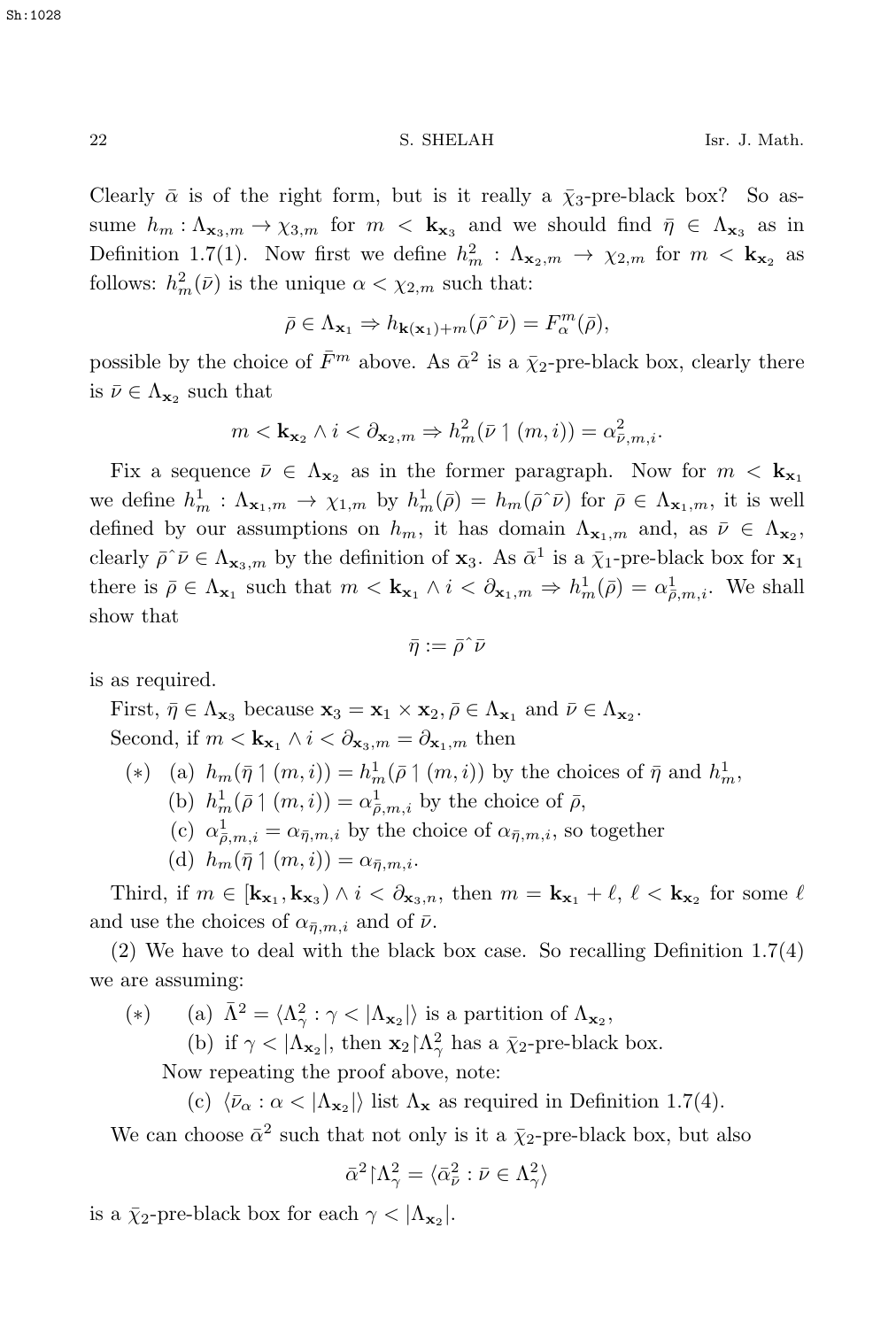Having defined  $\bar{\alpha} = \langle \bar{\alpha}_{\bar{n}} : \bar{\eta} \in \Lambda_{\mathbf{x}} \rangle$  note that:

(\*)  $|\Lambda_{\mathbf{x}_1}| \leq \chi_{\mathbf{x}_2,0}$  (by clause (e) of the claim) and  $\chi_{\mathbf{x}_2,0} \leq |\Lambda_{\mathbf{x}_2}|$  (by 1.14) and  $|\Lambda_{\mathbf{x}_2}|$  is infinite (otherwise the  $\bar{\chi}_2$ -black box fails), hence

$$
|\Lambda_{\mathbf{x}_3}|=|\Lambda_{\mathbf{x}_2}|\times |\Lambda_{\mathbf{x}_2}|=|\Lambda_{\mathbf{x}_2}|,
$$

(\*) letting  $\Lambda_{\gamma} = \Lambda_{\mathbf{x}_1} \times \Lambda_{\gamma}^2$  the sequence  $\langle \Lambda_{\gamma} : \gamma \langle \Lambda_{\mathbf{x}_3} \rangle$  is a partition of  $\Lambda_{\mathbf{x}_3}$ .

Mainly we need to prove that: if  $\gamma < |\Lambda_{\mathbf{x}_3}|$  then  $\bar{\alpha} \upharpoonright \Lambda_{\gamma}$  is a  $\bar{\chi}$ -pre-black box. This proof is exactly as in the proof of the first part.

Lastly, we choose  $\langle \bar{\nu}_{\alpha} : \alpha \langle \Lambda_{\mathbf{x}_3} \rangle$  as required. Toward this let

$$
\mu_{\iota} = \max{\mu : (\forall \ell < \mathbf{k}_{\iota})(2^{<\mu} \leq \chi_{\iota,\ell})};
$$

note that necessarily  $|\Lambda_{\mathbf{x}_2}| = |\Lambda_{\mathbf{x}_3}|$  and  $\mu_1 \leq |\Lambda_{\mathbf{x}_1}| < \mu_2$ . Now choose  $\langle \bar{\nu}_{\alpha}^1 : \alpha < |\Lambda_{\mathbf{x}_1}| \rangle$  such that

$$
\{\bar{\nu}^1_\alpha:\alpha<|\Lambda_{\mathbf{x}_1}|\}=\Lambda_{\mathbf{x}_1}
$$

and

$$
\alpha \leq \beta < \alpha + \mu_1 \Rightarrow \bar{\nu}_{\alpha}^1 = \bar{\nu}_{\beta}^1.
$$

To finish, define  $\langle \bar{\nu}_{\alpha} : \alpha < |\Lambda_{\mathbf{x}_2}| \rangle$  by:

• if  $\gamma = |\Lambda_{\mathbf{x}_1}| \cdot \alpha + \beta$  and  $\beta < |\Lambda_{\mathbf{x}_1}|$ , then  $\bar{\nu}_{\gamma} = \bar{\nu}_{\beta}^1 \hat{\nu}_{\gamma}^2$ .

Recalling  $\gamma_1 < \gamma_2 < \gamma_1 + \mu_2 \Rightarrow \bar{\nu}_{\gamma_1}^2 = \bar{\nu}_{\gamma_2}^2$  we are easily done.  $\blacksquare_{1.21}$ 

The following Definition is somewhat similar to [She07], with different notation than earlier.

*Definition 1.22:* Let  $\mathbf{x} = (\mathbf{k}, \bar{\partial}, \bar{S}, \Lambda, \bar{J})$  be disjoint for notational transparency (see  $1.3(3)$ ).

(0) For  $u \subseteq \{0,\ldots,\mathbf{k}-1\}$  let  $u^{\perp} = \{\ell < \mathbf{k} : \ell \notin u\}.$ (1) For  $\mathscr{U} \subseteq \bigcup_{\ell < \mathbf{k}} \partial(\ell)(S_{\mathbf{x},\ell})$  let  $\Lambda_{\mathscr{U}} = \Lambda_{\mathbf{x}} \mathscr{U} = \Lambda_{\mathbf{x}}(\mathscr{U}) = {\{\overline{\eta} \in \Lambda_{\mathbf{x}} : \eta_{\ell} \in \mathscr{U} \text{ for every } \ell < \mathbf{k}\}}.$ (2) For  $\mathscr{U} \subseteq \bigcup_{\ell \leq \mathbf{k}} \frac{\partial(\ell)}{\partial S_{\mathbf{x},\ell}}$  and  $u \subseteq \{0,\ldots,\mathbf{k}-1\}$  let: (a)  $\text{add}_{\mathbf{x}}(u) = {\mathbf{u} : \mathbf{u} \subseteq \bigcup_{\ell \in u} \partial(\ell)}(S_{\mathbf{x},\ell})$ satisfies  $|\mathbf{u} \cap \partial^{(\ell)}(S_{\mathbf{x},\ell})| = 1$  for  $\ell \in u$ ,

note that  $\mathbf{u} \in \text{add}_{\mathbf{x}}(u) \Rightarrow |\mathbf{u}| = |u|$ ,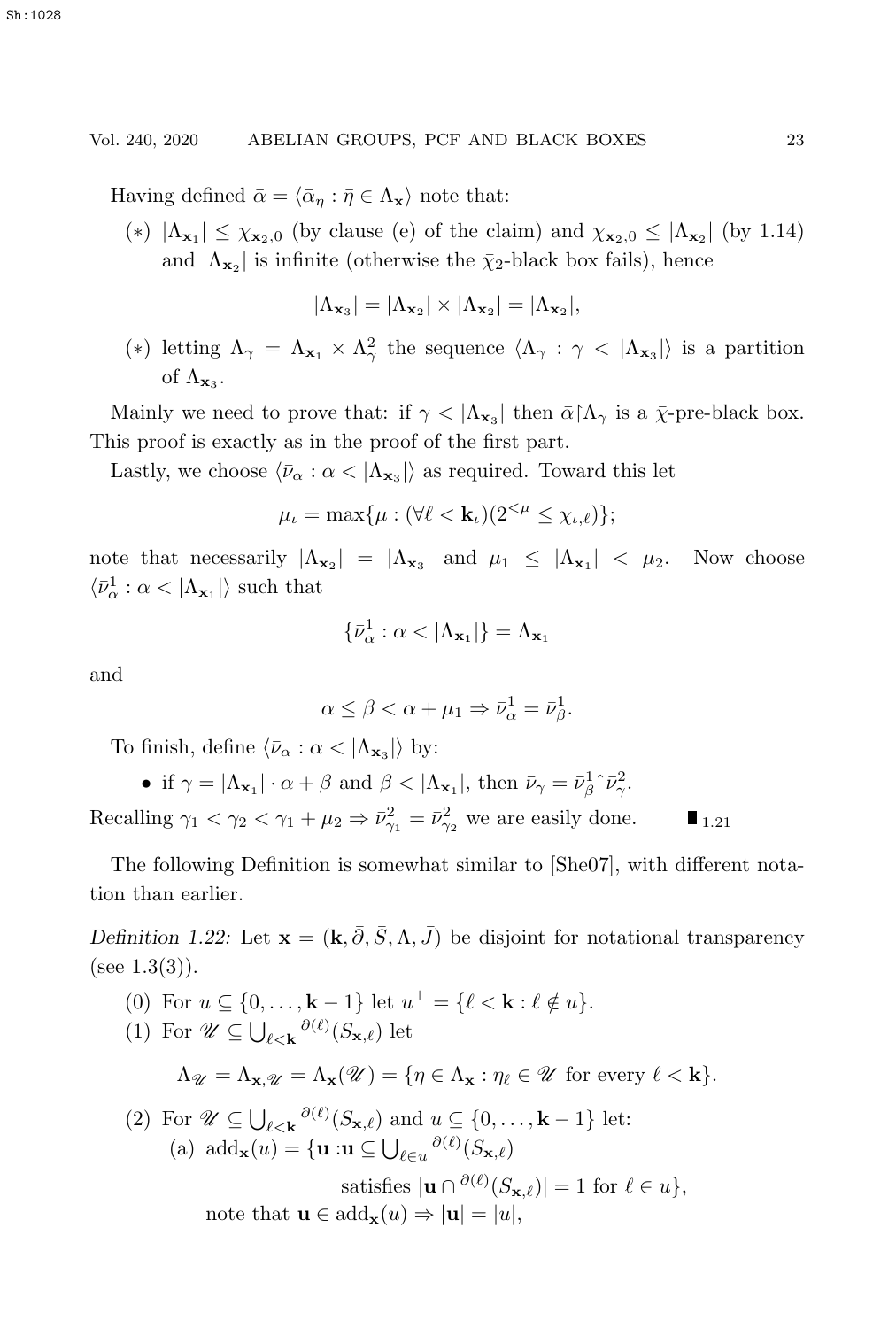(b) for  $\mathbf{u} \in \text{add}_{\mathbf{x}}(u)$  let

 $\Lambda_{\mathscr{U},\mathbf{u}} = \Lambda_{\mathbf{x}}(\mathscr{U},\mathbf{u}) := \{ \bar{\eta} \in \Lambda_{\mathbf{x}} : \text{for some } m \in \mathcal{u} \text{ we have } \}$ 

$$
\ell < \mathbf{k} \land \ell \neq m \Rightarrow \eta_{\ell} \in (\mathcal{U} \cup \mathbf{u}) \cap \partial^{(\ell)}(S_{\mathbf{x},\ell})
$$
\n
$$
\text{and } \ell < \mathbf{k} \land \ell = m \Rightarrow \eta_{\ell} \in \mathcal{U} \cap \partial^{(\ell)}(S_{\mathbf{x},\ell}) \},
$$

(c)  $\Lambda_{\mathbf{x}}^*(\mathcal{U}, \mathbf{u}) := \Lambda_{\mathbf{x}}(\mathcal{U} \cup \mathbf{u}) \setminus \Lambda_{\mathbf{x}}(\mathcal{U}, \mathbf{u})$ ; this set is interesting, i.e., nonempty only when  $\mathscr{U} \cap \mathbf{u} = \emptyset$  and then it is equal to

$$
\{\bar{\eta}\in\Lambda_{\mathbf{x}}:\text{if }\ell\in u\text{ then }\eta_{\ell}\in\mathbf{u}\text{ and if }\ell\in\mathbf{k}\backslash u\text{ then }\eta_{\ell}\in\mathscr{U}\}.
$$

- (3) For non-empty  $u \subseteq \{0, \ldots, k-1\}$  we say **x** is  $\theta$ - $(u, k)$ -free when: if  $\mathscr{U} \subseteq \bigcup_{\ell \leq \mathbf{k}} \partial(\ell)(S_{\mathbf{x},\ell})$  has cardinality  $\lt \theta$  and  $\mathbf{u} \in \text{add}_{\mathbf{x}}(u^{\perp})$  is dis- $\mathbf{u} \leq \mathbf{U}_{\ell \leq \mathbf{k}}$  ( $\mathbf{v}_{\mathbf{x},\ell}$ ) has cardinarity  $\leq \mathbf{v}$  and  $\mathbf{u} \in \text{ad}(\mathbf{x}(\mathbf{u}^T))$  is disjoint to  $\mathcal{U}$  then  $\Lambda_{\mathbf{x}}(\mathcal{U} \cup \mathbf{u})$  is  $(\infty, 2, u, k)$ -free over  $\Lambda_{\mathbf{x}}(\mathcal{U}, \mathbf{u})$  recallin  $1.11(4)$ ,  $(5)$ .
- (3A) If  $\theta > |\Lambda_{\mathbf{x}}|$  we may write  $\infty$  instead of  $\theta$  in part (3).
	- (4) For non-empty  $u \subseteq \{0, \ldots, k-1\}$  we say **x** is  $(\theta_2, \theta_1)$ - $(u, k)$ -free when: if  $\mathscr{U} \subseteq \bigcup_{\ell \leq \mathbf{k}} \partial(\ell)(S_{\mathbf{x},\ell})$  and  $\mathbf{u} \in \text{add}_{\mathbf{x}}(u^{\perp})$  is disjoint to  $\mathscr{U}$  then  $\Lambda_{\mathbf{x}}(\mathscr{U} \cup \mathbf{u})$  $\mathbf{u} \in \mathbb{U}_{\ell < \mathbf{k}}$  ( $\cup_{\mathbf{x},\ell}$ ) and  $\mathbf{u} \in \text{ad}(\mathbf{x},\mathbf{u})$  is disjoint to is  $(\theta_2, \theta_1, u, k)$ -free over  $\Lambda_{\mathbf{x}}(\mathcal{U}, \mathbf{u})$  recalling 1.11(4).

Observation 1.23: (1) *In Definition 1.22(3), the conclusion is equivalent to*  ${}^{\omega}\! \Lambda_{\mathbf{x}}^*(\mathcal{U}, \mathbf{u}) = \Lambda_{\mathbf{x}}(\mathcal{U} \cup \mathbf{u}) \backslash \Lambda_{\mathbf{x}}(\mathcal{U}, \mathbf{u})$  *is*  $(\infty, 2, u, k)$ *-free".* 

(2) *Similarly in 1.22(4); that is, assume*  $u \subseteq \{0, \ldots, \mathbf{k}-1\}$ ,  $\mathscr{U} \subseteq \bigcup_{\ell \leq \mathbf{k}} \partial(\ell) (S_{\mathbf{x},\ell})$ and  $\mathbf{u} \in \text{add}(u^{\perp})$  *is disjoint to U*, then:  $\Lambda_{\mathbf{x}}(\mathcal{U} \cup \mathbf{u})$  *is* ( $\theta_2, \theta_1, u, k$ )*-free over*  $\Lambda_{\mathbf{x}}(\mathscr{U} < \mathbf{u})$  *iff*  $\Lambda_{\mathbf{x}}^*(\mathscr{U}, \mathbf{u}) = \Lambda_{\mathbf{x}}(\mathscr{U} \cup \mathbf{u}) \setminus \Lambda_{\mathbf{x}}(\mathscr{U}, \mathbf{u})$  *is*  $(\theta_2, \theta_1, u, k)$ -free...

(3) If **x** is  $\theta$ -(u, k)-free, then **x** is  $(\theta, u, k)$ -free; see Definition 1.22(3), 1.11(4), *(5) respectively.*

(4) If **x** is  $(\theta_2, \theta_1)$ - $(u, k)$ -free, then **x** is  $(\theta_2, \theta_1, u, k)$ -free; see Definition 1.22(4), *1.11(4) respectively.*

*Proof.* (1) If  $\bar{\eta} \in \Lambda_{\mathbf{x}}(\mathcal{U} \cup \mathbf{u}) \setminus \Lambda_{\mathbf{x}}(\mathcal{U}, \mathbf{u})$  and  $\bar{\nu} \in \Lambda_{\mathbf{x}}(\mathcal{U}, \mathbf{u})$  as  $\mathbf{u} \in \text{add}_{\mathbf{x}}(u^{\perp})$  it follows that  $(\exists m \in u^{\perp})[\eta_m \neq \nu_m].$ 

- (2) Similarly.
- (3), (4) Straightforward.  $\blacksquare$ <sub>1.23</sub>

The gain in the following theorem is that taking products of combinatorial parameters, we gain new cases of freeness.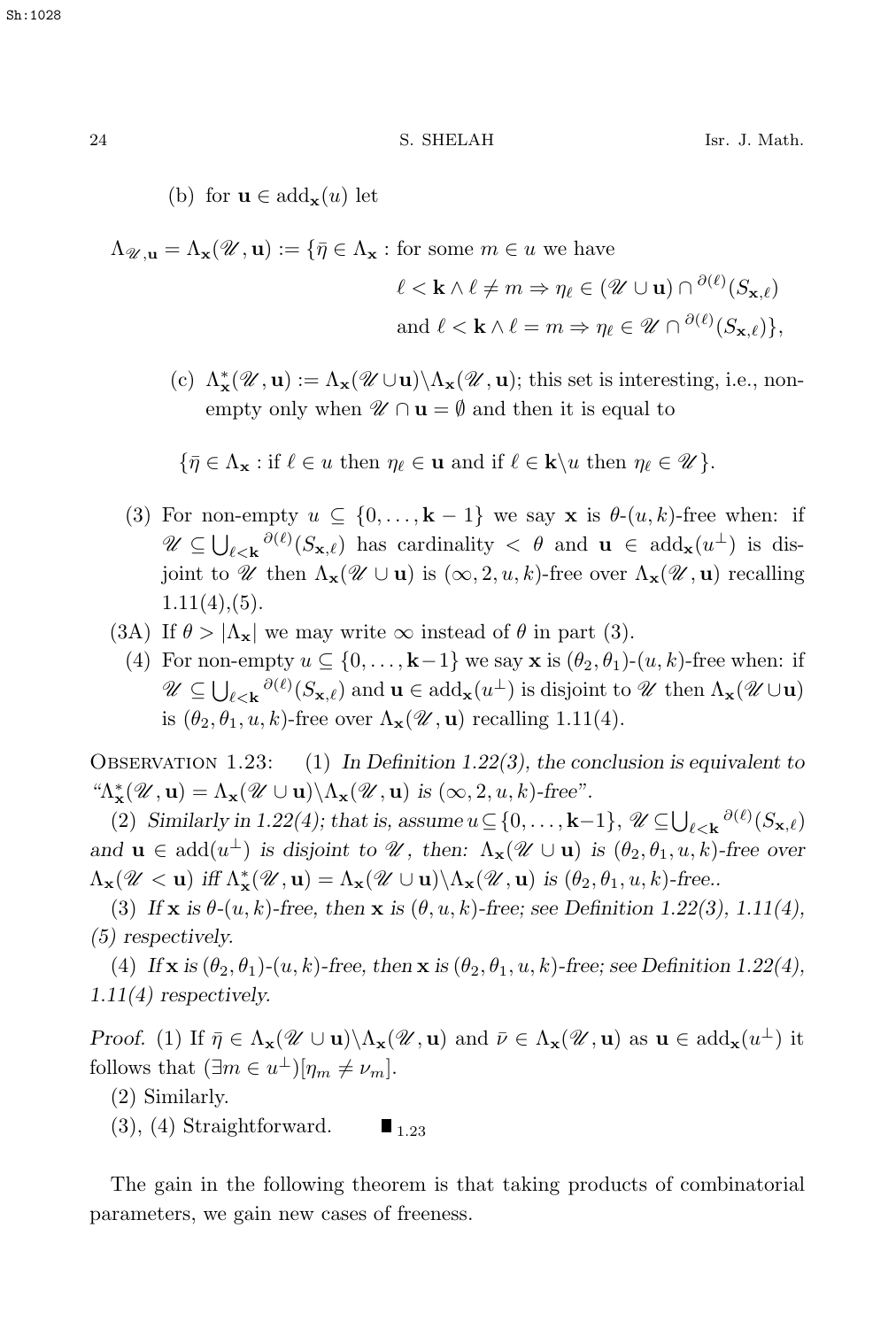THE FREENESS THEOREM 1.24: *If*  $\boxplus$  *below holds, then* **x** *is*  $(\theta_{\mathbf{m}}, \theta_0^+)$ - $(u, 1)$ *free.* If, in addition, every  $\mathbf{x}_{\ell}$  is  $\theta_0^+$ -free, then **x** is  $(\theta_{\mathbf{m}}, u)$ -free:

- $\Box$  (a) **x**<sub>ℓ</sub> is a combinatorial  $\langle \partial_{\ell} \rangle$ -parameter for  $\ell$  < **k**,
	- (b)  $\mathbf{x} = \mathbf{x}_0 \times \cdots \times \mathbf{x}_{k-1}$
	- (c)  $u \subseteq \{0, \ldots, \mathbf{k} 1\}$  and  $\mathbf{m} = |u| > 0$ , hence  $\mathbf{m} \leq \mathbf{k}$ ,
	- (d)  $\theta_0 < \theta_1 < \cdots < \theta_m$  are regular except possibly  $\theta_0$ ,
	- (e)  $\partial_{\mathbf{x}_{\ell}} \leq \theta_0$  for  $\ell < \mathbf{k}$ ,
	- (f)  $\mathbf{x}_k$  *is*  $(\theta_{m+1}, \theta_m^+)$ -free when  $k \in u \wedge m < \mathbf{m}$ .

*Proof.* Without loss of generality **x** is disjoint, i.e., the sets  $S_{\ell} := S_{\mathbf{x},\ell}$  are pairwise disjoint for  $\ell < \mathbf{k}$ . We prove the claim by induction on **m** (so fix **k**) but we vary u and the  $\theta_m$ 's). So let  $\mathbf{u} \in \text{add}_{\mathbf{x}}(u^{\perp})$  and  $\mathcal{U} \subseteq \bigcup_{\ell \leq \mathbf{k}} \partial_{\ell}(S_{\ell})$  has but we vary *u* and the  $\theta_m$  s). So let  $\mathbf{u} \in \text{ad}(\mathbf{x}(u))$  and  $u \subseteq \bigcup_{\ell \leq \mathbf{k}} (\mathcal{C}_{\ell})$  has cardinality  $\lt \theta_m$  and we shall prove that  $\Lambda^*_{\mathbf{x}}(\mathcal{U}, \mathbf{u})$  is  $(\infty, \theta_0^+, u, 1)$ -free. Clearly this suffices for the first phrase and the second follows recalling 1.12(2), 1.23(2).

CASE 1:  $m = 1$ 

So  $|u| = 1$  and let  $u = {\ell}$ , hence  $\bar{\eta} \mapsto \eta_{\ell}$  is a one-to-one function from  $\Lambda_{\mathbf{x}}^{\ast}(\mathcal{U}, \mathbf{u})$  onto

$$
\mathscr{U}_\ell := \mathscr{U} \cap \Lambda_{\mathbf{x}_\ell}.
$$

We know that  $\mathbf{x}_{\ell}$  is  $(\theta_1, \theta_0^+)$ -free and  $|\mathscr{U}_{\ell}| < \theta_1$ , hence there is a partition  $\langle \mathscr{U}_{\ell,\alpha} : \alpha < \alpha(*) \rangle$  of  $\mathscr{U}_{\ell}$  to sets each of cardinality  $\leq \theta_0, \alpha(*) \leq |\mathscr{U}_{\ell}| < \theta_1$  and  $h_{\ell}: \mathscr{U}_{\ell} \to J_{\mathbf{x}_{\ell}}$  such that

$$
\alpha < \beta < \alpha(*) \land \eta \in \mathscr{U}_{\ell,\alpha} \land \nu \in \mathscr{U}_{\ell,\beta} \land \partial_{\ell} > i \notin h_{\ell}(\nu) \Rightarrow \eta(i) \neq \nu(i).
$$

For  $\alpha < \alpha(*)$  let

$$
\Lambda_{\alpha} = \{ \bar{\eta} \in \Lambda_{\mathbf{x}}^*(\mathscr{U}, \mathbf{u}) : \eta_{\ell} \in \mathscr{U}_{\ell, \alpha} \};
$$

clearly  $\langle \Lambda_{\alpha} : \alpha < \alpha(*) \rangle$  is a partition of  $\Lambda^*_{\mathbf{x}}(\mathcal{U}, \mathbf{u})$  to sets each of cardinality  $\leq \theta_0$ . Let the function g from  $\alpha(*)$  to  $[u]^1 = \{\{\ell\}\}\$  be defined by  $g(\alpha) = \{\ell\};$ clearly the partition  $\langle \Lambda_{\alpha} : \alpha < \alpha(*) \rangle$  and the functions  $g, h_{\ell}$  witness that  $\Lambda_{\mathbf{x}}^*(\mathcal{U}, \mathbf{u})$  is  $(\theta_{\mathbf{m}}, \theta_0^+)$ -free, as required.

# CASE 2:  $m > 1$

Let  $m=\mathbf{m}-1$ ; as  $\mathbf{m}>1$ , clearly  $m$  is  $\geq 1$ . So for  $k \in u$  the c.p.  $\mathbf{x}_k$  is  $(|\mathscr{U}|^+, \theta_m^+)$ . free and let  $\mathscr{U}_k = \mathscr{U} \cap \partial^{(k)}(S_k) \subseteq \Lambda_{\mathbf{x}_k}$ , and by the induction hypothesis, without loss of generality  $|\mathcal{U}| \geq \theta_m$ . Hence as in earlier cases (see 1.16(1)(C)) we can find a function  $h_k^* : \mathcal{U}_k \to J_{\mathbf{x}_k}$  such that in the directed graph  $(\mathcal{U}_k, R_k)$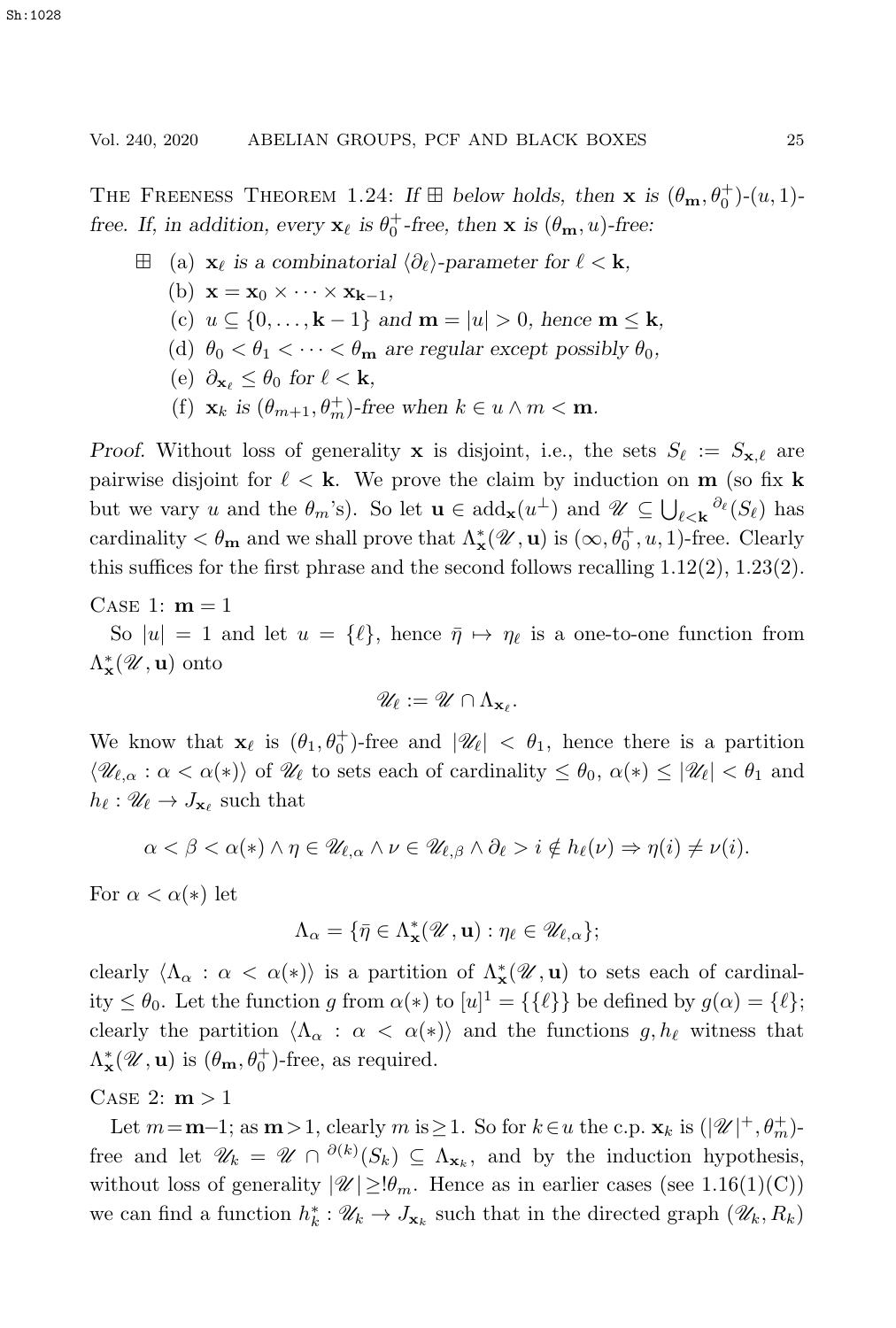each node has out-degree  $\leq \theta_m$ , that is,  $(\forall \eta \in \mathscr{U}_k)(\exists^{\leq \theta_m} \nu \in \mathscr{U}_k)[\eta R_k \nu]$ , where

$$
(*)_1 R_k = R_{k,h_k} = \{ (\eta, \nu) : \eta, \nu \in \mathcal{U}_k \text{ and for some } i < \partial_k
$$
  
we have  $i \notin h_k^*(\nu), \eta(i) = \nu(i) \},$   

$$
(*)_2 \text{ let } \Lambda_* \text{ be } \Lambda^*_\mathbf{x}(\mathcal{U}, \mathbf{u}) = \Lambda_\mathbf{x}(\mathcal{U} \cup \mathbf{u}) \setminus \Lambda_\mathbf{x}(\mathcal{U}, \mathbf{u}),
$$

and let

 $(*)_3 R_* = \{(\bar{\eta}, \bar{\nu}) : \bar{\eta}, \bar{\nu} \in \Lambda_* \text{ and for some } k \in \mathcal{U}\}$ 

we have 
$$
\eta_k R_k \nu_k
$$
 and  $\ell < \mathbf{k} \wedge \ell \neq k \Rightarrow \eta_\ell = \nu_\ell$ .

Clearly

 $(*)_4$   $(\Lambda_*, R_*)$  is a directed graph with each node having out-degree  $\leq \theta_m$ . Let  $\bar{\Lambda} = \langle \Lambda_{\gamma} : \gamma < \gamma(*) \rangle$  be such that:

 $(*)_5$  (a)  $\bar{\Lambda}$  is a partition of  $\Lambda_*$ ,

- (b)  $\Lambda_{\gamma}$  has cardinality  $\leq \theta_m$ ,
- (c) if  $\bar{\eta} \in \Lambda_{\beta}, \bar{\nu} \in \Lambda_{\gamma}$  and  $\beta < \gamma < \gamma(*)$ , then  $\neg(\bar{\eta}R_*\bar{\nu})$ ; that is
	- if  $\ell \in u$  and  $\bar{\eta} \mid (\ell, < 0) = \bar{\nu} \mid (\ell, < 0)$ , then  $\neg(\eta_{\ell} R_{\ell} \nu_{\ell}).$

[Why? Let  $\langle \bar{\eta}_{\alpha} : \alpha < |\Lambda_{*}| \rangle$  list  $\Lambda_{*}$  with no repetition. For  $\alpha < |\Lambda_{*}|$  we define  $u_{\alpha,n} \in [\vert \Lambda_* \vert]^{\leq \theta_m}$  by induction on n, increasing with n by

 $u_{\alpha,0} = {\alpha}$ ,  $u_{\alpha,n+1} = {\beta}$ : for some  $\gamma \in u_{\alpha,n}$  we have  $\bar{\eta}_{\gamma} R_{\ast} \bar{\eta}_{\beta}$  or  $\beta = \gamma$ .

So  $u_{\alpha} = \bigcup_n u_{\alpha,n} \in [\vert \Lambda_* \vert]^{ \leq \theta_m}, \ \alpha \in u_{\alpha} \text{ and } [\bar{\eta}_{\beta} R_* \bar{\eta}_{\gamma} \wedge \beta \in u_{\alpha} \Rightarrow \gamma \in u_{\alpha}].$  Let  $\Lambda_{\alpha} = {\bar{\eta}}_{\gamma} : \gamma \in u_{\alpha}$  but  $(\forall \beta < \alpha)(\gamma \notin u_{\beta})\},$  now check that  $\bar{\Lambda} = \langle \Lambda_{\alpha} : \alpha < |\Lambda_{*}|\rangle$ is as required.]

(\*)<sub>6</sub> It is enough to prove for each  $\gamma < \gamma(*)$  that  $\Lambda_{\gamma}$  is  $(\infty, \theta_0^+, u, 1)$ -free. [Why? It is enough to prove  $\Lambda_*$  is  $(\infty, \theta_0^+, u, 1)$ -free.

By the assumption of  $(*)_6$  for each  $\gamma < \gamma(*)$  let  $\bar{\Lambda}_{\gamma}, g_{\gamma}, \bar{h}_{\gamma}$  witness that  $\Lambda_{\gamma}$  is  $(\infty, \theta_0^+, u)$ -free, that is (recall Definition 1.11(4); for  $k = 1$ , see 1.11(5)):

- $\bar{\Lambda}_{\gamma} = \langle \Lambda_{\gamma,\varepsilon} : \varepsilon < \varepsilon_{\gamma} \rangle$  is a partition of  $\Lambda_{\gamma}$
- $\Lambda_{\gamma,\varepsilon}$  has cardinality  $\leq \theta_0$ ,
- $g_{\gamma}: \varepsilon_{\gamma} \to u$ ,
- if  $\bar{\eta}, \bar{\nu} \in \Lambda_{\gamma,\varepsilon}$  and  $k \in u \subseteq \mathbf{k}, k \neq g_{\gamma}(\varepsilon)$  then  $\eta_k = \nu_k$ ,
- $\bar{h}_{\gamma} = \langle h_{\gamma,k} : k \in u \rangle,$
- $h_{\gamma,m}$  is a function from  $\Lambda_{\gamma}$  into  $J_m$ ,
- if  $\bar{\eta} \in \Lambda_{\gamma,\varepsilon}$  and  $\bar{\nu} \in \cup\{\Lambda_{\gamma,\xi} : \xi < \varepsilon\}, m = g_{\gamma}(\varepsilon), \bar{\nu} \restriction (m) = \bar{\eta} \restriction (m)$  and  $i \in \partial_k \backslash h_{\gamma,k}(\bar{\eta})$  then  $\eta_k(i) \neq \nu_k(i)$ .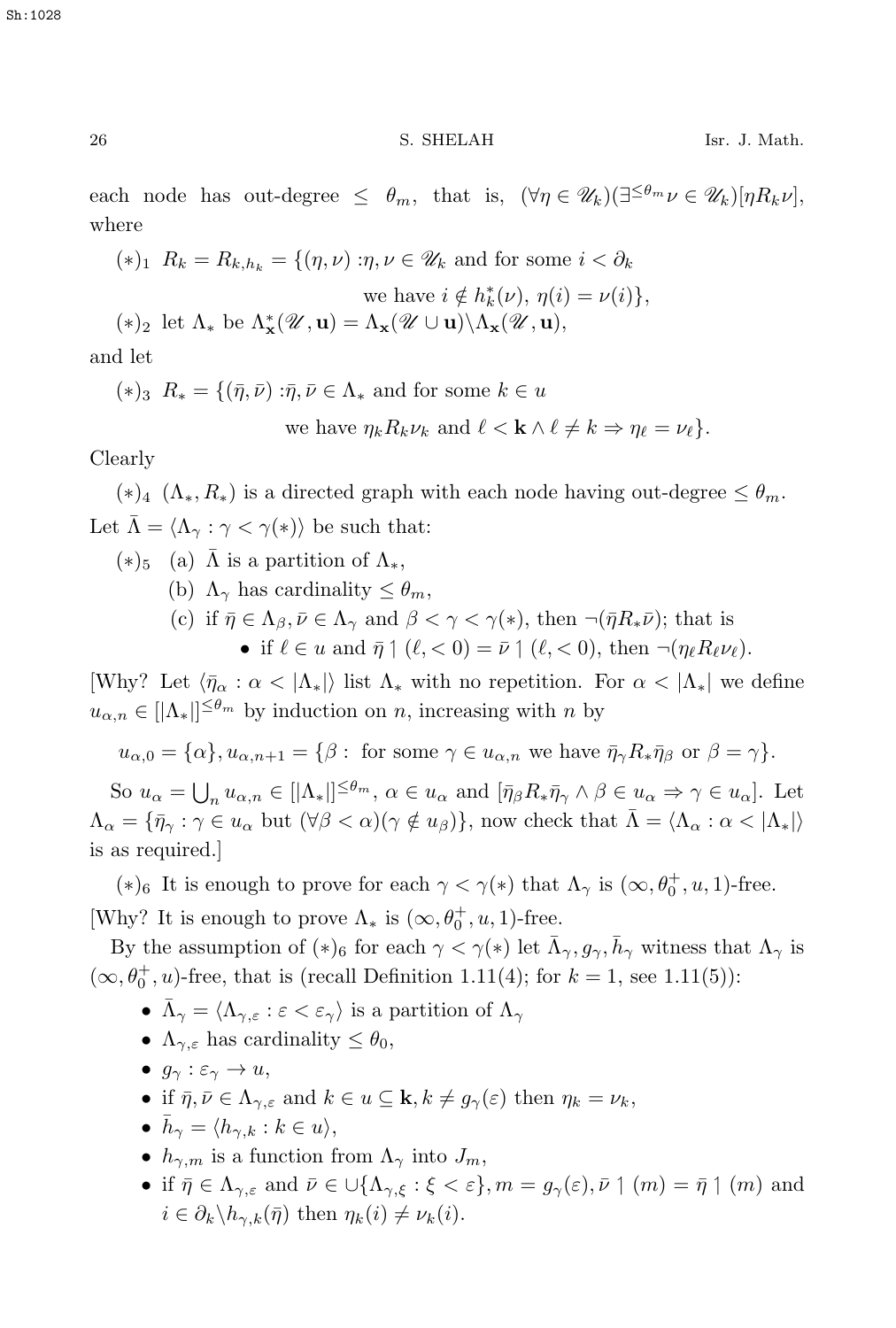Let

- $\zeta_{\gamma} = \sum_{\beta < \gamma} \varepsilon_{\beta}$  for  $\gamma \leq \gamma(*)$ ,
- $\Lambda_{\varepsilon}' = \Lambda_{\gamma, \varepsilon \zeta_{\gamma}}$  when  $\varepsilon \in [\zeta_{\gamma}, \zeta_{\gamma+1}],$
- g is the function with domain  $\zeta_{\gamma(*)}$ ,
- $g(\varepsilon) = g_{\gamma}(\varepsilon \zeta_{\gamma})$  when  $\varepsilon \in [\zeta_{\gamma}, \zeta_{\gamma+1})$  and  $\gamma < \gamma(*)$ ,
- $h_k$  is the function with domain  $\Lambda_*$  defined by: if  $\bar{\eta} \in \Lambda_{\zeta}, \zeta = \zeta_{\gamma} + \varepsilon$  and  $\varepsilon < \varepsilon_{\gamma}$  then  $h_k(\bar{\eta}) = h_{\gamma,k}(\bar{\eta}) \cup h_k^*(\bar{\eta}).$

Now check Definition 1.11(4).]

Fix  $\gamma < \gamma(*)$  and we shall prove for it the condition from  $(*)_6$ . If  $|\Lambda_{\gamma}| < \theta_m$  the desired statement follows from the induction hypothesis, so assume  $|\Lambda_{\gamma}| = \theta_m$ . Let  $\langle \eta_{\gamma,\alpha} : \alpha < \theta_m \rangle$  list  $\{\nu_k : \bar{\nu} \in \Lambda_{\gamma} \text{ and } k \in u\}.$ 

For  $\beta < \theta_m$  let  $\mathscr{U}_{\gamma,\beta} = \{\eta_{\gamma,\alpha} : \alpha < \beta\}$  and let  $k(\beta)$  be the unique  $k \in u$  such that  $\eta_{\gamma,\beta} \in {}^{\partial_k}(S_k)$ . Clearly  $|\mathscr{U}_{\gamma,\beta}| < \theta_m$ . Also  $\langle \mathscr{U}_{\gamma,\beta} : \beta < \theta_m \rangle$  is  $\subseteq$ -increasing continuous with union  $\cup \{\Lambda^*_\mathbf{x}(\mathscr{U}_{\gamma,\beta}, \mathbf{u}) : \beta < \theta_m\} = \Lambda_\gamma.$ 

By induction on  $\beta < \theta_m$  we choose  $\langle \bar{\Lambda}_{\beta}, g_{\beta}, \bar{h}^{\beta} \rangle$  such that

(\*)<sub>7</sub> (a)  $\bar{\Lambda}_{\beta} = \langle \Lambda_{\gamma,\varepsilon} : \varepsilon < \varepsilon_{\beta} \rangle$  is a partition of  $\Lambda_{\mathbf{x}}^*(\mathscr{U}_{\gamma,\beta}, \mathbf{u})$  so

$$
\alpha < \beta \Rightarrow \bar{\Lambda}_{\alpha} \triangleleft \bar{\Lambda}_{\beta},
$$

- (b) each  $\Lambda_{\gamma,\varepsilon}$  has cardinality  $\leq \theta_0$ ,
- (c)  $g_{\beta}: \varepsilon_{\beta} \to u$  such that  $\alpha < \beta \Rightarrow g_{\alpha} \subseteq g_{\beta}$ ,
- (d)  $\bar{h}^{\beta} = \langle h_k^{\beta} : k \in u \rangle,$
- (e)  $h_{\beta,k} : \Lambda_{\mathbf{x}}(\mathscr{U}_{\gamma,\beta}, \mathbf{u}) \to J_k$  and  $\alpha < \beta \Rightarrow h_k^{\alpha} \subseteq h_k^{\beta}$ ,
- (f) if  $\varepsilon < \varepsilon_\beta, \bar{\eta} \in \Lambda_{\gamma,\varepsilon}, g_\beta(\bar{\eta}) = k$  so  $k \in u$  and  $\bar{\nu} \in \bigcup \{\Lambda_{\gamma,\zeta} : \zeta < \varepsilon\}$  and  $\bar{\nu} \upharpoonleft (k, < 0) = \bar{\eta} \upharpoonright (k, < 0)$ , then

$$
i \in \partial_{\mathbf{x},k} \backslash h_{\beta,k}(\bar{\eta}) \Rightarrow \nu_k(i) \neq \eta_k(i).
$$

For  $\beta = 0$ ,  $\Lambda^*_{\mathbf{x}}(\mathscr{U}_{\gamma,\beta}, \mathbf{u}) = \emptyset$  so this is obvious. For  $\beta$  limit take unions.

Lastly, for  $\beta = \beta_* + 1$ , it is enough to show that  $\Lambda^*_{\mathbf{x}}(\mathscr{U}_{\gamma,\beta}, \mathbf{u})$  is  $(\infty, \theta_0^+, u)$ -free over  $\Lambda^*_{\mathbf{x}}(\mathscr{U}_{\gamma,\beta_*}, \mathbf{u})$ . Now

$$
\mathscr{U}_{\gamma,\beta}\backslash \mathscr{U}_{\gamma,\beta_*} = \{\eta_{\gamma,\beta_*}\}, \quad \eta_{\gamma,\beta_*} \in {}^{\partial_{k(\beta_*)}}(S_{k(\beta_*)}),
$$

hence  $\eta_{\gamma,\beta_*} \in \mathscr{U}$ . So let  $u_{\gamma,\beta} = u \setminus \{k(\beta_*)\}, \mathbf{u}_{\gamma,\beta} = \mathbf{u} \cup \{\eta_{\gamma,\beta_*}\},$  so  $\mathbf{u}_{\gamma,\beta} \in \text{add}_{\mathbf{x}}(u_{\gamma,\beta}^{\perp}),$  $u_{\gamma,\beta} \subseteq \{0,\ldots,\mathbf{k_x}-1\}$  has m members because  $|\mathbf{u}| = \mathbf{m} = m + 1$ . Recall

$$
\Lambda^*_{\mathbf{x}}(\mathscr{U}_{\gamma,\beta},\mathbf{u}_{\gamma,\beta})=\Lambda^*_{\mathbf{x}}(\mathscr{U}_{\gamma,\beta},\mathbf{u})\backslash\Lambda^*_{\mathbf{x}}(\mathscr{U}_{\gamma,\beta_*},\mathbf{u})
$$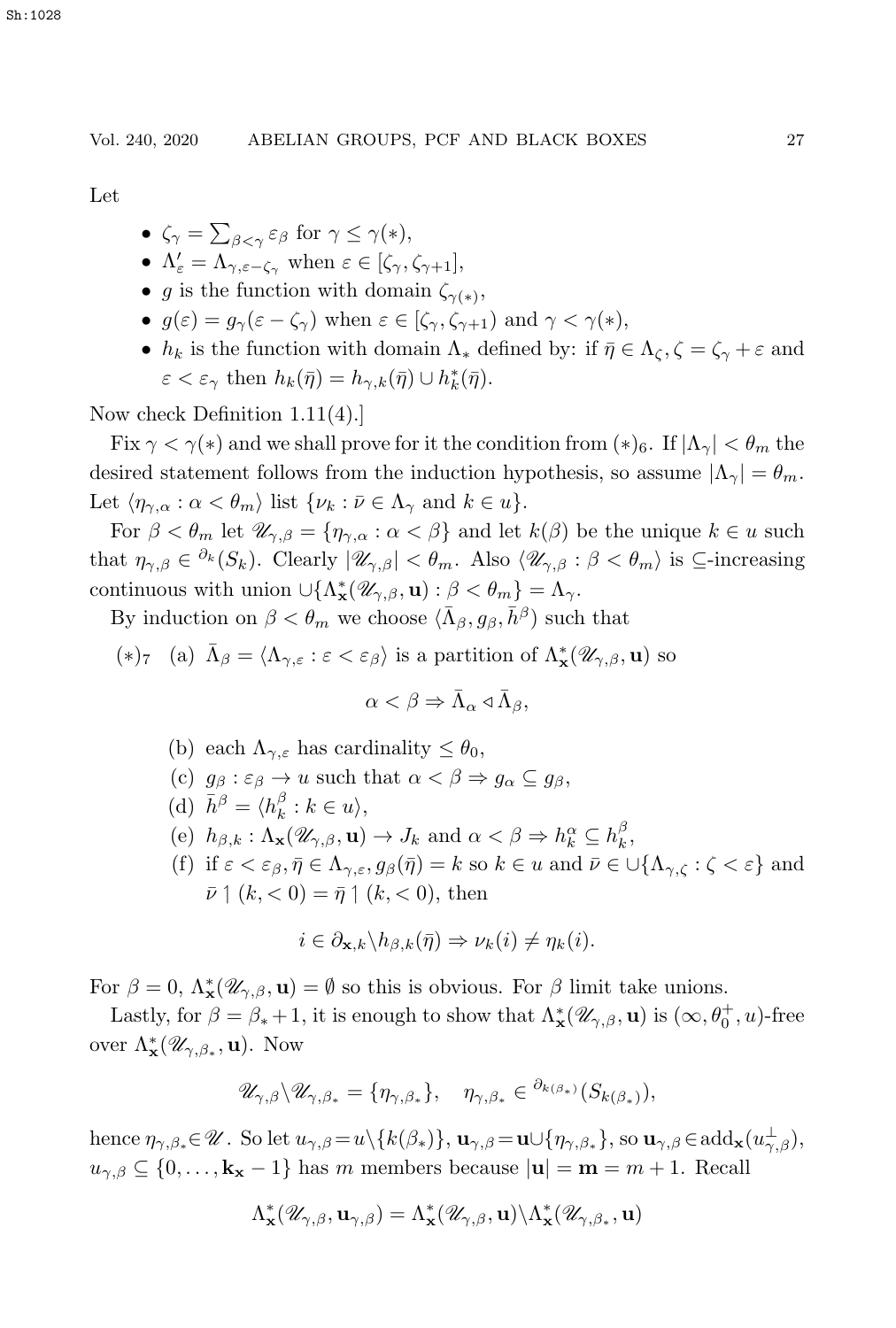and by the induction hypothesis on m we know  $\Lambda^*_{\mathbf{x}}(\mathscr{U}_{\gamma,\beta}, \mathbf{u}_{\gamma,\beta})$  is  $(\infty, \theta_0^+, u_{\gamma,\beta})$ . free so there is a witness  $(\bar{\Lambda}^*_{\gamma,\beta}, g^*_{\gamma,\beta}, \bar{h}^*_{\gamma,\beta})$ , i.e., it is as in 1.11(4)(d) for  $k = 1$ , in particular:

$$
(*)_{8}\ \bar{\Lambda}_{\gamma,\beta}^*=\langle \Lambda_{\gamma,\beta,\zeta}^*:\zeta<\zeta_{\gamma,\beta}\rangle\ \text{is a partition of}\ \Lambda_{\mathbf{x}}^*(\mathscr{U}_{\gamma,\beta},\mathbf{u}_{\gamma,\beta}).
$$

We define

- $(*)_9$   $\varepsilon_\beta = \varepsilon_{\beta_*} + \zeta_{\gamma,\beta}$ •  $\Lambda_{\varepsilon_{\beta_*}+\zeta} = \Lambda_{\gamma,\beta,\zeta}^*$  for  $\zeta < \zeta_{\gamma,\beta}$ ,
	- $g_{\beta}(\varepsilon_{\beta_{*}} + \zeta) = g_{\gamma,\beta}^{*}(\zeta)$  for  $\zeta < \zeta_{\gamma,\beta}$ , i.e.,  $g_{\beta}$  is the function with domain  $\varepsilon_{\beta}$  extending  $g_{\beta_*}$  and defined on  $[\varepsilon_{\beta_*}, \varepsilon_{\beta}]$  as above,
	- $h_{\beta,k}$  is a function with domain  $\Lambda^*_{\mathbf{x}}(\mathscr{U}_{\gamma,\beta,\mathbf{u}}) = \cup \{\Lambda_{\varepsilon} : \varepsilon < \varepsilon_{\beta}\}\$ extending  $h_{\gamma,\beta_*,k}$ ,
	- $h_{\beta,k}(\bar{\eta}) = h_{\gamma,\beta,k}^*(\bar{\eta})$  if  $\bar{\eta} \in \Lambda^*_{\mathbf{x}}(\mathscr{U}_{\gamma,\beta}, \mathbf{u}_{\gamma,\beta}).$

Now check. Notice that if  $\xi < \varepsilon_{\beta*} \leq \varepsilon < \varepsilon_{\beta}$  and  $\bar{\nu} \in \Lambda_{\gamma,\varepsilon}$  and  $\bar{\eta} \in \Lambda_{\gamma,\varepsilon} = \Lambda_{\gamma,\beta,\varepsilon-\varepsilon_{\beta*}}^*$ and  $m = g_{\beta}(\varepsilon) = g_{\beta,\gamma}^*(\varepsilon - \varepsilon_{\beta_*})$ , then  $m \neq k(\beta_*)$  and  $\eta_{k(\beta_*)} \neq \nu_{k(\beta_*)}$ , so no problem arises and the rest should be clear.  $\blacksquare$  1.24

In what follows we assume  $\ell < \mathbf{k} \Rightarrow \partial_{\ell} = \partial$  to simplify; anyhow we have not sorted out what occurred to  $(B)(d)$  when  $\overline{\partial}$  is not constant

Theorem 1.25: *If* (A) *then* (B) *where:*

- (A) (a)  $\bar{\partial} = \langle \partial_{\ell} : \ell \langle \mathbf{k} \rangle \text{ such that } \ell \langle \mathbf{k} \rangle \Rightarrow \partial_{\ell} = \partial = \text{cf}(\partial),$ 
	- (b)  $\mu_{\ell} \in \mathbf{C}_{\partial_{\ell}}$  for  $\ell < \mathbf{k}$ , see 0.2, 0.3,
		- (c)  $\mu_{\ell} < \mu_{\ell+1}$  for  $\ell < \mathbf{k}$ ,
		- (d)  $\chi_{\ell} = 2^{\mu_{\ell}}$ ,
		- (e) for some regular  $\sigma$ ,  $\bigwedge_{\ell} \sigma < \partial_{\ell}$  and  $J_{\ell} = J_{\sigma}^{\text{bd}} \odot J_{\partial_{\ell}}^{\text{bd}}$  for  $\ell < \mathbf{k}$ ;

(B) *there is* **x** *such that:*

- (a) **x** *is a combinatorial*  $\bar{\partial}$ -parameter of cardinality  $\leq \chi_{k-1}$  with  $J_{\mathbf{x},\ell} = J_{\ell},$
- (b) **x** has a  $\bar{\chi}$ -black box
- (c) **x** is  $(\theta_*, \theta^+)$ -free when  $n(*) \geq 1, \theta = \text{cf}(\theta) \geq \partial, \theta_* = \theta^{+(\partial \cdot n(*))} < \mu_0$ *and*  $3n(*) + 4 < k$ *,*
- (d) **x** is  $\theta_{**}$ -free when  $\theta_{**} = \partial^{+(\partial \cdot n(*)+\partial)} < \mu_0, 3n(*)+4 < \mathbf{k}, n(*) > 1$ .

*Remark 1.26:* Note that the proof is somewhat easier when  $\theta^{+\partial(n(*)+1)} < \mu_0$ and the loss is minor.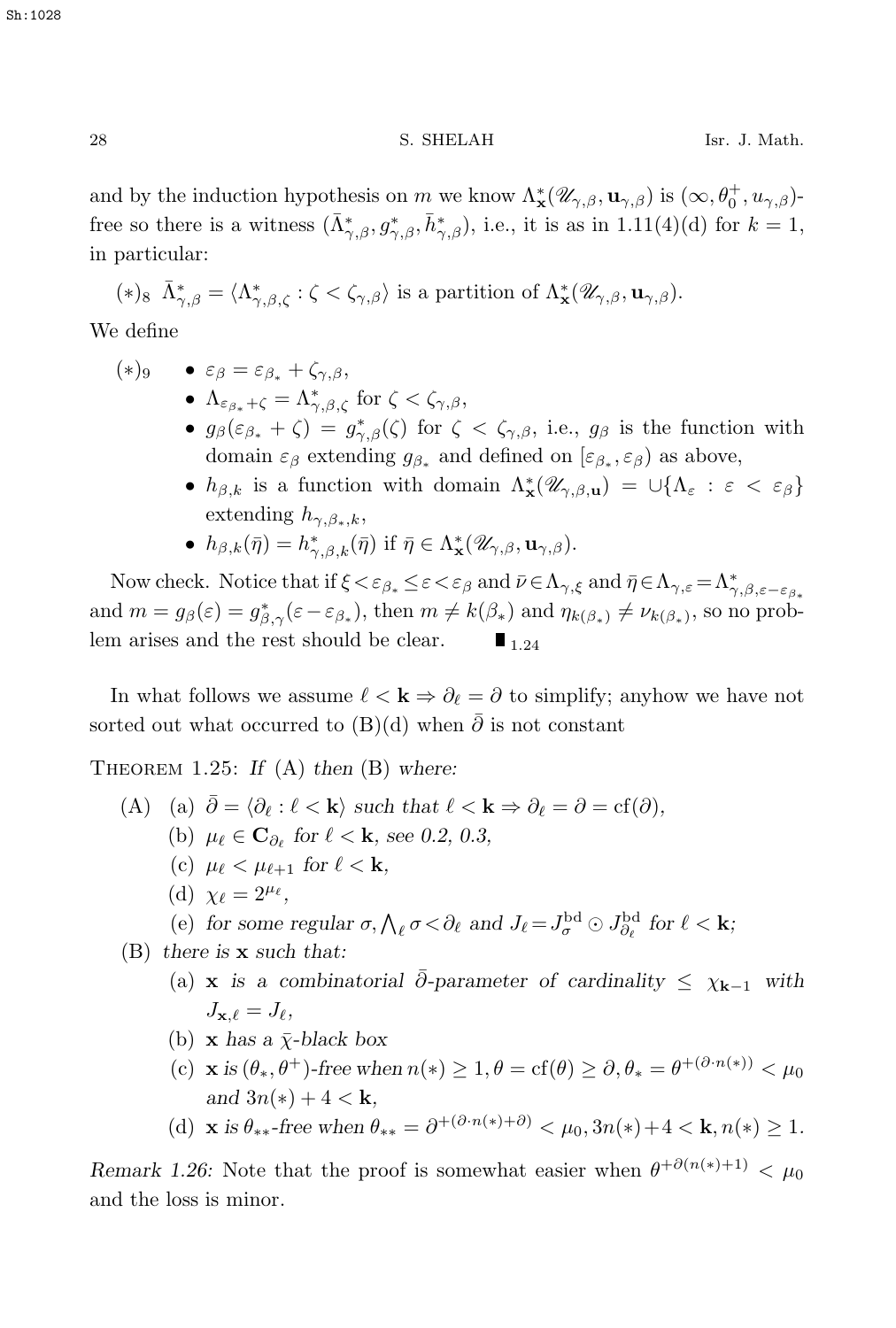*Proof.* For each  $\ell < \mathbf{k}$  we can choose  $\mathbf{x}_{\ell}$  such that:

- <sup>⊕</sup> (a) **<sup>x</sup>** is a combinatorial ∂-parameter,
	- (b) **x**<sub>l</sub> is  $(\theta^{+\partial+1}, \theta^{+4})$ -free when  $\partial \leq \theta < \mu_0$  and  $J_{\mathbf{x},e} = J_e$ ,
	- (c)  $\mathbf{x}_{\ell}$  has a  $\chi_{\ell}$ -pre-black box, moreover,
	- $(c)^+$  **x** has a  $\chi_{\ell}$ -black box,
	- (d)  $\Lambda_{\mathbf{x}_{\ell}}$  has cardinality  $\chi_{\ell}$ ,
	- (e)  $\mathbf{x}_{\ell}$  is  $\partial^{+}$ -free.

Why? By [She13a, 0.4,0.5,0.6=y19,y22,y40], when we weaken clause  $\oplus(c)^{+}$ to **x**<sub>l</sub> has a  $\chi$ <sub>l</sub>-pre-black box; anyhow we elaborate (also when  $\partial = \aleph_0$  we have to say a little more) so let  $\ell < \mathbf{k}$  and  $\mu = \mu_{\ell}, \lambda = \chi_{\ell}$ .

First, assume that there is a  $(\mu^+, J_\partial^{\rm bd})$ -free subset  $\mathscr F$  of  $\partial(\mu)$  of cardinality  $\lambda = 2^{\mu}$ . We define  $\mathbf{x}_{\ell}$  by  $\Lambda_{\mathbf{x}_{\ell}} = {\eta \in \mathcal{F}}, J_{\mathbf{x}_{\ell}} = J_{\partial}^{\text{bd}}$ .

Now  $\mathbf{x}_{\ell}$  has a  $\lambda$ -black box (by [She13b, §3]); easy as the number of functions from  $\partial^{\geq}(\mu)$  to  $\lambda$  is  $\lambda^{\mu} = \lambda$ .

Note also that  $\mathbf{x}_{\ell}$  is tree-like; this is enough for  $\oplus$ (a), (b), (c), (d), (e). Without loss of generality there is a list  $\langle \eta_\alpha : \alpha < \lambda \rangle$  of the elements of  $\mathscr F$ such that  $\alpha < \beta \Rightarrow \eta_{\alpha} <_{J_{\partial}^{\text{bd}}} \eta_{\beta}$  (see the proof of [She13b, 3.10=L1f.28]. Let  $\langle \mathcal{U}_\alpha : \alpha < \lambda \rangle$  be a sequence of pairwise disjoint subsets of  $\lambda$  each of cardinality  $\lambda$ such that

$$
\min(\mathscr{U}_{\alpha}) > \mu^{\omega} \cdot \alpha
$$

and let  $\mathscr{F}_{\alpha} = {\eta_{\beta} : \beta \in \mathscr{U}_{\alpha}}$  and  $\nu_{\alpha} = \eta_{\beta}$  when  $\alpha \in [\mu \cdot \beta, \mu \cdot \beta + \mu]$  and  $\mathscr{F}_* = \bigcup_{\alpha} \mathscr{F}_{\alpha}$ . Now we choose

$$
\Lambda_{\mathbf{x}_{\ell}} = \{ \langle \eta \rangle : \eta \in \mathscr{F}_* \}, \quad \Lambda_{\alpha}^* = \{ \langle \eta \rangle : \eta \in \mathscr{F}_{\alpha} \}
$$

so  $\langle \nu_{\alpha} : \alpha < \lambda \rangle$  witness  $\mathbf{x}_{\ell}$  has a  $\bar{\chi}$ -black box.

Second, assume that there is no  $\mathscr F$  as above; it follows that  $\lambda = 2^{\mu}$  is regular (see [She13a, 0.4] or [She13b, §3] using the "no hole claim"). Note that if there is a  $\langle \partial \rangle$ -c.p. **x** which is  $(\theta_2, \theta_1)$ -free,  $\Lambda_{\mathbf{x}} \subseteq {\partial \mu}$  pedantically  $\Lambda_{\mathbf{x}} \subseteq {\langle \eta \rangle : \eta \in {\partial \mu}}$ and  $|\Lambda_{\mathbf{x}}| = 2^{\mu}$ , *J* and ideal on  $\partial$ ,  $J \supseteq J_{\mathbf{x}} = J_{\partial}^{\text{bd}}$ , then there is such **y** with  $J_{\mathbf{y}} = J$  and as above both have the  $\lambda$ -BB.

Now as  $\lambda = cf(\lambda) = 2^{\mu}, \mu \in \mathbb{C}_{\partial}$ , there is a sequence  $\langle \lambda_i : i < \partial \rangle$  of regular cardinals  $\lt \mu$  and (see [She96, 6.5]) the ∂-complete ideal  $J = J^{\text{bd}}_{\partial}$  such that

$$
\chi = \text{tcf}\bigg(\prod_{i<\partial}\lambda_i,\lt;_J\bigg),\,
$$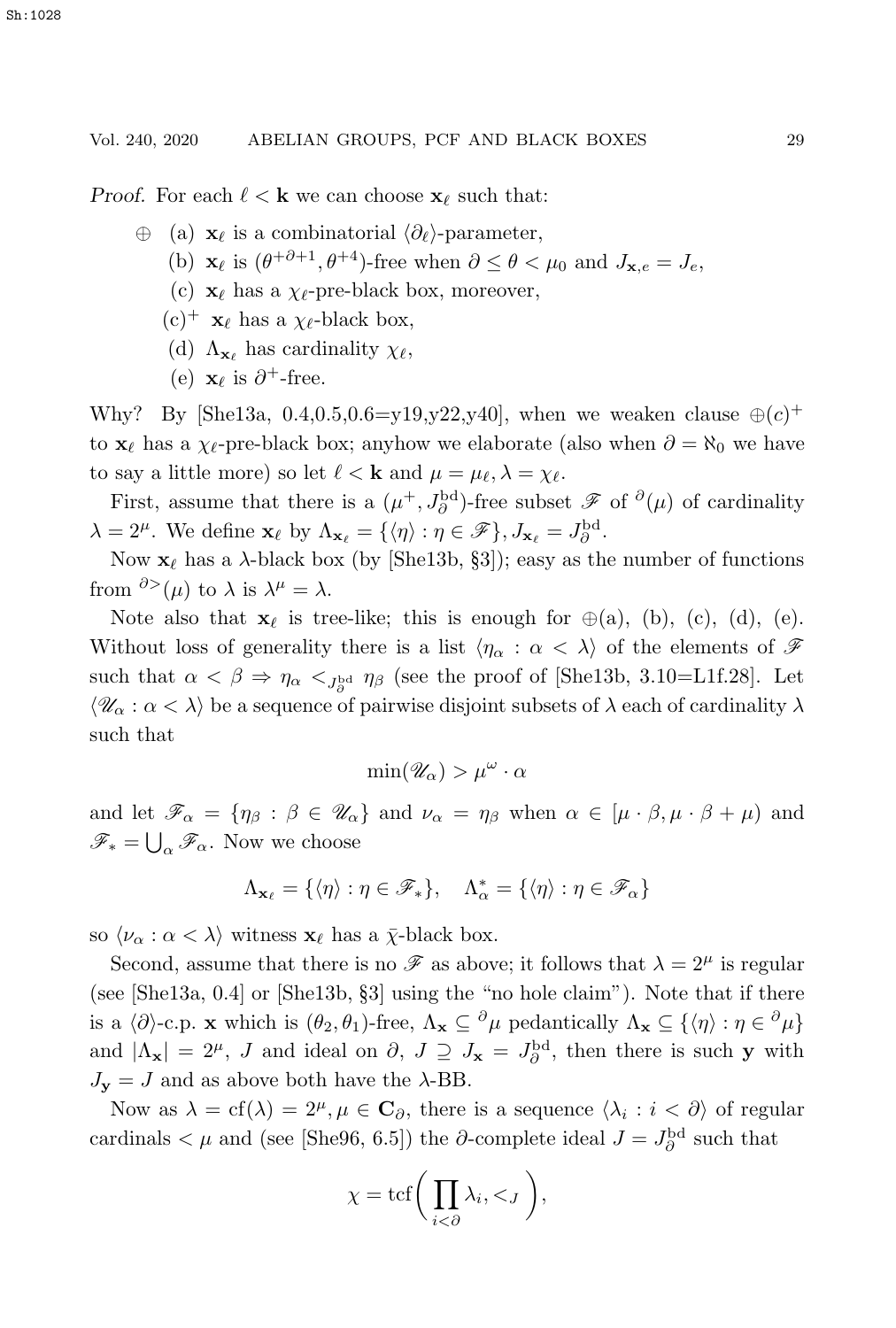so let  $\langle \eta_{\alpha} : \alpha \langle \chi \rangle$  be  $\langle \chi \rangle$ -increasing cofinal in  $\left( \prod_{i \leq \partial} \lambda_i, \langle \chi \rangle \right)$ . By [She13a, 0.1=L41] there is  $S \in \check{I}_{\theta+}[\lambda]$  such that: if  $\delta < \lambda \wedge cf(\delta) \geq \theta^{+4}$  then

 $\{\delta_1 < \delta : \text{cf}(\delta_1) = \theta^{+3} \text{ and } S \cap \delta_1 \text{ is a stationary subset of } \delta_1\}$ 

is stationary in δ; note that there  $cf(\delta) = \theta^{+4}$ , but the general case of  $cf(\delta) \geq \theta^{+4}$ follows.

Recall  $\lambda = \text{cf}(\lambda)$ ,  $S \subseteq \lambda$ , sup $(S) = \lambda$  and we recall some things from [She13a];  $\bar{f} = \langle f_{\alpha} : \alpha < \lambda \rangle$  is  $\langle f_{j} \rangle$ -increasing, J an ideal on  $\partial, f_{\alpha} : \partial \to 0$ rd and  $u_{\alpha} \subseteq \alpha$ for  $\alpha < \lambda$ , we say f obeys the sequence of sets  $\bar{u} = \langle u_{\alpha} : \alpha < \lambda \rangle$  when for every  $\beta u_{\alpha}$  we have  $\bigwedge_{\gamma<\partial} f_{\beta}(\gamma) < f_{\alpha}(\gamma)$  and if  $\alpha \in S$  is a limit ordinal then  $f_{\alpha}(\gamma) = \sup_{\beta \in u_{\alpha}} (f_{\beta}(\gamma) + 1)$  for every  $\gamma < \partial$ .

For  $\theta = \text{cf}(\theta) < \lambda$ , we say  $\bar{u}$  as above is a witness for  $S \in I_{\theta}[\lambda]$  when:

- $\alpha \in S \Rightarrow cf(\alpha) = \theta$ ,
- $\alpha < \lambda \Rightarrow |u_{\alpha}| < \theta$ ,
- $\alpha \in u_{\beta} \Rightarrow u_{\alpha} = u_{\beta} \cap \alpha$ ,
- there is a club E of  $\lambda$  such that if  $\delta \in S \cap E$  then  $u_{\alpha}$  is an unbounded subset of  $\alpha$  of order type  $\theta$ .

We say  $\bar{f}$  is good in a limit ordinal  $\delta < \lambda$  when there are  $u \subseteq \delta = \sup(\delta)$  and  $\bar{w} = \langle w_{\alpha} : \alpha \in u \rangle \in {}^{u}J$  such that

$$
\alpha \in u \wedge \beta \in u \wedge \alpha < \beta \wedge i \in \partial \setminus (w_{\alpha} \cup w_{\beta}) \Rightarrow f_{\alpha}(i) < f_{\beta}(i).
$$

So without loss of generality  $\bar{f}$  obeys a witness for  $S \in \check{I}_{\partial^+}[\lambda]$ , hence is good in δ when:  $\delta \in S$  or  $(S \cap \delta)$  is a stationary subset of  $\delta$  and  $cf(\delta) \in (\theta, \theta^{+\partial})$ . Let  $S_{\bullet} \in \check{I}_{\sigma}[\lambda]$  be stationary such that  $\delta \in S_{\bullet} \Rightarrow \mu^{\omega}|\delta$  and for  $\delta \in S_{\bullet}$ we let  $\rho_{\delta} \in \sigma$   $\delta$  be increasing with limit  $\delta$ . Now let  $f'_{\delta} \in \sigma$   $\delta$  be such that  $i < \partial \wedge j < \sigma \Rightarrow f'_{\delta}(\sigma i + j) = \mu f_{\delta}(i) + \rho_{\delta}(j)$ . Hence  $\{f'_{\alpha} : \alpha < \lambda\}$  is  $(\theta^{+\partial+1}, \theta^{+4})$ -<br>from for a series  $\theta \geq \theta$  and  $[\text{St}_2(12) - \theta_1(1)]$  is mapped that it is  $[\text{St}_2(12) - \theta_1(1)]$ free for every  $\theta \geq \partial$ , see [She13a, 0.4=Ly19]; in more detail, in [She13a,  $0.4 = Ly19$ ] we conclude (A) or (B), now (A) there is covered by "first" whereas if (B) there holds see [She13a,  $0.6(e) = Ly_40(e)$ ].

Together we are done except for  $\oplus$  (c), (c)<sup>+</sup> which is proved by [She13a, 0.6(g),  $(g')$ .

So we have finished proving ⊕.

Let  $\mathbf{x} = \mathbf{y}_k$ , where for  $m \in \{1, ..., k\}$  we let  $\mathbf{y}_m = \mathbf{x}_0 \times \mathbf{x}_1 \times \cdots \times \mathbf{x}_{m-1}$  and we shall show it is as required.

Clause (B)(a), which says "**x** is a combinatorial  $\bar{\partial}$ -parameter of cardinality  $\chi_{\mathbf{k}-1}$ ", holds by 1.20(1), i.e., we can prove " $\mathbf{y}_m$  is a  $\langle \partial_\ell : \ell < m \rangle$ -c.p. of cardinality  $\chi_{m-1}$ " by induction on  $m = 1, \ldots, k$ .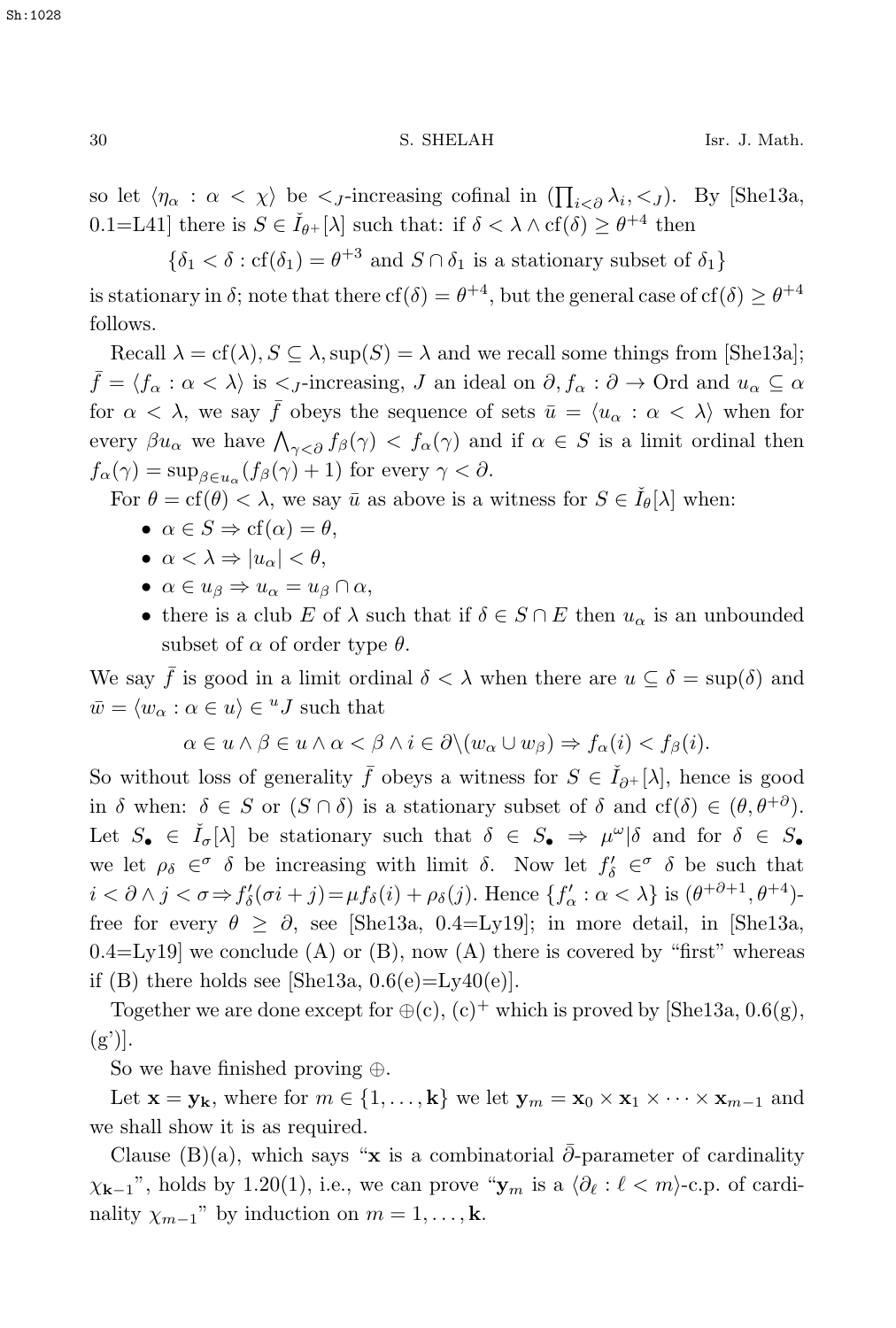Clause (B)(b), which says "**x** has a  $\bar{\chi}$ -BB" holds by 1.21, that is, again by induction on  $m = 1, \ldots, k$  we can prove that  $\mathbf{y}_m$  has the  $\langle \chi_\ell : \ell < m \rangle$ -BB.

We now shall prove:

Clause (B)(c): we deduce it from 1.24+⊕(b). We are given  $\theta$ ,  $n(*)$  as there. Let  $\langle \theta_m : m \leq m(*) \rangle$  be defined by:  $m(*) = 3n(*) + 4$ ,  $\theta_k := \theta^{+\iota}$  for  $\iota = 0, 1, 2, 3$ and  $\theta_{3+3m+\iota} := (\theta_{3+3m})^{+(\partial+\iota)}$  for  $\iota = 1, 2, 3$  when  $m < n(*)$  and

$$
\theta_{m(*)} := \theta_{3n(*)+4}^{+\partial+1} < \mu_0;
$$

the " $\leq \mu_0$ " holds by the assumption of clause (B)(c). Note that if  $\theta_{m+1} = \theta_m^+$ then " $\mathbf{x}_{\ell}$  being  $(\theta_{m+1}, \theta_{m}^{+})$ -free" is trivial.

To apply Theorem 1.24 with  $\mathbf{x}_{\ell}$  as in  $\oplus$  above,  $\mathbf{x}$  as above,  $\mathbf{m} = m(*)$ ,  $u = \{0, \ldots, k-1\}$  has **m** members and  $\theta_{\ell}$  for  $\ell \leq m$  as above, we have to verify clauses (a)–(f) of  $\boxplus$  of 1.24.

Now clause (a) stating **x**<sub>l</sub> is a combinatorial  $\langle \partial_{\ell} \rangle$ -parameter holds by  $\oplus$  (a).

Now clause (b) stating  $\mathbf{x} = \mathbf{x}_0 \times \cdots \mathbf{x}_{k-1}$  holds by the choice of **x** above.

Clause (c) stating " $u \subseteq \{0, \ldots, k-1\}$  and  $m = |u| > 0$ " holds by the choice of u and the assumption on  $m(*)$ .

Clause (d) stating " $\theta_0 < \cdots < \theta_m$ " holds by the choice of the  $\theta_{\ell}$ 's above. Notice that each  $\theta_{\ell}(\ell > 0)$  is a successor and hence regular.

Clause (e) stating " $\partial_{\mathbf{x}_{\ell}} \leq \theta_0$  for  $\ell < \mathbf{k}$ " holds because  $\theta_0 = \theta \geq \partial = \partial_{\ell}$  for  $\ell < \mathbf{k}$ .

Clause (f) stating " $\mathbf{x}_{\ell}$  is  $(\theta_{m+1}, \theta_m^+)$ -free", "when  $\ell \in u, m < \mathbf{m}$ ", holds; we check this by cases.

CASE 1:  $\theta_{m+1} = \theta_m^+$ ,  $(f)$  holds trivially.

CASE 2:  $m = 3$ ,  $(\theta_{m+1}, \theta_m^+) = (\theta^{+(\partial+1)}, \theta^{+4})$  holds by clause (b) of  $\oplus$ .

CASE 3:  $m = 3n + 3$  where  $n < n(*)$  so  $(\theta_{m+1}, \theta_m^+) = (\theta^{\partial \cdot (n+1)+1}, \theta^{\partial \cdot n+4}).$ 

By clause (b) of  $\oplus$  above applied to  $\theta = \partial^{+\partial \cdot n}$ .

So all clauses of  $\boxplus$  of Theorem 1.24 hold, hence its conclusion which says **x** is  $(\theta_{\mathbf{m}}, \theta_0^+)$ -free but  $\theta_{\mathbf{m}} = \theta_*$  and  $\theta_0 = \partial$ , so we are done proving clause (c) of 1.25(B).

Clause (B)(d) says that "**x** is  $\theta_*$  free" assuming  $\theta_* = \partial^{+(\partial \cdot n(*)+\partial)} < \mu_0$ ,  $3m + 4 < \mathbf{k}$  and  $\bigwedge_{\ell \leq \mathbf{k}} \partial_{\ell} = \partial$ . We will deduce it from clause  $(B)(c)$  by applying<br>it chaseing  $\theta' = \frac{\partial^2 B}{\partial x^2} + 4 \partial_x \partial_y$  and  $m(x) = m$ . The assumptions in clause  $(a)$ it choosing  $\theta'_{*} = \theta^{+\partial n(*)+4}, \theta = \partial$  and  $m(*) = m$ . The assumptions in clause (c) hold:  $\theta = \partial^+$  so  $\theta \ge \partial$  and  $\theta'_*$  is as  $\theta_*$  is there and  $\theta'_* < \mu_0$  by an assumption of clause (d) which also says  $3n(*) + 4 < \mathbf{k}$ .

So the conclusion of clause (c) holds, i.e., **x** is  $(\theta'_*, \theta)$ -free. But  $\theta_* \le \theta'_*$  so **x** is  $(θ_*, δ^+)$ -free. Also each **x**<sub>l</sub> is  $∂^+$ -free by  $\mathbb{H}(e)$  hence by 1.12 the last two statements imply **x** is  $θ_*$ -free.  $\blacksquare_{1.25}$ statements imply **x** is  $\theta_*$ -free.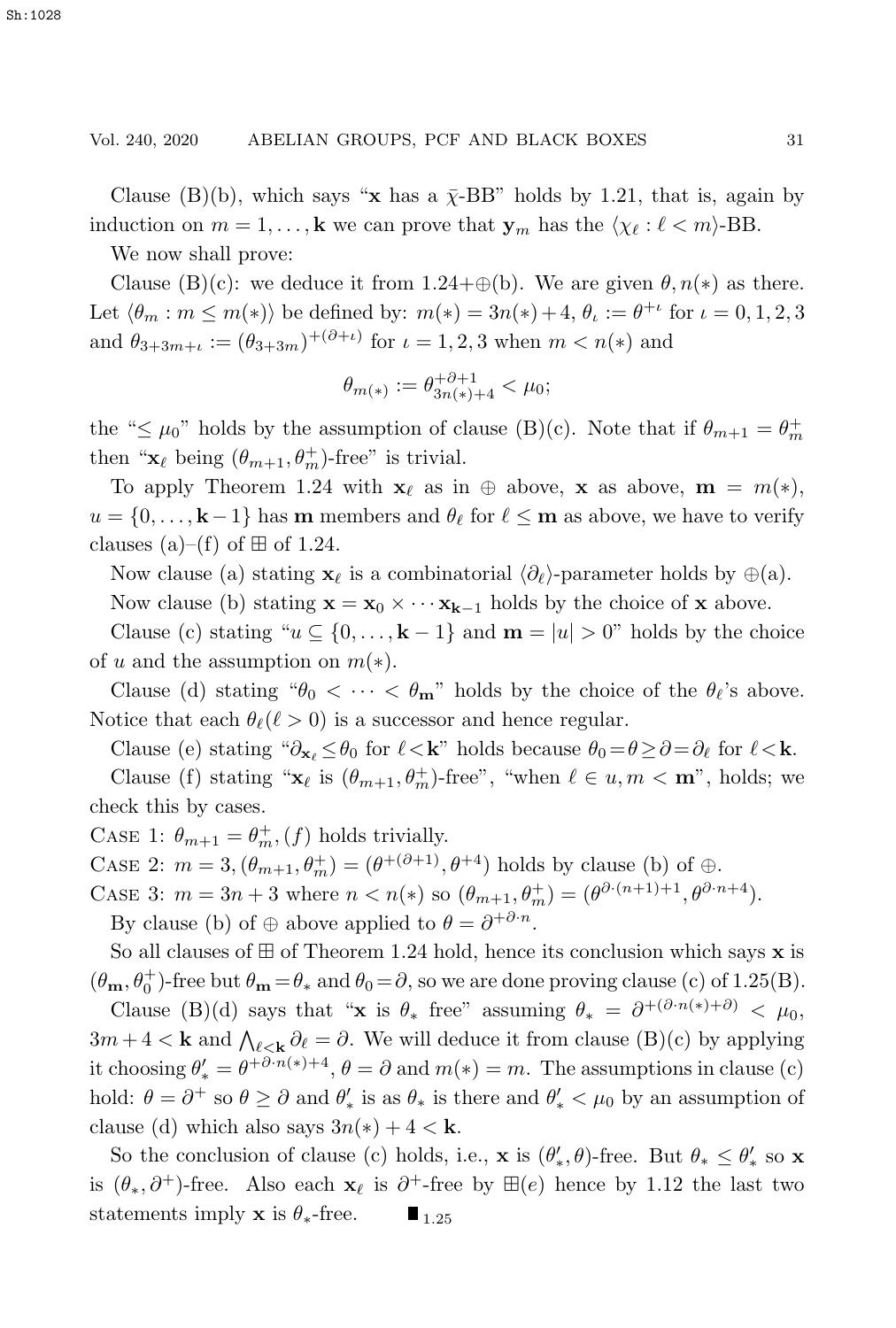CONCLUSION 1.27: (1) If  $\sigma < \partial$  are regular and  $\chi \geq \partial$  and  $n \geq 1$ , then there *is an*  $\aleph_{\partial n}$ -free, *m*-c.p. **x** for some *m* which has the  $\chi$ -BB and  $|\Lambda_{\mathbf{x}}| < \beth_{\partial \cdot \omega}(\chi)$ and  $J_{\mathbf{x},m} = J_{\partial}^{\text{bd}} \odot J_{\sigma}^{\text{bd}}$ .

(2) If  $\sigma = \partial$  is regular and  $\chi > \partial$  and  $n > 1$ , then there is an  $\aleph_{\partial n}$ -free *m-c.p. (for some m),* **x** *has the*  $\chi$ -*BB* which is not free (really follows) and  $\Lambda_{\mathbf{x}}$  is *not even the union of*  $\leq \chi$  *free subsets and* **x** *has cardinality*  $\lt \exists_{\partial \cdot \omega}(\chi) + \exists_{\omega_1}(\chi)$ and  $J_{\mathbf{x},m} = J_{\partial}^{\text{bd}}$ .

(3) If  $m = 3n + 5$ ,  $\sigma = \text{cf}(\sigma) < \partial = \text{cf}(\partial) < \chi < \mu_0 < \cdots < \mu_{m-1}$  and  $\mu_{\ell} \in \mathbf{C}_{\partial}$  for  $\ell < m$ ,  $\lambda_{\ell} = \text{cf}(2^{\mu_{\ell}})$ ,  $S_{\ell} \subseteq {\delta < \lambda_{\ell} : \text{cf}(\delta) = \sigma}$  stationary from  $\check{I}_{\sigma}[\lambda_{\ell}]$  and  $J = J_{\partial}^{\text{bd}} \times J_{\sigma}^{\text{bd}}$ , then we have (A) or (B), where:  $(A)$  *for some*  $\ell$ 

- (a) there is an  $\mathscr{F} \subseteq {}^{\partial}(\mu_{\ell})$  of cardinality  $2^{\mu_{\ell}}$  which is  $\mu_{\ell}^{+}$ -free, i.e., is  $(\mu_{\ell}^{+}, J_{\rho}^{\text{bd}})$ -free, see Definition 0.7(1), hence  $(\mu_{\ell}^{+}, J)$ -free,
- (b) hence letting **x** be the 1.-c.p. such that  $\Lambda_{\mathbf{x}} = \{ \langle \eta \rangle : \eta \in \mathcal{F} \}$ , it is a  $2^{\mu_{\ell}}$ -BB for **x** which is  $\mu_{\ell}^{+}$ -free and  $J_{\mathbf{x}} = J$ ;
- (B) we can choose  $\mathbf{x} = \mathbf{x}_0 \times \cdots \times \mathbf{x}_{m-1}, \mathbf{x}_\ell$  as a 1-c.p.,  $\Lambda_{\mathbf{x}_\ell} = \{\eta_{\ell,\delta} : \delta \in S_\ell\},\$  $\lim_{J_{\mathbf{x}_{\ell}}} (\eta_{\ell,\delta}) = \delta$ , moreover  $\eta_{\ell,\delta}$  is increasing with limit  $\delta$  and  $J_{\mathbf{x}_{\ell}} = J_{\partial} \odot J_{\sigma}$ *and*  $\mathbf{x}_{\ell}$  *has the*  $\chi$ -*BB if*  $\chi$  <  $\mu_{\ell}$ *.*

(4) *Given*  $n, m, \sigma < \partial < \chi$  *as in part (3), we can find*  $\mu_{\ell}$  *(and*  $\lambda_{\ell}, S_{\ell}$ *) as there such that:*

(a) if  $\partial > \aleph_0$  then  $\mu_{\ell} = \beth_{\partial \cdot (1+\ell)}(\chi)$ , we'll have "**x** is  $\theta_*$ -free" we need  $\chi \geq \theta$ , (b) *if*  $\partial = \aleph_0$  *for some club E of*  $\omega_1$  *and*  $\mu_\ell \in {\mathbb{Z}}_{\delta}(\chi) : \delta \in E$  *are O.K.* 

*Proof.* (1) Let  $\mathbf{k} = 3n+5$  and for  $\ell < \mathbf{k}$  we let  $\partial_{\ell} = \partial$ ,  $\mu_{\ell} = \mathbb{I}_{\partial \cdot (1+\ell)}(\partial^{+(\partial \cdot n+1)} + \chi)$ and  $\chi_{\ell} = 2^{\mu_{\ell}}$ . So each  $\mu_{\ell}$  is strong limit of cofinality  $\partial = cf(\partial) > \sigma \geq \aleph_0$ ; recalling 0.3 we have  $\mu_{\ell} \in \mathbf{C}_{\partial_{\ell}}$ , i.e., clause (A)(b) of Theorem 1.25 holds.

Clauses  $(A)(a),(c),(d),(e)$  of 1.25 are obvious, hence there is **x** as in clause  $(B)$ of 1.25, in particular it is  $\partial^{+}(\partial^{n+1})$ -free. Also  $\partial^{+}(\partial^{n+1}) < \mathbb{D}_{\partial}(\chi)$ , hence also  $\mu_{\ell} = \beth_{\partial \cdot (n+2)}(\partial^{+(\partial n+1)} + \chi)$  is  $\lt \beth_{\partial \cdot \omega}(\chi)$ , hence  $|\Lambda_{\mathbf{x}}| \leq 2^{\mu_{\mathbf{k}}-1} \lt \beth_{\partial \cdot \omega}(\chi)$ , so we are done.

(2) If  $\partial > \aleph_0$ , the proof of part (1) holds and  $|\Lambda_{\mathbf{x}}| < \beth_{\partial} \omega(\chi)$ . If  $\partial = \aleph_0$ , we know (see [She94]) that there is a club E of  $\omega_1$  consisting of limit ordinals such that  $\delta \in E \Rightarrow \beth_{\delta}(\chi) \in \mathbf{C}_{\partial}$ . We define **k**,  $\partial_{\ell}$  as above and for  $\ell < \mathbf{k}$  let  $\delta_{\ell}$  be the  $\ell$ -th member of E and let  $\mu_{\ell} = \beth_{\delta_{\ell}}(\chi)$ , and we continue the proof in [Shee], and anyhow not used.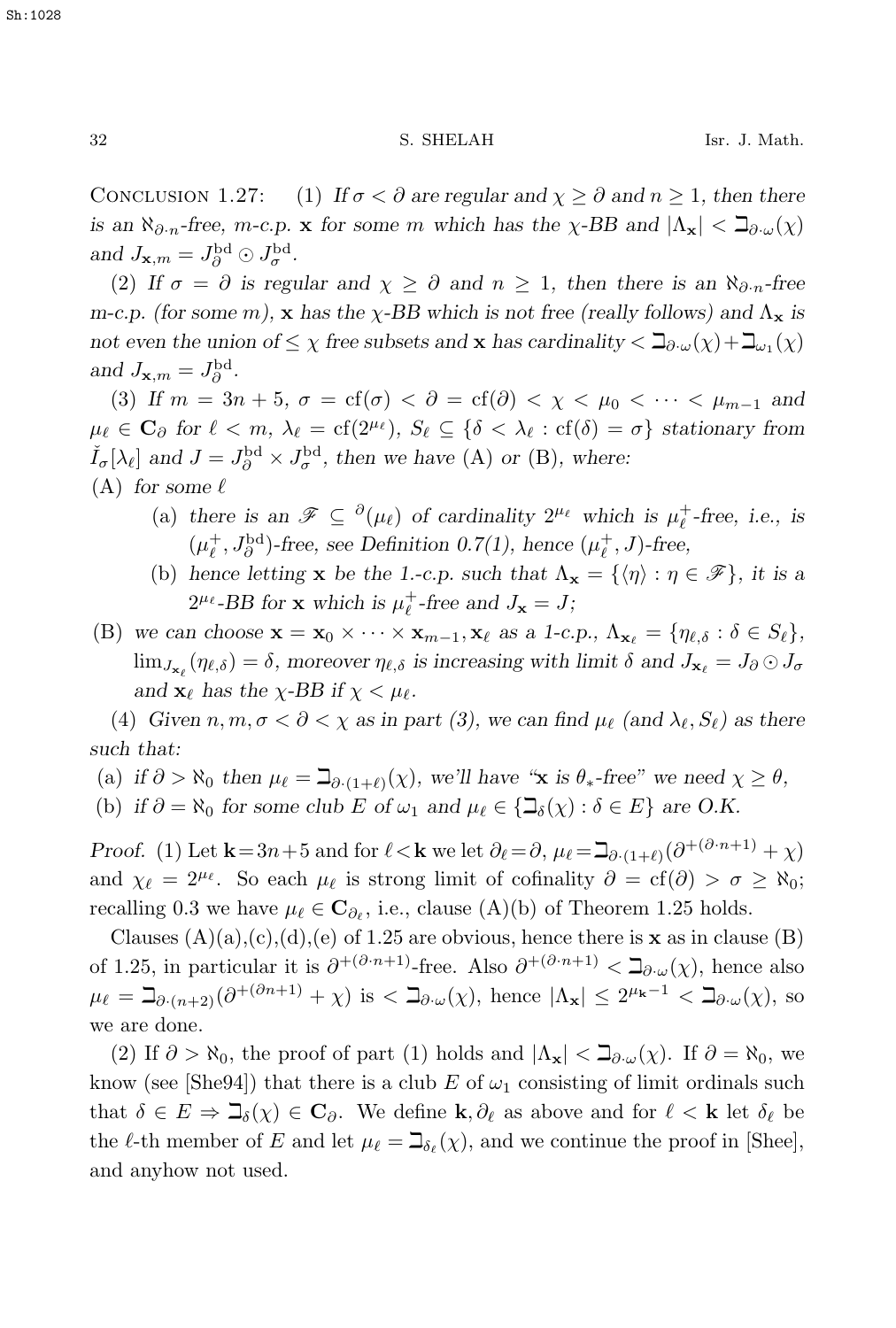(3) This is straightforward by [She13b] but we elaborate to some extent. First assume that for some  $\ell < \mathbf{k}$  clause (A)(a) of 1.27(3) holds, so **x** from (A)(b) is a well defined 1-c.p. and is  $\mu_{\ell}^{+}$ -free, and letting  $\chi = 2^{\mu_{\ell}}$  there is a  $\chi$ -BB for **x** because the number of  $h: \partial^{\geq}(\mu_{\ell}) \to \chi$  is  $\leq \chi^{\mu_{\ell}} = \chi$ , and diagonalizing we can choose a  $\chi$ -pre-BB for **x** (see 1.15). To get a  $\chi$ -BB we work as in the proof of 1.21(2).

So assume there is no such  $\ell$ . Then for each  $\ell$ , we know that  $\lambda_{\ell} = 2^{\mu_{\ell}}$  is regular (see [She13b, 3.10(3)=L1f.28, p. 39]). By the proof of  $\oplus$  in the beginning of the proof of 1.25, there is  $\mathbf{x}_{\ell,1}$  as there, so as  $\Lambda_{\mathbf{x}_{\ell,1}} \subseteq {}^{\partial}(\mu_{\ell})$ . By [She13b, 3.6=L1f.21], we know that  $\alpha < \lambda_{\ell} \Rightarrow |\alpha|^{\sigma} < \lambda_{\ell}$ , hence obviously there is a stationary set  $S_{\ell} \subseteq \check{I}_{\sigma}[\lambda_{\ell}]$  (in fact,  $\{\delta < \lambda_{\ell} : \text{cf}(\delta) = \sigma\}$  belongs to  $\check{I}_{\sigma}[\lambda_{\ell}]$ ), see [She93a, Claim 2.14) and without loss of generality  $\delta \in S_{\ell} \Rightarrow \mu_{\ell}^{\omega}|\delta$ .

Hence we can find  $\bar{\nu} = \langle \nu_{\delta} : \delta \in S_{\ell} \rangle$  such that:

- $\nu_{\delta} \in {}^{\sigma}\delta$  is increasing with limit  $\delta$ .
- $\nu_{\delta_1}(i_1) = \nu_{\delta_2}(i_2) \Rightarrow \ell_1 = \ell_2 \wedge \nu_{\delta_1} \, | \, i_1 = \nu_{\delta_2} \, | \, i_2,$
- $\nu_{\delta}(i)$  is divisible by  $\mu_{\ell}$ .

Let  $\langle \rho_{\delta} : \delta \in S_{\ell} \rangle$  list  $\Lambda_{\mathbf{x}_{\ell-1}}$  and for  $\delta \in S_{\ell}$  let  $\eta_{\delta} \in {}^{\partial} {\delta}$  be: if  $i < \partial, j < \sigma$  then

$$
\eta_{\delta}(\sigma i + j) = \nu_{\delta}(j) + \rho_{\delta}(i).
$$

We define  $\mathbf{x}_{\ell}$  by  $\Lambda_{\mathbf{x}_{\ell}} = {\eta_{\delta} : \delta \in S_{\ell}}$ ,  $J_{\mathbf{x}_{\ell}} = J_{\sigma} \otimes J_{\partial}^{\delta}$ , etc. Now

(\*) **x**<sub>l</sub> is a  $\langle \partial \rangle$ -pre-BB of cardinality  $\chi$ <sub>l</sub>, with the freeness properties from 1.25.

What about  $\chi$ -pre-BB? By [She13b, §3] this holds whenever  $\chi < \mu_{\ell}$ , which is enough for applying. To get  $\chi$ -BB let  $\langle \delta(\zeta) : \zeta \langle \lambda \rangle$  list  $S_{\ell}$  in increasing order and let  $\langle S_\alpha : \alpha < \lambda_\ell \rangle$  be a sequence of pairwise disjoint stationary subsets of  $S_\ell$ such that  $\min(S_\alpha) > \delta(\alpha)$ . Let  $\nu_{\xi} = \eta_{\delta(\zeta)}$  when  $\zeta \cdot \mu \leq \xi < \zeta \cdot \mu + \mu$ .

We define  $\Lambda_{\alpha} = \Lambda_{\alpha}^{\ell} = {\eta_{\delta} : \delta \in S_{\alpha}}$  so for each  $\alpha$  there is a  $\chi_{\ell}$ -pre-BB for  $\Lambda_{\alpha}$ and we continue as in the proof of 1.25. We now continue as in part (1) within the proof of 1.25.

(4) By the proofs above this should be clear.  $\blacksquare$  1.27

*Discussion 1.28:* (1) The following statement appears in [She13a, 0.4=Ly19]. If  $\sigma = \text{cf}(\sigma) < \kappa = \text{cf}(\kappa)$  and  $\mu \in \mathbb{C}_{\kappa}$ , then at least one of the following holds:

- (A) there exists a  $\mu^+$ -free  $\mathscr{F} \subseteq \kappa \mu$  of cardinality  $\lambda = 2^{\mu}$ ,
- (B)  $\lambda = 2^{\mu}$  is regular and there is a  $(\lambda, \mu, \sigma, \kappa) 5$ -solution.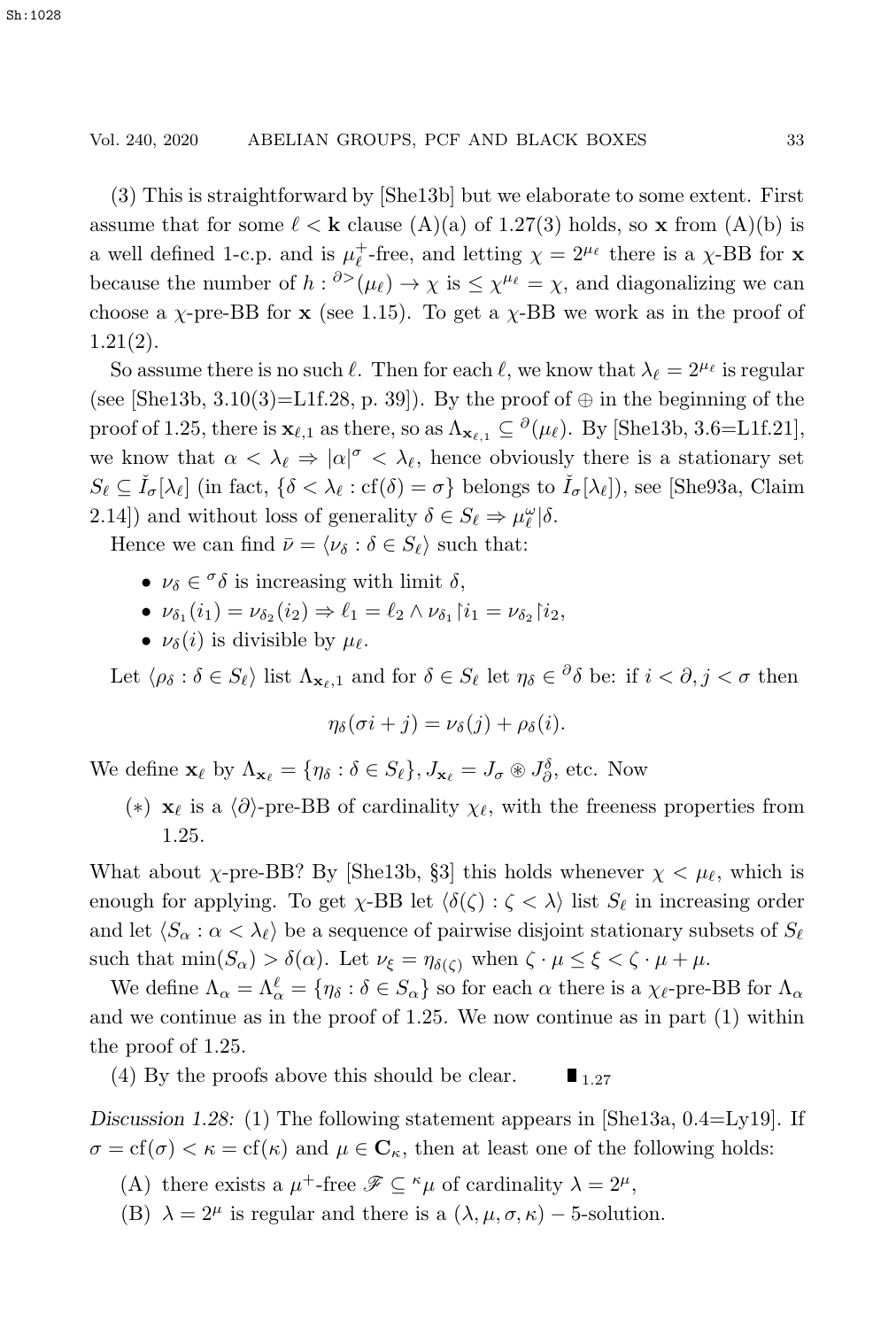If (A) holds, then we get more than promised (i.e.,  $\mu_{\ell}^{+}$ -freeness). Hence we may assume, without loss of generality, that (B) holds. We shall return to this point (and then recall the definition of 5-solution).

(2) We can vary the definition of the BB, using values in  $\chi$  or using models.

(3) We can use just a product of two combinatorial parameters but with any  $\mathbf{k}_{\mathbf{x}}$ . At present this makes no real difference.

Discussion 1.29: Assume **x** is a combinatorial  $\bar{\partial}$ -parameter,  $\bar{\partial} = \bar{\partial}_{\mathbf{x}}$  and  $\bar{\partial}' = \langle \partial'_{\ell} : \ell < \mathbf{k}_{\mathbf{x}} \rangle$  is a sequence of limit ordinals such that

$$
\ell < \mathbf{k} \Rightarrow \mathrm{cf}(\partial_{\ell}') = \partial_{\ell}.
$$

It follows that there is **y** such that:

- (\*) (a) **y** is a combinatorial  $\bar{\partial}$ '-parameter,
	- (b)  $\mathbf{S}_{\mathbf{y}, \ell} = \{ \partial_{\ell}^{\prime} \alpha + i : \alpha \in S_{\mathbf{x}, \ell} \text{ and } i < \partial_{\ell}^{\prime} \},$
	- (c)  $\Lambda_{\mathbf{y}} = \{g(\bar{\eta}) : \bar{\eta} \in \Lambda\}$ , where
	- (d)  $g : \bar{S}_{\mathbf{x}}^{[\bar{\partial}]} \to \bar{S}_{\mathbf{y}}^{[\bar{\partial}]}$  is defined as follows: for each  $\ell < \mathbf{k}$  for some increasing continuous sequence  $\langle \varepsilon_{\ell,i} : i \leq \partial_{\ell} \rangle$  of ordinals with  $\varepsilon_{\ell,0} = 0$ ,  $\varepsilon_{\ell,\partial_{\ell}} = \partial'_{\ell}$  we have  $g(\bar{\eta}) = \bar{\nu}$  iff  $\bar{\eta} = \langle \eta_{\ell} : \ell < \mathbf{k} \rangle$ ,  $\bar{\nu} = \langle \nu_{\ell} : \ell < k \rangle$  and

$$
\varepsilon_{\ell,i} \leq \varepsilon < \varepsilon_{\ell,i+1} \Rightarrow \nu_{\ell}(\varepsilon) = \partial_{\ell}' \cdot \eta_{\ell}(i) + \varepsilon
$$

(of course, we could have "economical"),

(e) if **x** has  $\bar{\chi}$  – BB and  $\chi_{\ell} = \chi_{\ell}^{\partial_{\ell}'}$  for  $\ell < \mathbf{k}$  then **y** has  $\bar{\chi}$  – BB.

*Definition 1.30:* We say a **k**-c.p. **x** is  $(\theta, \sigma)$ -well orderable  $(\bar{\chi}, \mathbf{k}, 1)$ -BB when there is a witness  $\bar{\Lambda}$  which means:

- (a)  $\bar{\Lambda} = \langle \Lambda_{\alpha} : \alpha < \delta \rangle$ ,
- (b)  $\Lambda$  is increasing continuous,
- (c) cf( $\delta$ ) >  $\sigma$  and  $\delta$  is divisible by  $\theta$ ,
- (d) if  $\alpha < \delta$  then **x** $(\Lambda_{\alpha+1}\setminus\Lambda_\alpha)$  has a  $\bar{\chi}$ -pre-black box
- (e) if  $\alpha < \delta, \bar{\eta} \in \Lambda_{\alpha+1} \backslash \Lambda_{\alpha}$  and  $m < k$  then the following set belongs to  $J_{\mathbf{x},m}$ :
	- $\{i < \partial_{\mathbf{x},m} : \text{ for some } \overline{\nu} \in \Lambda_{\alpha} \text{ we have } \overline{\eta} \mid (m, i) = \overline{\nu} \mid (m, i)\}.$

CLAIM 1.31: (1) In Theorem 1.25, for any  $\theta = cf(\theta) \leq \chi_{k-1}$  Clause (B)(b) *can be strengthened to:* **x** *has a*  $\theta$ *-well orderable*  $\bar{\chi}$ *-black box.* 

(2) *Parallel to Conclusion 1.27.*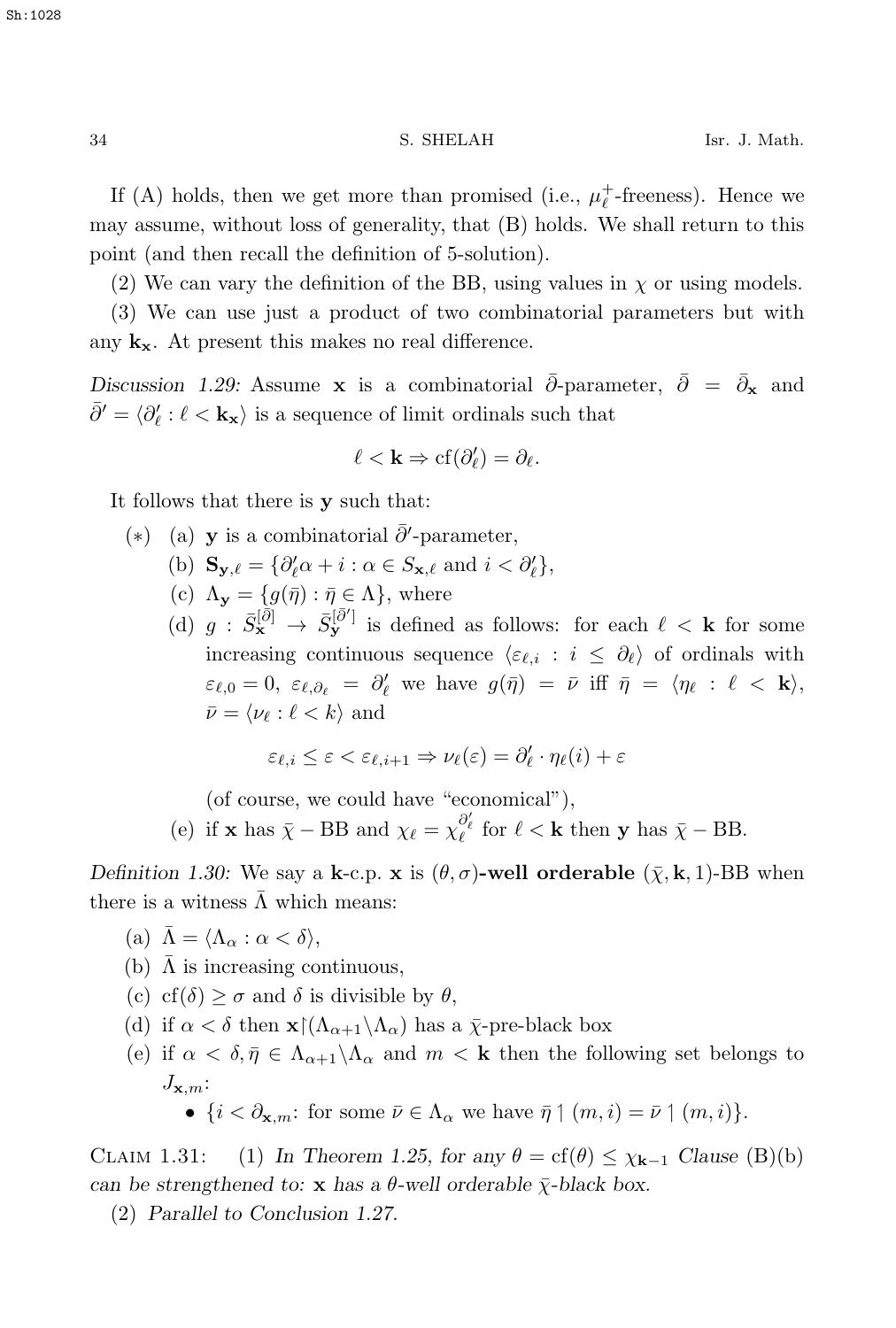#### **2. Building Abelian groups and modules with small dual**

For transparency we restrict ourselves to hereditary rings.

*Convention 2.1:* (1) All rings R are hereditary, i.e., if M is a free R-module then any pure sub-module  $N$  of  $M$  is free.

(2) An alternative is to interpret "G is a  $\theta$ -free ring" by demanding cf( $\theta$ ) >  $\aleph_0$ and in the game of choosing  $A_n \in [G]^{<\theta}$  increasing with n, the even player can guarantee the sub-module  $\langle \bigcup_n A_n \rangle_G$  of G is free.

We shall try to use a  $\bar{\partial}$ -BB to construct Abelian groups and modules. In 2.2 we present a quite clear case: the case  $\bigwedge_{\ell} \partial_{\ell} = \aleph_0$ , the ring is  $\mathbb{Z}$  (and the equations are simple). Note that the addition of  $z$  (in 2.2(1)(b), 2.4(1)(a)) is natural when we are trying to prove  $h \in \text{Hom}(G,\mathbb{Z}) \Rightarrow h(z) = 0$  which is central in this section, but is not natural for treating some other questions. When dealing with  $TDC_\lambda$  we may restrict ourselves to G simply derived from **x**, see 2.2(3), so can ignore  $2.2(1A)$ , (2).

*Definition 2.2:* Let **x** be a tree-like<sup>9</sup> (see Definition 1.2(1)) combinatorial  $\bar{\partial}$ parameter and let  $\mathbf{k} = \mathbf{k_x}$ .

(1) If  $k < \mathbf{k_x} \Rightarrow \partial_\ell = \aleph_0$ , then we say an Abelian group G is **derived from x** when

- (a) G is generated by  $X \cup Y$  where:
	- $(\alpha)$   $X = \{x_{\bar{\eta}\uparrow(m,n)} : \bar{\eta} \in \Lambda_{\mathbf{x}}, m < \mathbf{k}_{\mathbf{x}} \text{ and } n \in \mathbb{N}\} \cup \{z\},$
	- ( $\beta$ )  $Y = \{y_{\bar{n},n} : \bar{\eta} \in \Lambda_{\mathbf{x}} \text{ and } n \in \mathbb{N}\};$

(b) moreover, generated freely except the following set of equations:

$$
\Xi_{\mathbf{x}} = \{ (n+1)y_{\bar{\eta},n+1} = y_{\bar{\eta},n} - \Sigma \{ x_{\bar{\eta}|\langle m,n \rangle} : m < \mathbf{k} \} - a_{\bar{\eta},n} z_{\bar{\eta}} : \bar{\eta} \in \Lambda_{\mathbf{x}} \text{ and } n \in \mathbb{N} \},
$$

where

 $\bullet_1$   $z_{\bar{\eta}} \in \Sigma \{ \mathbb{Z} x_{\bar{\eta}}(m,n) : \bar{\eta} \in \Lambda_\mathbf{x}, m < \mathbf{k}, n \in \mathbb{N} \} \oplus \mathbb{Z} z,$  $\bullet_2 \, a_{\bar{n},n} \in \mathbb{Z}.$ 

(1A) We say the Abelian group G is **canonically** derived from **x** when above we omit the  $z_{\bar{\eta}}$ 's equivalently  $a_{\bar{\eta},n} = 0$ . If we omit z we say strictly derived.

<sup>&</sup>lt;sup>9</sup> In [She07] this was not necessary, as the definition of  $\eta \mid (m, n)$  there is  $\eta \mid (m, \leq n+1)$  here.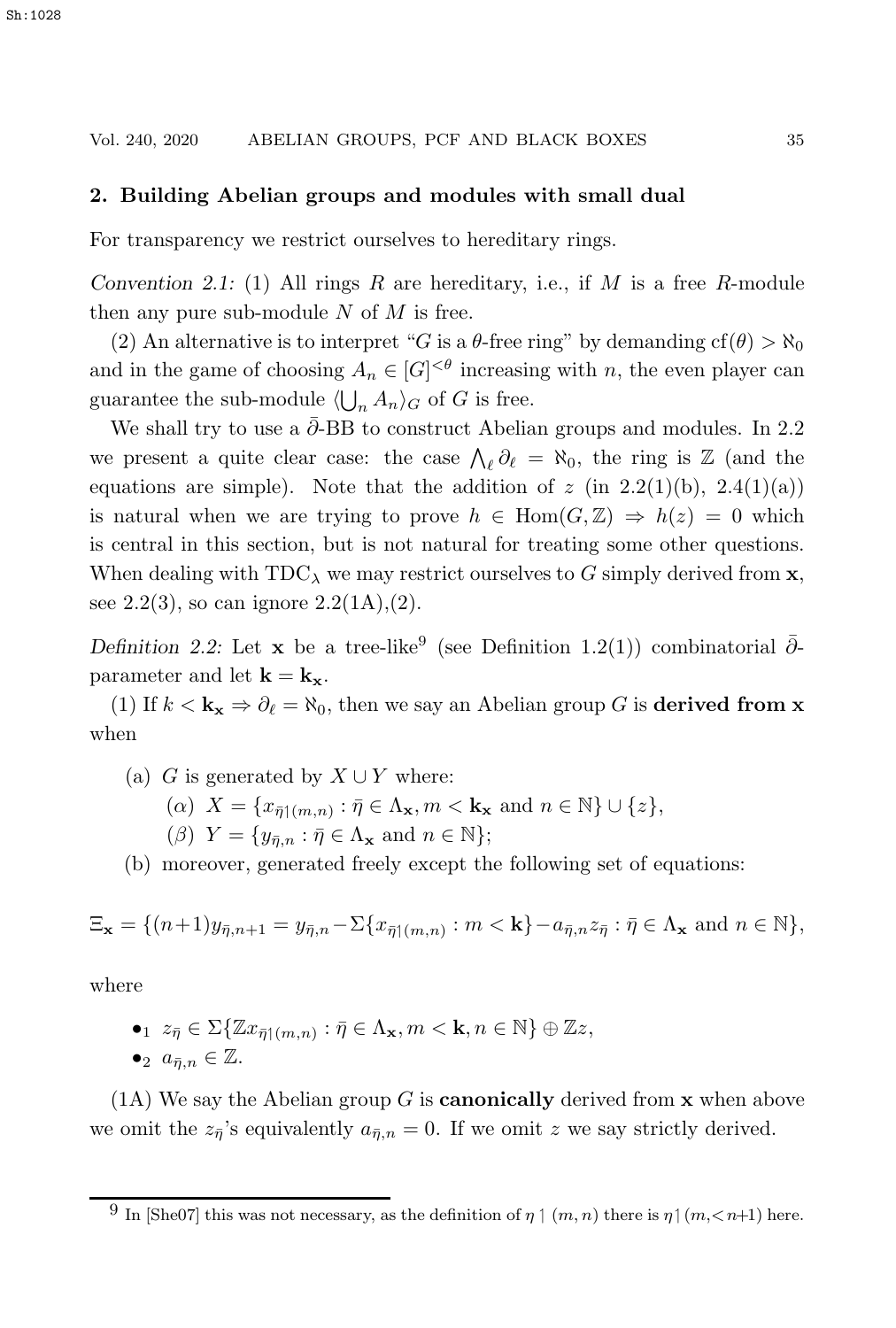(2) We say the derivation of G in part (1) is **well orderable** (or "G or  $\langle z_{\overline{n}} : \overline{\eta} \in \Lambda_{\mathbf{x}} \rangle$  universally respect **x**") when we replace  $\bullet_1$  above by:

 $\bullet'_{1}$  there is a list  $\langle \bar{\eta}_{\alpha} : \alpha < \alpha_{*} \rangle$  of  $\Lambda_{\mathbf{x}}$  such that

$$
z_{\bar{\eta}_{\alpha}} \in \Sigma \{ \mathbb{Z} x_{\bar{\eta}_{\beta} \upharpoonright (m,n)} : \beta < \alpha, m < \mathbf{k} \} \oplus \mathbb{Z} z
$$

for every  $\alpha < \alpha(*)$ ; such a sequence is called a witness.

(3) We add **simply** (derived from **x**) when  $z_{\overline{\eta}} = z$  for every  $\overline{\eta}$ .

*Remark 2.3:* (1) We can replace  $(n+1)y_{\bar{n},n+1}$  by  $k_{\bar{n},n}y_{\bar{n},n+1}$  with  $k_{\bar{n},n} \in \{2,3,...\}$ .

(2) By combining Abelian groups, the "simply derived" is enough for cases of the TDC<sub> $\lambda$ </sub>. Instead of "simply derived" we may restrict  $\langle z_{\bar{\eta}} : \bar{\eta} \in \Lambda_{\mathbf{x}} \rangle$  more than in  $2.2(2)$ .

A more general case than 2.2 is:

*Definition 2.4:* (1) We say an R-module G is **derived from** a combinatorial  $\partial$ -parameter **x** when (R is a ring and):

(a)  $G_*$  is an R-module freely generated by

 $X_* = \{x_{\overline{\eta}}(m,i) : m < \mathbf{k_x}, i < \partial_m \text{ and } \overline{\eta} \in \Lambda_{\mathbf{x}}\} \cup \{z\},\$ 

- (b) the R-module G is generated by  $\cup$ { $G_{\overline{n}}$  :  $\overline{\eta} \in \Lambda_{\mathbf{x}}$ }  $\cup X_*$ , also  $G_* \subset G$ ,
- (c)  $G/G_*$  is the direct sum of  $\langle (G_{\bar{\eta}} + G_*)/G_* : \bar{\eta} \in \Lambda_{\mathbf{x}} \rangle$ ,
- (d)  $Z_{\bar{\eta}} \subseteq X_* \subseteq G_*$  for  $\bar{\eta} \in \Lambda_{\mathbf{x}}$ ; if  $Z_{\bar{\eta}} = \{z_{\bar{\eta}}\}$  we may write  $z_{\bar{\eta}}$  instead of  $Z_{\bar{\eta}}$ ,
- (e) if  $\bar{\eta} \in \Lambda_{\mathbf{x}}$ , then the R-submodule  $G_{\bar{\eta}} \cap G_{*}$  of G is generated (not only included in the submodule generated) by

$$
\{x_{\bar{\eta}|(m,i)} : m < \mathbf{k_x} \text{ and } i < \partial_{\mathbf{x},m} \} \cup Z_{\bar{\eta}} \subseteq X_*
$$

(1A) We say x is an R-construction or  $(R, x)$ -construction when it consists of  $\mathbf{x}, R, G_*, G, \langle x_{\bar{\eta}} : \bar{\eta} \in \Lambda_{\mathbf{x}, \langle \mathbf{k} \rangle}, \langle G_{\bar{\eta}}, Z_{\bar{\eta}} : \bar{\eta} \in \Lambda_{\mathbf{x}} \rangle$  as above and we shall write  $\Lambda_{\mathfrak{x}} = \Lambda_{\mathbf{x}}, G_{\mathbf{x}}^{\mathfrak{x}} = G_{\ast}, G_{\mathfrak{x}} = G, G_{\mathfrak{x}, \bar{\eta}} = G_{\bar{\eta}},$  etc. (so in 2.2(1) we have a Zconstruction with  $G_{\bar{\eta}}/(G_{\bar{\eta}} \cap G_*)$  being isomorphic to  $(\mathbb{Q}, +)$ ). We may say  $\mathfrak x$  is for **x** but we may write G rather than  $G_x$ , etc. when **x** is clear from the context.

(1B) For an R-construction  $\mathfrak x$  we say: "universally respecting  $\mathfrak x$ " or " $\mathfrak x$  is well orderable" when we can find  $\overline{\Lambda}$  which  $\mathfrak x$  obeys meaning:

- (f) ( $\alpha$ )  $\Lambda = \langle \Lambda_{\alpha} : \alpha \leq \alpha_* \rangle$  is increasing continuous,
	- ( $\beta$ )  $\Lambda_{\alpha_*} = \Lambda_{\mathbf{x}}$  and  $\Lambda_0 = \emptyset$ ,

$$
(\gamma) \quad \text{if } \bar{\eta} \in \Lambda_{\alpha+1} \backslash \Lambda_{\alpha} \text{ and } m < \mathbf{k} \text{ then}
$$
\n
$$
\{i < \partial_m : (\exists \bar{\nu} \in \Lambda_{\alpha})(\bar{\eta} \upharpoonright (m, i) = \bar{\nu} \upharpoonright (m, i)\} \in J_{\mathbf{x}, m},
$$

$$
(\delta) \quad \text{ if } \bar{\eta} \in \Lambda_{\alpha+1} \backslash \Lambda_{\alpha} \text{ then } Z_{\bar{\eta}} \subseteq \langle \{ G_{\bar{\nu}} : \bar{\nu} \in \Lambda_{\alpha} \} \cup \{ z \} \rangle_G.
$$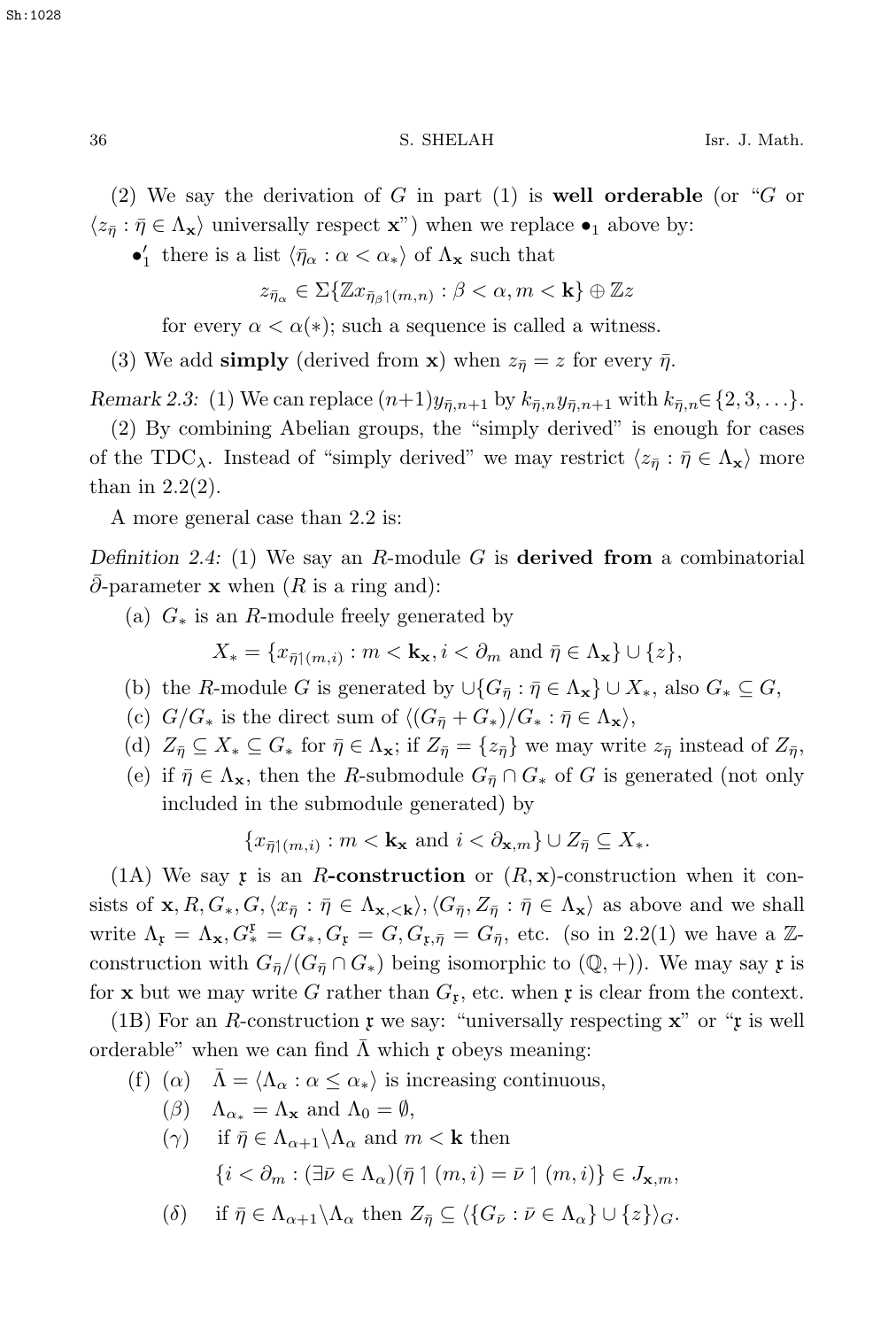(1C) We may say "G is derived from  $\mathbf{x}$ " and  $\mathbf{r}$  is derived from  $\mathbf{x}$ .

(1D) We add "simple" or "simply derived" when  $z_{\bar{n}} = z$ , hence  $Z_{\bar{n}} = \{z\}$  for every  $\bar{\eta} \in \Lambda$ .

(1E) We say **r** is almost simple if  $|Z_{\overline{n}}\backslash\{z\}| \leq 1$ .

(2) Above we say  $\mathfrak x$  is a locally free derivation or locally free or G in part (1) is freely derived when in addition:

(g) if  $\bar{\eta} \in \Lambda_{\mathbf{x}}, m < \mathbf{k}$  and  $w \in J_{\mathbf{x},m}$ , then  $(G_{\bar{\eta}}/G_{\bar{\eta},m,w})$  is a free R-module where  $G_{\bar{n},m,w}$  is the R-submodule of G generated by

 ${x_{\bar{\eta}}}(m_1,i_1) : m_1 < k, i_1 < \partial_{m_1} \text{ and } m_1 = m \Rightarrow i_1 \in w} \cup Z_{\bar{\eta}}$ 

so  $G_{\bar{\eta}} = G_{\bar{\eta},m,w}^{\perp} \oplus G_{\bar{\eta},m,w}$  for some R-submodule  $G_{\bar{\eta},m,w}^{\perp}$  and let x determine it.

(3) Above we say x is  $( $\theta$ )-locally free or x is a free  $( $\theta$ )-derivation when<sup>10</sup>$$ in addition to part (1):

- $(g)^+$  like (g) but the quotient  $G_{\bar{n}}/G_{\bar{n},m,w}$  is  $\theta$ -free,
	- (h) **x** is  $\theta$ -free.

(4) We say x is a canonical R-construction or canonical  $(R, \mathbf{x})$ -construction when  $\bar{\eta} \in \Lambda_{\mathbf{x}} \Rightarrow Z_{\bar{\eta}} = \emptyset$ . We say canonically<sup>\*</sup> when we omit z and we write  $G_{\bar{x}}$ .

(5) We say x or just  $(\mathbf{x}, \bar{Z})$  where  $\bar{Z} = \langle Z_{\bar{\eta}} : \bar{\eta} \in \Lambda_{\mathbf{x}} \rangle$  is  $\theta$ -well orderable when for every  $\Lambda \subseteq \Lambda_{\mathbf{x}}$  of cardinality  $\langle \theta \rangle$  there is  $\langle \bar{\eta}_{\alpha} : \alpha \langle \alpha_{*} \rangle, \Lambda' \supseteq \Lambda$  witnessing which means:

- (a)  $\bar{\eta}_{\alpha} \in \Lambda_{\mathbf{x}}$  with no repetitions,
- (b) if  $\bar{\eta} \in \Lambda$  then
	- $\bar{\eta} = \bar{\eta}_{\alpha}$  for some  $\alpha$ ,
	- $Z_{\overline{n}} \subseteq {\overline{\eta}_{\beta} : \beta < \alpha},$
	- for some  $m_* < \mathbf{k}$  and  $w \in J_{\mathbf{x},m}$  we have

 $i \in \partial_{m_*} \backslash w \Rightarrow \eta \upharpoonright (m_*, i) \notin \{ \bar{\eta}_\beta \upharpoonright (m_i, j) : m < \mathbf{k}, j < \partial_m \}.$ 

*Remark 2.5:* In Definition 2.4, we may like in  $G_{\bar{\eta}}$  to have more elements from  $G_*$ . This can be accomplished by replacing  $x_{\bar{\nu}}, \bar{\nu} \in \Lambda_{\mathbf{x}, \langle \mathbf{k} \rangle}$  by  $x_{\bar{\nu},t}$  for  $t \in T_{m,i}$  when  $\bar{\nu} = \bar{\eta} \restriction (m, i), \bar{\eta} \in \Lambda_{\mathbf{x}}.$ 

However, we can just as well replace  $\partial_{\ell}$  by  $\partial'_{\ell} = \gamma \partial_{\ell}$  for some non-zero ordinal  $\gamma$ (and  $J_{\ell}$  by  $J'_{\ell} = \{w \subseteq \partial'_{\ell}: \text{ for some } u \in J_{\ell} \text{ we have } w \subseteq \{\gamma i + \beta : \beta < \gamma \text{ and } i \in u\}\}\)$ .

<sup>10</sup> So "x is locally free" does not imply "x is  $\theta$ -free" because of clause (h).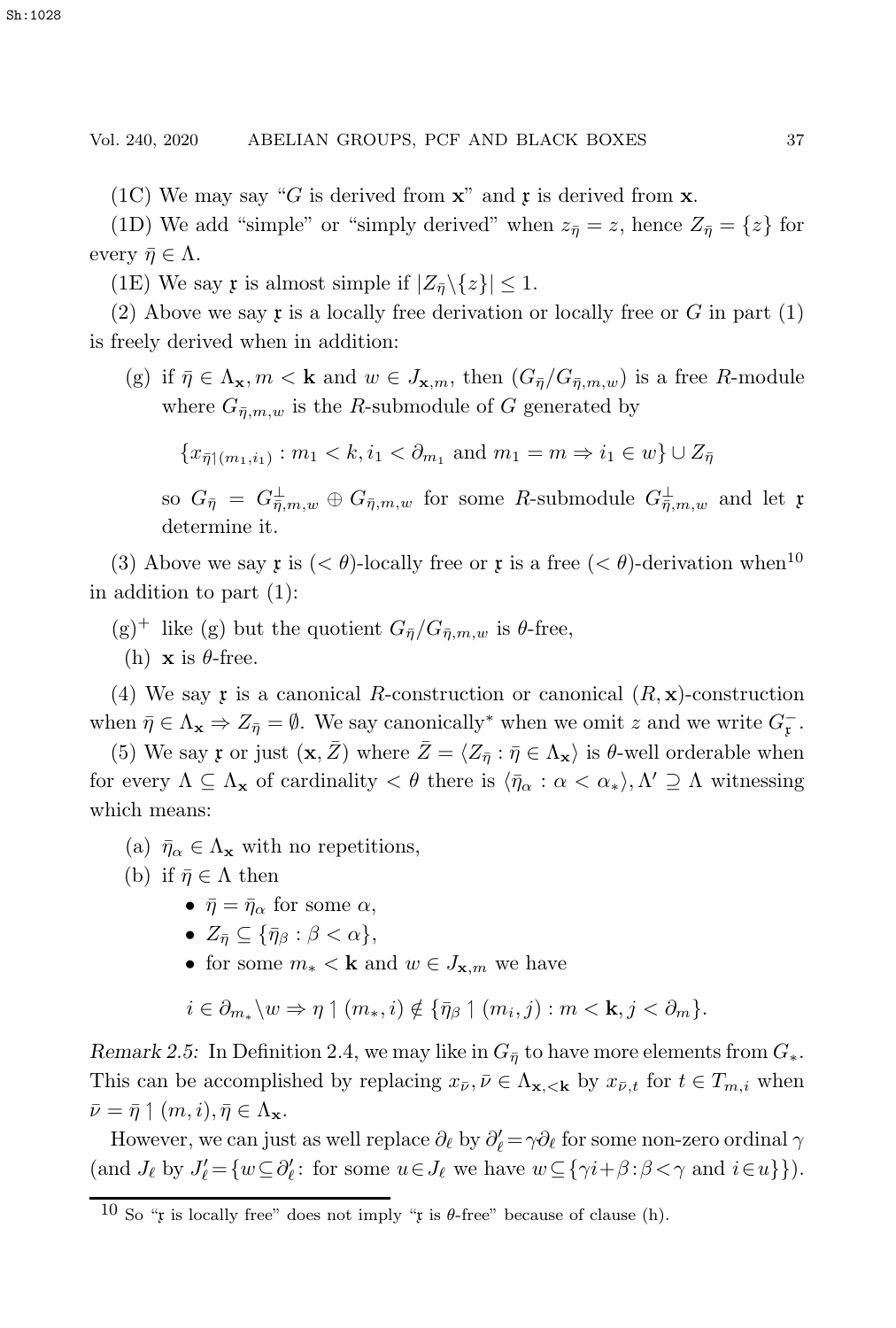CLAIM 2.6: Assume  $\mathfrak x$  is a simple R-construction (see 2.4(1A),(1D)) which is a  $( $\theta$ )-locally-free (see 2.4(2) respectively) and  $G = G_x$  so it is derived from **x**$ *and*  $\bf{x}$  *is*  $\theta$ *-free.* 

- (1) G is a  $\theta$ -free R-module.
- (2) If in addition  $(R, +)$ , that is R as an additive (so Abelian) group, is *free, then*  $(G, +)$ , *G as an Abelian group, is*  $\theta$ -free.
- (3) In part (2) it suffices that  $(R, +)$  is a  $\theta$ -free Abelian group.
- (4) In  $(1),(2),(3)$  we can replace "derived" by " $( $\theta$ )-derived"$ .
- (5) *Instead, assuming "*x *is simply derived" we can demand "*x *is well orderable and almost simple"; see Definition 2.4(1B),(1E).*

*Proof.* (1) Let  $X \subseteq G$  have cardinality  $\lt \theta$ . By the Definition 2.4(1) there are  $\Lambda \subseteq \Lambda_{\mathbf{x}}$  of cardinality  $\lt \theta$  and  $\Lambda_{\ast} \subseteq \Lambda_{\mathbf{x}, \leq \mathbf{k}}$  of cardinality  $\lt \theta$  such that  $X \subseteq \langle \{x_{\bar{\eta}} : \bar{\eta} \in \Lambda_*\} \cup \{G_{\bar{\eta}} : \bar{\eta} \in \Lambda\} \rangle_G$ , recalling  $\{z\} = Z_{\bar{\eta}} \subseteq G_{\bar{\eta}}$  for every  $\bar{\eta} \in \Lambda_{\mathbf{x}}$  so, without loss of generality  $X = \{x_{\bar{\eta}} : \bar{\eta} \in \Lambda_{\ast}\} \cup \{Y_{\bar{\eta}} : \bar{\eta} \in \Lambda\}$  where  $Y_{\bar{\eta}} \subseteq G_{\bar{\eta}}, |Y_{\bar{\eta}}| < \theta$  for  $\bar{\eta} \in \Lambda$  and  $[m < k \wedge i < \partial_m \Rightarrow \bar{\eta} \mid (m, i) \in \Lambda_*].$ 

As  $x$  is  $\theta$ -free we can find the following objects:

- (a)  $\langle \bar{\eta}_{\alpha} : \alpha < \alpha_* \rangle$  list  $\Lambda$ ,
- (b)  $m_{\alpha} < \mathbf{k_x}$  and  $w_{\alpha} \in J_{\mathbf{x},m_{\alpha}}$  for  $\alpha < \alpha_*$ ,
- (c) if  $\alpha < \beta$  and  $i \in \partial_{\mathbf{x},m_{\beta}} \backslash w_{\beta}$  then  $\eta_{\beta,m}(i) \neq \eta_{\alpha,m}(i)$ .

For  $\alpha \leq \alpha(*)$ , let

 $G_{\alpha} = \langle \cup \{ G_{\bar{\eta}_\beta} : \beta < \alpha \} \rangle_G$  and  $G_{\alpha(*)+1} = \langle G_{\alpha(*)} \cup \{ x_{\bar{\eta}} : \bar{\eta} \in \Lambda_* \} \rangle_G$ .

So  $\langle G_\alpha : \alpha \leq \alpha(*) + 1 \rangle$  is an increasing continuous sequence of sub-modules,  $G_0 = 0$  and  $G_{\alpha(*)+1}$  includes X. Also  $G_{\alpha(*)+1}/G_{\alpha(*)}$  is free by their choice above.

Lastly, if  $\alpha < \alpha(*)$  then  $G_{\alpha+1}/G_{\alpha}$  is a  $\theta$ -free R-module because it is isomorphic to  $G_{\bar{\eta}_{\alpha}}/G_{\alpha} = G_{\bar{\eta}_{\alpha}}/G_{\bar{\eta}_{\alpha},m_{\alpha},w_{\alpha}}$  which is  $\theta$ -free by Definition 2.4(3)(g)<sup>+</sup>.

So clearly we are done.

(2), (3) Follow.

(4) Similarly.

(5) Let X,  $\Lambda$  and  $\Lambda_*$  be as in the proof of part (1) and let  $\langle \bar{\eta}_{\alpha} : \alpha < \alpha_* \rangle$  list  $\Lambda$ .

Let  $\Lambda$  witness the well orderability of  $\mathfrak x$ . Then (recalling Definition 2.4(1B)) there is a function  $h$  such that:

(d) 
$$
h: \alpha_* \to \ell g(\bar{\Lambda}),
$$

(e) if  $\alpha < \alpha_*$  then  $\bar{\eta}_{\alpha} \in \Lambda_{h(\alpha)+1} \backslash \Lambda_{h(\alpha)}$ .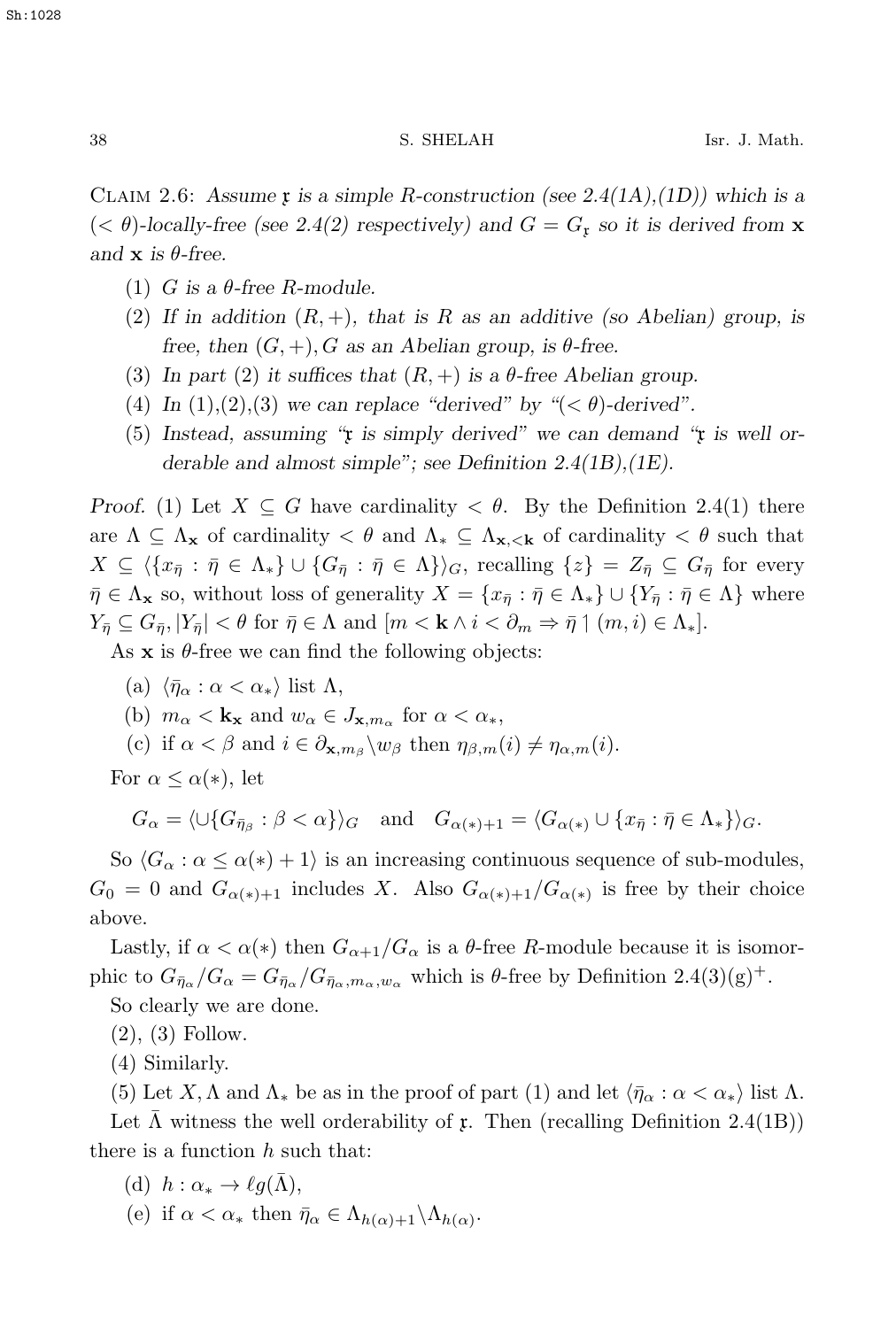Let

(f) 
$$
Z_{\bar{\eta}_{\alpha}}\setminus\{z\} \subseteq \{\nu_{\alpha}\}\subseteq \{\bar{\eta}_{\beta}\mid (m,i): \mathbf{n} < \mathbf{k}, i < \partial_m \text{ and } \beta < \alpha\} \subseteq \Lambda_*
$$
.

Also without loss of generality, as in §1,

 $(g)$  h is non-decreasing.

Now as  $\Lambda$  is  $\theta$ -free, as in §1, looking carefully at 2.4(1B), without loss of generality  $|\Lambda_{\alpha+1}\setminus\Lambda_\alpha|\leq 1$ , so without loss of generality

 $(g)'$  h is the identity.

The rest is as before.  $\blacksquare$ <sub>2.6</sub>

*Definition 2.7:* (1) An Abelian group H is  $(\theta_2, \theta_1)$ -1**-free** when: if  $X \subseteq H$ ,  $|X| < \theta_2$  then we can find a  $\overline{G}$  such that:

- $\bar{G} = \langle G_{\alpha} : \alpha < \alpha(*) \rangle$  is a sequence of subgroups of G,
- $G := \sum_{\alpha < \alpha(*)} G_{\alpha} \subseteq H$ , both G and H include X,
- $G_{\alpha}$  is generated by a set of  $\lt \theta_1$  members,
- $G = \bigoplus_{\alpha < \alpha(*)} G_{\alpha}.$

(2) Similarly for R-modules when each  $G_{\bar{n}}(\bar{n} \in \Lambda_{\mathbf{x}})$  has cardinality  $\langle \theta_n, \theta_n \rangle$ 

CLAIM 2.8: (1) If **x** is a **k**-c.p.,  $(\theta_2, \theta_1)$ -free (see 1.11) and **r** is a canonical  $(R, \mathbf{x})$ *construction which is locally free simply derived from* **x***, then* G is  $(\theta_2, \theta_1)$ -1-free.

(2) *Similarly for modules.*

*Proof.* (1) By (2) using  $R = \mathbb{Z}$ .

(2) Let  $G = G_x$  such that  $|\Lambda|, |\Lambda_*| < \theta_2$  and let  $X \subseteq G$  be of cardinality  $< \theta_2$ . Choose  $\Lambda, \Lambda_*$  as in the proof of 2.6(1). As we are assuming "**x** is  $(\theta_2, \theta_1)$ -free" and  $\Lambda \subseteq \Lambda_{\mathbf{x}}$  has cardinality  $\langle \theta_2 \rangle$ , there is a sequence  $\langle \overline{\Lambda}, g, \overline{h} \rangle$  witnessing it, see 1.11(4)(d), such that  $\overline{\Lambda} = \langle \Lambda_{\gamma} : \gamma < \gamma(*) \rangle$  and  $\Lambda = \bigcup_{\gamma} \Lambda_{\gamma}$ . We define the sequence  $\langle G_{\gamma} : \gamma \leq \gamma(*) + 1 \rangle$  as follows.

For  $\gamma < \gamma(*)$  let  $G_{\gamma}$  be the submodule of  $G_{\mathbf{x}}$  generated by

$$
\cup \{ G_{\bar{\eta},g(\gamma),h_\gamma(\bar{\eta})}^{\perp} : \bar{\eta} \in \Lambda_\gamma \}.
$$

We may assume that  $G_0 = \{0\}$ . For  $\gamma = \gamma(*)$  let  $G_\gamma$  be the submodule of  $G_{\mathbf{x}}$ generated by

> ${x_{\bar{\nu}} : \bar{\nu} \in \Lambda_* \text{ but for no } \gamma < \gamma(*), \, \bar{\eta} \in \Lambda_{\gamma}, \, i \in \partial_{\mathbf{x},g(\gamma)}\setminus h_{\gamma}(\bar{\eta})$ do we have  $\bar{\nu} = \bar{\eta} \uparrow (g(\gamma), i)$ .

Finally, for  $\gamma = \gamma(*) + 1$  let  $G_{\gamma}$  be  $\sum_{\beta \leq \gamma(*)} G_{\beta}$ .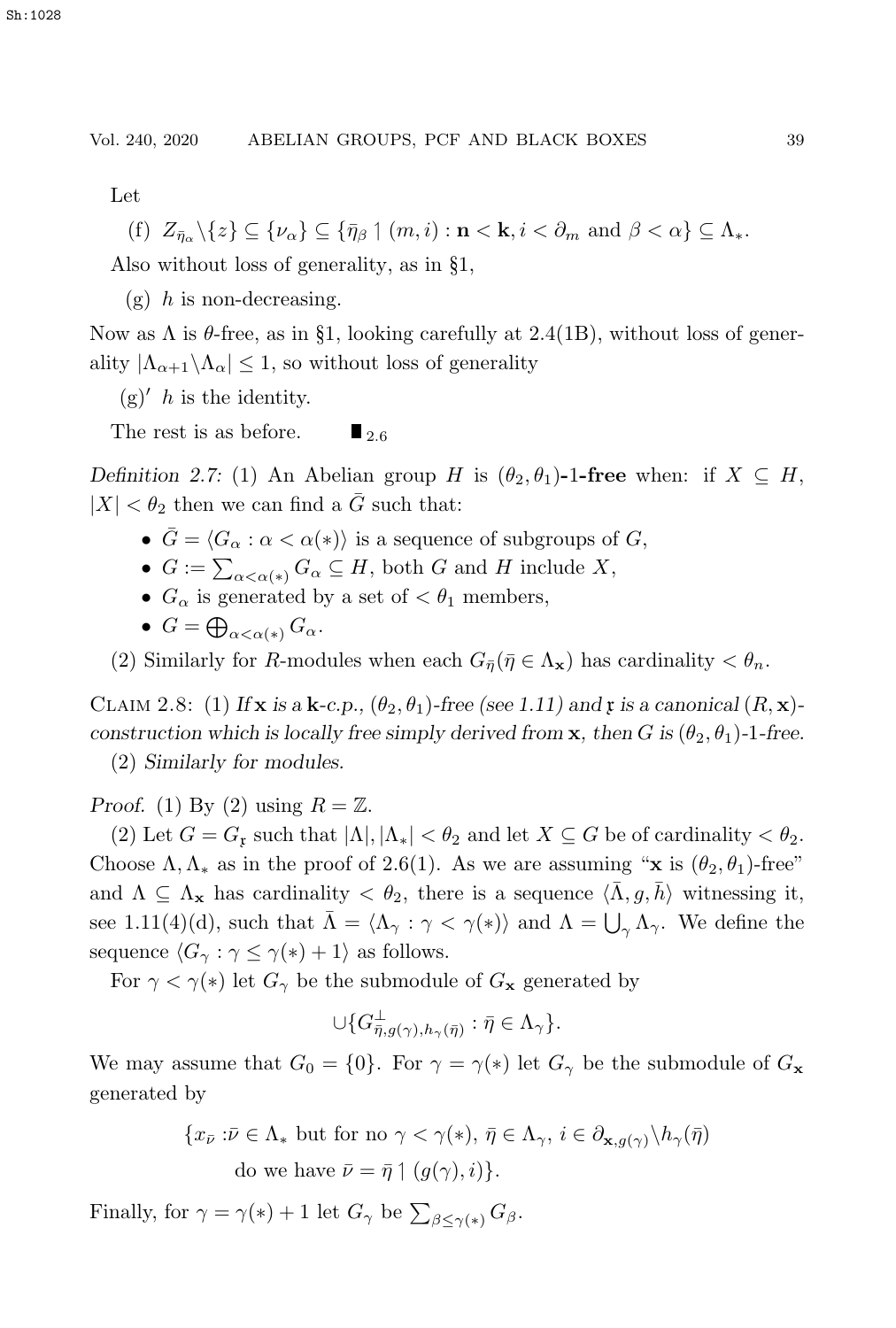For every  $\gamma \leq \gamma(*)+1$  let  $G_{\leq \gamma}$  be the submodule generated by  $\cup \{G_{\alpha} : \alpha < \gamma\}.$ Notice that the sequence  $\langle G_{\leq \gamma} : \gamma \leq \gamma(*) + 1 \rangle$  is increasing and continuous. It suffices to prove that  $G_\gamma \cap G_{\leq \gamma} = \{0\}$ . If not, then for some *n* and pairwise distinct  $\bar{\eta}_0, \ldots, \bar{\eta}_{n-1} \in \Lambda_{\gamma}$ ,

$$
\bigg(\sum_{\ell\leq n}G_{\bar{\eta}_{\ell},g(\gamma),h_{\gamma}(\bar{\eta}_{\ell})}^{\perp}\bigg)\cap G_{\leq\gamma}\neq\{0\},\,
$$

see  $2.4(2)$ .

If  $0 \neq x \in (\sum_{\ell \leq n} G_{\overline{\eta}_{\ell},g(\gamma),h_{\gamma}(\overline{\eta}_{\ell})}^{\perp}) \cap G_{\leq \gamma}$  then there are  $x_{\ell} \in G_{\overline{\eta}_{0},g(\gamma),h_{\gamma}(\overline{\eta}_{\ell})}^{\perp}$  for  $\ell < n$  such that  $x = \sum_{\ell \leq n} x_{\ell}$ . Recalling

$$
``G_{\mathfrak{p}}/G_* = \bigoplus \{ G_{\bar{\eta}}/(G_{\bar{\eta}} \cap G_*) : \bar{\eta} \in \Lambda_{\mathbf{x}} \}"
$$

necessarily  $x \in G_*$ ; moreover, recalling 2.4(1)(c) for each  $\ell < n$  we have  $x_\ell \in G_*$ so  $x_{\ell} \in G^{\perp}_{\overline{\eta},g(\gamma),h_{\gamma}(\overline{\eta}_{\gamma})} \cap G_{*}$  which is

$$
\subseteq \oplus \{x_{\eta_{\ell}\restriction (m,i)} : m = g(\gamma) \text{ and } i \in \partial_{\mathbf{x},m} \backslash h_{\gamma}(\bar{\eta}_{\ell})\} \oplus Rz,
$$

see  $2.4(2)$ .

Hence

$$
x = \sum_{\ell < n} x_{\ell} \in H_1 := \bigoplus \bigg\{ x_{\bar{\eta}_{\ell} \restriction (m,i)} : \ell < n, m = g(\gamma), i \in \bigcup_{\ell_1 < n} h_{\gamma}(\eta_{\ell_1}) \bigg\}.
$$

By the choice of  $(\bar{\Lambda}, g, \bar{h}),$ 

 $H_2:=G_{\leq \gamma}\cap G_*\subseteq \bigoplus\{Rx_{\bar{\nu}}:\text{for some }\alpha<\gamma,\ \bar{\eta}\in\Lambda_\alpha,\ m=g(\alpha),\ i\leq\partial_{\mathbf{x},g(\alpha)},\ i\notin h_\alpha(\bar{\eta}),$  $\bar{\nu} = \bar{\eta} \upharpoonleft (m, i) \}.$ 

Hence  $x \in H_1 \cap H_2 = \{0\}$ , contradiction.  $\blacksquare$  2.8

CLAIM 2.9: Assume **x** is an  $(\aleph_0, \mathbf{k})$ -c.p. with  $(\aleph_0, \mathbf{k})$ -BB.

(1) *There is canonical* Z*-construction* x *such that:*

- (a)  $G = G<sub>x</sub>$  *so* G *is an Abelian group of cardinality*  $|\Lambda_{\mathbf{x}}|$ *,*
- (b) G *is not Whitehead,*
- (c) G is  $\theta$ -free if **x** is  $\theta$ -free,
- (d) G is  $(\theta_2, \theta_1)$ -1-free if **x** is  $(\theta_2, \theta_1)$ -free, see 2.7(1),
- (e) G has a Z-adic dense subgroup of cardinality  $|\Lambda_{\mathbf{x}, \leq \mathbf{k}}|$ .

(2) *We can add:*

$$
(b)^+ \text{Hom}(G, \mathbb{Z}) = 0.
$$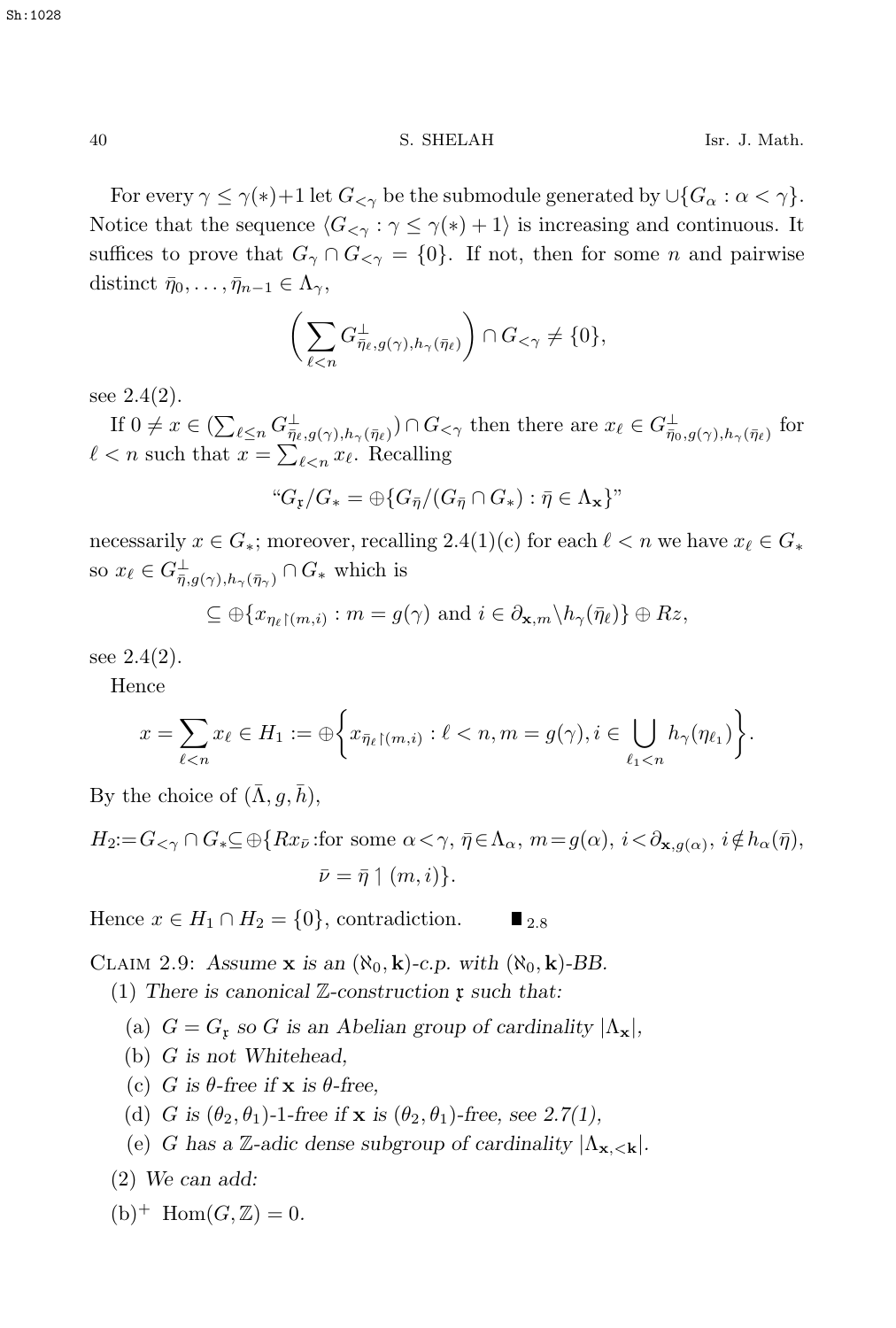*Remark 2.10:* Recall that "**b** is a  $(\chi, \mathbf{k})$ -BB" means **b** is a function with range  $\subseteq \chi$ , see Definition 1.7.

*Proof.* (1) Let  $G_0 = \bigoplus \{ \mathbb{Z}x_{\overline{n}} : \overline{\eta} \in \Lambda_{\mathbf{x}, \leq \mathbf{k}} \} \oplus \mathbb{Z}z$  and  $G_1$  be the Z-adic closure of  $G_0$  so  $G_1$  is a complete metric space under the Z-adic metric.

For  $\bar{\eta} \in \Lambda_{\mathbf{x}}$  and  $\bar{a} \in {}^{\omega}\mathbb{Z}$  and  $n(*)$ , in  $G_1$  we let

$$
y_{\bar{a},\bar{\eta},n(*)} = \sum_{n\geq n(*)} (n!/n(*)!) \bigg(\sum_{m<\mathbf{k}} x_{\bar{\eta}\upharpoonleft(m,n)} - \sum_{m<\mathbf{k}} \mathbf{b}(\eta,m,n)z + a_n z\bigg).
$$

Let  $\{b_i : i < \omega\}$  list the elements of Z and let  $\bar{\mathbf{c}} = \langle \mathbf{c}_{\bar{\eta}} : \bar{\eta} \in \Lambda_{\mathbf{x}}\rangle$  be an  $(\aleph_0, \mathbf{k})$ -BB with  $\mathbf{c}_{\bar{\eta}}$  a function from  $\{\bar{\eta} \mid (m, n) : m < \mathbf{k}, n < \omega\}$  to  $\mathbb{Z}$ . Now for each  $\bar{\eta} \in \Lambda_{\mathbf{x}}$  let

$$
G_{\bar{\eta}}^0 = \Sigma \{ \mathbb{Z} x_{\bar{\eta} | (m,n)} : m < \mathbf{k}, n < \omega \} \oplus \mathbb{Z} z
$$

and  $h_{\bar{\eta}} \in \text{Hom}(G_{\bar{\eta}}^0, \mathbb{Z}, z)$  be such that  $h_{\bar{\eta}}(z) = z$ ,  $h_{\bar{\eta}}(x_{\bar{\eta}(\{m,n\})}) = b_{\mathbf{c}_{\bar{\eta}}(\bar{\eta}(\{m,n\}))}z$ .

(\*)<sub>1</sub> We can choose  $\bar{a} = \bar{a}[\bar{\eta}] \in {}^{\omega}\mathbb{Z}$  such that there is no extension  $h^1 \in \text{Hom}(G_{\bar{a},\bar{\eta}}^1, \mathbb{Z})$  of  $h_{\bar{\eta}}$  where  $G_{\bar{a},\bar{\eta}}^1 = \langle G_{\bar{\eta}}^0 \cup \{y_{\bar{a},\bar{\eta},n} : n < \omega\}\rangle_{G_1}$ .

[Why? Well known but we elaborate. It suffices to prove that

 $\mathscr{A} = \{ \bar{a} \in {}^{\omega}2 : h_{\bar{\eta}} \text{ has an extension in } \text{Hom}(G_{\bar{a},\bar{\eta}}^1, \mathbb{Z}) \text{ and } a_0 = 0 = a_1 \}$ 

is a countable subset of  $\mathscr{L}Z$ ; we could have allowed  $\bar{a} \in \mathscr{L}Z$  but this seems more transparent to restrict ourselves. For  $\bar{a} \in \mathscr{A}$  let  $h_{\bar{a},\bar{\eta}}$  be an extension witnessing it.

Now

• For each  $b \in \mathbb{Z}$  the set

$$
\mathscr{A}_b = \{ \bar{a} \in \mathscr{A} \subseteq {}^{\omega}2 : h_{\bar{a},\bar{\eta}}(y_{\bar{\eta},0}) = b \text{ and so } a_0 = a_1 = 0 \}
$$

has at most one member.

[Why? Toward contradiction assume  $\bar{a}_1 \neq \bar{a}_2 \in \mathscr{A}_b$  and let *n* be minimal such that  $a_{1,n} \neq a_{2,n}$ ; now  $n = 0, 1$  is impossible as  $\bar{a}_1, \bar{a}_2 \in \mathscr{A}_b$ , so  $n \geq 2$ . Now prove by induction on  $\ell < n$  that  $h_{\bar{a}_1,\bar{\eta}}(y_{\bar{n},\ell}) = h_{\bar{a}_2,\eta}(y_{\bar{n},\ell})$ ; for  $\ell = 0, 1$  use  $\bar{a}_1, \bar{a}_2 \in \mathscr{A}_b$ and for  $\ell = j + 1$  recall  $\ell y_{\eta,\ell} = y_{\eta,j} - (\sum_{m < \mathbf{k}} x_{\bar{\eta}} (m,j) + a_{\ell,j} z)$  for  $\iota = 1, 2$ ; apply  $h_{\bar{a}_\iota,\bar{\eta}}$  and use the induction hypothesis. Now on this equation for  $\ell = n, \, \iota = 1, 2$ apply  $h_{\bar{a}_\iota,\bar{\eta}}$  and then substracting we get  $a_{1,n} - a_{2,n}$  is divisible by  $\ell$  and  $\ell \geq 2$ but  $a_{1,n} - a_{2,n} \in \{1, -1\}$ , contradiction.]

So clearly there is  $\bar{a} \in {}^{\omega}2 \backslash \cup {\{\mathscr{A}_b : b \in \mathbb{Z}\}\$  such that  $a_0 = 0 = a_1$ ; it is as required. So  $(*)_1$  holds indeed.]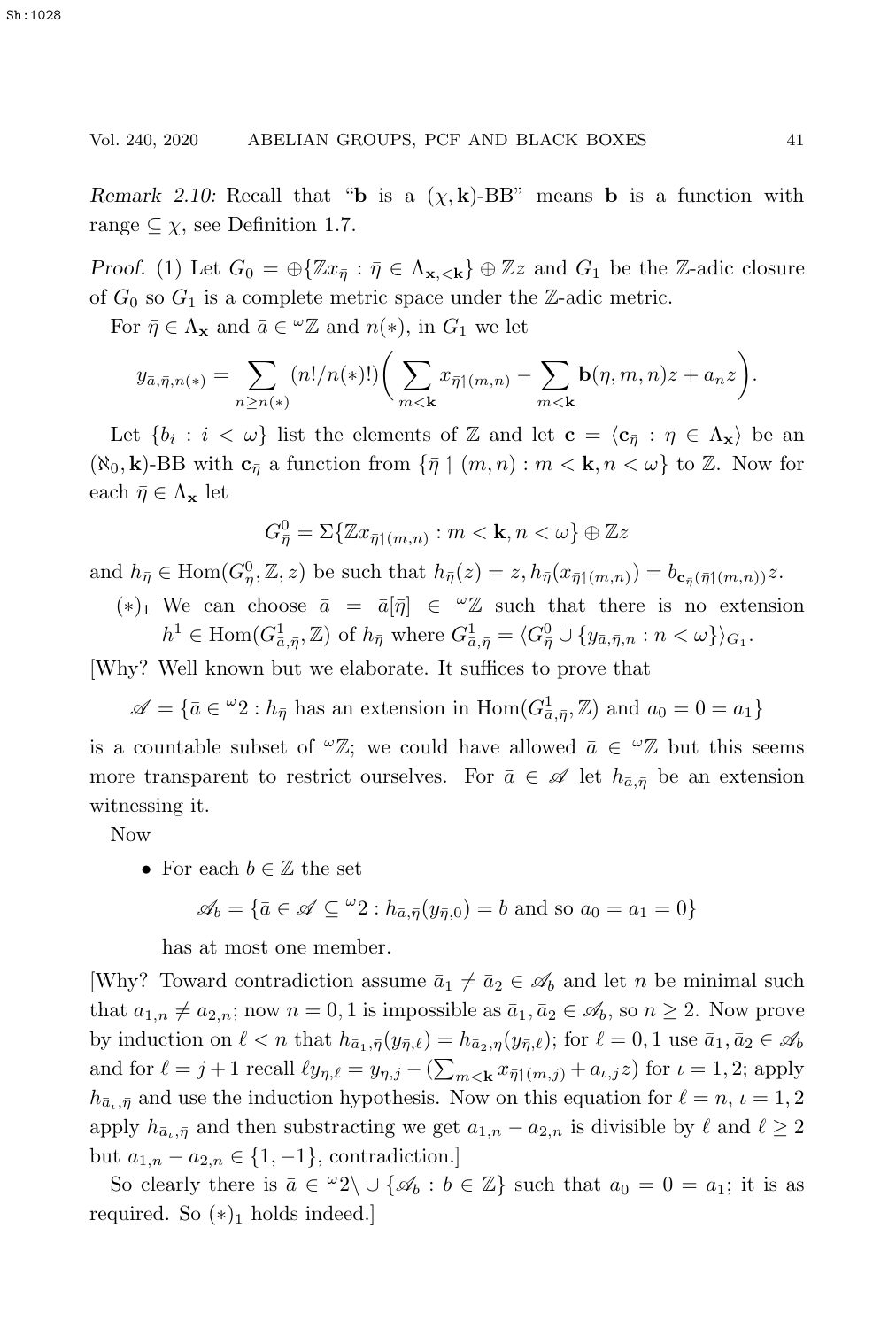$(*)_2$  let  $G_1 = \langle G_0 \cup \{y_{\bar{a}[\bar{n}], \bar{n}, n} : n < \omega\} : \bar{\eta} \in \Lambda_{\mathbf{x}}\}\rangle_{G_1}.$ 

Now  $G_1$  witnesses that  $G_2 = G_1/\mathbb{Z}z$  is not a Whitehead group. [Why? Let  $G_2 = G_1/\mathbb{Z}$  and let  $h_*$  be the canonical homomorphism from  $G_1$  onto  $G_1/\mathbb{Z}z$ , i.e.,  $h_*(x) = x + \mathbb{Z}z$  for  $x \in G_1$ . Toward contradiction assume  $G_2$  is a Whitehead group; this means that there is a homomorphism  $g_*$  from  $G_2$  into  $G_1$ inverting  $h_*,$  that is,  $y \in G_2 \Rightarrow h_*(g_*(y)) = y$ .

As Ker( $g_*$ ) = Zz clearly  $x \in G_1 \Rightarrow g_*(h_*(x)) - x \in \mathbb{Z}$  so let  $h_\ell$  be the unique function from  $\Lambda_{\mathbf{x}, \langle \mathbf{k} \rangle}$  into Z defined by  $h_0(\bar{\nu}) = b$  iff  $\bar{\nu} \in \Lambda_{\mathbf{x}, \langle \mathbf{k}, \kappa \rangle}$   $\in \mathbb{Z}$ and  $g_*(h_*(x_{\bar{\nu}})) - x_{\bar{\nu}} = bz$ . By the choice of **b** there is  $\bar{\eta} \in \Lambda_{\mathbf{x}}$  such that  $m < \mathbf{k} \wedge n < \omega \Rightarrow \mathbf{k}(\bar{\eta}, m, n) = h_{\bullet}(\bar{\eta} \upharpoonright (m, n)).$  So  $x \mapsto x - g_{*}(h_{*}(x))$  defines a homomorphism from  $G_{\bar{a}(\bar{\eta}),\bar{\eta}}$  onto Zz mapping z to itself and mapping  $x_{\bar{\eta}(\eta,n)}$ to  $b_{\mathbf{c}_{\eta}(\bar{\eta}(\{m,n\})},z)$ , contradicting the choice of  $\bar{a}(\eta)$ . So  $G_2 = G_1/\mathbb{Z}z$  is Whitehead indeed.

Now clearly for some canonical<sup>∗</sup> Z-construction  $\mathfrak{x}, G_{\mathfrak{x}} = G_{\mathfrak{x}}^- \oplus \mathbb{Z}$ , and easily  $G_2 \cong G_{\mathfrak{p}}^-$  and  $G_2$  is a direct summand of  $G_{\mathfrak{p}}$  so (by the well known group theory) also  $G<sub>x</sub>$  is not a Whitehead group. The cardinality and freeness demands are obvious.]

(2) For transparency we ignore the "Whitehead". Recall we assume **x** has the  $\aleph_0$ -black box not just the  $\aleph_0$ -pre-black box (see 1.7(1),(4)).

Let  $\langle \Lambda_{\alpha} : \alpha < |\Lambda_{\mathbf{x}}| \rangle$ ,  $\langle \bar{\nu}_{\alpha} : \alpha < \alpha_{*} \rangle$  be as in Definition 1.7(4). Let  $\langle h_{\bar{\eta}} : \bar{\eta} \in \Lambda_{\alpha} \rangle$ be an  $\aleph_0$ -BB. We choose  $(\mathbb{Z}, \mathbf{x})$ -construction x by choosing  $(z_{\bar{n}}, \bar{a}_{\bar{n}})$  for  $\bar{\eta} \in \Lambda_{\alpha}$ by induction on  $\alpha$  such that:

- $z_{\bar{n}} = z_0 = z$  if  $\alpha = 0$  (alternatively, omit z),
- $z_{\bar{\eta}} = z_{\alpha} = x_{\bar{\nu}_{\alpha}}$  if  $\bar{\eta} \in \Lambda_{1+\alpha}$ ,
- •<sub>3</sub>  $\bar{a}_{\bar{n}}$  for  $\bar{\eta} \in \Lambda_{\alpha}$  is chosen such that: there is no homomorphism h from  $G_{\bar{\eta}}$  into Z such that  $(h(x_{\bar{\eta}1(m,i)}), h(z_{\alpha}))$  is coded by  $h_{\bar{\eta}}(\bar{\eta}1(m,i))$ .

So if  $h \in \text{Hom}(G_F, \mathbb{Z})$  then  $\alpha < \alpha_* \Rightarrow h(z_\alpha) = 0$  but  $\bigoplus \sum_\alpha \mathbb{Z} z_\alpha = G_0$ , so  $h \upharpoonright G_0$ <br>is even but  $G_0/G_0$  in divisible leaves his even is zero but  $G_{\mathfrak{X}}/G_0$  is divisible hence h is zero.

Alternatively omitting " $G = G<sub>x</sub>$ ", this follows easily by repeated amalgamation of the G constructed in part (1) over pure subgroups isomorphic to  $\mathbb{Z}$ ; see the proof of 2.12(3) or, e.g., [She16, §3].  $\blacksquare$  <sub>2.9</sub>

∗∗∗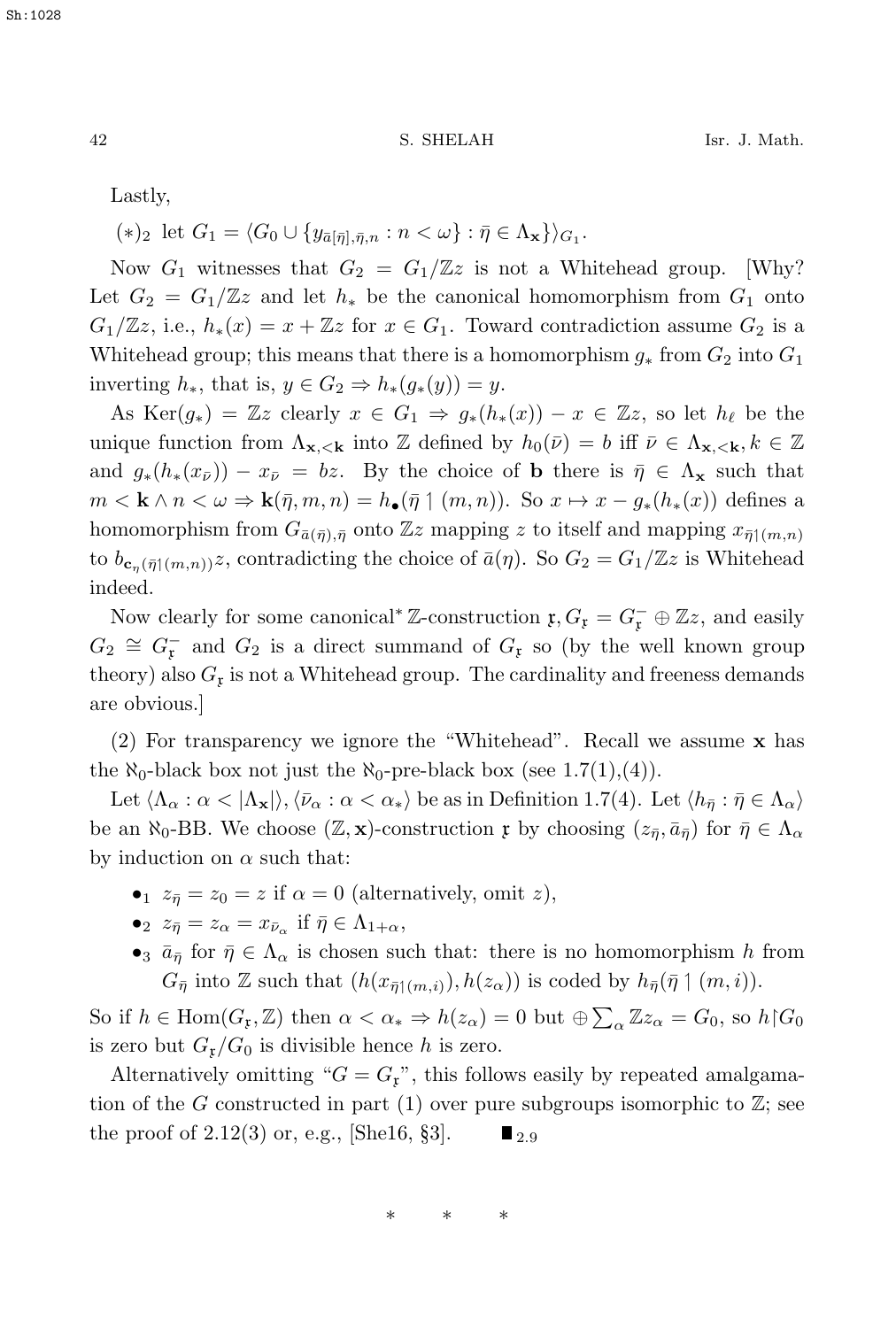Now Claim 2.9 as stated is enough when we use §1 to get  $\aleph_{\omega}$ <sub>n</sub>-free **x** with  $\chi$ -BB (see 1.27(1),(2)) but not for  $\aleph_{\omega_1\cdot n}$ -free, because there we need for  $\partial = \aleph_1$ ,  $J = J_{\kappa}^{\text{bd}} \odot J_{\sigma}^{\text{bd}}$ ,  $\sigma < \kappa$  regular, in particular  $(\sigma, \kappa) = (\aleph_0, \aleph_1)$ . So we better use the construction from Definition 2.4 rather than 2.2. Also we prefer to have general R-modules and we formalize the relevant property of  $R, \overline{\partial}, \overline{J}, \theta$ . We use  $_RR$  to denote R as a left R-module.

*Definition 2.11:* (1) We say that  $(\bar{\partial}, \bar{J})$  does  $\theta$ -fit R or the triple  $(\bar{\partial}, \bar{J}, \theta)$ -fit R (but if  $\bar{\partial} = \bar{\partial}_{\mathbf{x}}, \bar{J} = \bar{J}_{\mathbf{x}}$  then we may write **x** instead of  $(\bar{\partial}, \bar{J})$ ) when:

- $(A)$  (a) R is a ring,
	- (b) **k** is a natural number  $\geq 1$ ,
	- (c)  $\overline{\partial} = \langle \partial_{\ell} : \ell < \mathbf{k} \rangle$ ,
	- (d)  $\partial_{\ell}$  is a regular cardinal,
	- (e)  $\bar{J} = \langle J_{\ell} : \ell < \mathbf{k} \rangle$ ,
	- (f)  $J_{\ell}$  is an ideal on  $\partial_{\ell}$ .

(B) If  $G_0 = \bigoplus \{Rx_{m,i} : m < k, i < \partial_m\} \oplus Rz$  and  $h \in \text{Hom}(G_0, R_R)$  and  $h(z) \neq 0$ , then there is  $G_1$  such that

- (\*) ( $\alpha$ )  $G_1$  is an R-module extending  $G_0$ ,
	- ( $\beta$ )  $G_1$  has cardinality  $\lt \theta$ ,
	- $(\gamma)$  there is no homomorphism from  $G_1$  to  $_RR$  (i.e., R as a left R-module) extending h.

(1A) We replace "fit" by "weakly fit" when in clause (B) we further demand on  $h, h(x_{m,2i}) = h(x_{m,2i+1}).$ 

(2) We say  $(\bar{\partial}, \bar{J})$  freely  $\theta$ -fits R or  $(\bar{\partial}, \bar{J}, \theta)$ -fit R (but if  $\bar{\partial} = \bar{\partial}_{\mathbf{x}}, \bar{J} = \bar{J}_{\mathbf{x}}$  we may replace  $(\bar{\partial}, \bar{J})$  by **x**) when:

- $(A)$  (a)–(f) as above,
- (B) as above adding
	- (δ) if  $m_* < \mathbf{k} \wedge w \in J_{m_*}$ , then  $G_1$  is free over

 $\bigoplus \{Rx_{m,i}: m < \mathbf{k}, i < \partial_m \text{ and } m = m_* \Rightarrow i \in w\} \oplus Rz.$ 

(3) In part (1) above and also parts (4)–(6) below we may write  $(\partial, J, \mathbf{k})$ instead of  $(\langle \partial_{\ell} : \ell \langle \mathbf{k} \rangle, \langle J_{\ell} : \ell \langle \mathbf{k} \rangle)$  when  $\ell \langle \mathbf{k} \rangle \Rightarrow \partial_{\ell} = \partial \wedge J_{\ell} = J$  so we may write  $(\partial, J, \mathbf{k}, \theta)$ . Also we may write J if  $m < \mathbf{k} \Rightarrow J_m = J$  and omit  $\overline{J}$  when  $\ell < \mathbf{k} \Rightarrow J_{\ell} = J_{\partial_{\ell}}^{\text{bd}}$ .

(4) We may above replace " $J_{\ell}$  is an ideal on  $\partial_{\ell}$ " by  $J_{\ell} \subseteq \mathscr{P}(\partial_{\ell})$ .

- (5) We may omit  $\theta$  when  $\theta = |R|^{+} + \max\{\partial_{m}^{+} : m < \mathbf{k}\}.$
- (6) We replace fit by I-fit when: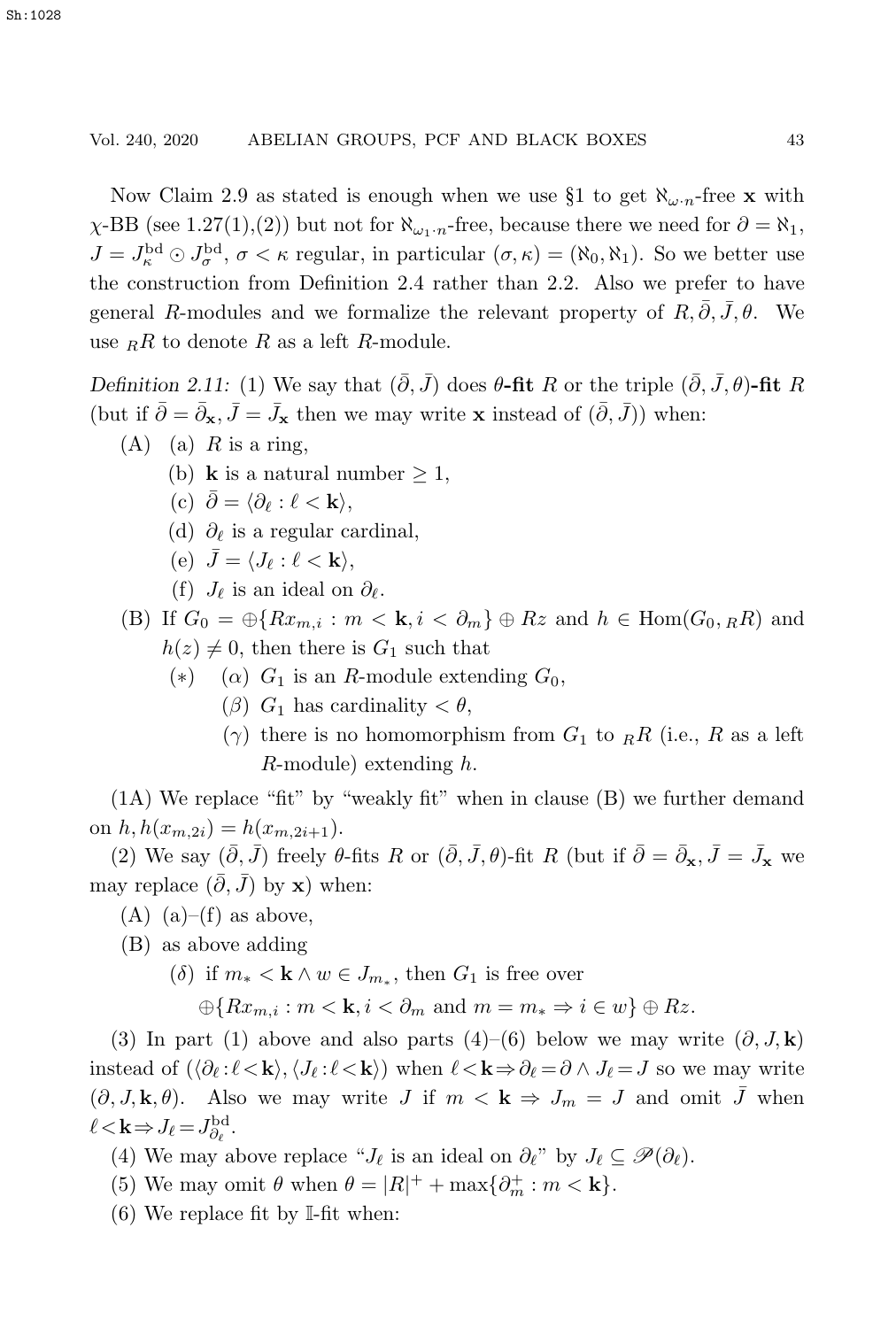- (a) I is a set of ideals of R closed under intersection of two including  $I_0 = \{0_R\},\$
- (b) replace  $Rz$  by  $(R/I)z$ ,  $I \in \mathbb{I}$ ; the default value of  $\mathbb{I}$  is

 $\{\{a : ab = 0\} : b \in R\},\$ 

(c) in  $(B)(*)$ , if  $x \in G_1 \setminus \{0\}$  then  $\text{ann}(x, G_1) = \{a \in R : ax = 0\} \in \mathbb{I}$ .

CLAIM 2.12: (1) Assume  $x$  is a  $k$ -c.p., R is a ring,  $x$  does  $\theta$ -fit R,  $\chi^+ \geq \theta + |R|^+$  *and* **x** *has* ( $\chi$ , **k**, 1)-BB.

*There is* **x** *such that:* 

- (a)  $\mathfrak{x}$  *is an*  $(R, \mathbf{x})$ -construction,
- (b)  $G = G_x$  *is an R-module of cardinality*  $|\Lambda_{\mathbf{x}}|$ ,
- (c) there is no  $h \in \text{Hom}(G, _RR)$  such that  $h(z) \neq 0$ ,
- (d) **r** is simple, that is,  $z_{\overline{\eta}} = z$  for  $\overline{\eta} \in \Lambda_{\mathbf{x}}$ .
- (2) *If in addition* **x** *freely* θ*-fits* R*, then we can add:*
	- (e) G is  $\sigma$ -free if **x** is  $\sigma$ -free (holds always for  $\sigma = \min(\bar{\partial}_{\mathbf{x}})$ ),
	- (f) G is  $(\theta_2, \theta_1)$ -1-free if **x** is  $(\theta_2, \theta_1)$ -free.
- (3) *In (2) we can add:*
	- (g)  $Hom(G, {}_RR) = 0.$
- (4) *We can use above "weakly fit".*

*Proof.* Let  $G_* = \bigoplus \{Rx_{\bar{\eta}} : \bar{\eta} \in \Lambda_{\mathbf{x}, \langle \mathbf{k} \rangle} \oplus Rz$ . See more in [Shee].

(1) Let  $\{(a_{\varepsilon}^1, a_{\varepsilon}^2) : \varepsilon < \chi\}$  list, possibly with repetitions, the members of  $R \times (R \setminus \{0_R\})$  and let **b** be a  $(\chi, \mathbf{k}, 1)$ -BB for **x** and let **b**', **b**'' be defined such that:  $\varepsilon = \mathbf{b}_{\bar{\eta}}(m, i)$  implies  $\mathbf{b}'_{\bar{\eta}}(m, i) = a_{\varepsilon}^1, \mathbf{b}''_{\bar{\eta}}(m, i) := a_{\varepsilon}^2$ .

For  $\bar{\eta} \in \Lambda_{\mathbf{x}}$  let  $G_{\bar{\eta}}^0 = \Sigma\{Rx_{\bar{\eta}1(m,i)} : m < \mathbf{k}, i < \partial_m\} \oplus Rz \subseteq G_*$  and let  $h_{\bar{\eta}}$  be the unique homomorphism from  $G_{\eta}^{0}$  into  ${}_{R}R$  satisfying  $h_{\bar{\eta}}(x_{\bar{\eta}(\lbrace m,i\rbrace}) = \mathbf{b}'_{\bar{\eta}}(m,i)$ and  $h_{\overline{\eta}}(z) = \mathbf{b}_{\overline{\eta}}''(0,0)$  and let  $G_{\overline{\eta}}^1$  be an R-module extending  $G_{\overline{\eta}}^0$  such that  $(G_{\overline{\eta}}^1, G_{\overline{\eta}}^0, h_{\overline{\eta}})$  here are like  $(G_1, G_0, h)$  in Definition 2.11(1)(B)(\*), so in particular there is no homomorphism from  $G_{\overline{\eta}}^1$  into  $_RR$  extending  $h_{\overline{\eta}}$ . Without loss of generality  $G_{\overline{\eta}}^1 \cap G_0 = G_{\overline{\eta}}^0$  and  $\langle G_{\overline{\eta}}^1 \rangle G_{\overline{\eta}}^0 : \overline{\eta} \in \Lambda_{\mathbf{x}} \rangle$  is a sequence of pairwise disjoint sets. Let G be the R-module generated by  $\cup \{G_{\overline{\eta}} : \overline{\eta} \in \Lambda_{\mathbf{x}}\} \cup G_0$  extending each  $G_{\eta}^1$  and  $G_*$ , freely except this. Clearly we have defined an R-construction x with  $\mathbf{x}_x = \mathbf{x}$ ,  $G_x = G$ ,  $z_{x,\bar{\eta}} = \{z\}$  and clauses (a),(b),(d) of the desired conclusion hold. To prove clause (c) toward contradiction assume that  $h \in \text{Hom}(G, _RR)$ satisfies  $h(z) \neq 0$ . Let  $g: \Lambda_{\mathbf{x}, \langle \mathbf{k} \rangle} \to \chi$  be defined by

$$
g(\bar{\nu}) = \min\{\varepsilon < \chi : (h(x_{\bar{\nu}}), h(z)) = (a_{\varepsilon}^1, a_{\varepsilon}^2)\}.
$$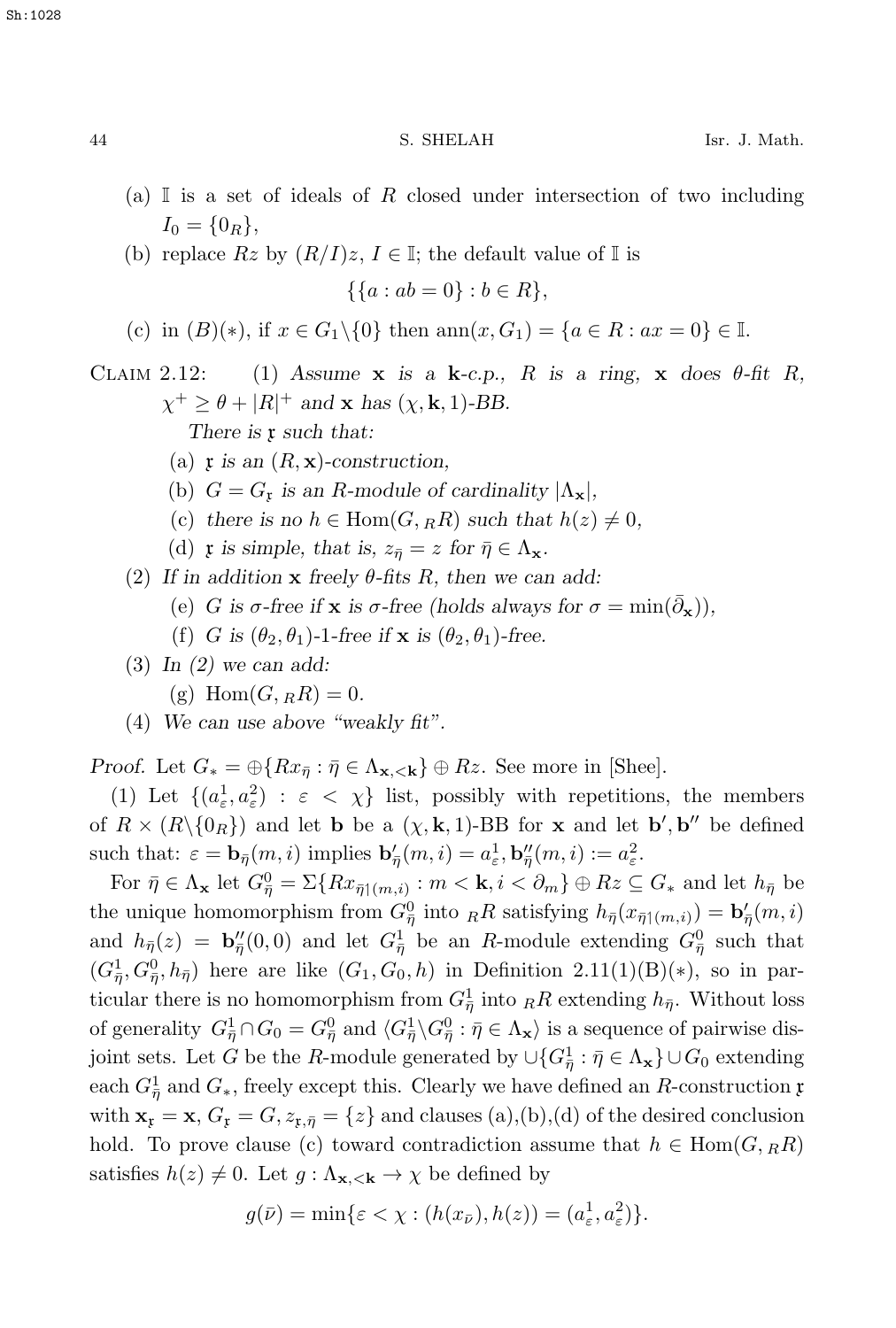Clearly the function is well defined, hence as  $\mathbf{x}$  has  $(\chi, \mathbf{k}, 1)$ -BB, that is by the choice of **b** there is  $\bar{\eta} \in \Lambda_{\mathbf{x}}$  such that  $m < \mathbf{k} \wedge i < \partial_m \Rightarrow g(\bar{\eta} \mid (m, i)) = \mathbf{b}_{\bar{\eta}}(m, i)$ . We get easy contradiction.

What about the cardinality  $|G|$ ? Note that  $|G_{\eta}^1| < \theta$  and  $\theta \leq \chi^+$ .

(2) In the proof of part (1), choosing  $G_{\eta}^1$  we add the parallel of clause  $(*) (\delta)$ of 2.11(B). Now clause (e) of  $2.12(2)$  holds by  $2.6(1)$  and clause (f) by  $2.8(2)$ .

 $(3)$  Let G be as constructed in part  $(1)$ , and let

$$
Y = \{ y \in G : G/Ry \text{ is } \aleph_1 \text{-free or even } \min(\bar{\partial})^+ \text{-free} \}
$$

 $(\text{recall } 2.6 + \text{ferences of } x).$ 

So by part (2) the set Y generates G, let  $\langle G_{\rho}, h_{\rho} : \varrho \in {}^{\omega}Y \rangle$  be such that  $G_{\rho}$  is an R-module,  $h_{\rho}$  is an isomorphism from G onto  $G_{\rho}$ , without loss of generality  $0_{G_{\rho}} = 0$  for every  $\rho$  and  $G_{\rho_1} \cap G_{\rho_2} = \{0\}$  for  $\rho_1 \neq \rho_2$ .

Let  $H_1 = \bigoplus \{G_\rho : \varrho \in {}^{\omega >}Y\}$  and let  $H_0$  be the R-submodule of  $H_1$  generated by

$$
X = \{ h_{\varrho \, \hat{\,}}(y)}(z) - h_{\varrho}(y) : \varrho \in {}^{\omega >} Y \text{ and } y \in Y \}.
$$

Let  $H = H_1/H_0$  and we shall prove it is as required (on G), the main point is proving Hom $(H, {}_RR)$ . That is, toward contradiction  $f_0 \in \text{Hom}(H, {}_RR)$  is not zero and  $f_1 \in \text{Hom}(H_1, {}_RR)$  is defined by  $f_1(x) = h(x + H_0)$ , so also  $f_1$ is not zero but  $x \in X \Rightarrow f_1(x) = 0$ . By the choice of  $H_1$ , there is  $\varrho \in {}^{\omega >}Y$ such that  $f_1|G_{\varrho}$  is not zero. But recall that G is generated by Y, hence  $G_{\varrho}$  is generated by  $\{f_1, h_\varrho(y) : y \in Y\}$ , hence for some  $n \geq 1$  and  $y_0, \ldots, y_{n-1} \in Y$ and  $b_0, \ldots, b_{n-1} \in R \setminus \{0_R\}$  we have  $f_1(h_\rho(\sum_{\ell < n} b_\ell, y_\ell)) \in R \setminus \{0\}$  hence for some  $\ell < n$ ,

$$
0 \neq f_1(h_{\varrho}(b_{\ell}y_{\ell})) = f_1(b_{\ell}h_{\varrho}(y_{\ell})).
$$

So letting  $y = h_{\varrho}(y_{\ell})$  we have  $y \in G_{\varrho}$  and for some  $b \in R \setminus \{0\},$ 

$$
c = f_1(bh_{\varrho}(y_{\ell})) = f_2(by).
$$

As said above about  $f_1$  we have

$$
f_1(y) = f_1(h_\varrho(y_\ell)) = f_1(h_{\varrho \, \hat{\,}} \langle y_\ell \rangle(z))
$$

so  $f_1(h\rho^{\hat{}}\langle y_\ell\rangle(z)) = b \in R \setminus \{0\}.$  So  $h_{\rho^{\hat{}}\langle y_\ell\rangle} \circ f_1 \in \text{Hom}(G, {}_RR)$  maps z into  $b \in R \setminus \{0\}$ , contradiction.

(4) Similarly, but replacing  $x_{\bar{\eta}}(\bar{\eta} \in \Lambda_{\mathbf{x}, <\mathbf{k}})$  by  $x_{\bar{\eta}, \zeta}(\zeta < |R|^{+})$ , but we elaborate. Let  $\langle (\bar{\alpha}_{\varepsilon}, a_{\varepsilon}) : \varepsilon < \chi \rangle$  list, possibly with repetitions, the members of

 $\{(\bar{\alpha}, a_{\varepsilon}): \bar{\alpha} = (\alpha_0, \alpha_1) \text{ such that } \alpha_0 < \alpha_1 < \chi \text{ and } a \in R \setminus \{0_R\} \},\$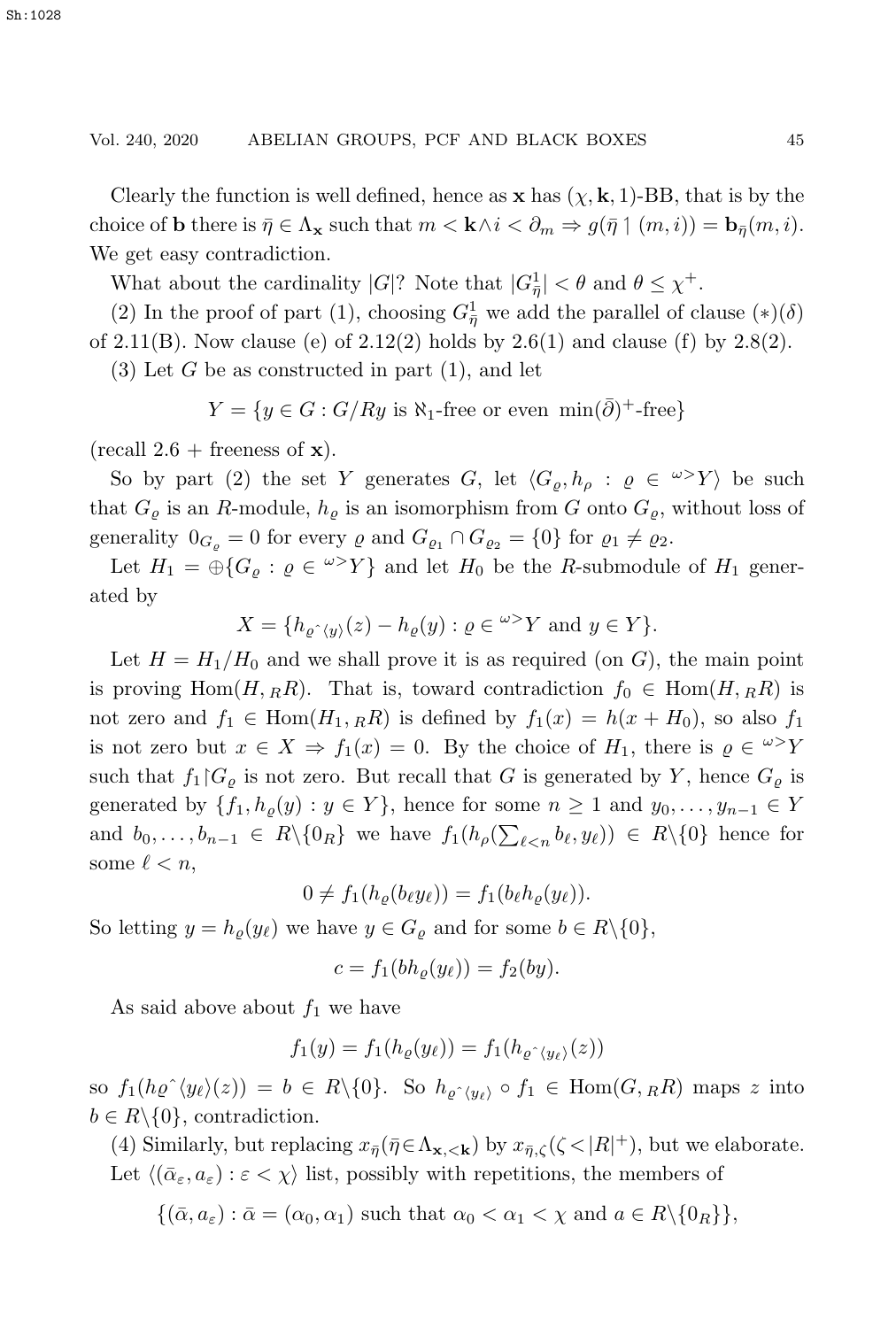and **b** be a  $(\chi, \mathbf{k}, 1)$ -BB for **x** and let  $\mathbf{b}^{\iota}$  for  $\iota = 0, 1, 2$  be the functions with the same domain as **b** (writing  $\mathbf{b}_{\bar{\eta}}^{\iota}(m, i)$  or  $\mathbf{b}_{\eta, \iota}(m, i)$  for  $\mathbf{b}^{\iota}(\bar{\eta}, m, i)$ ) such that  $\varepsilon = \mathbf{b}_{\bar{\eta}}(m, i)$  implies

$$
(\alpha_{\varepsilon,0}, \alpha_{\varepsilon,1}, a_{\varepsilon}) = (\mathbf{b}_{\overline{\eta}}^0(m,i), \mathbf{b}_{\overline{\eta}}^1(m,i), \mathbf{b}_{\overline{\eta}}^2(m,i)).
$$

Let  $G_0 = \bigoplus \{Rx_{\bar{n},\varepsilon} : \bar{\eta} \in \Lambda_{\mathbf{x},\leq \mathbf{k}} \text{ and } \varepsilon < \chi \}$  and

- $(*)_1$  for  $\bar{\eta} \in \Lambda_{\mathbf{x}}$  let (a)  $G_{\overline{\eta}}^0 = \Sigma\{Rx_{\overline{\eta}}(m,i), \varepsilon : m < \mathbf{k}, i < \partial_m \text{ and } \varepsilon < \chi\},$ (b)  $G_{\eta}^{\dot{0},0} = \sum \{ R(x_{\bar{\eta}1(m,i),\mathbf{b}_{\bar{\eta},1}(m,i)} - x_{\bar{\eta}1(m,i),\mathbf{b}_{\bar{\eta},0}(m,i)} : m < \mathbf{k}, i < \partial_m \} \oplus Rz,$ (c)  $G_{\bar{\eta}}^{0,1} = G^{0,0} \oplus Rz,$ 
	- (d)  $h_{\bar{\eta}}$  be the homomorphism from  $G_{\bar{\eta}}^{0,0}$  into R such that:
		- $h_{\bar{n}}$   $\mid$   $G^{0,0}$  is constantly zero,
		- $h_{\bar{n}}(z)$  is  $\mathbf{b}_{\bar{n},2}(0,0) \in R \setminus \{0\},\$
	- (e)  $\mathbf{h}_{\bar{\eta}}$  be the isomorphism from  $G_0 = \bigoplus \{Rx_{\bar{\eta}}(m,i): m < \mathbf{k}, i < \partial_m\} \oplus R_{\eta}$ onto  $G_{\bar{\eta}}^{0,1}$  such that

$$
\mathbf{h}_{\bar{\eta}}(z) = z, \mathbf{h}_{\bar{\eta}}(x_{m,i}) = (x_{\bar{\eta}\uparrow(m,i),\mathbf{b}_{\bar{\eta},1}(m,i)} - x_{\bar{\eta}\uparrow(m,i),\mathbf{b}_{\bar{\eta},0}(m,i)}),
$$

- (f)  $G_{\overline{\eta},1}^{\bullet}$  be an *R*-module extending the *R*-module  $G_{\overline{\eta}}^{\bullet}$  such that the triple  $(G_0^{\bullet}, G_{\bar{\eta},1}, h_{\bar{\eta}}^{\bullet} \circ \mathbf{h}_{\bar{\eta}})$  is as in 2.11(1)(B)(\*),
- (g)  $\mathbf{h}_{\overline{\eta}}^+$ ,  $G_{\overline{\eta}}^1$  be such that  $G_{\overline{\eta}}^1$  is an *R*-module extending  $G_{\overline{\eta}}^0$  and  $h_{\overline{\eta}}^+$  is an isomorphism from  $G_{\bar{\eta},1}$  onto  $G_{\bar{\eta}}^1$  extending  $\mathbf{h}_{\bar{\eta}}$ .

Lastly, let

(\*) without loss of generality  $G_{\overline{\eta}}^1 \cap G_0 = G_{\overline{\eta}}^{0,0}, \langle G_{\overline{\eta}}^1 \rangle G_{\overline{\eta}}^{0,0} : \overline{\eta} \in \Lambda_{\mathbf{x}} \rangle$  are pairwise disjoint and  $G_1^*$  is an R-module extending  $G_0$  and  $G_{\overline{\eta}}^1$  for  $\overline{\eta} \in \Lambda$ **x** and generated by their union freely (except the equations implicit in "extending" above).

Note:

- (\*) if  $h \in \text{Hom}(G, _RR)$  satisfies  $h(z) \neq 0_R$  then we define a function **c** :  $\Lambda_{\mathbf{x}\prec\mathbf{k}} \to \chi$  as follows: **c** is the minimal  $\varepsilon < \chi$  such that:
	- $h(x_{\bar{n},\alpha_{\varepsilon,0}}) = h(x_{\bar{n},\alpha_{\varepsilon,1}}),$
	- $h(z) = a_{\varepsilon}$ .

The rest should be clear.  $\blacksquare$  <sub>2.12</sub>

*Remark 2.13:* We can use a  $2^{\chi}$ -BB **b** and then let  $\mathbf{c}(\bar{\eta})$  code

$$
(h{\restriction}\{x_{\bar{\eta},\varepsilon}:\varepsilon<\chi\},h(z)).
$$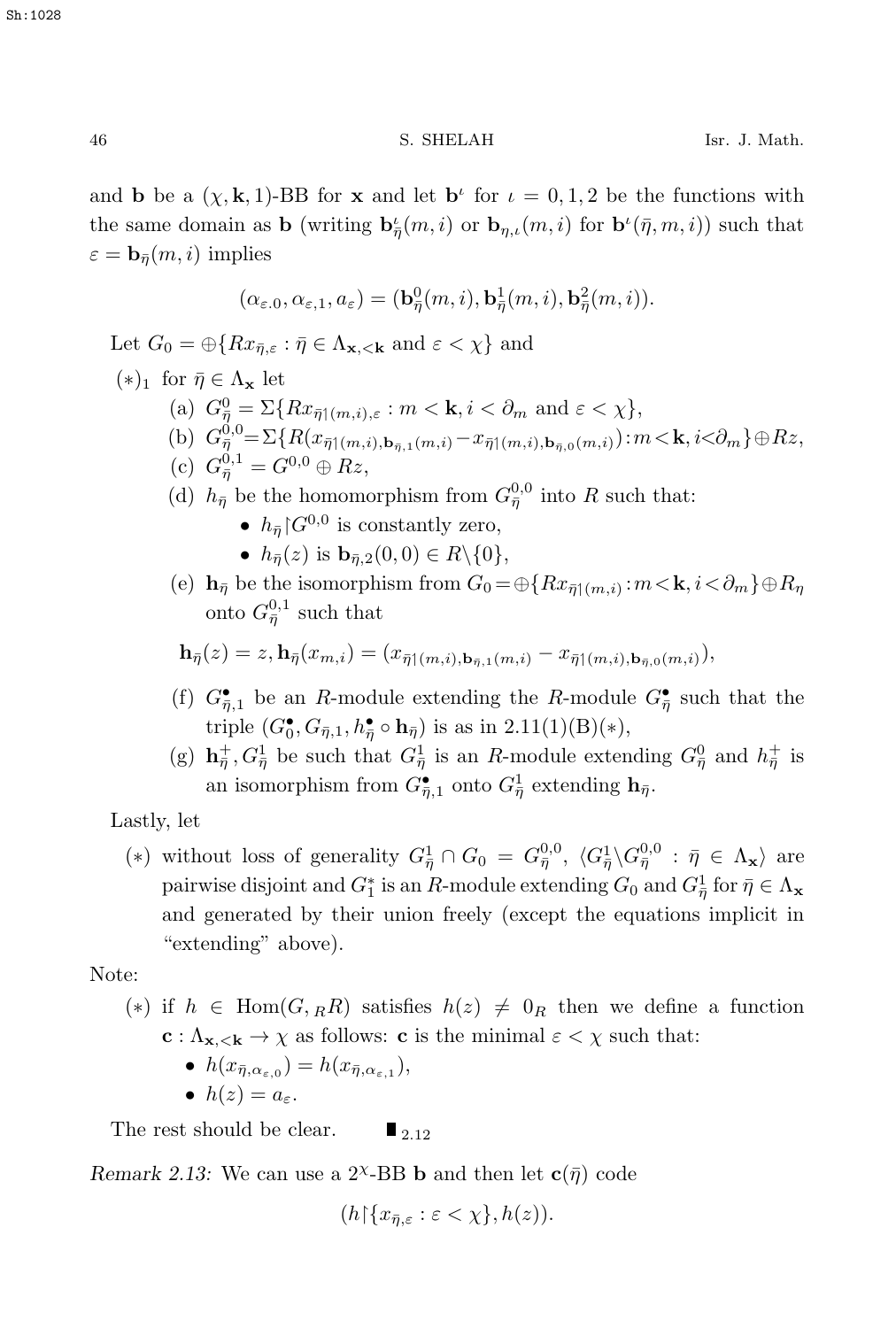*Remark 2.14:* (1) There is an alternative to the proof of 2.12(3), assume that **x** has  $\aleph_0$ -well orderable  $(\chi, \mathbf{k}, 1)$ -BB  $\bar{\alpha}$  as witnessed by  $\bar{\Lambda}$ , see Definition 1.30. We then can find a  $(R, \mathbf{x})$ -construction obeying  $\bar{\Lambda}$ , see 2.4(1B).

(2) It may suffice for us to prove in 2.12 that x is simple and  $Rz$  is not a direct summand of the R-module  $G_r$ . For this we can weaken the demand in Definition 2.11(1)(B) demanding  $h(z)=1_R$ .

- CLAIM 2.15: (1) Let  $\partial = \aleph_0$ ,  $J = J_{\partial}^{\text{bd}}$  and  $\mathbf{k} = 1$ ; then  $(\partial, J, \mathbf{k}, \theta)$  freely *fit* R *when:*
	- ⊕<sup>1</sup> (a) R *is an infinite ring,*
		- (b) if  $d \in R \setminus \{0\}$  and  $\overline{d} \in {}^{\omega}R$ , then we can find  $a_n^i \in R$  for  $\iota = 1, 2, 3$  and  $n < \omega$  such that the following set  $\Gamma$  of equa*tions cannot be solved in* R*:*

$$
\Gamma = \{a_n x_{n+2} = x_n + d_n + b_n d : n < \omega\}.
$$

### (2) *For*  $\partial$ , *J*, **k** as above,  $(\partial$ , *J*, **k**,  $\theta$ ) *freely weakly fit* R when:

- ⊕<sup>2</sup> (a) *as above,*
	- (b) for every  $d \in R \setminus \{0\}$  letting  $\bigwedge_n d_n = 0_R$ , the demand in  $\oplus$ *above holds, i.e., there are*  $a_n, b_n \in R$  *for*  $n < \omega$  *such that the following set* Γ *of equations is not solved in* R*:*

$$
\bullet \ \Gamma = \{a_n x_{n+1} = x_n + b_n d : n < \omega\}.
$$

- (3) If R is an infinite ring, then  $\bigoplus_1$  holds when:
	- ⊕<sup>3</sup> (a) *as above,*
		- (b)  $(R, +)$  *is*  $\aleph_1$ -free or at least  $\bigcap \{nR : n \geq 2\} = \{0\}.$

*Proof.* (1) We should check all the clauses in Definition 2.11. First, Clause (A) is obvious: R is a ring by  $\oplus_1(a)$ , **k** = 1 > 0 by assumption, of course, letting  $\bar{\partial} = \langle \partial_0 \rangle$ ,  $\partial_0 = \partial$ ,  $\partial$  is regular being  $\aleph_0$  and  $\bar{J} = \langle J_0 \rangle$ ,  $J_0 = J$  is  $J_\partial^{\text{bd}} = J_{\aleph_0}^{\text{bd}}$  so an ideal on ∂.

Second, toward proving Clause (B), assume

$$
G_0 = \bigoplus \{Rx_{m,i} : m < \mathbf{k} = 1 \text{ so } m = 0 \text{ and } i < \partial\} \oplus \mathbb{Z}z,
$$

 $h_0 \in \text{Hom}(G_0,_R R)$  and  $d := h_0(z) \neq 0_R$  and let  $d - n = h(x_{0,n})$ . We should find  $G_1$  satisfying  $(*)$  there. Let

$$
\langle (a_n^{\bullet}, b_n) : n < k \rangle
$$

be as guaranteed by  $\bigoplus_1(b)$  of the claim for  $d, \langle d_n : n < \omega \rangle$  from above.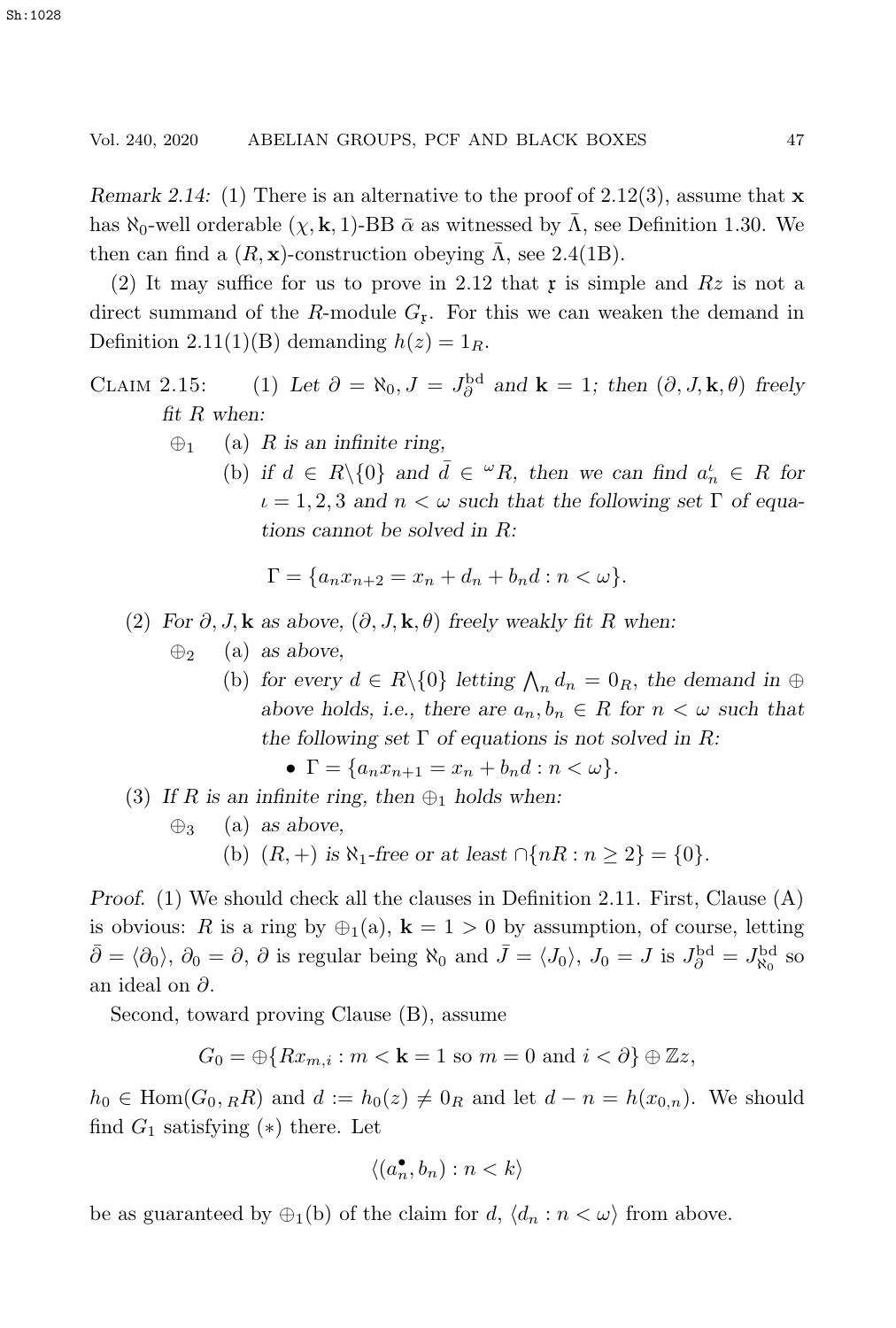Sh:1028

For each  $i < \partial$  let  $G^*_{n} = G_0 \oplus (Ry_n)$  be an *R*-module; clearly there is an embedding  $g_n: G_n^* \to G_{n+1}^*$  such that  $g_n \nvert G_0 = \mathrm{id}_{G_0}$  and

$$
g_n(y_n) = a_n^{\bullet} y_{n+1} + x_{0,n} + b_n z
$$

where the  $a_n, b_n \in R$  are from  $\bigoplus_1$ (b) for our h.

Renaming without loss of generality  $G_n^* \subseteq G_{n+1}^*$  and  $g_n$  is the identity on  $G_n^*$ . Lastly, let

$$
G_1 = \bigcup_n G_n^*
$$

and it suffices to prove that  $(*)$  of Definition 2.11 is satisfied. Clearly  $G_1$  is an R-module extending  $G_0$ , i.e.,  $(*)$  $(\alpha)$  holds. Also

$$
|G_1| \le \aleph_0 + |G_0| = \aleph_0 + \aleph_0 \cdot |R| = |R| < |R|^+ = \theta,
$$

recalling R is an infinite ring, so also  $(*)$ ( $\beta$ ) holds.

Lastly, to prove  $(*)(\gamma)$ , toward contradiction assume  $h_2 \in \text{Hom}(G_1, R_R)$  extends h. Let  $c_n := h_2(y_n) \in R$ . Now

(\*) (a) 
$$
\bar{c} = \langle c_n : n < \omega \rangle \in {}^{\omega} \mathbb{R}
$$
,  
\n(b)  $a_n c_{n+1} = a_n h_1(y_{n+1}) = h_2(a_n^1 y_{n+1})$   
\n $= h_2(y_n + x_{0,n} + b_n z) = h_2(y_n) + h_1(x_{0,n}) + b_n h_2(z)$   
\n $= c_n + d_n + b_n d.$ 

So  $\bar{c}$  solves (in R) the set of equations

$$
\Gamma = \{a_n z_{n+1} = z_n + d_n + b_n d : n < \omega\},\
$$

contradicting the choice of  $\langle (a_n, h_n) : n < \omega \rangle$ .

We still have to justify the "freely", i.e., clause ( $\delta$ ) of 2.11(2). So let  $m_* < \mathbf{k}$ , i.e.,  $m_* = 0$  and  $w \in J_0 = J^{\text{bd}}_{\partial}$  so w is finite and let

$$
G_0 = \bigoplus \{Rx_{0,i} : i \in w\},\
$$

let  $n_*$  be such that  $\sup(w) < n_*$  and we easily finish by noting:

(\*) the sequence  $\langle y_n : n > n_* \rangle$ <sup> $\langle x_{0,m} : m \leq n^* \rangle$ <sup>\*</sup> $\langle z \rangle$  generates  $G_1$ .</sup>

[Why? Freely, it generates  $G_1$  because  $x_{0,m} = a_n y_{m+2} - b_m y_m$  for  $m > n_*$ , use  $y_n = a_n y_{n+1} - x_{0,n} - b_n z$  by downward induction on  $n \leq n_*$ ; translating the equations they become trivial.]

(2) Similarly but we choose  $g_n$  such that

$$
g_n(y_n) = a_n y_{n+1} + (x_{0,2n} - x_{0,2n+1}) + b_n z_n.
$$

(3) Choose  $b_n = 1_R, a_n : n! \cdot 1_R$ .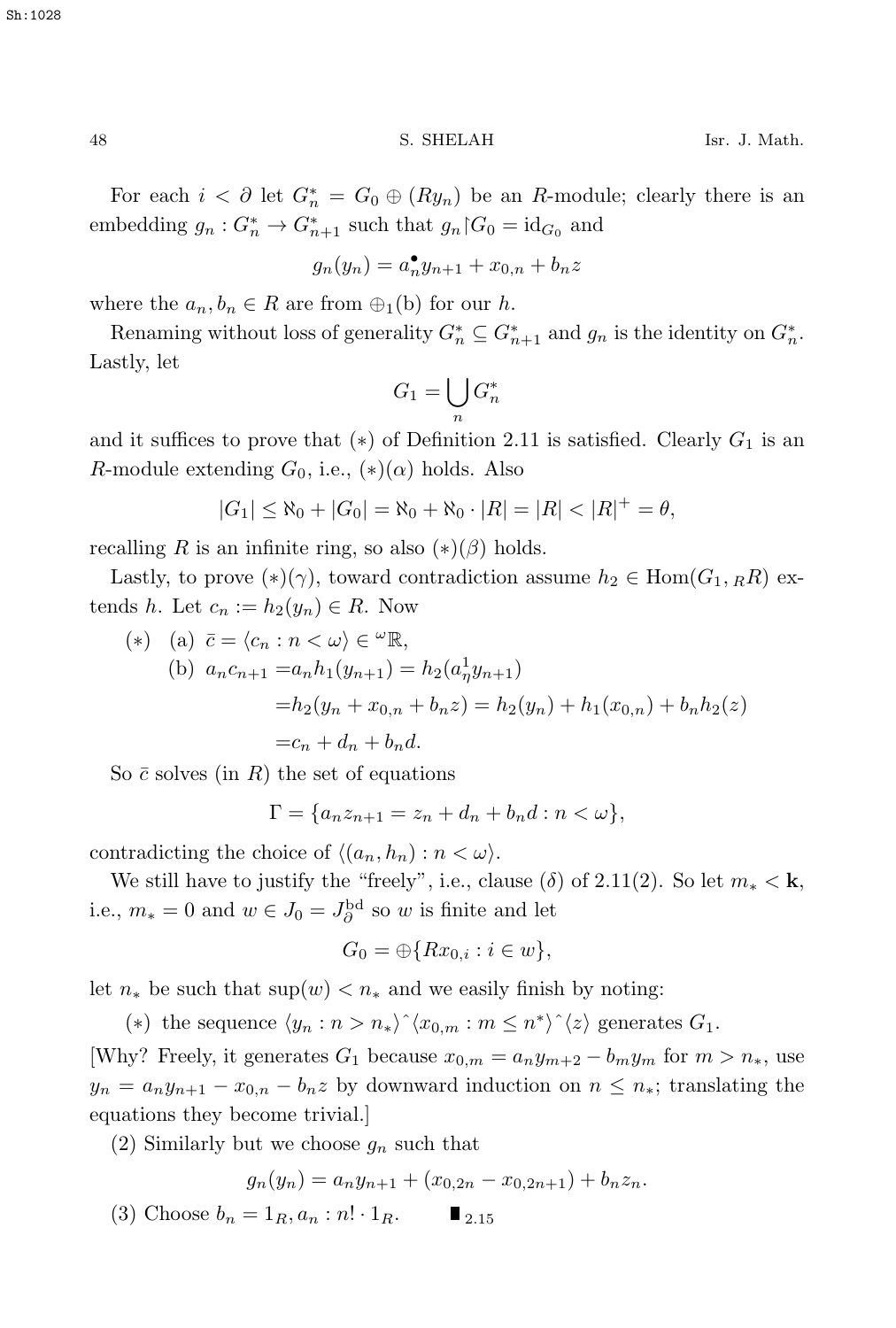CLAIM 2.16: (1) *The quadruple*  $(\partial, J, \mathbf{k}, \theta)$  *freely fit*  $\mathbb{Z}$  *when:* (a)  $\theta = \aleph_2, \partial = \aleph_1$  and **k** > 0 (b)  $J = J_{\aleph_1}^{\text{bd}} \times J_{\aleph_0}^{\text{bd}}$ , but pedantically use the isomorphic copy  $J_{\aleph_1 * \aleph_0} = \{A : \text{ for some } n_{\alpha} < \omega \text{ for } \alpha < \omega_1, i_* < \omega_1\}$ *we have*  $A \subseteq \{ \omega \cdot i + n : i < i_* \text{ or } n < n_\alpha \}$ ; better, it is also O.K. to use  $J = J_{\aleph_1}^{\rm bd} \odot J_{\aleph_0}^{\rm bd}$ . (2) The quadruple  $(\aleph_1, J, \mathbf{k}, \theta)$  freely fits R when: (a),(b) *as above,* (c)  $\theta = \aleph_2$ , (d) *given*  $b_{\alpha,n} \in R$  for  $\alpha < \omega_1, n < \omega$  and  $t \in R \setminus \{0_R\}$ , there are

*pairwise distinct*  $\rho_{\alpha} \in {}^{\omega}2$  *for*  $\alpha < \omega_1$  *and*  $a_{\alpha,n}, d_{\alpha,n} \in R$  *such that the following set of equations is not solvable in* R*:*

• 
$$
d_{\alpha,n+1}y_{\alpha,n+1}^1 = y_{\alpha,n}^1 - y_{\rho_{\alpha}n}^2 - b_{\alpha,n} - a_{\alpha,n}t
$$
.

(3) *Similarly for "weakly" fit*

*Remark 2.17:* (1) Probably we can use  $\bar{\partial} = \langle \partial_{\ell} : \ell \langle \mathbf{k} \rangle$  with  $\partial_{\ell} \in \{ \aleph_0, \aleph_1 \}$  but there is no real need so far.

(2) This is essentially [She80, §4] and [She13b,  $4.10(C)=L5e.28$ ].

*Proof.* (1) Proving clause (A) of 2.11(1) and clause (B)( $\delta$ ) of 2.11(2) is easy as in 2.15, so we concentrate on  $2.11(1)(B)$ .

So let  $G_0, h$  be as in 2.11(1)(B). Choose  $p_n$  by induction on n as follows:  $p_0 = 2, p_{n+1}$  the first prime  $> p_n + n$  such that

$$
p_{n+1}!/(c_{n+1}-n) > \sqrt{p_{n+1!}},
$$

where we let

$$
c_n = \prod_{m < n} (p_m!).
$$

Now observe that:

- $\boxplus$  for  $n \geq 100$  there is  $C_n \subseteq \{0, 1, \ldots, (p_n!) 1\}$  such that: if  $b \in \mathbb{Z}$  and  $t \in \mathbb{Z}$  satisfies  $0 < |t| < n$ , then for some  $a_0, a_1 \in \mathbb{Z}$  we have
	- $b + c_n a_0 t \in \bigcup \{i + (p_{n+1}! 1) \mathbb{Z} : i \in C_n \},\$
	- $b + c_n a_1 t \notin \bigcup \{i + (p_{n+1}!) \mathbb{Z} : i \in C_n\}.$

[Why? It suffices to consider  $b \in \{0, \ldots, p_n! - 1\}$ ,  $t \in \{\ell, -\ell : \ell \leq n, \ell \neq 0\}$  and let  $A_{b,t} = \{b + c_nat : a \in \mathbb{Z}\}\cap\{0,\ldots,p_{n+1}! - 1\}.$  Clearly

$$
|A_{b,t}| = (p_n!)/(c_n \cdot |t|) > \sqrt{p_n!}.
$$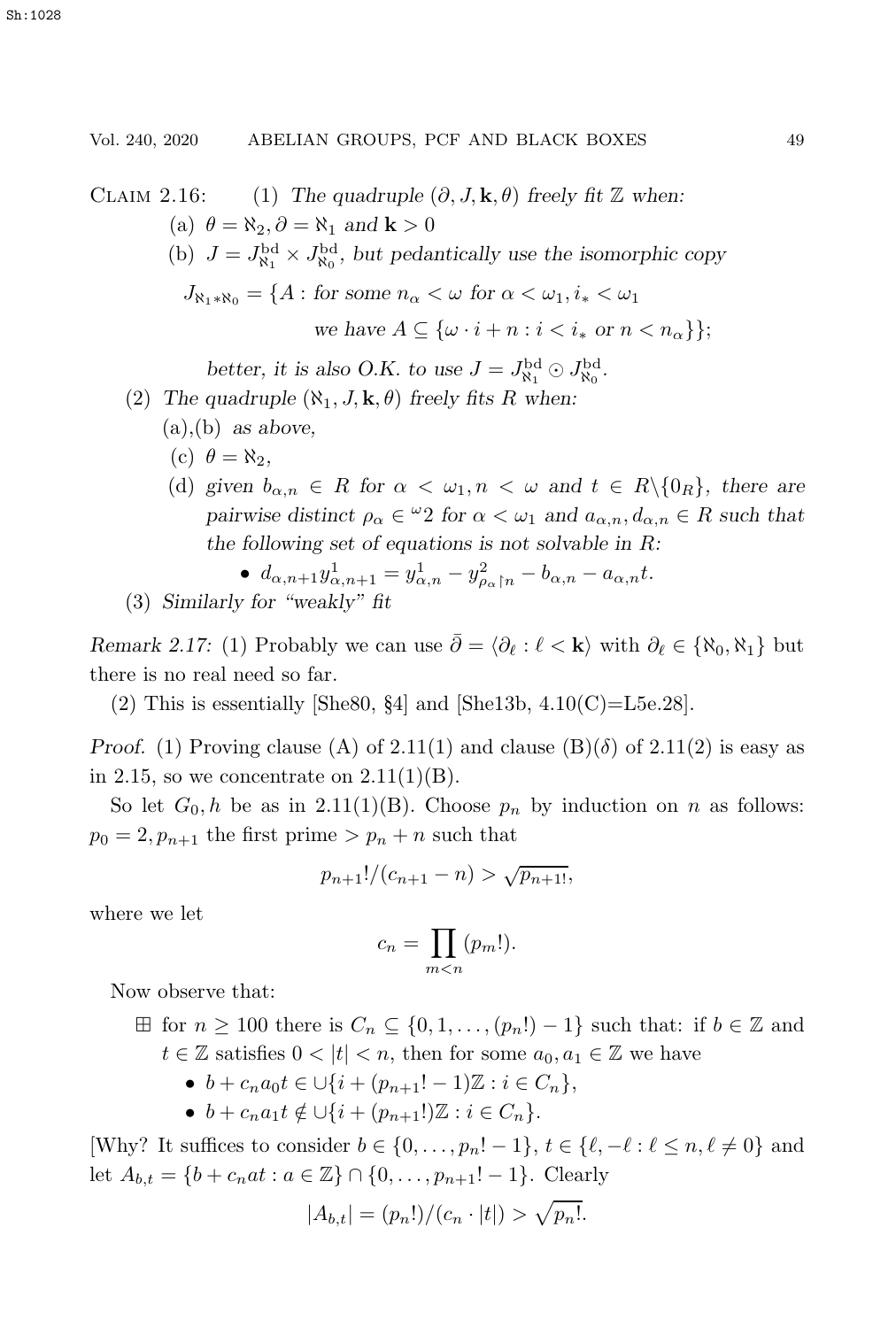The family  $\{A_{b,t} : b \in \{0, ..., p_{n+1}! - 1\}, t \in \{\ell, -\ell : \ell \leq n, \ell \neq 0\}\}$  has at most  $2n(p_n!)$  members. Easily the number of  $C \subseteq \{0, \ldots, p_n! - 1\}$  such that  $(C \supseteq A_{b,t}) \vee (C \cap A_{b,t}) = \emptyset$  for some pair  $(b,t)$  as above is<sup>11</sup> <  $2^{\sqrt{p}_{n+1}}$ , hence there is  $C_n$  as required.

Let  $\Omega \subseteq {}^{\omega}2$  be of cardinality  $\aleph_1$  and  $\langle \rho_{\alpha} : \alpha < \omega_1 \rangle$  list  $\Omega$  without repetitions. Let  $G$  be generated by

$$
\{x_{m,\alpha}:\alpha<\aleph_1,m<\mathbf{k}\}\cup\{y_{\rho,n}^1:\rho\in\Omega\text{ and }n<\omega\}\cup\{y_{\varrho}^2:\varrho\in\omega>2\}\cup\{z\}
$$

freely except the equations:

 $(*)_{\alpha,n}^{1} p_n! y_{\alpha,n+1}^1 = y_{\alpha,n}^1 - y_{\rho_\alpha|n}^2 - \sum_{m < \mathbf{k}} x_{m,\omega \cdot \alpha+n} - a_{\alpha,n} z$ where  $a_{\alpha,n} \in \mathbb{Z}$  are chosen below; let  $\bar{a} = \langle a_{\alpha,n} : \alpha < \omega_1, n < \omega \rangle$ , so really  $G = G_{\bar{a}}$  and let  $\bar{a}_{\alpha, \leq n} = \langle a_{\alpha, n_1} : n_1 \leq n \rangle$ .

Note that in G

$$
(*)_{\alpha,n}^2 y_{\alpha,0}^1 = c_n y_{\alpha,n}^1 + \sum_{n_1 < n} c_{n_1} (y_{\rho_\alpha \upharpoonright n_1}^2 + \sum_{m < \mathbf{k}} x_{m,\omega \cdot \alpha + n} + a_{\alpha,n_1} z).
$$
 Define

 $(*)_{\alpha,n}^3$   $b_{\alpha,n} = \sum_{n_1 \leq n} h(\sum_{m < \mathbf{k}} c_{n_1} x_{m,\omega \cdot \alpha + n}) \in \mathbb{Z}$ .

Recall  $G_0$ , h are as in 2.11(1)(B). Let  $n_* = |h(z)|$  so  $n_* > 0$ . We choose  $a_{\alpha,n} \in \mathbb{Z}$  by induction on n such that: if  $n > |h(z)|$  then

 $(*)_{\alpha,n}^5$   $\rho_\alpha(n) = 1$  iff  $(b_{\alpha,n} + \sum_{n_1 \leq n} c_{n_1} a_{\alpha,n_1} h(z))$  is equal to some  $a \in C_n$ modulo  $\langle n_n! \rangle$ .

[Why possible? Arriving at  $n$ , the sum on the right side is

$$
b_{\alpha,n} + \sum_{n_1 < n} c_{n_1} a_{\alpha,n_1} h(z) + c_n a_{\alpha,n} h(z) \in \mathbb{Z},
$$

with the first two summands being already determined, i.e., they are computable from  $\bar{a}_{\alpha,\leq n}$  and  $|h(z)| \leq n$ , applying  $\boxplus$  with

$$
(n, h(z), b_{\alpha,n} + \Sigma \{c_{n_1} a_{\alpha,n_1} h(z) : n_1 < n\})
$$

here standing for  $(n, t, b)$  there, so we get there  $a_0, a_1$  and let  $a_{\alpha,n}$  be  $a_0$  if  $\rho_{\alpha}(n) = 0$  and  $a_1$  if  $\rho_{\alpha}(n) = 1$ . So for every  $n, a_{\alpha,n}$  is as required and can be chosen.]

<sup>&</sup>lt;sup>11</sup> In other words, for each *b*, ta above a random  $C \subseteq \{0, \ldots, p_{n+1}! - 1\}$  has probability  $\leq \frac{2}{2^{\vert A_{b,t}\vert}} \leq \frac{2}{2^{\sqrt{p_n!}}}$  to include  $A_{b,t}$  or to be disjoint to it. So the probability that this occurs for some pair  $(b, t)$  is  $\leq 2 \cdot \left( \{A_{b,t} : b, t \text{ is as above} \} \right) / 2^{\sqrt{p_n!}} \leq 4n(p_n!) / 2^{\sqrt{p_n!}}$  which is  $\ll 1$ .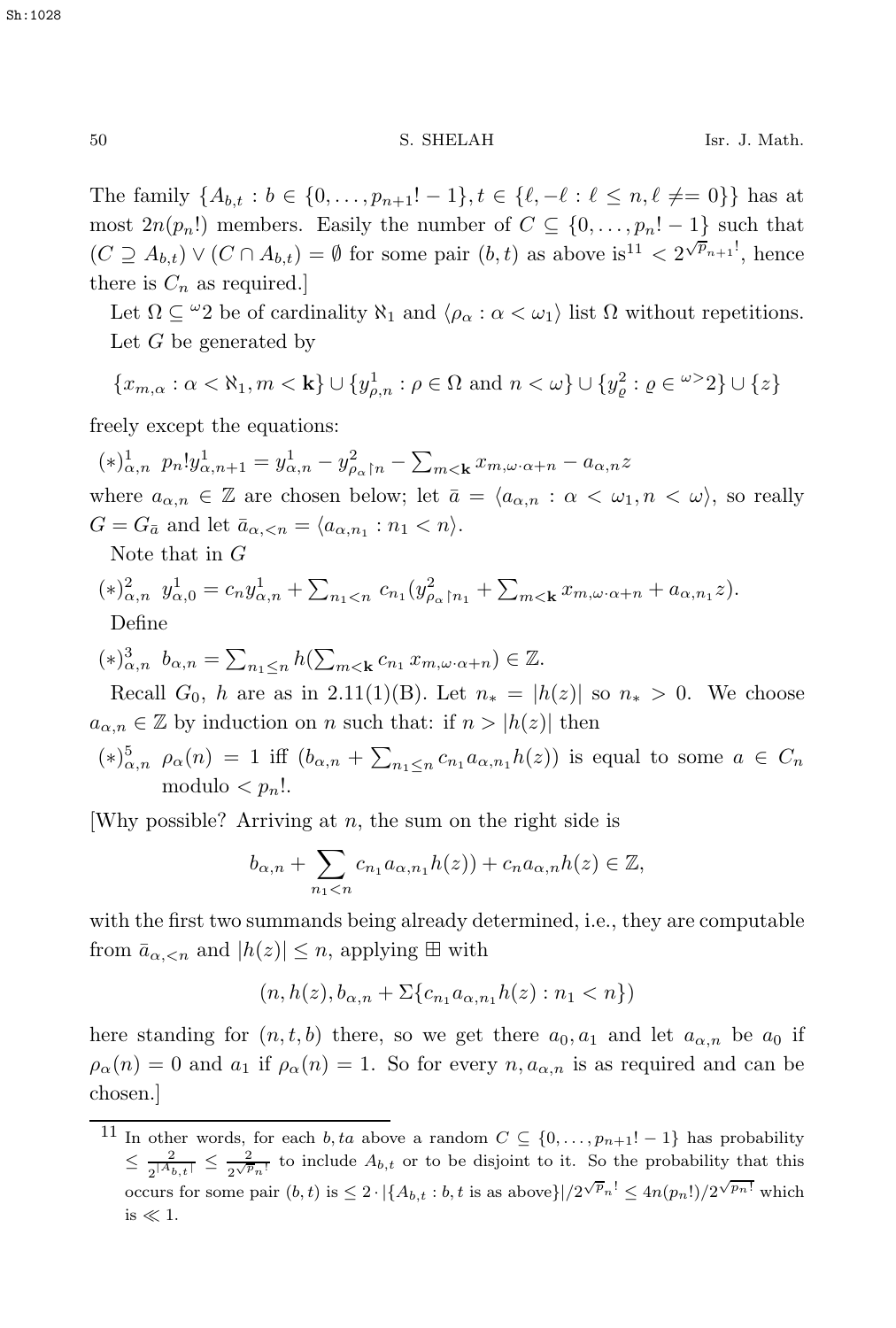# Vol. 240, 2020 ABELIAN GROUPS, PCF AND BLACK BOXES 51

Having chosen  $\bar{a} = \langle a_{\alpha,m} : \alpha < \omega_1, m < \omega \rangle$ , the Abelian group  $G = G_{\bar{a}}$ is chosen. Hence we just have to prove that  $G$  is as required in clause  $(B)$  of  $2.11(1),(2)$ . First, for  $2.11(1)(B)$ 

 $\odot$  toward contradiction assume that  $f \in Hom(G, \mathbb{Z})$  extends h and  $n_* = |f(z)|$  is  $> 0$ ,

hence (for every  $\alpha$ , *n* applying  $f_n$  to the equation in  $(*)^2_{\alpha,n}$ ):

$$
(*)^6_{\alpha,n} f(y^1_{\alpha,0}) = c_n! f(y^1_{\alpha,n}) + \sum_{n_1 < n} c_{n_1} f(y^2_{\rho_\alpha \upharpoonright n_1}) + \sum_{n_1 < n} \sum_{m < k} c_{n_1} f(x_{m,\omega \cdot \alpha + n_1}) + \sum_{n_1 < n} c_{n_1} a_{\alpha,n} f(z).
$$

So recalling  $|h(z)| = n_*$  for some  $\rho_* \in {}^{n_*+100}2$  and  $a_* \in \mathbb{Z}$  we have  $|S| = \aleph_1$ , where

$$
S = \{ \alpha < \aleph_1 : f(y_{\alpha,0}^1) \equiv a_* \text{ and } \rho_\alpha \ (n_* + 1) \} = \rho_* \}.
$$

So choose  $\alpha < \beta$  from S and let

$$
n = \min\{\ell : \rho_{\alpha}(\ell) \neq \rho_{\beta}(\ell)\};
$$

clearly we have  $n > n_*$ , hence  $n \geq n_* + 1 \geq 2$ , and subtracting the equations  $(*)_{\alpha,n+1}^6, (*)_{\beta,n+1}^6$ , in the left side we get a multiple of  $c_{n+1}$ , so a number divisible<br>began the substitution of the sum of the following form differences. by  $p_n!$ , and in the right side we get the sum of the following four differences:

- $\odot$  1  $f(y_{\alpha,0}^1) (f(y_{\beta,0}^1)$  which is zero by the choice of S and the demand  $\alpha, \beta \in S$ ,
- $\odot_2$   $\sum_{n_1 \leq n} c_{n_1} f(y_{\rho_\alpha \upharpoonright n_1}^2) \sum_{n_1 \leq n} c_{n_1} f(y_{\rho_\beta \upharpoonright n_1}^2)$  which is zero as  $n_1 \leq n \Rightarrow \rho_\alpha \upharpoonright n_1 = \rho_\beta \upharpoonright n_1,$
- <sup>○3</sup>  $\sum_{n_1 \le n} \sum_{m \lt k} c_{n_1} f(x_m, \omega \cdot \alpha + n) \sum_{n_1 \le n} \sum_{m \lt k} c_{n_1} f(x_m, \omega \cdot \beta + n)$  which,<br>recalling  $(*)^3_{\alpha, n} + (*)^3_{\beta, n}$ , is equal to  $b_{\alpha, n} b_{\beta, n}$  by the choice of  $b_{\alpha, n}, b_{\beta, n}$ as f, h agree on  $G_0$ ,

$$
\bigcirc_4 \sum_{n_1 \le n} c_{n_1} a_{\alpha, n_1} f(z) - \sum_{n_1 \le n} c_{n_1} a_{\beta, n_1} f(z).
$$

Hence (recalling  $f(z) = h(z)$ )

 $\Box \left( b_{\alpha,n} + \sum_{n_1 \leq n} c_{n_1} a_{\alpha,n_1} f_{\alpha}(z) \right) - \left( b_{\beta,n} + \sum_{n_1 \leq n} c_{n_1} a_{\beta,n} f(z) \right)$  is divisible by  $p_n!$  in  $\mathbb{Z}$ .

But by the choice of  $a_{\alpha,n}$ , i.e., by  $(\ast)^{5}_{\alpha,n}$  we know that

$$
\left(b_{\alpha,n} + \sum_{n_1 \le n} c_{n_1} a_{\alpha,n} f(z)\right)
$$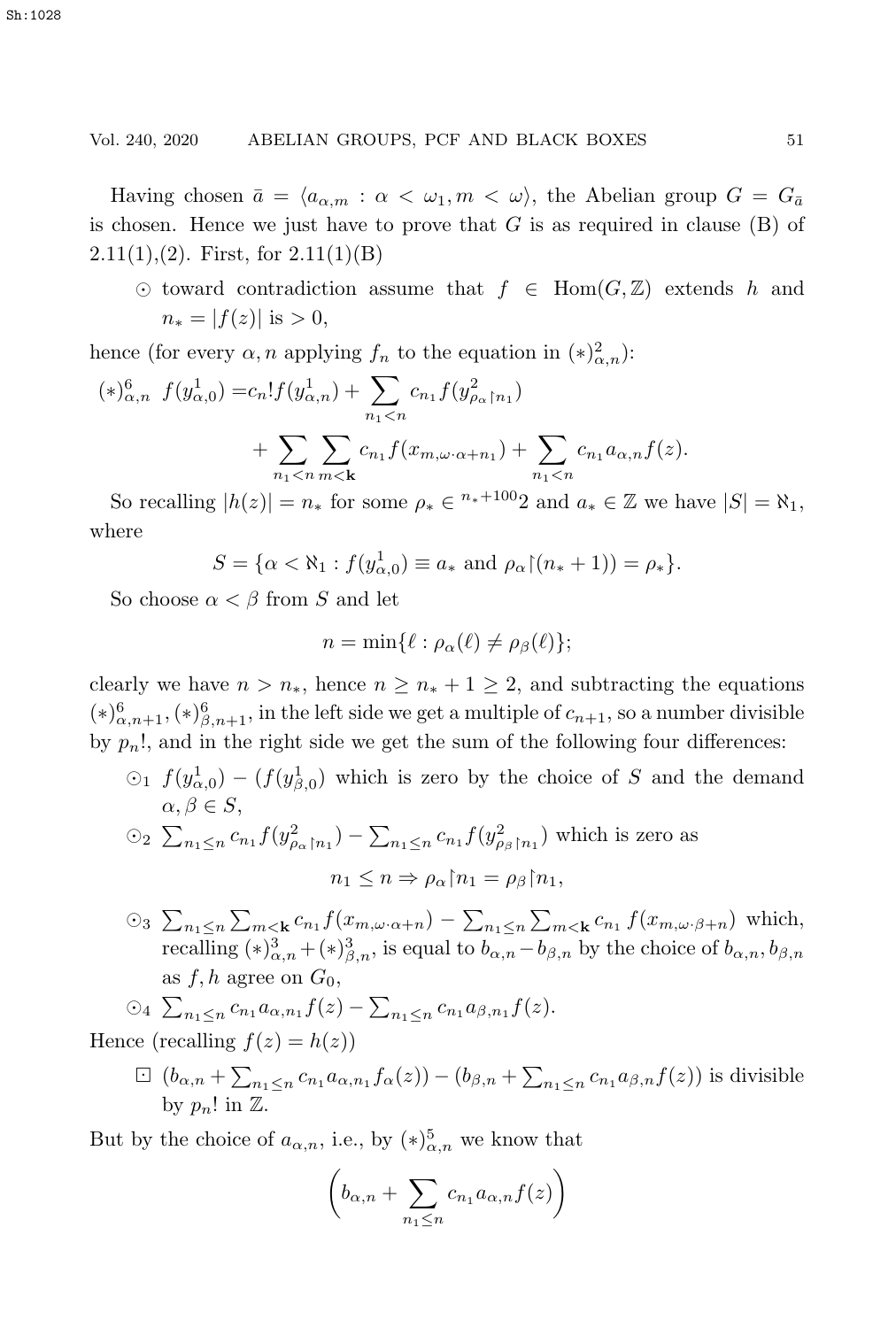is equal modulo  $p_n!$  to some  $i \in C_n$  iff  $\rho_\alpha(n) = 1$ . Similarly for  $\beta$ , but  $\rho_{\alpha}(n) \neq \rho_{\beta}(n)$ , contradiction to  $\Box$ . So indeed,  $\odot$  leads to contradiction. This means that the demand in  $2.11(1)(B)$  is satisfied. Second, recall that we need to verify the "freely fit". This means that

- $\mathcal{L}_1$  for  $\bar{a}$  as above and  $w \in J$ , the Abelian group  $G_{\bar{a}}/\oplus \{\mathbb{Z}x_{\alpha} : \alpha \in w\}$  is free,
- $\otimes_2 G_{\bar{a}}$  is free.

[Why? Easy.]

Hence

 $\circledast_3$  without loss of generality  $w = \{w\alpha + n : \alpha < \alpha_* \text{ or } \alpha < \omega_1 \mid n < n^*_{\alpha}\}\$ for some  $\alpha_* < w_1$  and  $n^*_{\alpha} < \omega$  for  $\alpha < \omega_1$ .

# Now

 $\otimes_4$  letting

$$
G_* = \oplus \{ \mathbb{Z} y_{\varrho}^2 : \varrho \in {}^{\omega >} 2 \} \oplus \bigoplus \{ \mathbb{Z} X_{\alpha} : \alpha < \omega \alpha_* \},
$$
  

$$
B_{\omega} = \oplus \{ \mathbb{Z} X_{\alpha} : \alpha \in \omega, \alpha \ge \omega \alpha_* \}
$$

we have

- (a)  $G_{\omega} + G_{*} = G_{\omega} \oplus G_{*}$ . [Why? Check.]
- (b) It suffices to prove  $G_{\bar{a}}/(G_{\omega} \oplus G_*)$  is free. [Why? By (a).]
- (c)  $G_{\bar{a}}/(G_{\omega}\oplus G_{*})$  is the direct such of

$$
H'_{\alpha} := \langle H_{\alpha} + (G_{\omega} \oplus G_{*})/G_{\omega} \oplus G_{*} : \alpha \in [\omega \alpha_{*}, \omega_{1}] \rangle
$$

where  $H_{\alpha}$  is the subgroup of  $G_{\bar{a}}$  generated by

$$
\{X_{\omega\alpha+n}:n<\omega\}\cup\{y^1_{\alpha,n}:n<\omega\}\cup\{y^2_{\rho_\alpha\upharpoonright n}:n<\omega\}.
$$

[Why? Check.]

- (d) it suffices to prove each  $H'_{\alpha}$  is a free Abelian group. [Why? By (c).]
- (e)  $H'_{\alpha}$  is isomorphic to

$$
H_{\alpha}/\oplus\left(\cup\{\mathbb{Z} X_{\omega\alpha,n}:n
$$

[Why? Check]

(f)  $H'_{\alpha}$  is indeed free. [Why? By the same proof as in 2.15.]

So  $(\partial, J, \mathbf{k}, \theta)$  freely fits  $\mathbb Z$  indeed.

(2) We can fix  $G_0 = \bigoplus \{RX_{m,i} : m < \mathbf{k}, i < \partial_m\} \oplus Rz, h \in \text{Hom}(G_0, R^2)$ such that  $h(z) \neq 0$ . Let  $\Omega$ ,  $\langle \rho_{\alpha} : \alpha < \omega_1 \rangle$  be as in the proof of part (1).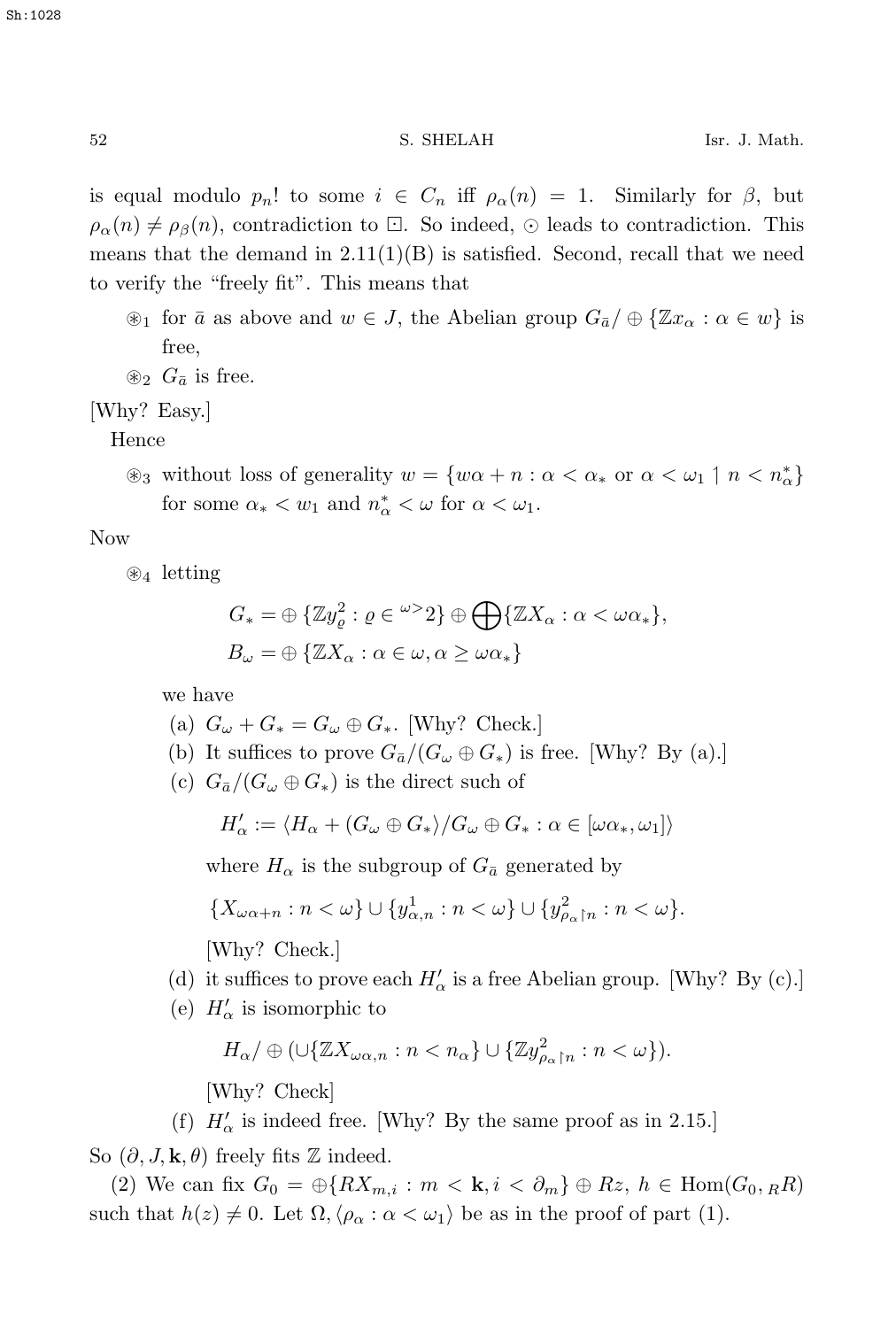#### Vol. 240, 2020 ABELIAN GROUPS, PCF AND BLACK BOXES 53

We are given  $b_{\alpha,n} = h(x_{m,\omega\alpha+n}(\alpha < \aleph_1, n \in \mathbb{N})$  and  $t = h(z)$  from R. We shall choose  $(a_{\alpha,n}, d_{\alpha,m}) : \alpha < \omega_1, n < \omega$  and will let G be the R-module generated by

$$
\{x_{m,\alpha}:\alpha<\aleph_1,m<\mathbf{k}\}\cup\{y_{\alpha,n}^1:\alpha<\aleph_1\text{ and }n<\omega\}\cup\{y_{\varrho}^2:\varrho\in\omega>2\}\cup\{z\}
$$

freely except the equations

 $(*)_{\alpha,n} d_{\alpha,n} y_{\alpha,n+1}^1 = y_{\alpha,n}^1 + y_{\rho_\alpha \upharpoonright n}^2 + \sum_{m < \mathbf{k}} x_{m,\omega \cdot \alpha+n} - a_{\alpha,n} z.$ Hence

$$
(*)'_{\alpha,n} y^1_{\alpha,0} = \left(\prod_{\ell < n} d_{\alpha,\ell}\right) y^1_{\alpha,n} + \sum_{n_1 < n} \left(\prod_{\ell=n_1}^{n-1} d_{\alpha,\ell}\right) y^2_{\rho_\alpha \restriction \ell} + \sum_{n_1 < n} \sum_{m < k} \left(\prod_{\ell=n_1}^{n-1} d_{\alpha,\ell}\right) x_{m,\omega \cdot \alpha + n} + \sum_{n_1 < n} \left(\prod_{\ell=n_1}^{n-1} d_{\ell}\right) a_{\alpha,n_1} z.
$$

Now continue as in the proof of part (1).  $\blacksquare$  <sub>2.16</sub>

We now can put things together

THEOREM 2.18: (1) For every  $k \geq 1$  there is an  $\aleph_{\omega_1 \cdot k}$ -free Abelian group G which is not Whitehead and even  $Hom(G, \mathbb{Z})=0$ .

(2) *If the ring* R *satisfies the demands in clause (c) part (2) from 2.16, then for every* k there is an  $\aleph_{\omega_1 \cdot k}$ -free R-module such that

$$
Hom(G, {}_RR) = 0 \quad and \quad Ext(G, {}_RR) \neq 0.
$$

*Proof.* (1) Given k we use 1.27 to find a c.p. **x** which is  $\aleph_{\omega_1 \cdot k}$ -free and has  $\chi$ -BB where  $\chi = |R| + \aleph_1$  and  $J = J_{\aleph_1}^{\rm bd} \odot J_{\aleph_0}^{\rm bd}$ . Now apply 2.16(1) so  $(\aleph_1, J, k, \aleph_1)$ fits  $\mathbb Z$  and by  $2.12(1),(2)$  we get the desired conclusion.

(2) Similarly, but now we use 2.16(2) rather than 2.16(1).  $\blacksquare$  2.18

#### **3. Forcing**

The main result of the former section is the existence in ZFC of  $\aleph_{\omega_1\cdot n}$ -free Abelian groups G (for every  $n \in \omega$ ) such that  $Hom(G, \mathbb{Z}) = 0$ . The purpose of this section is to show that this result is best possible in the sense of freeness amount. Assuming the existence of  $\aleph_0$ -many supercompact cardinals in the ground model, we shall force the following statement. For every  $\aleph_{\omega_1\cdot\omega}$ -free non-trivial Abelian group  $G$ ,  $\text{Hom}(G, \mathbb{Z}) \neq 0$ .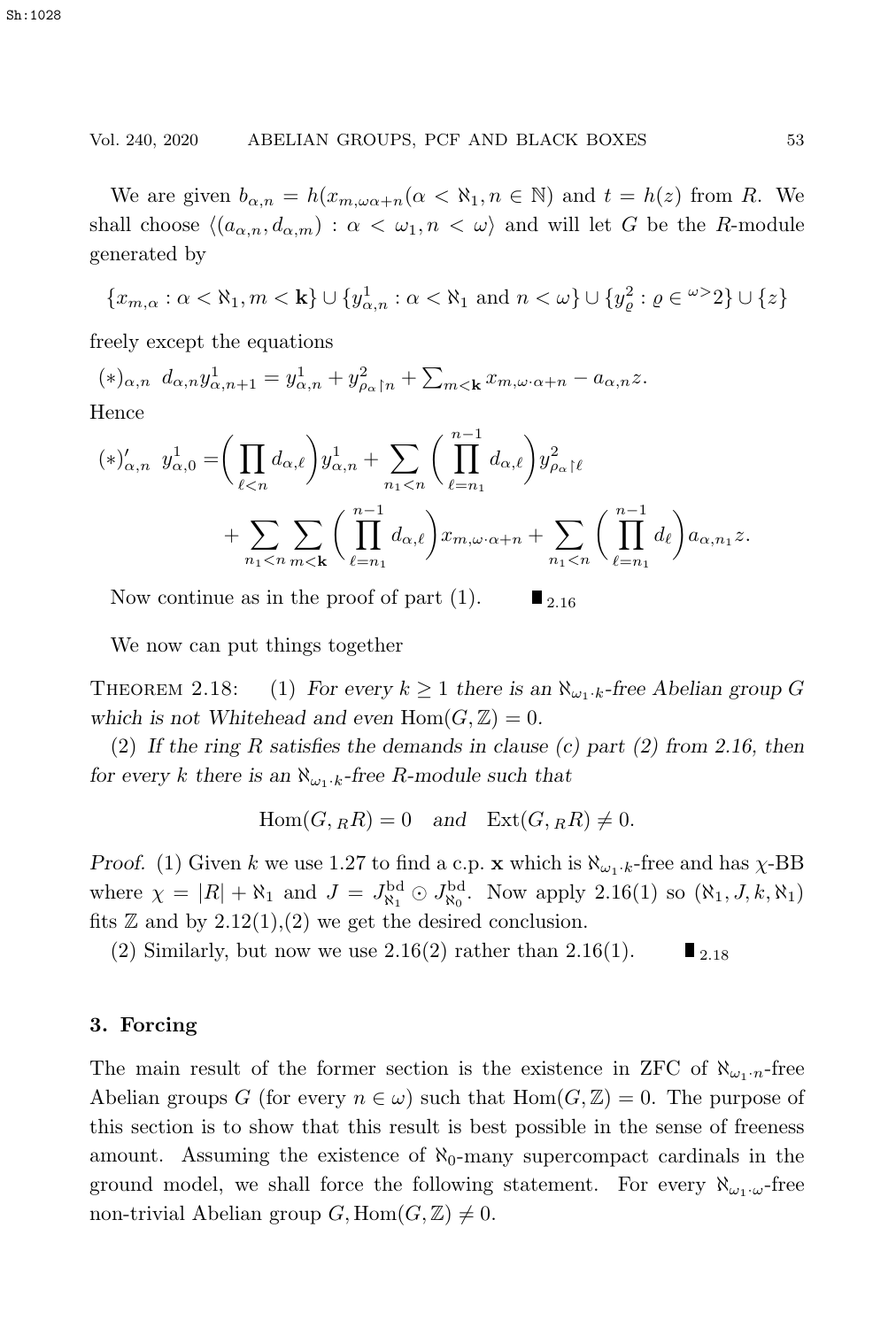This section is divided into two subsections. In  $\S3(A)$ , like §1 is combinatorial, we describe a general framework for dealing with freeness of R-modules (this continues [She85], [She96] and [Shec]; but we have to work more).

In §3(B) we rely on forcing, we focus on  $R = \mathbb{Z}$  (hence R-modules are simply Abelian groups), and we prove the main consistency result in Theorem 3.9 which relies on Magidor–Shelah [MS94]. The proof is based on the context of  $\S1(A)$ , with double meaning.

3(A). Freeness classes.

*Context 3.1:* (1) R is a ring with no zero divisors and is hereditary (see  $2.1(1A)$ .

- (2) **K** is the class of R-rings closed under isomorphisms.
- (3)  $\mathbf{K}_{*}$  will denote a class  $\subset \mathbf{K}$ .

*Definition 3.2:* (0)**K**<sup>w</sup>={M∈**K**:M a Whitehead module that is, Ext( $M, _RR$ )=0

equivalently, if  $N_1 \subseteq N_2$  are R-modules,

 $N_2/N_1 \cong M$  and  $h_1 \in \text{Hom}(N_1, _R R)$ ,

then there is  $h_2 \in \text{Hom}(N_2, R_R)$  extending  $h_1$ .

- (1) We say **K**<sup>∗</sup> is a λ**-freeness class** inside **K** when:
	- (a)  $\mathbf{K}_{*} \subseteq \mathbf{K}_{<\lambda}$  where for any cardinality  $\theta$  we let  $\mathbf{K}_{<\theta} := \{ M \in \mathbf{K} : ||M|| < \theta \},\$
	- (b) **K**<sup>∗</sup> is closed under isomorphisms
	- (c) for simplicity  $\lambda > |R|$ .

(1A) We say **K**<sup>∗</sup> is **hereditary** when **K**<sup>∗</sup> is closed under pure submodules, i.e.,  $M \subseteq_{\text{pr}} N \in \mathbf{K}_{*} \Rightarrow M \in \mathbf{K}_{*}$ . We may in (1) omit **k** when clear from the context.

(2) We say  $M \in \mathbf{K}$  is  $\mathbf{K}_{*}$ -free when there is  $\overline{M}$  such that  $\overline{M} = \langle M_{\alpha} : \alpha \leq \alpha_{*} \rangle$ is purely increasing continuous,  $M_0$  is the zero module and

$$
\alpha < \alpha_* \Rightarrow M_{\alpha+1}/M_\alpha \in \mathbf{K}_* \quad \text{and} \quad M_{\alpha_*} = M.
$$

(2A)  $M \in \mathbf{K}$  is  $(\lambda, \mathbf{K})$ **-free** when every  $M' \subseteq_{\text{pr}} M$  of cardinality  $\langle \lambda \rangle$  is **K**∗-free.

 $(3)$  **K**<sup>\*</sup><sub> $\leq \theta$ </sub> = **K**<sub>\*</sub> ∩ **K**<sub> $\leq \theta$ </sub> for any cardinal  $\theta$ .

(4) The class  $\mathbf{K}_*$  is called a  $(\lambda, \kappa)$ -freeness class when:  $\mathbf{K}_*$  is a  $\lambda$ -freeness class,  $\mathbf{K}_*$  is hereditary and if  $M \in \mathbf{K}_{< \lambda} \backslash \mathbf{K}_*$ , then there is  $N \subseteq_{pr} M$  from  $\mathbf{K}_{< \kappa} \backslash \mathbf{K}_{*}$ .

The main example here is: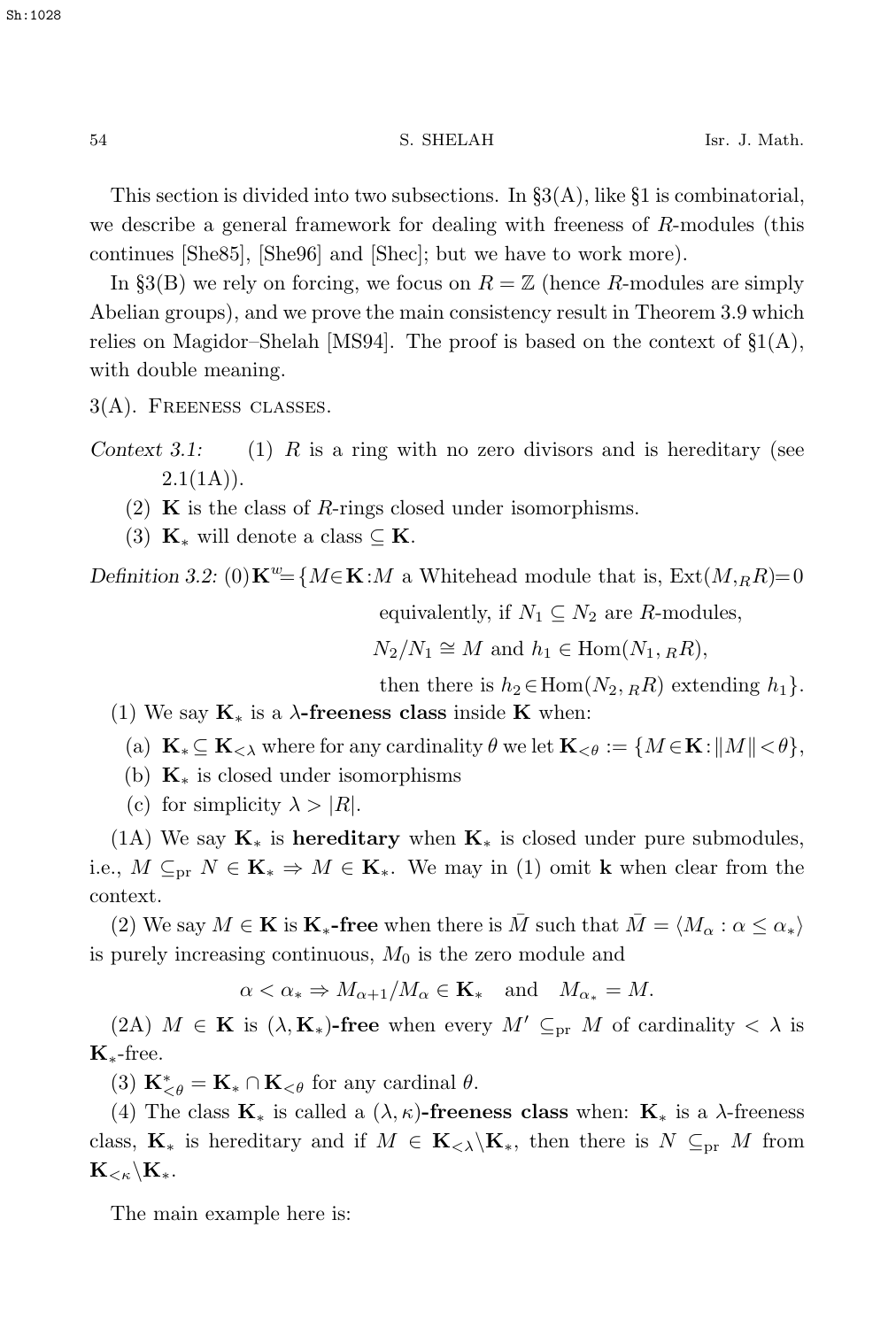CLAIM 3.3: Assume  $R = \mathbb{Z}, \lambda \geq \aleph_1$  and  $\mathbf{K} =$  the class of R-modules, and let

 $\mathbf{K}_{whu} = \mathbf{K}_{*} = \{M \in \mathbf{K}_{< \lambda} : M \text{ is a Whitehead module},\$ 

*equivalently satisfies the condition inside 3.2(0)*}

*and*  $\mathbf{K}_{\text{fr}} = \{ M \in \mathbf{K}_{\leq \aleph_1} : M \text{ free} \}.$ 

- (0)  $\mathbf{K}_{\text{fr}}$  *is a hereditary*  $\aleph_1$ -freeness class.
- (1) If  $\lambda > \aleph_2$  and  $\text{MA}_{\leq \lambda}$ , then  $\mathbf{K}_*$  is a hereditary  $(\lambda, \aleph_2)$ -freeness class.
- (2) If  $M \in \mathbf{K}$  is  $\mathbf{K}_{*}$ -free, then M is a Whitehead group.
- (3) If  $M_1 \subseteq_{\text{pr}} M_2$  and  $M_2/M_1$  is  $\mathbf{K}_*$ -free and  $h_1 \in \text{Hom}(M_1, RR)$ , then *there is*  $h_2 \in \text{Hom}(M_2, {_RR})$  *extending*  $h_1$ *.*
- (4) *If*

# $\mathbf{K}_{**} = \{M \in K_{<\lambda} : \text{for every c.c.c. forcing } \mathbb{P}_1 \text{ for some c.c.c. forcing notion } \mathbb{P}_2$ *satisfying*  $\mathbb{P}_1 \leq \mathbb{P}_2$ *we have*  $\Vdash_{\mathbb{P}_2}$  "*M is a Whitehead group*"}

*then*  $\mathbf{K}_{**}$  *is*  $(\lambda, \aleph_2)$ *-freeness class.* 

*Proof.* (0) Obvious as  $\mathbb{Z}$  is countable.

(1) The first property in 3.2(4) holds trivially by the choice of **K**∗. As for the second property it is well known that **K**<sup>∗</sup> is a hereditary class; see [Fuc73]. The third property in 3.2(4) follows from the full characterization of being Whitehead for Abelian group G of cardinality  $\langle \lambda \rangle$  when  $MA_{\langle \lambda \rangle}$  holds (not just proving "strongly  $\aleph_1$ -free is enough"); in particular G is Whitehead if every subgroup of cardinality  $\leq \aleph_1$  is Whitehead; see [EM02].

 $(2)$  Follows by  $(3)$ .

(3) Without loss of generality let  $M = M_2/M_1$  and  $\pi \in \text{Hom}(M_2, M)$  be onto with kernel  $M_1$ . Let  $\langle M'_\alpha : \alpha \le \alpha_* \rangle$  be as in 3.2(4) for M and let  $N_\alpha = \pi^{-1}(M'_\alpha)$ , so  $\langle N_{\alpha} : \alpha \leq \alpha_* \rangle$  is purely increasing continuous,  $N_0^* = M_1, N_{\alpha_*} = M_2$  and  $N_{\alpha+1}/N_{\alpha} \in \mathbf{K}_{*}.$ 

Given  $h_1 \in \text{Hom}(M_1,_R)$  by induction on  $\alpha$  we choose  $f_\alpha \in \text{Hom}(N_\alpha,_R)$ increasing continuous with  $\alpha$ . For  $\alpha = 0$  let  $f_{\alpha} = h_1$ , for  $\alpha$  limit let

$$
f_{\alpha} = \cup \{ f_{\beta} : \beta < \alpha \}
$$

and for  $\alpha = \beta + 1$  use  $N_{\alpha}/N_{\beta} \cong M'_{\alpha}/M'_{\beta} \in \mathbf{K}_{*}$  and the choice of  $\mathbf{K}_{*}$ .

Lastly,  $h_2 = f_{\alpha_*}$  is as required.<br>(4) Easy.  $\blacksquare_{3,3}$ 

 $(4)$  Easy.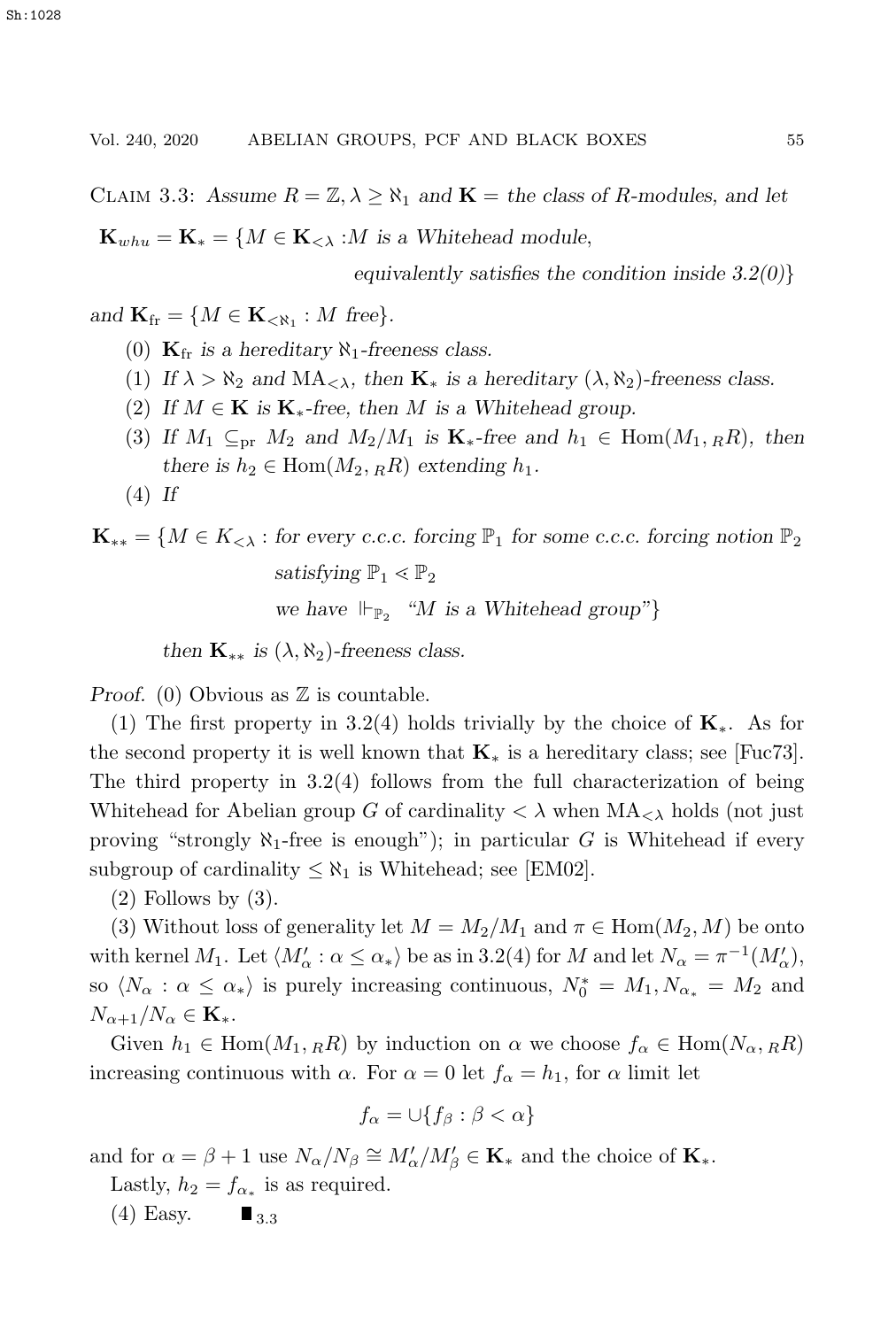Now on those freeness contexts see [She75a] or better [Shec] and history there. Note that we shall in  $\S3(B)$  use  $3.7(B)(c)$ , and for this we need witnesses **s** from those references. Recall (see [Shec])

*Definition 3.4:* (1) We say **c** is a **pre-**1**-freeness** context when **c** consists of:

- (a)  $\mathcal U$  is a fixed set (we shall deal with subsets of it) or  $\mathfrak U$  is an algebra with universe  $\mathscr U$  (maybe with empty set of functions); let  $c\ell_{\mathbf{c}}(A)$  be the closure of the set  $A \subseteq \mathcal{U}$  in the algebra  $\mathfrak{U}$ ; but we may sometime say *U* instead of U.
- (b)  $\mathscr F$  a family of pairs of subsets of  $\mathscr U$ ; we may write " $A/B$  is free" or "A is free over  $B^{\prime\prime}$  for  $(A, B)$  in  $\mathscr{F}$ .
- (c)  $\chi$ ,  $\mu$  will be fixed cardinals such that

$$
|\tau(\mathfrak{U})| \le \chi < \mu \le \infty \quad \text{and} \quad (A, B) \in \mathscr{F} \Rightarrow |A| + |B| < \mu,
$$

but if  $\mu = \infty$  (equivalently,  $\mu > |\mathcal{U}|$ ) we may omit it.

(2) We say "for the  $\chi$ -majority of  $X \subseteq A$ ,  $P(X)$ " (for a property P) when there is an algebra  $\mathfrak{B}$  with universe A and  $\chi$  functions, such that any  $X \subseteq A$ closed under those functions satisfies P. We can replace  $X \subseteq A$  by  $X \in \mathscr{P}(A)$ or  $X \in \mathscr{P}_{\leq \lambda}(A)$ : alternatively we may say  $\{X \subseteq A : P(A)\}$  is a  $\chi$ -majority.

(3) We say **c** is a **freeness context** when in addition to (a),(b),(c) of part (1) it satisfies the following (adding a superscript  $+$  to an axiom means that whenever " $A/B \in \mathcal{F}$ " or its negation appears in the assumption, then we demand B to be free over  $\emptyset$ . Of course,  $\mathscr{F}_c = \mathbf{F}, \chi_c = \chi$ , etc.):

 $Ax II_{\mu}$ :

(a)  $A/B$  is free iff  $A \cup B/B$  is free.

 $(b)<sub>μ</sub>$   $A/B$  is free when  $|B| < \mu$  and  $A \subseteq B$ .

Ax III [2-transitivity]: If  $A/B$  and  $B/C$  are free and  $C \subseteq B \subseteq A$ , then  $A/C$ is free.

Ax IV<sub> $\lambda,\mu$ </sub> [continuous transitivity]: If  $A_i(i < \lambda)$  is increasing, for  $i \leq \gamma < \lambda$ we have  $A_{\gamma}/\bigcup_{j is free,  $\lambda < \mu$  and  $|\bigcup_{i<\lambda} A_i| < \mu$ , then  $\bigcup_{i<\lambda} A_i/B$  is$ free.

Let  $\text{Ax}(IV_{\langle \lambda,\mu})$  mean  $\theta < \lambda \Rightarrow \text{Ax}(IV_{\theta,\mu})$ ; and  $\text{Ax} IV_{\mu}$  will mean  $\text{Ax} IV_{\langle \mu,\mu \rangle}$ and IV means  $\text{IV}_{\infty}$ .

Ax VI: If A is free over  $B \cup C$ , then for the  $\chi_{\mathbf{c}}$ -majority of  $X \subseteq A \cup B \cup C$ the pair  $A \cap X/(B \cap X) \cup C$  is free.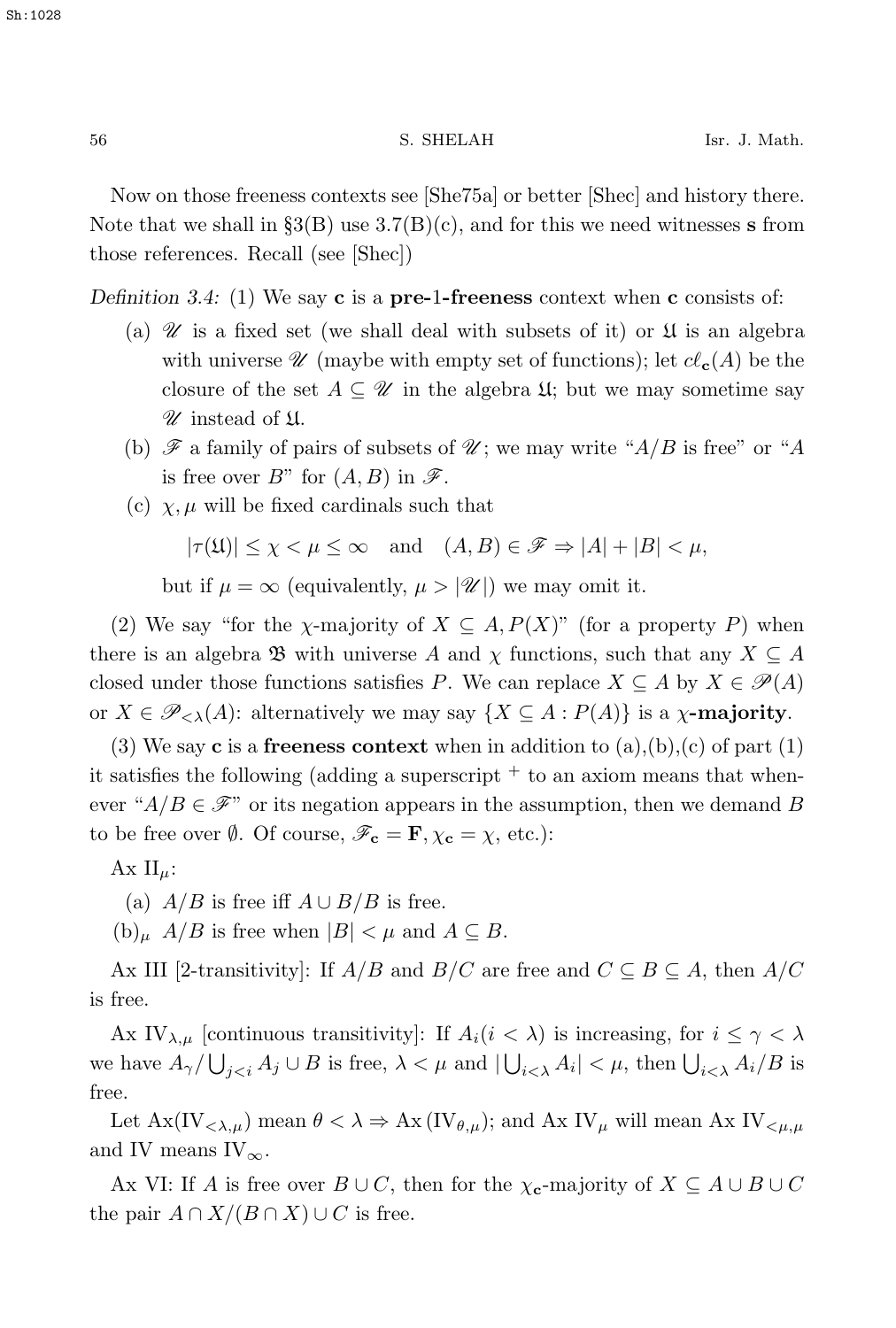Ax VII: If A is free over B, then for the  $\chi_{\mathbf{c}}$ -majority of  $X \subseteq A \cup B$  the pair  $A/(A \cap X) \cup B$  is free.

(4) We say **c** is a **freeness**<sup>+</sup> **context** when in addition

Ax I<sup>\*\*</sup>: If  $A/B$  is free and  $A^* \subseteq A$ , then  $A^*/B$  is free.

(5) We say **c** is a  $(\lambda, \kappa)$ -freeness context when: in addition  $\chi_c \leq \kappa$ , Ax I<sup>\*\*</sup> and if  $A/B$  is not **c**-free and  $|A| < \lambda$  then for some  $A' \subseteq A$  of cardinality  $\langle \kappa, A'/B \rangle$  is not **c**-free

*Definition 3.5:* For a  $\lambda$ -freeness class  $\mathbf{K}_*$  and  $R$ -module G and  $\chi \geq |R| + \aleph_0$  (if equal, then  $\chi$  may be omitted) we define what we call a **pre-freeness context**  $c = c_G = c_{K_*,G,\chi}$  (this is proved in 3.6) as the quadruple

$$
(\mathscr{U},\mathfrak{A},\mathscr{F},\chi)=(\mathscr{U}_{\mathbf{x}},\mathfrak{A}_{\mathbf{c}},\mathscr{F}_{\mathbf{c}},\chi_{\mathbf{c}})
$$

where:

- (a)  $\mathcal{U} = G$  as a set and  $\mathfrak{A}$  is an expansion of G by  $F_a^{\mathfrak{A}}(a \in R)$  such that: if  $G \models ax = y$  and  $y' = F_a(y)$  then  $G \models ay' = y$ , if  $y \notin aG$  then  $F_a(y) = 0,$
- (b)  $\mathscr{F} = \{A/B : B, A \subseteq \mathscr{U} \text{ and } \langle A \cup B \rangle_{\mathfrak{A}} / \langle B \rangle_{\mathfrak{A}} \text{ is } \mathbf{K}_{*} \text{-free} \},\$ we may say  $A/B$  is **c**-free so  $A/B$  stands for the formal quotient, so pedantically is just the pair  $(A, B)$ , where  $\langle B \rangle_G$  is the minimal pure<sup>12</sup> sub-module of  $G$  which includes  $B$ ,
- (c)  $\chi_{\mathbf{c}} = \chi$  so  $\geq |R| + \aleph_0$  (and  $\mu_{\mathbf{c}} = \infty$ ).

*Fact 3.6:* Assume  $\mathbf{K}_{*}$  is a hereditary  $\lambda$ -freeness class and  $\chi = |R| + \aleph_0$ .

- (1) Being  $\mathbf{K}_{*}$ -free has compactness in singular cardinals  $> \lambda$ .
- (2) For any R-module  $G_*, \mathbf{c} = \mathbf{c}_{\mathbf{K}_*,G_*,\chi}$  defined in 3.5 above is a freeness context and satisfies Ax I∗∗.
- (3) If  $\mathbf{K}_{*}$  is moreover a  $(\lambda, \kappa)$ -freeness class (see 3.2(4)), then **c** is a  $(\lambda, \kappa)$ freeness context (see 3.4(5)).

*Proof.* (1) By part (2) and [Shec], see history there.

- (2) Check.
- $(3)$  Easy.  $\blacksquare$ <sub>3.6</sub>

<sup>&</sup>lt;sup>12</sup> Our modules are torsion free, i.e.,  $a \in R \wedge x \in G \Rightarrow (ax = 0 \Leftrightarrow (a = 0 \R \vee x = 0 \text{G}))$  holds when  $R = \mathbb{Z}$ ; this is no problem. Otherwise, recall we have expanded G to an algebra  $\mathfrak{A}$ such that  $A = cl_{\mathscr{U}}(A) \Rightarrow A \subseteq_{\text{pr}} G$ .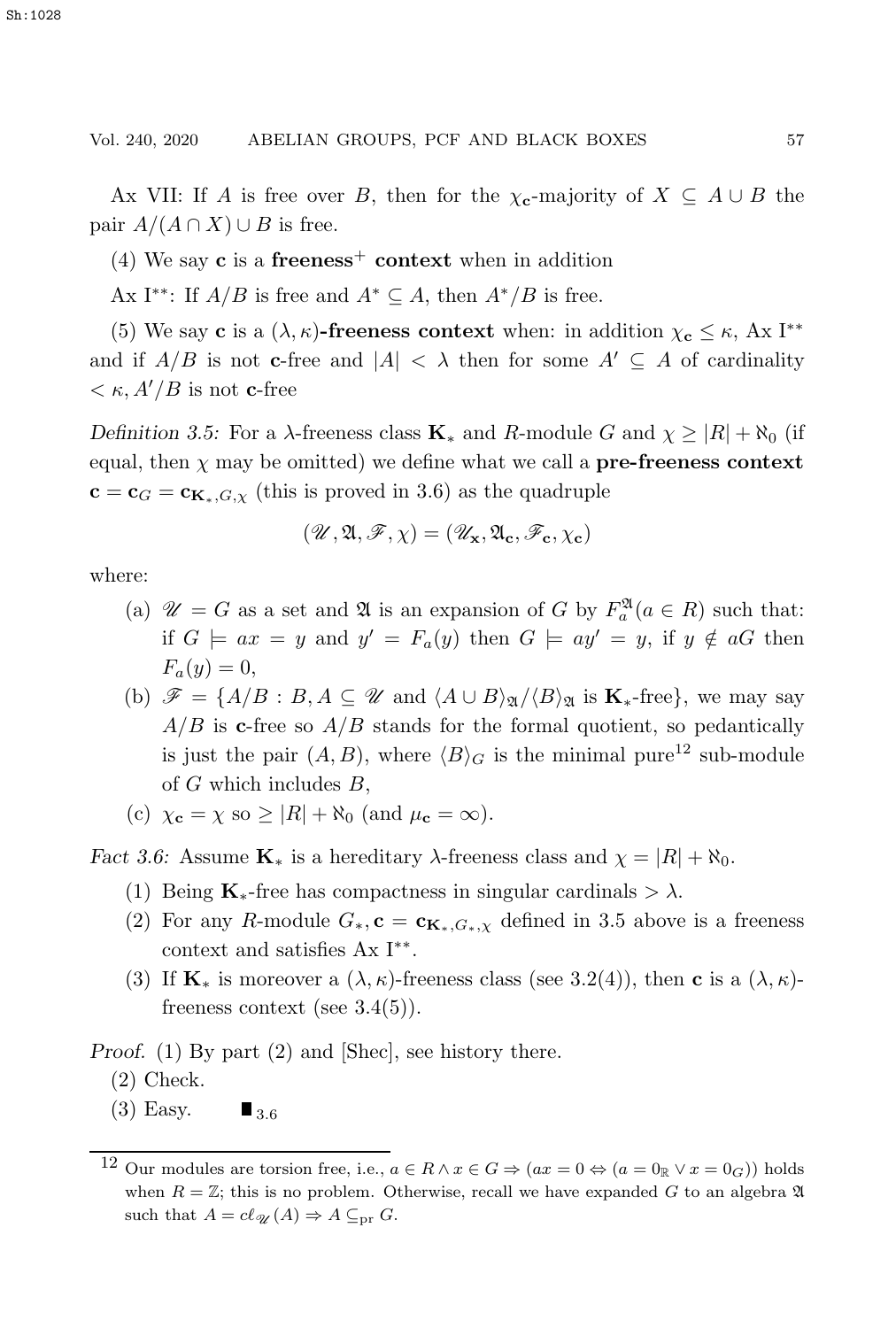Claim 3.7: *If* (A) *then* (B)*, where:*

- (A) (a)  $\mathbf{K}_{*}$  *is a*  $(\lambda, \kappa)$ *-freeness class; see Definition 3.2(4)*,
	- (b)  $G \in \mathbf{K}$  is  $(\mathbf{K}_{*}, \lambda)$ -free not  $\mathbf{K}_{*}$ -free, see Definition 3.2(2A); fix such G *of minimal cardinality called* μ*,*
	- (c)  $\mathbf{c} = \mathbf{c}_{\mathbf{K}_{*},G,\kappa}$ ; see Definition 3.5(1).
- (B) *There is a witness* **s** *for* G *in the context* **c** *(see* [She85, §2] *and better* [She96, §3]*) such that:*
	- (a)  $B^{\mathbf{s}}_{\leq} = \emptyset, B^{\mathbf{s}}_{\leq} \leq G$  so  $\lambda(\leq, S_{\mathbf{s}}) \leq ||M||$ ,<br>(b) if  $\alpha \notin \text{fn}(S)$  then  $\lambda \geq \lambda$
	- (b) *if*  $\eta \notin \text{fin}(S_{\mathbf{s}})$  *then*  $\lambda_{\mathbf{s},\eta} \geq \lambda$ *,*
	- (c) if  $\eta^{\hat{ }} \langle \delta \rangle \in S_{\mathbf{s}}$  then  $\mathrm{cf}(\delta) \notin [\kappa, \lambda),$
	- (d) *if*  $\eta \in \text{fin}(S_{\mathbf{s}})$  *then*  $B_{\mathbf{s},\eta^+} \setminus B_{\mathbf{s},\eta}$  *has cardinality* <  $\kappa$ *.*

*Proof.* By 3.6 we can apply 3.8 below.  $\blacksquare$ <sub>3.7</sub>

Claim 3.8: *If* (A) *then* (B)*, where:*

- (A) (a) **c** *is a freeness context satisfying Ax I*∗∗
	- (b) **c** *is*  $(\lambda, \kappa)$ -freeness context,
	- (c)  $A/B$  is  $\lambda$ -free not free pair, and with |A| minimal.
- (B) *There is a witness* **s** *such that:*
	- (a)  $B^{\mathbf{s}}_{\leq} = B$  and  $B^{\mathbf{s}}_{\leq} + \subseteq A$  so  $\lambda(\leq), S_{\mathbf{s}}) \leq |A|$  but  $\geq \lambda$ ,
	- (b) *if*  $\eta \notin \text{fin}(S_{\mathbf{s}})$ *, then*  $\lambda_{\mathbf{s},\eta} \geq \lambda$ *,*
	- (c) if  $\eta^{\hat{ }} \langle \delta \rangle \in S_{\mathbf{s}}$ , then  $\mathrm{cf}(\delta) \notin [\kappa, \lambda),$
	- (d) *if*  $\eta \in \text{fin}(S_{\mathbf{s}})$ *, then*  $B_{\mathbf{s},\eta^+} \backslash B_{\mathbf{s},\eta}$  *has cardinality* <  $\kappa$ *.*

*Proof.* Now (see [She96, §3] or better yet see [Shea, 4.5=Ld15]), there is a disjoint witness **s** for  $A/B$  being non-**c**-free. So without loss of generality ( $n = n(\mathbf{s})$ ) is well defined and) for some

$$
\bar{\lambda}^* = \langle \lambda_\ell^* : \ell < n \rangle, \quad \bar{\kappa}^* = \langle \kappa_\ell^* : \ell < n \rangle
$$

we have:

 $(*)_1$  (a) for each  $ℓ < n$  one of the following holds:

- ( $\alpha$ )  $\lambda_{\ell}$  is a regular cardinal and  $\eta \in S_{\mathbf{s},\ell} \Rightarrow \lambda(\eta, S_{\mathbf{s}}) = \lambda_{\ell}^{*}$ ,  $\lambda(\eta, S_{\mathbf{s}})$
- (*β*)  $\lambda_{\ell}$  = \* and  $\eta \in S_{s,\ell} \Rightarrow \lambda(\eta, S_s)$  is (possibly weakly) inaccessible and  $\ell > 0$ ,
- (b) for each  $\ell < n$ , either  $\kappa_{\ell}$  is a regular cardinal and

$$
\eta \in S_{\mathbf{s},\ell} \wedge \delta \in W(\eta, S_{\mathbf{s}}) \Rightarrow \text{cf}(\delta) = \kappa_{\ell}
$$

or  $\kappa_{\ell} = *$  and  $\lambda_{\ell+1}$  is  $*$ .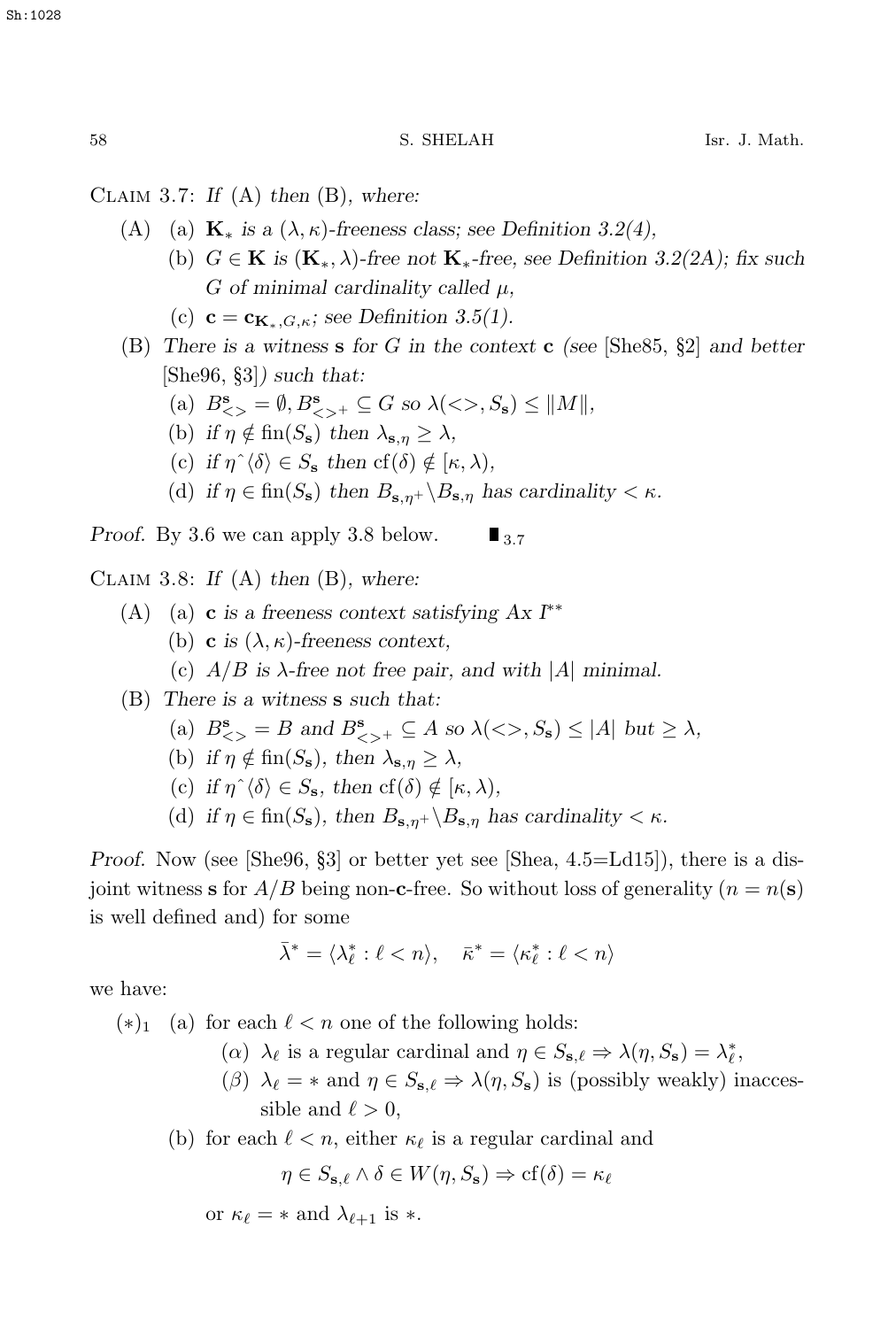See more there; naturally without loss of generality

 $(*)_2$  **s** is minimal which means that (fixing A and B):

- (a)  $n = n(\mathbf{s})$  is minimal,
- (b) under (a),  $\bar{\lambda}^*$  is minimal under the lexicographical order,
- (c) under (a) + (b),  $\bar{\kappa}^*$  is minimal under the lexicoperahical order.

Now:

 $(*)_3$  If  $n \in \text{ini}(S_s)$  then  $\lambda(n, S_s) > \lambda$ .

[Why? Otherwise choose a counterexample  $\eta$  with  $\lambda(\eta, S_s)$  minimal so by the definition of a witness as  $\chi_c \leq \kappa$  we have  $B_{\eta+}^s/B_{\leq \eta}^s$  is not free (for **c**),  $B_{\eta+}^s \setminus B_{\eta}^s$ has cardinality  $\lambda(\eta, S_s)$  so  $\langle \lambda \rangle$ . Recalling "**c** is a  $(\lambda, \kappa)$ -freeness context", see Definition 3.4(5) and Fact 3.6(3), there is  $C_{\eta} \subseteq B_{\eta+}^s$  of cardinality  $\leq \kappa$  such that  $C_{\eta}$  (Bs. is not a free. So (it follows by minimality of a) we get contradiction  $C_{\eta}/B_{\leq \eta}^s$  is not **c**-free. So (it follows by minimality of **s**) we get contradiction, so  $\lambda(\eta, S_s) \geq \lambda$  as promised in  $(*)_{3}$ .

 $(*)_4$  If  $\eta^{\hat{ }}\langle \delta \rangle \in S_5$  then  $cf(\delta) \notin [\kappa, \lambda)$ .

[Why? As in the proof in [She85, She96] for each  $\eta \in S_{\mathbf{s}}$  satisfying  $cf(\delta) \geq \kappa$  by the minimality,  $cf(\delta) \in \{\lambda(\nu, S_s) : \nu \in S_s \text{ satisfies } \eta \triangleleft \nu\}$ , so  $(*)_4$  follows by  $(*)_3$ .] So we are done.  $\blacksquare$ <sub>3.8</sub>

3(B). The main independence result. Below, it is reasonable to assume that the ring R is  $\mathbb Z$  and we assume this is the nice version. Note that we prove that a non-Whitehead group has a non-free subgroup of small cardinality, not necessarily a non-Whitehead one. This is connected to the black boxes here having cardinality (much) bigger than the amount of freedom. For simplicity, presently we deal with freeness only in hereditary cases.

Recall that  $\mu$  is supercompact iff for every  $\partial$  there exists an elementary embedding  $j: V \to M$  such that M is a transitive class satisfying  $\partial M \subseteq M$  and  $\partial$ is the critical cardinal.

THEOREM 3.9: If in **V** there are  $\aleph_0$ -many supercompact cardinals, then in some *forcing extension we have for*  $\mu_* = \aleph_{\omega_1 \cdot \omega}$ *:* 

- $\bigoplus_{\mu_*}$  (a) *if* G is a non-trivial  $\mu_*$ -free Abelian group, then Hom $(G, \mathbb{Z}) \neq 0$ ,
	- (b) *if*  $G \subseteq H$  are Abelian groups and  $H/G$  *is*  $\mu_*$ -free and  $h \in Hom(G, \mathbb{Z})$ , *then* h *can be extended to a homomorphism from* H *to* Z *(this is an equivalent definition of "*H/G *is Whitehead", the reader may use it here as a definition).*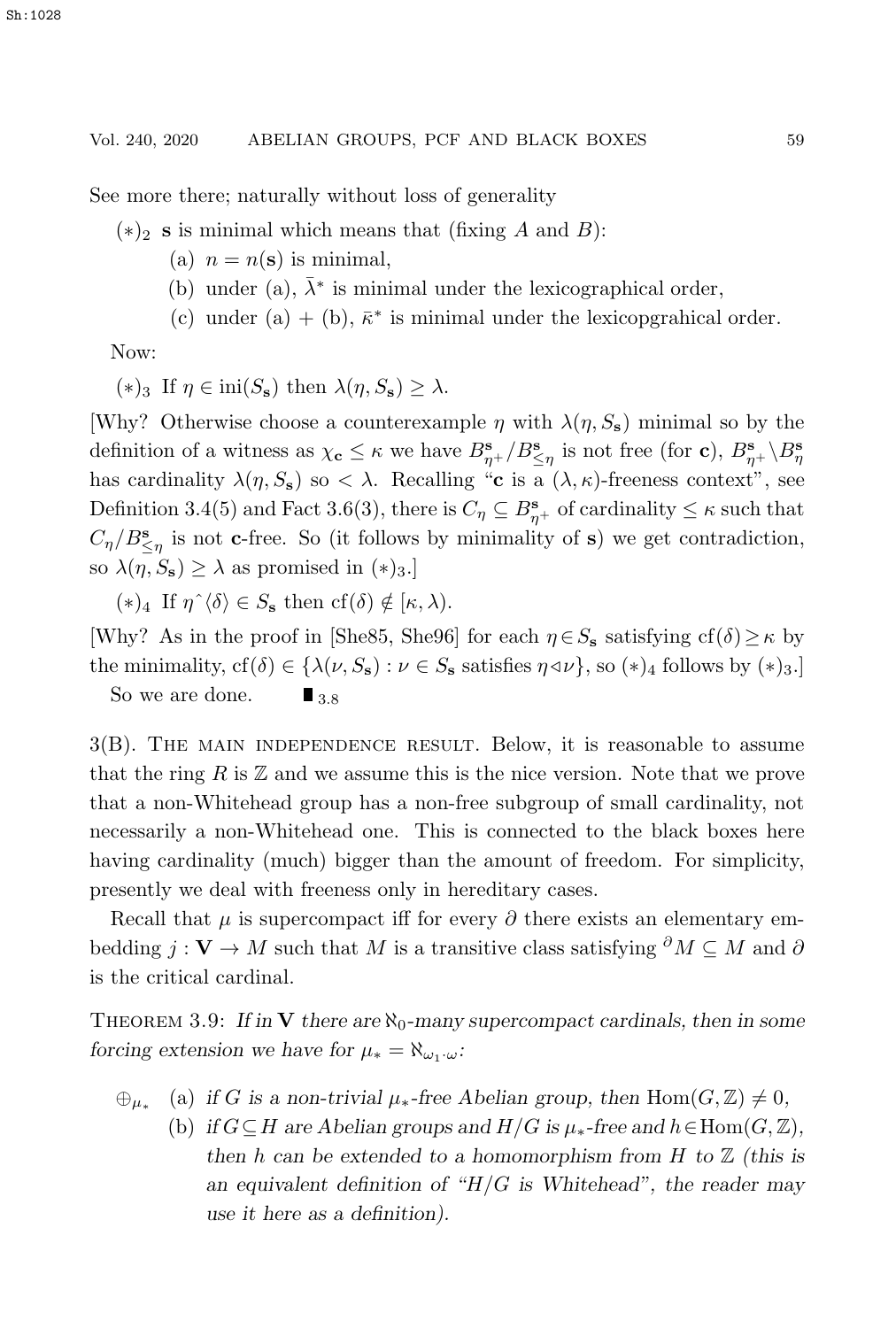This will be proved below. As usual in such a proof, we collapse a large cardinal into quite small ones, so they cannot be really large but some remnant of their early largeness remains and is enough for our purpose. This is the rationale of Definition 3.10 below.

*Definition 3.10:* Let  $Pr_{\lambda_*,\mu_*,\kappa_*}$  mean<sup>13</sup>

(A) (a)  $\lambda_* > \mu_* > \kappa_*$ ,

- (b)  $\lambda_*, \kappa_*$  are regular uncountable cardinals
- (c)  $\mu_*$  is a limit cardinal;
- (B) if (a) then (b), where
	- (a) (α)  $\lambda$  is a regular cardinal  $\geq \lambda_*$ ,
		- ( $\beta$ )  $\chi > \lambda$  and  $\mu < \mu_*$  and  $x \in \mathcal{H}(\chi)$ ,
		- (γ)  $S \subseteq \{ \delta < \lambda : \text{cf}(\delta) < \kappa_* \}$  is a stationary subset of  $\lambda$ ,
		- (δ)  $u_{\alpha} \in [\alpha]^{\leq \mu}$  for  $\alpha \in S$ ;
	- (b) there are a regular  $\lambda' \in (\mu + \kappa_*, \mu_*)$  and an increasing continuous sequence  $\langle \alpha_{\varepsilon} : \varepsilon \langle \lambda' \rangle$  of ordinals  $\langle \lambda \rangle$  such that the set

$$
\{\varepsilon < \lambda' : \alpha_{\varepsilon} \in S \text{ and } u_{\alpha_{\varepsilon}} \subseteq \{\alpha_{\zeta} : \zeta < \varepsilon\}\}\
$$

is a stationary subset of  $\lambda'$ .

On the strong hypothesis above, see [She93b], it is a sufficient condition for the SCH, that is,

$$
\partial = cf(\mu) \wedge 2^{\partial} < \mu \Rightarrow \mu^{\partial} = \mu^+.
$$

*Definition 3.11:* We say the universe **V** satisfies the strong hypothesis above  $\lambda$ when: if  $\xi < \text{cf}(\xi) + \lambda + \mu$  then  $\text{cf}([\chi]^{<\mu_1}, \subseteq) \geq \chi^+$ .

- THEOREM 3.12: (1) Assume in  $V_0$  there are infinitely many supercom*pact cardinals* >  $\theta$  *and*  $\theta = cf(\theta) \in [\aleph_1, \aleph_{\omega_1})$ *. Then for some forcing notion*  $\mathbb{Q}$  *not adding new subsets to*  $\theta$ ,  $\mathbf{V}_1 = \mathbf{V}_0^{\mathbb{Q}}$  *satisfies*  $\Pr_{\lambda_*,\mu_*,\kappa_*}$ *where*  $\lambda_* = cf(\lambda_*) = \mu_*^+, \mu_* = \aleph_{\theta \cdot \omega}$  *and*  $\kappa_* = \theta^+$ .
	- (1A) We can (by preliminary forcing) assume that the universe  $V_1$  above *satisfies also G.C.H. above*  $\theta$  *(we use just "above*  $\mu_*$ ") and  $\diamondsuit^*$  holds for *every regular uncountable*  $\lambda$  *above*  $\mu_*$ *.* 
		- (2) *If*  $Pr_{\lambda_*,\mu_*,\kappa_*}$  *holds in* **V** and the c.c.c. forcing  $\mathbb{P}$  *has cardinality*  $\lambda_*,$  *then in*  $V^{\mathbb{P}}$  *still* Pr<sub> $\lambda_*, \mu_*, \kappa_*$  *holds.*</sub>
		- (3) *Part (1) holds for any freeness<sup>+</sup> context (see Definition 3.4(3),(4)).*

<sup>&</sup>lt;sup>13</sup> We may allow  $\lambda_* = \mu_*$  here and in 3.13, but then we have to say somewhat more.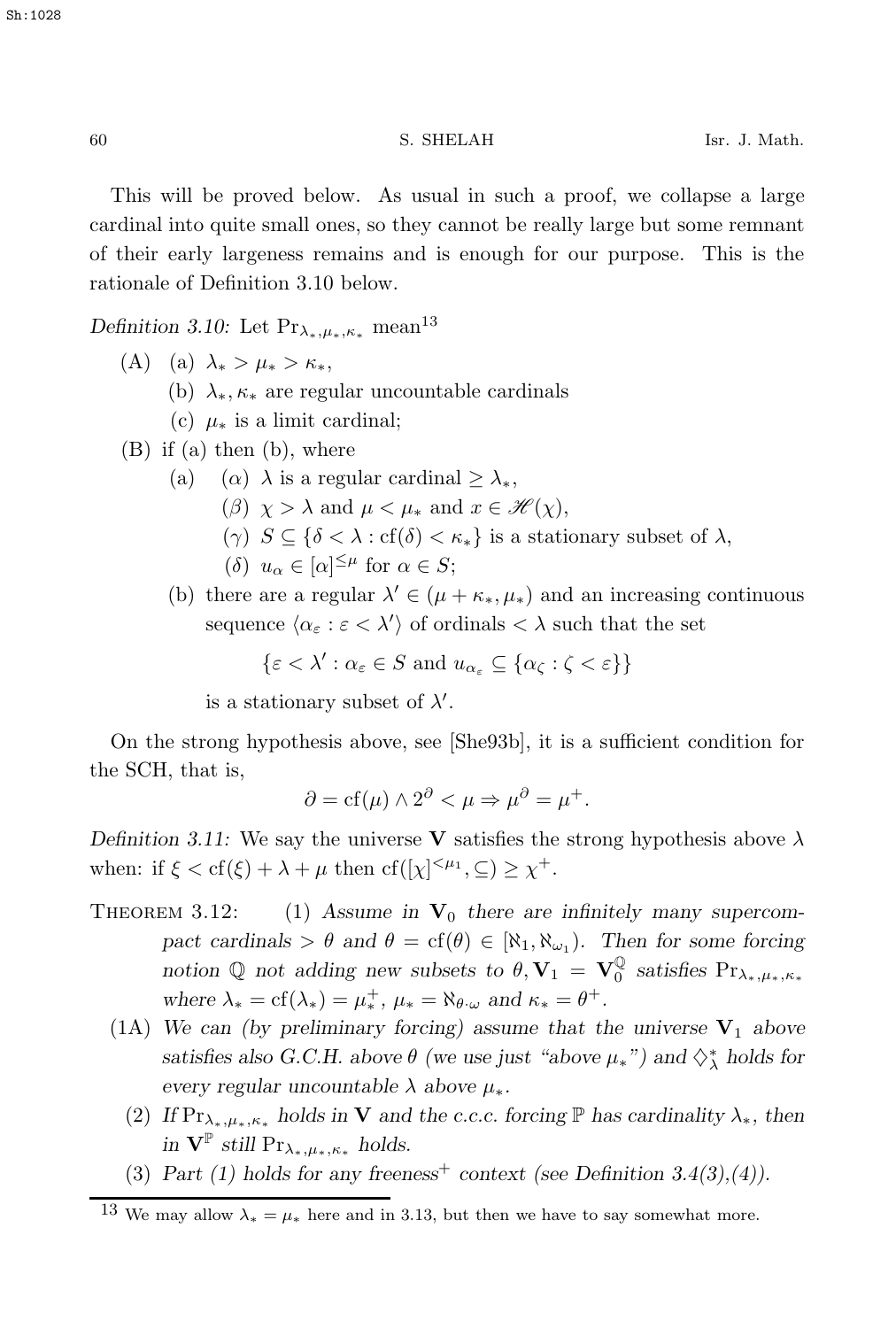# Vol. 240, 2020 ABELIAN GROUPS, PCF AND BLACK BOXES 61

*Proof.* (1), (1A) Similarly to [MS94, §4, Th. 1, p. 807]. As there, let  $\langle \kappa_n : n < \omega \rangle$ be an increasing sequence of supercompact cardinals. Without loss of generality G.C.H. holds above  $\mu = \sum_n \kappa_n$  (called  $\kappa$  there) and  $\diamondsuit^*_{\chi}$  holds for every  $\chi = \text{cf}(\chi) > \mu$ . Also for each n, the supercompactness of  $\kappa_n$  is preserved by forcing notions which are  $\kappa_n$ -directed closed.

We proceed as there but now in the interval  $(\kappa_{n-1}, \kappa_n)$ , the set of cardinals we do not collapse has order type  $\theta + 2$ .

 $(2)$ ,  $(3)$  Easy.  $\blacksquare$  3.12

*Proof of 3.9.* Let  $V_1 = V_0^{\mathbb{Q}}$  be as in 3.12(1)(1A) with  $\theta = \aleph_1$ , so  $\kappa_* = \aleph_2$ ,  $\mu_* = \aleph_{\omega_1 \cdot \omega}, \lambda_* = \mu_*^+$ , and in  $\mathbf{V}_1$  let  $\mathbb P$  be a c.c.c. forcing notion of cardinality  $\lambda_*$ such that  $\Vdash_{\mathbb{P}}$  "MA +  $2^{\aleph_0} = \lambda_*$ ". The result follows from Theorem 3.13 below. Clause (d) there holds because

$$
\mathbf{V}=\mathbf{V}_1^{\mathbb{P}};
$$

see 3.12(2).  $\blacksquare$  <sub>3.9</sub>

THEOREM 3.13: The statement  $\bigoplus_{\mu_*}$  from 3.9 holds when **V** satisfies:

- (a) *the statement* Prλ∗,μ∗,κ<sup>∗</sup> *from Definition 3.10,*
- (b)  $\lambda_* = \lambda_*^{\leq \lambda_*} > \mu_*$ ,
- (c)  $\kappa_* = \aleph_2$ ,
- (d) MA +  $2^{\aleph_0} = \lambda_*$  *and* **V** *satisfies the strong hypothesis above*  $\lambda_*$ *; see 3.11 or* [She93b]*.*

*Proof.* We rely on 3.1–3.8. The first clause (b) of  $\bigoplus_{\mu_{*}}$  implies clause (a); why? because if H is a  $\mu_*$ -free Abelian group, let  $x \in H \setminus \{0_H\}$  and without loss of generality x is not divisible by any  $n \in \{2, 3, ...\}$ , hence  $K := \mathbb{Z}x$  is a pure subgroup of H; let h be an isomorphism from K onto  $\mathbb Z$ . As H is  $\mu_*$ -free easily also  $H/K$  is  $\mu_*$ -free, hence by  $\bigoplus_{\mu_*}(b)$  there is a homomorphism  $h^+$  from H to Z extending h so  $h^+(x) \neq 0_{\mathbb{Z}}$ , hence  $h^+ \in \text{Hom}(H, \mathbb{Z})$  is non-zero, as required.

So it suffices to prove clause (b) of  $\oplus_{\mu_*}$ .

Let  $R = \mathbb{Z}$  and let  $\mathbf{K}, \mathbf{K}_{*}$  be as in Claim 3.3 for  $\lambda_{*}$  so  $\mathbf{K}_{*}$  is a hereditary  $(\mu_*, \aleph_2)$ -freeness class (see Definition 3.2(1),(1A),(4)) by 3.3(1). So toward contradiction assume  $G \in \mathbf{K}$  is a counterexample of minimal cardinality called  $\lambda$  so G is  $\mu_*$ -free. To get a contradiction and finish the proof it suffices to assume  $G_1 \subseteq_{\text{pr}} G_2, G_2/G_1 \cong G$  and  $h_1 \in \text{Hom}(G_1, \mathbb{Z})$  and prove that there is  $h_2 \in \text{Hom}(G_2, \mathbb{Z})$  extending  $h_1$ . If G is  $\mathbf{K}_{*}$ -free (see Definition 3.2(2)) then by 3.3(3) a homomorphism  $h_2$  as required exists.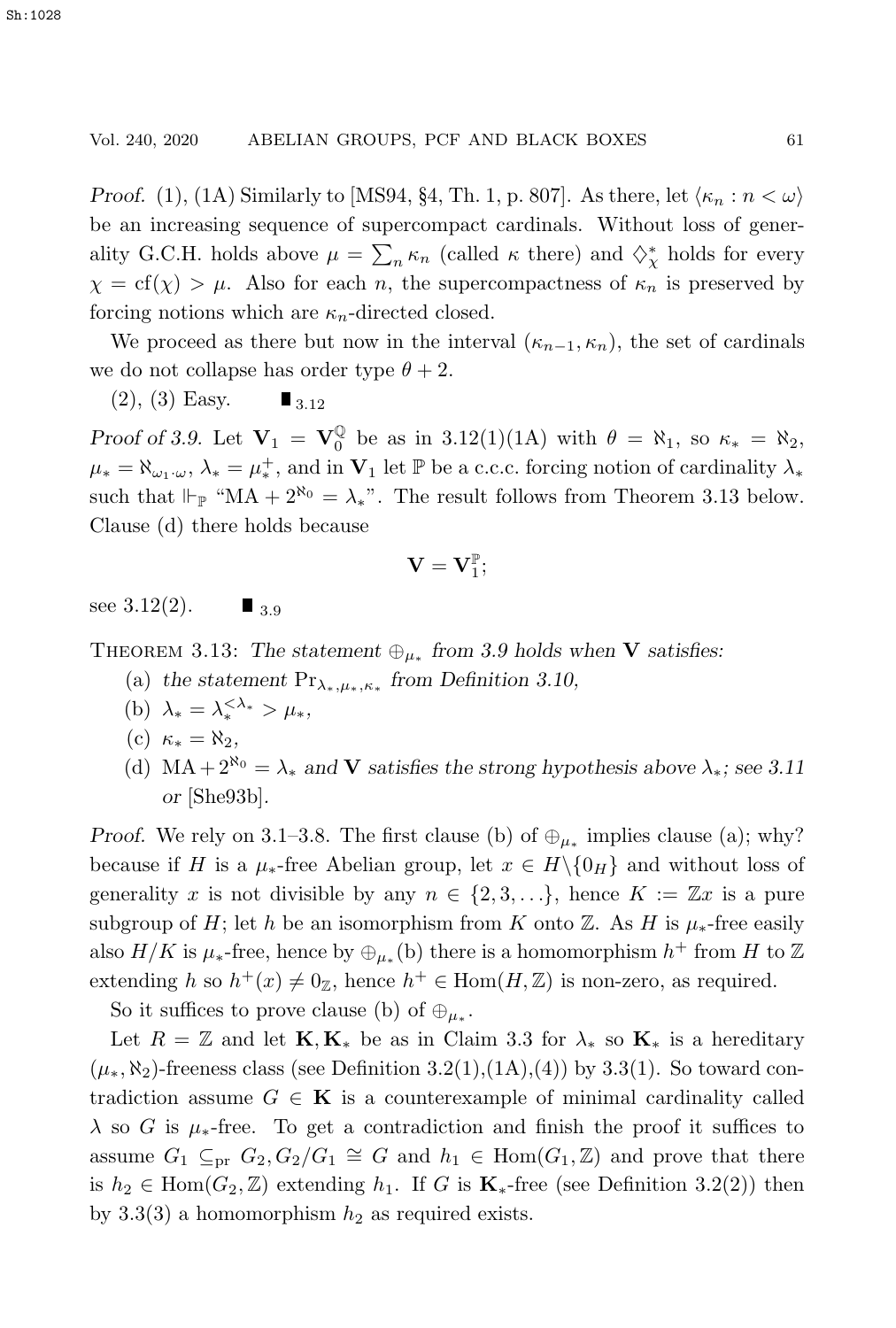Hence without loss of generality G is not  $\mathbf{K}_{*}$ -free and let  $\mathbf{c} = \mathbf{c}_{\mathbf{K}_{*},G,\theta}$ , see Definition 3.5, so by 3.6(3), **c** is a  $(\lambda_*, \kappa_*)$ -freeness context and by 3.7(2),(3) (with  $\lambda_*, \kappa_*$  here standing for  $\lambda, \kappa$  there) there is a witness **s** as there. By 3.3(1) we have  $\lambda(\langle \rangle, S_{\mathbf{s}}) \geq \lambda_*$ .

Let  $\mathbf{c}_1 = \mathbf{c}_{\mathbf{K}_{\text{fr}},G,\theta}$ ; it is a  $(\lambda, \aleph_1)$ -freeness context. (Why? By 3.6 with  $K_{\text{fr}}$ (see 3.3) playing the role of  $K_{\ast}$ .)

Let  $S_1 = W(<\gt, S_s)$ , so for each  $\delta \in S_1, B^s_{<\delta+1>} / B^s_{<\delta>}$  is not free for **c** so cannot be  $\mu_*$ -free for **c**<sub>1</sub> (as we have chosen a counter-example of minimal cardinality). Hence there is  $A_{\delta} \subseteq B_{\leq \delta+1>}^{\mathbf{s}}$  of cardinality  $\lt \mu_*$  such that  $A_{\delta}/B_{\leq}^{\mathbf{s}}$ is not free for  $c_1$ .

Let  $B'_\delta \subseteq B^s_{\leq \delta>}$  be of cardinality  $\leq |A_\delta| + \kappa_*$  such that  $B'_\delta \subseteq B' \subseteq B^s_{\leq \delta>} \Rightarrow A_\delta/B'$ is not free for **c**<sub>1</sub>; it exists by properties of Abelian groups as  $B^s_{\langle \delta \rangle} \subseteq B^s_{\langle \delta+1 \rangle}$  are free (for **c**<sub>1</sub>) and  $A_{\delta}/B_{\delta}^{\mathbf{s}}$  not free for **c**<sub>1</sub>.

So for some  $\mu < \mu_*$  the set  $S_2 = {\delta \in S_1 : |A_{\delta} \cup B'_{\delta}| + \kappa_* = \mu}$  is a stationary subset of  $\lambda(\langle \rangle, S_s)$ . Let h be a one-to-one function from  $\lambda(\langle \rangle, S_s)$  onto  $B_{\langle \lambda \rangle}^s$ and let  $C := \{\delta < \lambda(\langle \rangle, S_{\mathbf{s}}) : h \text{ maps } \delta \text{ onto } B_{\{\delta\}}^{\mathbf{s}}\};$  it is a club of  $\lambda(\langle \rangle, S_{\mathbf{s}})$ hence  $S_3 := S_2 \cap C$  is a stationary subset of  $\lambda(\langle \rangle, S_s)$ . Also for  $\delta \in S_3$  let  $u_{\delta} = {\alpha < \delta : h(\alpha) \in B'_{\delta}}.$ <br>Die slause (B)(s) of 3.7

By clause (B)(c) of 3.7, i.e., the choice of **s**, without loss of generality one of the following occurs:

- (a)  $\delta \in S_3 \Rightarrow \text{cf}(\delta) = \kappa_1$  for some regular  $\kappa_1 < \kappa_*,$
- (b) every  $\delta \in S_3$  has cofinality  $\geq \lambda_*$ .

CASE 1:  $\kappa_1 < \kappa_*$  is as in clause (a)

Just use  $Pr_{\lambda_*,\mu_*,\kappa_*}$  for  $\lambda, S_3, \langle u_\delta : \delta \in S_3 \rangle$  to prove G is not a  $\mu_*$ -free, a contradiction.

Case 2: Clause (b) above holds

For  $\delta \in S_3$  clearly  $|u_{\delta}| = |A_{\delta} \cup B'_{\delta}| + \kappa_* = \mu < \mu_* \leq \lambda_* \leq cf(\delta)$  hence there is  $\gamma_{\delta} < \delta$  such that  $u_{\delta} \subseteq \gamma_{\delta}$ , hence for some  $\gamma_* < \lambda$  the set  $S_4 = {\delta \in S_3 : u_{\delta} \subseteq \gamma_*}$ is stationary.

SUBCASE 2A:  $cf([\gamma_*]^{\leq \mu_*}, \subseteq)$  is  $\langle \lambda(\langle \rangle, S_s)$ .

So for some  $u_* \in [\gamma_*]^{\leq \mu}$  the set  $S_5 = {\delta < \lambda : u_{\delta} \subseteq u_*}$  is a stationary subset of  $\lambda$ . Let  $S_6 \subseteq S_5$  be of cardinality  $\mu^+$  and let

$$
A^* = \bigcup \{ A_\delta : \delta \in S_6 \} \cup \{ h(\alpha) : \alpha \in u_* \}.
$$

Clearly  $A^* \subseteq G$  is of cardinality  $\lt \mu$  and  $A^*/\emptyset$  is not free for  $c_1$ .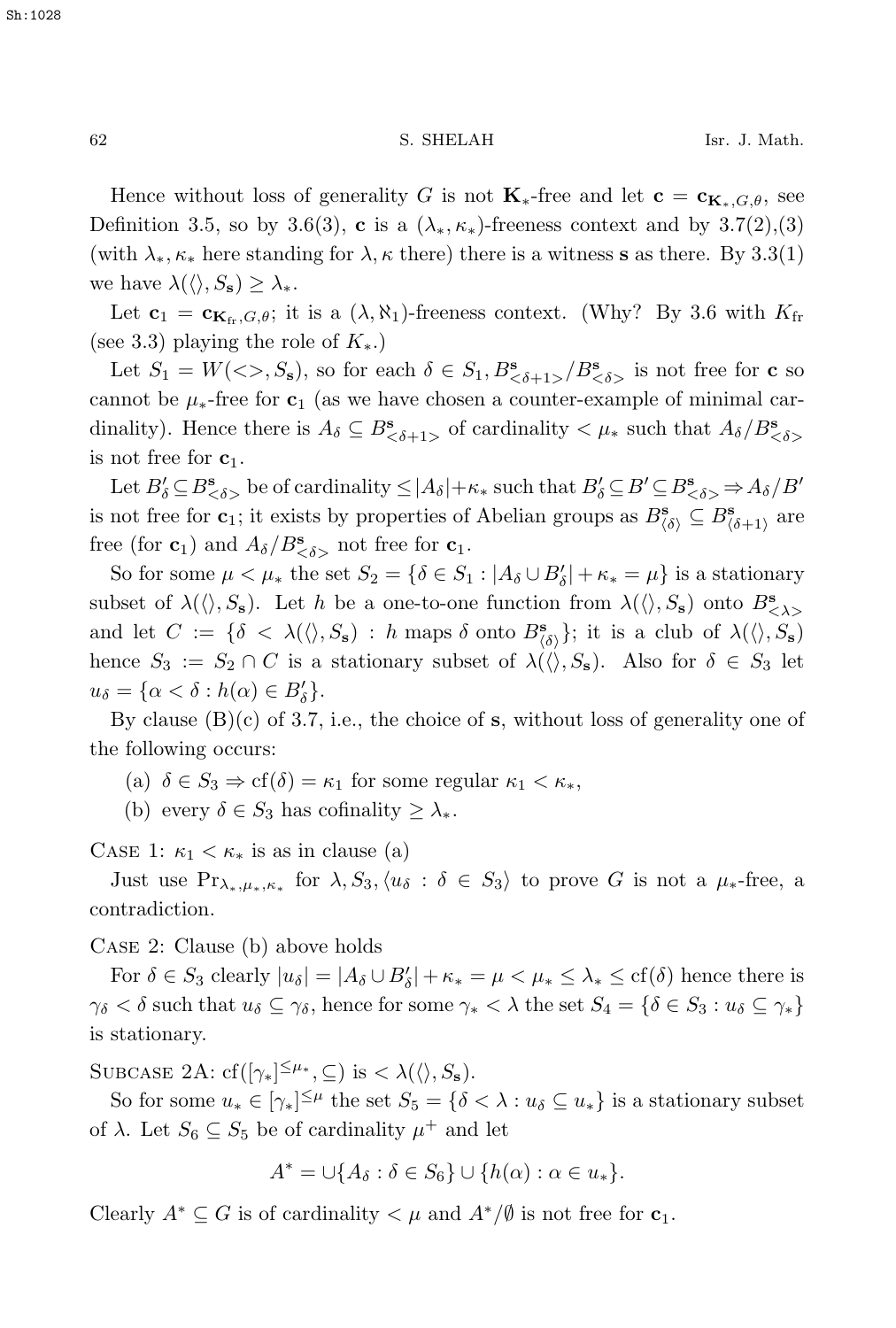#### Vol. 240, 2020 ABELIAN GROUPS, PCF AND BLACK BOXES 63

So G has a non-free subgroup of cardinality  $\lt \mu_*$ , contradiction to the assumption " $G = G_2/G_1$  is  $\mu_*$ -free".

SUBCASE 2B:  $cf([{\gamma_*}]^{\leq\mu}, \subseteq) \geq \lambda({\langle} \rangle, S_s).$ 

Note that because **V** satisfies the strong hypothesis (see [She93b]), necessarily for some cardinal  $\partial$  of cofinality  $\langle \kappa_* \rangle$  we have  $\lambda(\langle \cdot, S_s \rangle) = \partial^+$ .

In any case clearly for every  $\alpha \in [\gamma_*, \lambda)$ , letting  $\beta_\alpha = \min(S_4 \setminus \alpha)$ , the pair  $A_{\beta_{\alpha}}/B_{\leq \alpha>}$  is not **c**<sub>1</sub>-free. So renaming without loss of generality

$$
\alpha \ge \gamma_* \wedge cf(\alpha) = \aleph_0 \Rightarrow \langle \alpha \rangle \in S
$$

and we continue as in Case 1, so this works also in Subcase 2A.  $\blacksquare$  3.13

# **References**

- [CG85] A. L. S. Corner and R. Göbel, *Prescribing endomorphism algebras, a unified treatment*, Proceedings of the London Mathematical Society **50** (1985), 447–479.
- [EM02] P. C. Eklof and A. Mekler, *Almost Free Modules: Set Theoretic Methods*, North-Holland Mathematical Library, Vol. 65, North-Holland, Amsterdam, 2002.
- [Fuc73] L. Fuchs, *Infinite Abelian Groups. Vols. I, II*, Pure and Applied Mathematics, Vols. 36, 36-II, Academic Press, New York–London, 1970, 1973.
- [GHS] R. Göbel, D. Herden and S. Shelah, *Prescribing endomorphism rings of*  $\aleph_n$ -free *modules*, Journal of the European Mathematical Society **16** (2014), 1775–1816.
- [GS09] R. Göbel and S. Shelah,  $\aleph_n$ -free modules with trivial dual, Results in Mathematics **54** (2009), 53–64.
- [GSS13] R. Göbel S. Shelah and L. Struengmann,  $\aleph_n$ -free Modules over complete discrete *valuation domains with small dual*, Glasgow Mathematical Journal **55** (2013), 369– 380.
- [GT12] R. Göbel and J. Trlifaj, *Approximations and endomorphism algebras of modules. Vols. 1, 2*, de Gruyter Expositions in Mathematics, Vol. 41, Walter de Gruyter, Berlin, 2012.
- [MS94] M. Magidor and S. Shelah, *When does almost free imply free? (For groups, transversal etc.)*, Journal of the American Mathematical Society **7** (1994), 769–830.
- [Shea] S. Shelah, *Compactness spectrum*.
- [Sheb] S. Shelah, *Black boxes*, https://arxiv.org/abs/0812.0656
- [Shec] S. Shelah, *Compactness in singular cardinals revisited*, Sarajevo Journal of Mathematics, to appear, https://arxiv.org/abs/1401.3175.
- [Shed] S. Shelah, *Quite free Abelian groups with prescribed endomorphism ring*.
- [Shee] S. Shelah, *More on black boxes*, in preparation.
- [She74] S. Shelah, *Why there are many nonisomorphic models for unsuperstable theories*, in *Proceedings of the International Congress of Mathematicians (Vancouver, BC, 1974), Vol. 1*, Canadian Mathematical Congress, Montreal, QC, 1975, pp. 259–263.
- [She75a] S. Shelah, *A compactness theorem for singular cardinals, free algebras, Whitehead problem and transversals*, Israel Journal of Mathematics **21** (1975), 319–349.